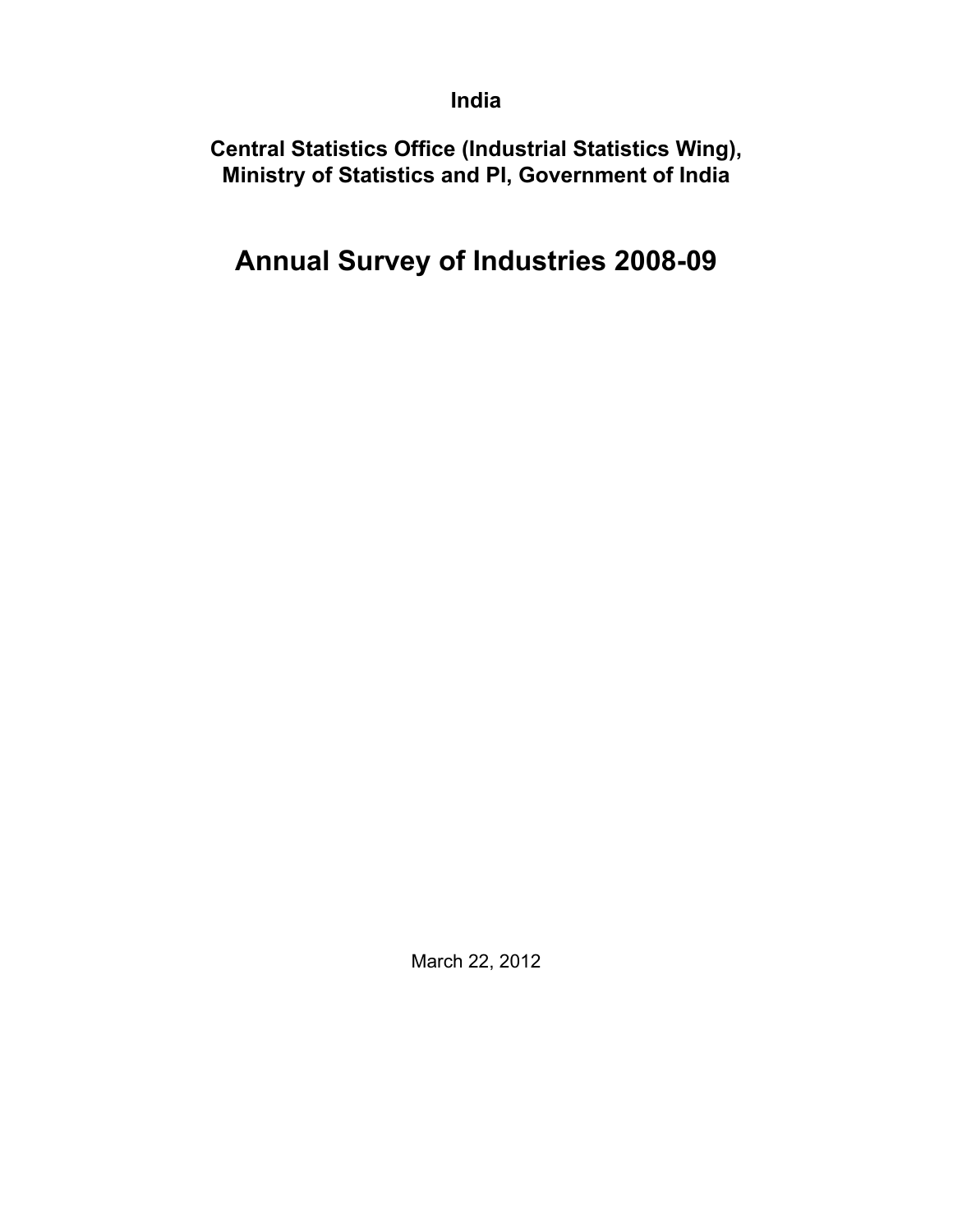# **Metadata Production**

| ∣Metadata<br><b>Producer(s)</b> | Computer Centre (MOSPI, CC), Ministry of Statistics and P I, Documentation of the study |
|---------------------------------|-----------------------------------------------------------------------------------------|
| <b>Production Date</b>          | February 15, 2012                                                                       |
| Version                         | version1.00 (Feb, 2012)                                                                 |
| ∣ Identification                | DDI-IND-CSO-ASI-2008-09                                                                 |

This document was generated using the **[IHSN Microdata Management Toolkit](http://www.surveynetwork.org/toolkit)**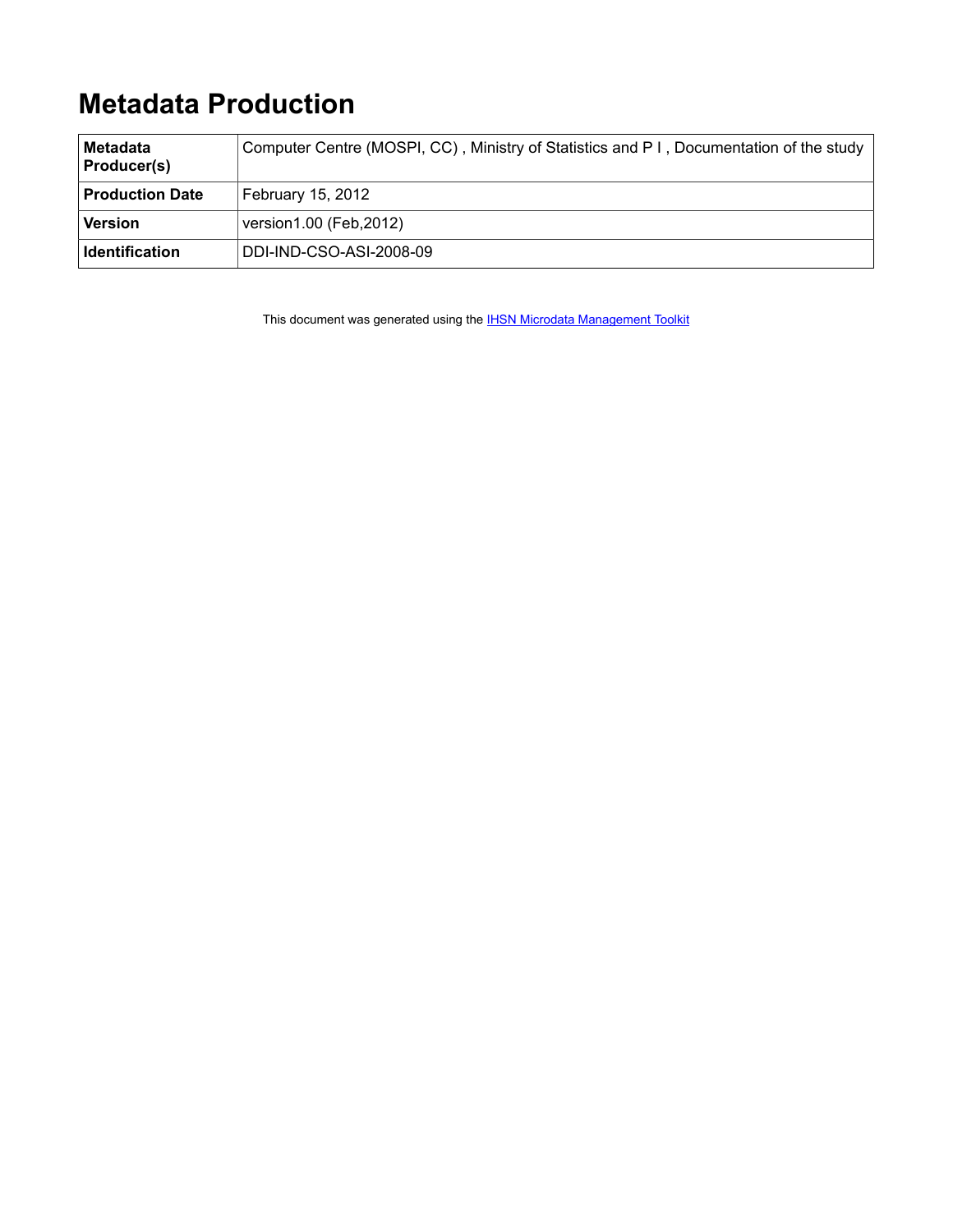# **Table of Contents**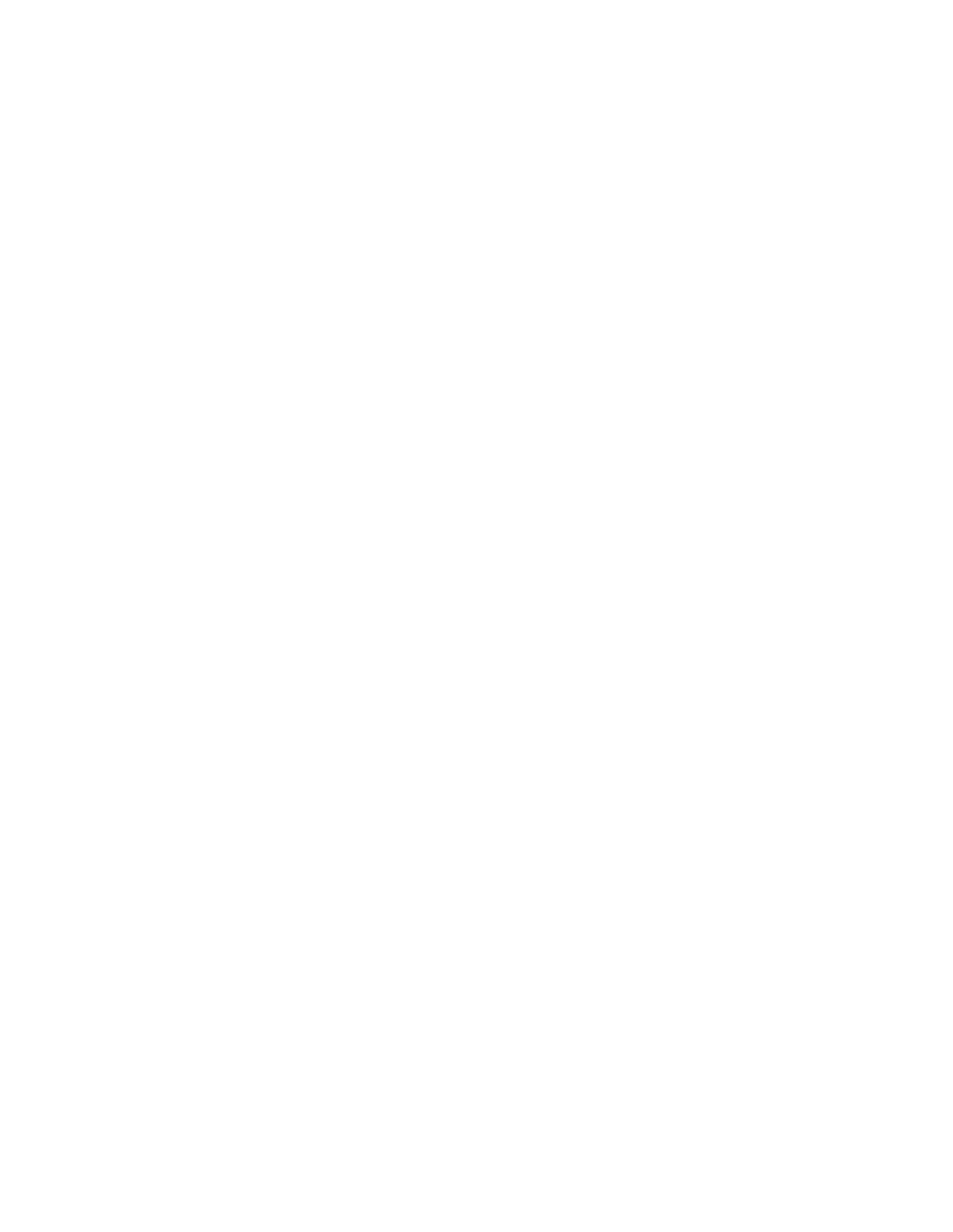# <span id="page-4-0"></span>**India (2009-2010) Annual Survey of Industries 2008-09 (ASI 2008-09)**

| <b>Overview</b>       |                                                                                                                                                                                                                                                                                                                                                                                                                                                                                                                                                                                                                                                                                                                   |
|-----------------------|-------------------------------------------------------------------------------------------------------------------------------------------------------------------------------------------------------------------------------------------------------------------------------------------------------------------------------------------------------------------------------------------------------------------------------------------------------------------------------------------------------------------------------------------------------------------------------------------------------------------------------------------------------------------------------------------------------------------|
| <b>Type</b>           | Industrial Statistics (Organised Manufacturing & Labour Sector) Survey                                                                                                                                                                                                                                                                                                                                                                                                                                                                                                                                                                                                                                            |
| <b>Identification</b> | IND-CSO-ASI-2008-09                                                                                                                                                                                                                                                                                                                                                                                                                                                                                                                                                                                                                                                                                               |
| <b>Version</b>        | Production Date: 2012-03-04<br>Version1.00: Reorganised Anonymized dataset for publication                                                                                                                                                                                                                                                                                                                                                                                                                                                                                                                                                                                                                        |
| <b>Series</b>         | The Collection of Statistics (Central) Rules, 1959 framed under the 1953 Act provided for,<br>among others, a comprehensive Annual Survey of Industries (ASI) in India. This survey<br>replaced both the CMI (Census of Manufacturing Industries) and SSMI (Sample Survey of<br>Manufacturing Industries). The ASI was launched in 1960 with 1959 as the reference year<br>and is continuing since then except for 1972. For ASI, the Collection of Statistics Act 1953<br>and the rules frame there-under in 1959 provides the statutory basis. The ASI refers to the<br>factories defined in accordance with the Factories Act 1948, and thus has coverage wider<br>than that of the CMI and SSMI put together. |

## **Abstract**

**Introduction** 

The Annual Survey of Industries (ASI) is the principal source of industrial statistics in India. It provides statistical information to assess changes in the growth, composition and structure of organised manufacturing sector comprising activities related to manufacturing processes, repair services, gas and water supply and cold storage. The Survey is conducted annually under the statutory provisions of the Collection of Statistics Act 1953, and the Rules framed there-under in 1959, except in the State of Jammu & Kashmir where it is conducted under the State Collection of Statistics Act, 1961 and the rules framed there-under in 1964.

| <b>Kind of Data</b>     | Census and Sample survey data [cen/ssd]                                                                                                                                                                                                                                                                                                                                                                                                                                                                                                                                                                                                                                                                                                                                    |
|-------------------------|----------------------------------------------------------------------------------------------------------------------------------------------------------------------------------------------------------------------------------------------------------------------------------------------------------------------------------------------------------------------------------------------------------------------------------------------------------------------------------------------------------------------------------------------------------------------------------------------------------------------------------------------------------------------------------------------------------------------------------------------------------------------------|
| <b>Unit of Analysis</b> | The primary unit of enumeration in the survey is a factory in the case of manufacturing<br>industries, a workshop in the case of repair services, an undertaking or a licensee in the<br>case of electricity, gas & water supply undertakings and an establishment in the case of<br>bidi & cigar industries. The owner of two or more establishments located in the same State<br>and pertaining to the same industry group and belonging to same scheme (census or<br>sample) is, however, permitted to furnish a single consolidated return. Such consolidated<br>returns are common feature in the case of bidi and cigar establishments, electricity and<br>certain public sector undertakings.                                                                       |
|                         | Merging of unit level data<br>As per existing policy to merge unit level data at ultimate digit level of NIC'08 (i.e., 5 digit)<br>for the purpose of dissemination, the data have been merged for industries having less<br>than three units within State, District and NIC-08 (5 Digit) with the adjoining industries<br>within district and then to adjoining districts within a state. There may be some NIC-08 (5<br>Digit) ending with '9' that do not figure in the book of NIC '08. These may be treated as<br>'Others' under the corresponding 4-digit group. To suppress the identity of factories data<br>fields corresponding to PSL number, Industry code as per Frame (4-digit level of NIC-09)<br>and RO/SRO code have been filled with '9' in each record. |
|                         | It may please be noted that, tables generated from the merged data may not tally with the<br>published results for few industries, since the merging for published data has been done<br>at aggregate-level to minimise the loss of information.                                                                                                                                                                                                                                                                                                                                                                                                                                                                                                                           |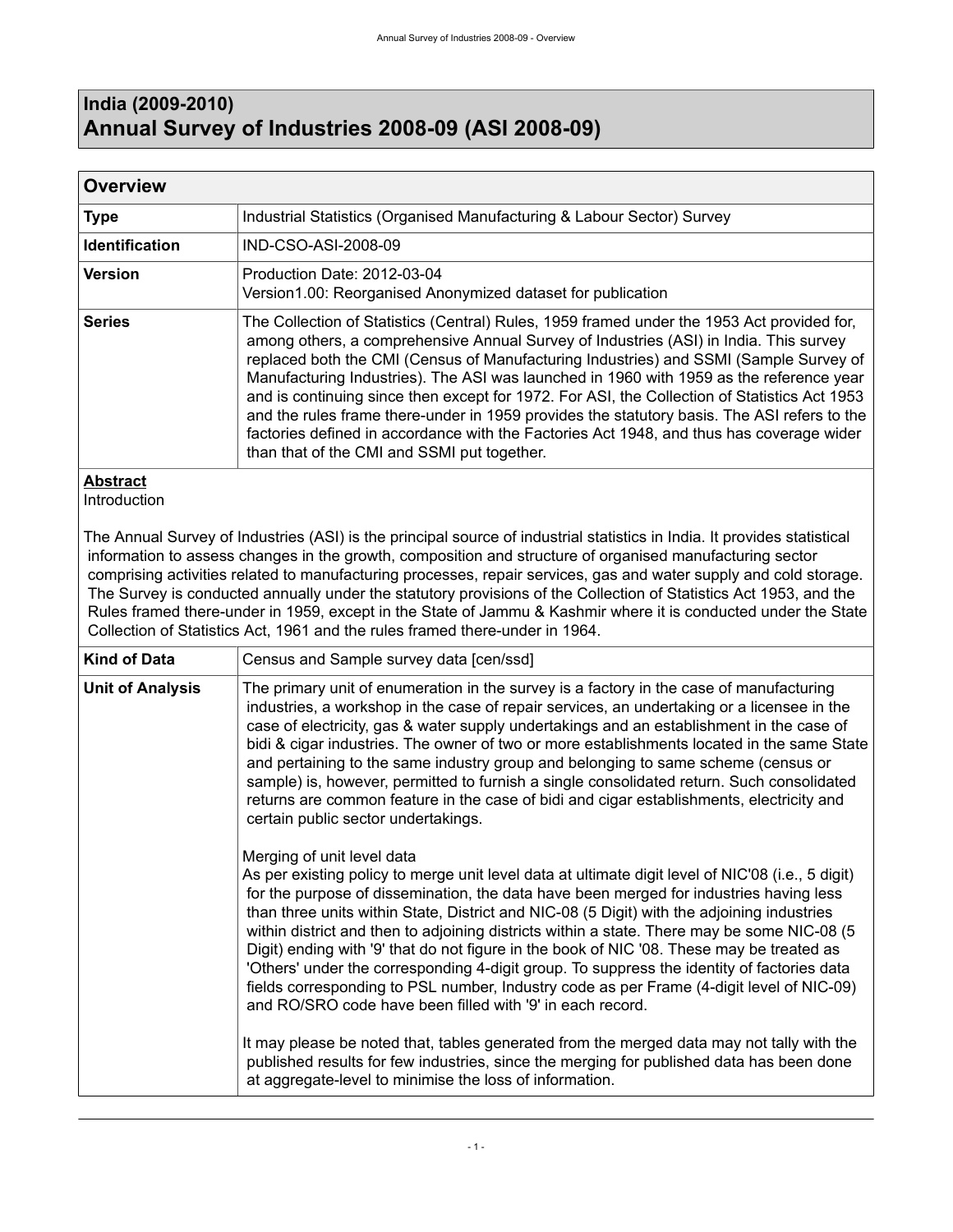## <span id="page-5-0"></span>**Scope & Coverage**

### **Scope**

The survey covers all the factories registered under Sections 2(m)(i) and 2(m)(ii) of the Factories Act, 1948, i.e. 10 or more workers with the aid of power or 20 or more workers without the aid of power. The survey also covers bidi and cigar manufacturing establishments registered under the Bidi and Cigar Workers (Conditions of Employment) Act 1966. All electricity undertakings engaged in generation, transmission and distribution of electricity, but not registered with the Central Electricity Authority (CEA) are also covered under ASI. Defence establishments, oil storage and distribution depots etc. are excluded from the purview of the survey.

| <b>Keywords</b> | FIXED CAPITAL, BONUS, WORKING CAPITAL, EMPLOYEES, WAGES AND SALARIES,<br>TOTAL EMOLUMENTS, FUELS CONSUMED, DEPRECIATION, GROSS OUTPUT,<br>NET VALUE ADDED, FINISHED GOODS, PHYSICAL WORKING CAPITAL, TOTAL<br>INPUT, TOTAL OUTPUT, BLOCK-A (IDENTIFICATION PARTICULARS FOR OFFICIAL<br>USE), BLOCK-B (PARTICULARS OF FACTORIES: TO BE FILLED BY OWNERS),<br>BLOCK-C (FIXED ASSETS), BLOCK-D (WORKING CAPITAL AND LOANS), BLOCK-<br>E (EMPLOYMENT AND LABOUR COST), BLOCK-F (OTHER EXPENSES), BLOCK-G<br>(OTHER INCOMES), BLOCK-H (INPUT ITEMS - Indigenous items consumed), BLOCK-I<br>(INPUT ITEMS - Directly imported items only (consumed)), BLOCK-J (PRODUCTS AND<br>BY-PRODUCTS (Manufactured by the unit)) |
|-----------------|------------------------------------------------------------------------------------------------------------------------------------------------------------------------------------------------------------------------------------------------------------------------------------------------------------------------------------------------------------------------------------------------------------------------------------------------------------------------------------------------------------------------------------------------------------------------------------------------------------------------------------------------------------------------------------------------------------------|
|                 |                                                                                                                                                                                                                                                                                                                                                                                                                                                                                                                                                                                                                                                                                                                  |

**Topics** Macroeconomics & Growth, Private Sector and Trade, Public Sector

### **Geographic Coverage**

The ASI extends to the entire country except the States of Arunachal Pradesh, Mizoram, and Sikkim and Union Territory of Lakshadweep. It covers all factories registered under Sections 2m(i) and 2m(ii) of the Factories Act, 1948 i.e. those factories employing 10 or more workers using power; and those employing 20 or more workers without using power. The survey also covers bidi and cigar manufacturing establishments registered under the Bidi & Cigar Workers (Conditions of Employment) Act, 1966 with coverage as above. All electricity undertakings engaged in generation, transmission and distribution of electricity registered with the Central Electricity Authority (CEA) were covered under ASI irrespective of their employment size. Certain servicing units and activities like water supply, cold storage, repairing of motor vehicles and other consumer durables like watches etc. are covered under the Survey. Though servicing industries like motion picture production, personal services like laundry services, job dyeing, etc. are covered under the Survey but data are not tabulated, as these industries do not fall under the scope of industrial sector defined by the United Nations.

### **Universe**

The survey cover factories registered under the Factory Act 1948.

Establishments under the control of the Defence Ministry,oil storage and distribution units, restaurants and cafes and technical training institutions not producing anything for sale or exchange were kept outside the coverage of the ASI.

The geographical coverage of the Annual Survey of Industries, 2008-2009 has been extended to the entire country except

the states of Arunachal Pradesh, Mizoram and Sikkim and Union Territory of Lakshadweep.

<span id="page-5-1"></span>

| <b>Producers &amp; Sponsors</b>                  |                                                                                                                                                                                                   |
|--------------------------------------------------|---------------------------------------------------------------------------------------------------------------------------------------------------------------------------------------------------|
| <b>Primary</b><br>Investigator(s)                | Central Statistics Office (Industrial Statistics Wing), Ministry of Statistics and PI,<br>Government of India                                                                                     |
| <b>Other Producer(s)</b>                         | CSO(IS Wing), Kolkata (CSO), MOSPI, Analysis, Design and data processing<br>Field Operation Division, NSSO (FOD, NSSO), MOSPI, Data Collection<br>Computer Centre (CC), MOSPI, Data dissemination |
|                                                  | <b>Funding Agency/ies</b>   MOSPI, Government of India (GOI)                                                                                                                                      |
| <b>Other</b><br>Acknowledgment(s) $ $ study, GOI | Standing Committee on Industrial Statistics, Formulation and Finalisation of the survey                                                                                                           |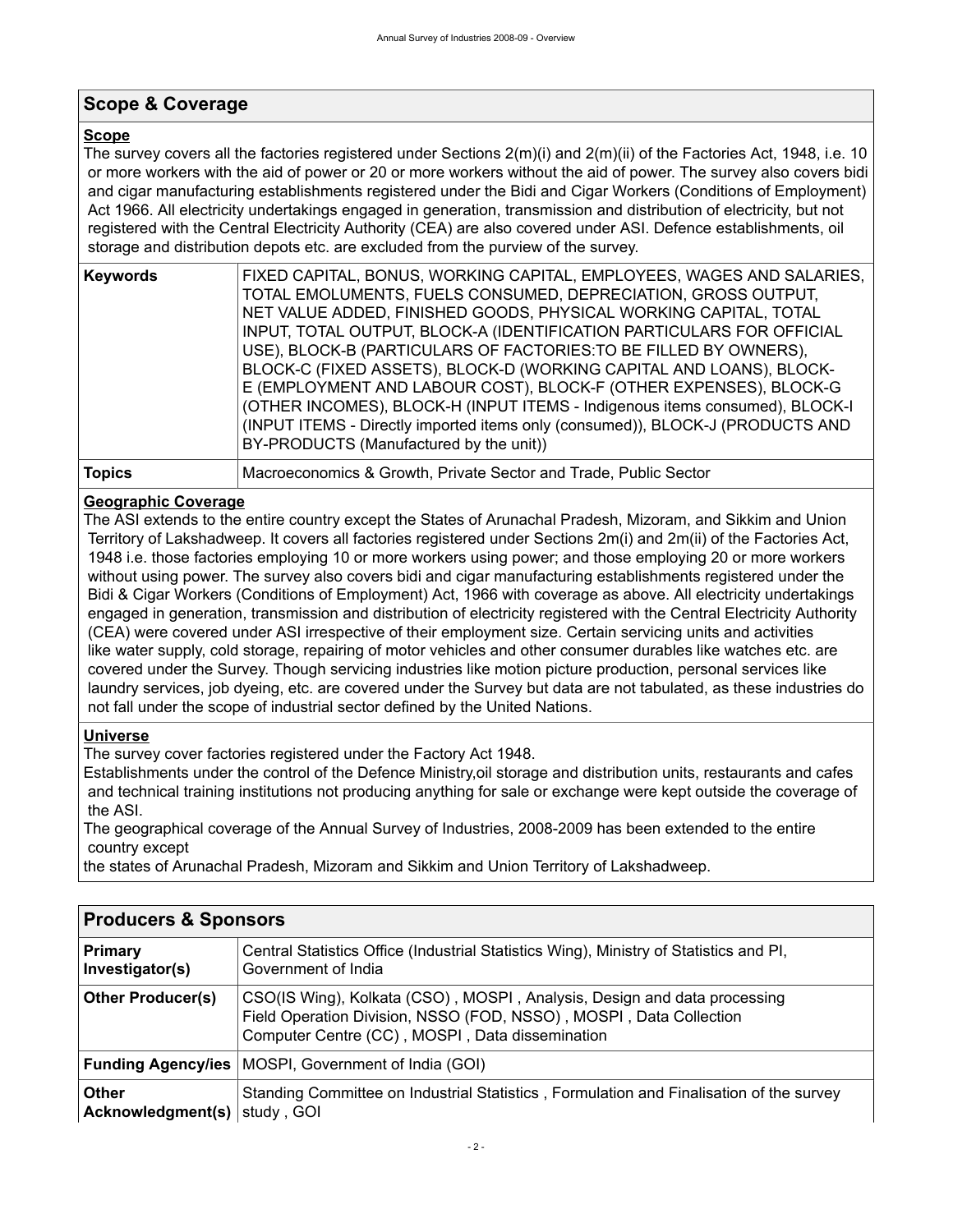#### Computer Centre , Dissemination and web hosting , MOSPI

### <span id="page-6-0"></span>**Sampling**

### **Sampling Procedure**

Sampling Procedure

The sampling design followed in ASI 2008-09 is a stratified circular systematic one. All the factories in the updated frame (universe) are divided into two sectors, viz., Census and Sample.

Census Sector: Census Sector is defined as follows:

a) All industrial units belonging to the six less industrially developed states/ UT's viz. Manipur, Meghalaya, Nagaland, Tripura, Sikkim and Andaman & Nicobar Islands.

b) For the rest of the twenty-six states/ UT's., (i) units having 100 or more workers, and (ii) all factories covered under Joint Returns.

c) After excluding the Census Sector units as defined above, all units belonging to the strata (State by 4-digit of NIC-04) having less than or equal to 4 units are also considered as Census Sector units.

Remaining units, excluding those of Census Sector, called the sample sector, are arranged in order of their number of workers and samples are then drawn circular systematically considering sampling fraction of 20% within each stratum (State X Sector X 4-digit NIC) for all the states. An even number of units with a minimum of 4 are selected and evenly distributed in two sub-samples. The sectors considered here are Biri, Manufacturing and Electricity.

#### **Deviations from Sample Design**

There was no deviation from sample design in ASI 2008-09.

#### **Response Rate**

No. of units to be surveyed No. of units responded No. of units non-responded Response rate (in %)

58300 52376 5924 89.84

#### **Weighting**

WGT (Multiplier factor) is the weighting variable from Block A: IDENTIFICATION Block. For Census data WGT has been given weight as 1.

<span id="page-6-1"></span>

| <b>Data Collection</b>                 |                                                                |
|----------------------------------------|----------------------------------------------------------------|
| <b>Data Collection</b><br><b>Dates</b> | start 2009-04-01<br>end 2010-03-31                             |
| Time Period(s)                         | start 2009-10-01<br>end 2010-04-30                             |
| <b>Data Collection</b><br>Mode         | Statutory return submitted by factories as wel as Face to face |

### **Data Collection Notes**

ASI Schedule has two parts: Part-I and Part-II. Part-I of ASI schedule aims to collect data on assets and liabilities, employment and labour cost, receipts, expenses, input items - indigenous and imported, products and byproducts, distributive expenses etc. Part-II of ASI schedule aims to collect data on different aspects of labour statistics, namely, working days, mandays worked, absenteeism, labour turnover, man-hours worked, earning and social security benefits.

The major additions and deletions of items in ASI 2008-09 schedule in comparison to ASI 2007-08 schedules are given below.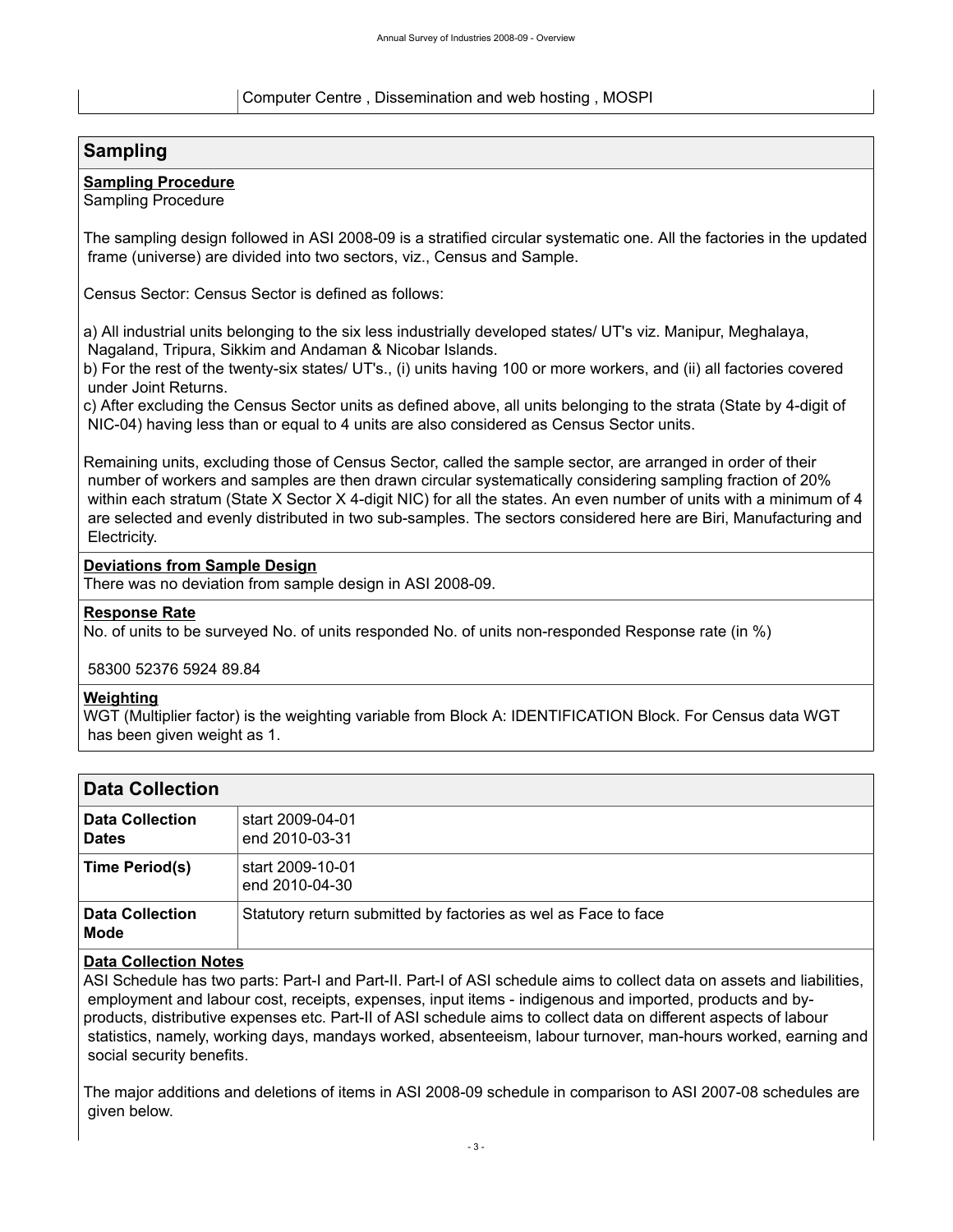Information on 'How many units located in the same state' collected in Block B of ASI 2007-08 has been dropped. Information regarding 'ISO Certification, 14000 Series' is additionally be collected in Block-B along with information regarding 'original investment in plant and machinery'.

'Depreciation on deduction/adjustment' has been reintroduced in Block-C.

Information on 'Child Workers Employed Directly' (Row 3) of the existing schedule would not be collected separately in Block-E

Information on 'Subsidy' has been additionally collected in Block-G.

Data on 'Gas Consumed' has been collected additionally in Block-H

Information on 'Export made by the unit' additionally collected in Block-J

General Remarks regarding filling up of ASI schedules

The ASI work involves a number of stages. There are some general procedural aspects.

A separate return for each registered factory/electricity supply undertaking should be submitted as a rule. In following this, the aspects to be taken note of are:

Unless ownership has changed during the reference year, only one return is to be compiled for one factory. If a part of a registered factory has been operated by the owner and another part by the occupier the total manufacturing activities of both the owner and the occupier should be duly recorded in one return. If the factory as a whole has been rented out, the return for the factory may be filled from the occupier's point of view.

If for a factory, which is served with notice, is found that its products are meant for training of inmates and has no sale value and are produced as a product during training, the facts may be reported to the Statistics Authority and data need not be collected This is normally applicable to Training Centers and Jails which are registered as factories. Further, workshop in jails registered under factories Act should be canvassed for ASI only when the products of the workshop are meant for sale. In case the products are not sold but are incidental to training to the convicts engaged at the workshop, such a workshop is outside the purviews of ASI.

Submission of Joint Returns

Although, as per rules for such registered unit of inquiry a separate return should be furnished, in special circumstances, where the accounts of two or more registered units cannot be bifurcated factory wise a joint return may be accepted in a particular ASI if all the following conditions are fulfilled:

They are located in the same State.

They belong to the Census Scheme i.e. 100 or more workers only.

They belong to the same industry at the ultimate NIC code level.

There will be no joint return in sample sector. Also there will be no joint return with Census and Sample. In such cases appropriate apportions should be done to avoid any complications in estimation different parameters. In census sector also appropriate apportions should be made if some changes occur in joint returns.

#### **Questionnaires**

Annual Survey of Industries Questionnaire (in External Resources) is divided into different blocks:

BLOCK A.IDENTIFICATION PARTICULARS BLOCK B. PARTICULARS OF THE FACTORY (TO BE FILLED BY OWNER OF THE FACTORY) BLOCK C: FIXED ASSETS BLOCK D: WORKING CAPITAL & LOANS BLOCK E : EMPLOYMENT AND LABOUR COST BLOCK F : OTHER EXPENSES BLOCK G : OTHER INCOMES BLOCK H: INPUT ITEMS (indigenous items consumed) BLOCK I: INPUT ITEMS – directly imported items only (consumed) BLOCK J: PRODUCTS AND BY-PRODUCTS (manufactured by the unit)

| Data Collector(s) | NSSO(Field Operation Division) (NSSO(FOD)), Ministry of Statistics and Programme |
|-------------------|----------------------------------------------------------------------------------|
|                   | Implementation                                                                   |

#### **Supervision**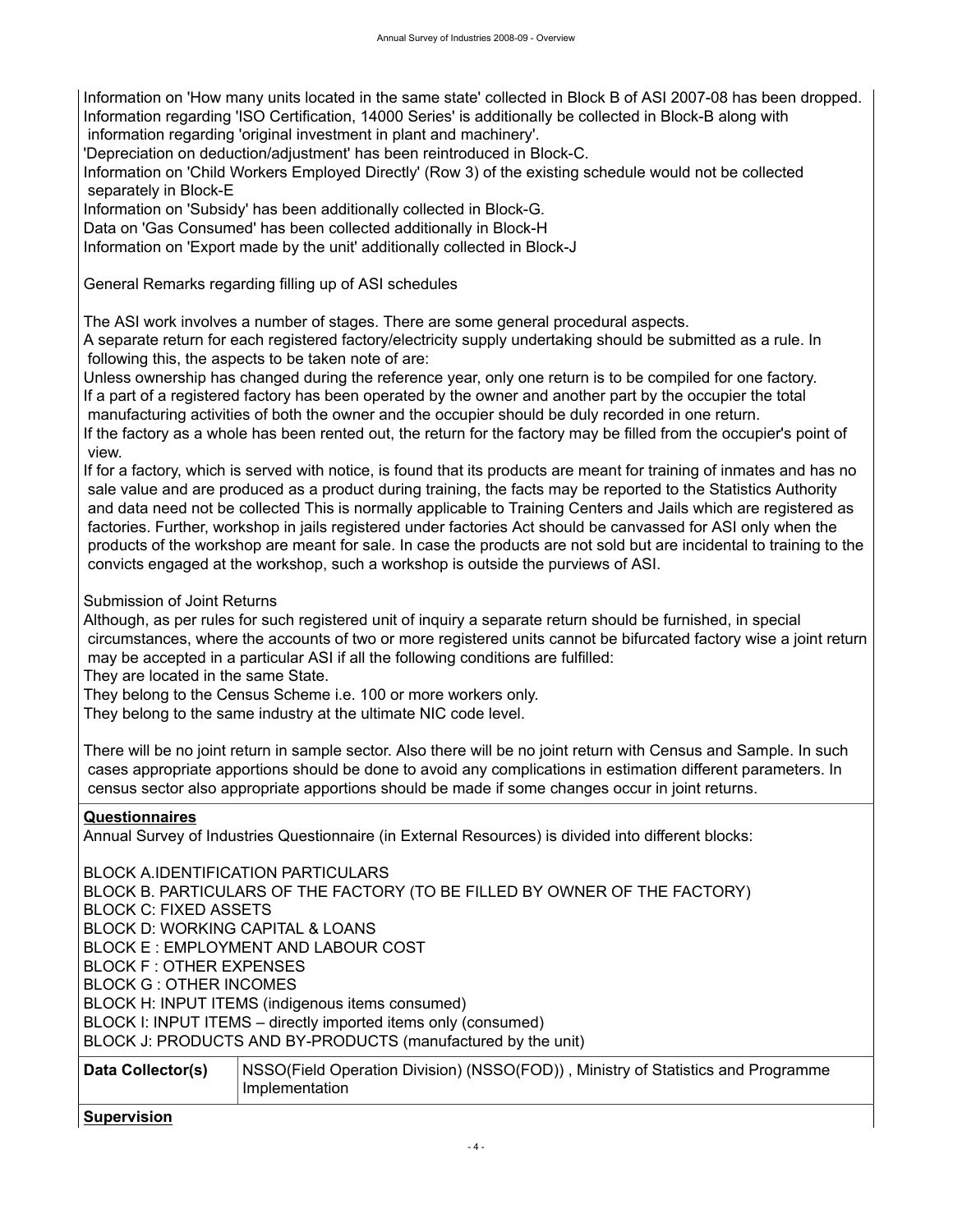NSSO under the Ministry of Statistics and PI, Government of India is responsible for supervision of data collection.

### <span id="page-8-0"></span>**Data Processing & Appraisal**

#### **Data Editing**

Pre-data entry scrutiny was carried out on the schedules for inter and intra block consistency checks. Such editing was mostly manual, although some editing was automatic. But, for major inconsistencies, the schedules were referred back to NSSO (FOD) for clarifications/modifications.

A list of validation checks carried out on data files is given in External Resources "Validation checks, ASI 2008-09".

Code list, State code list, Tabulation program and ASICC code are also may be refered in the External Resources which are used for editing and data processing as well..

#### **Other Processing**

After pre-data entry scrutiny, all the scrutinised schedules were entered in the ORACLE data base by manual typing through data entry software which was prepared in Visual Basic. Client-Server architecture has been used for in house data entry and validation using Oracle as a back end data base and Visual Basic as the front-end tools. 40 Desktop computers were connected in LAN with the server for data entry and validation. There were 30 data entry operators doing the data entry and validation through software, their average productivity being between 20-25 ASI schedules per working day. After data entry, verification of the schedules was also done programmatically. After all kinds of coverage checking and verification, logical validation was done and then the tables were prepared as per the tabulation programme.

The results of ASI are produced in the form of two volumes. Volume - I presents statewise and industry-wise data relating to capital, employments, output - gross and net and several other economic parameters relevant to the industrial sector. Volume -II provides details on materials consumed and ex-factory of products and by products both at all-India level as well as at the level of state/UTs. RSE of estimates at all India level are also available in Volume-I.

### **Estimates of Sampling Error**

Relative Standard Error (RSE) is calculated in terms of worker, wages to worker and GVA using the formula (Pl ease refer to Estimation Procedure document in external resources). Programs developed in Visual Foxpro are used to compute the RSE of estimates.

#### **Other Forms of Data Appraisal**

To check for consistency and reliability of data the same are compared with the NIC-2digit level growth rate at all India Index of Production (IIP) and the growth rates obtained from the National Accounts Statistics at current and constant prices for the registered manufacturing sector.

<span id="page-8-1"></span>

| <b>Accessibility</b>    |                                                                                                                                                                                                                                                                                                                                                                                                                                  |
|-------------------------|----------------------------------------------------------------------------------------------------------------------------------------------------------------------------------------------------------------------------------------------------------------------------------------------------------------------------------------------------------------------------------------------------------------------------------|
| <b>Access Authority</b> | Deputy Director General, CC (Ministry of Statistics and P.I), mospi.nic.in,<br>pc.mohanan@nic.in<br>DDG CSO(IS Wing), Kolkata (Ministry of Statistics and P.I), mospi.nic.in,<br>cso isw@yahoo.co.in                                                                                                                                                                                                                             |
| Contact(s)              | ASI Processing and Report (Deputy Director General, CSO (IS Wing) 1, Council House<br>Street, Kolkata), www.mospi.nic.in, cso isw@yahoo.co.in<br>Data Dissemination (Deputy Director General, Computer Centre, East Block-10, R K<br>Puram, New Delhi), www.mospi.nic.in, pc.mohanan@nic.in<br>Data Dissemination (Deputy Director, Computer Centre, East Block-10, R K Puram, New<br>Delhi), www.mospi.nic.in, pc.nirala@nic.in |

#### **Confidentiality**

The ASI data at factory level are strictly confidential and are to be used only for statistical purposes after aggregation.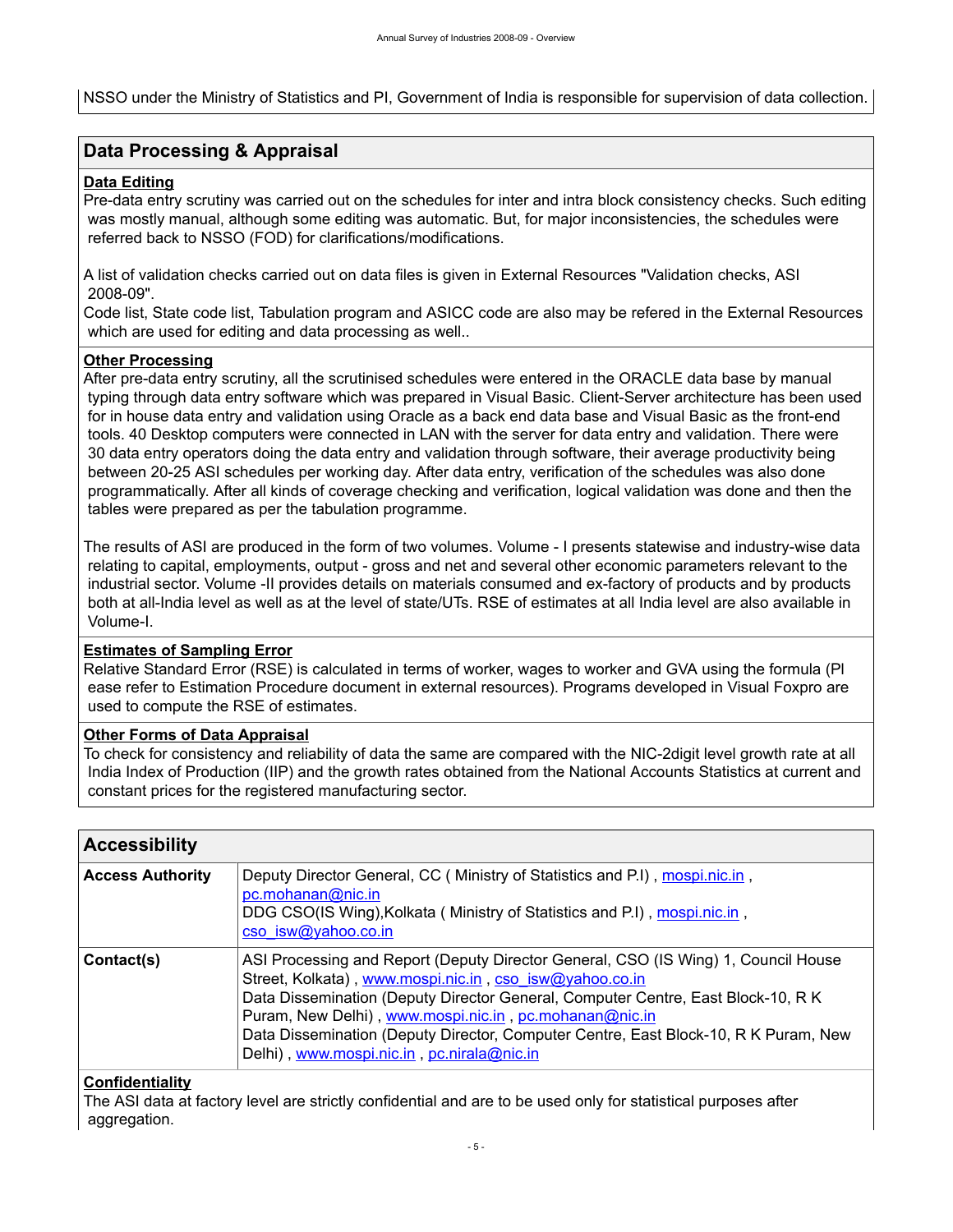The collection of Statistics Act assures confidentiality of the data to the factories.

To ensure confidentiality, data of factories with less than three units in an industry are merged. Location of the unit is also not divulged in the micro data.

### **Access Conditions**

Data is chargeable. Document accessing for data may be seen at "Data Access" tab on home page of Micro Data Archieve.

#### **Citation Requirements**

ASI Survey 2008-09, provided by CSO(IS Wing) Kolkata.

## <span id="page-9-0"></span>**Rights & Disclaimer**

#### **Disclaimer**

The user of the data acknowledges that the original collector of the data, the authorised distributor of the data, and the relevant funding agency bear no responsibility for use of the data or for interpretations or inferences based upon such uses.

| Copyright | ASI 2008-09, CSO(IS Wing), Kolkata |
|-----------|------------------------------------|
|-----------|------------------------------------|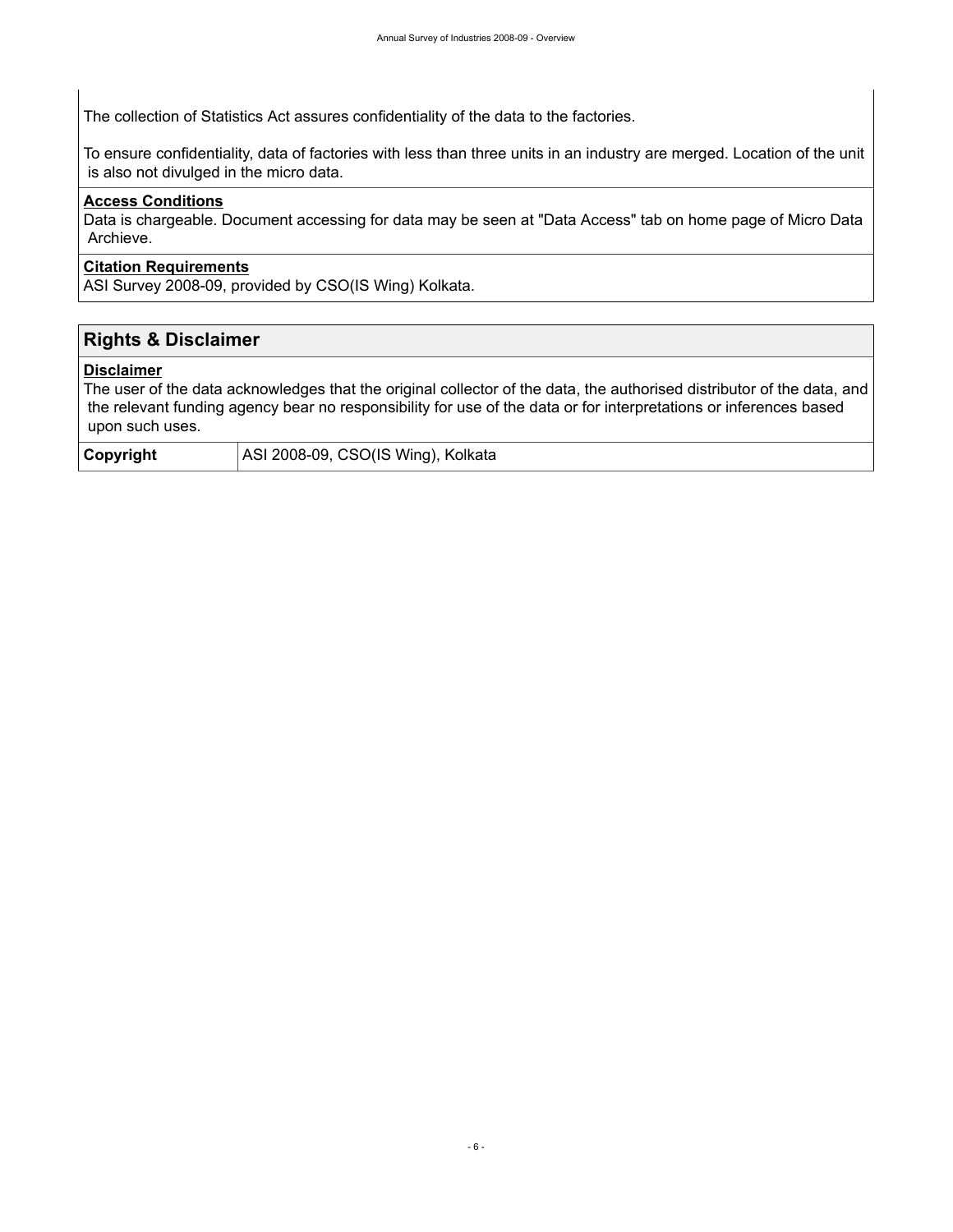# <span id="page-10-0"></span>**Files Description**

### **Dataset contains 10 file(s)**

<span id="page-10-1"></span>

| <b>A-IDENTIFICATION PARTICULARS</b> |                                                                 |
|-------------------------------------|-----------------------------------------------------------------|
| ∣# Cases                            | 54348                                                           |
| # Variable(s)                       | 20                                                              |
| ∣ File Structure                    | Type: relational<br>Key(s): YR (Year), DSL (Dispatch Serial No) |

### **File Content**

Block - A- Identification Particulars : The file contains the Identification variables of Factory. It also contains the weighting coefficient or Multiplier - WGT.

Variables under this blocks are:

YR, DSL common in all the blocks and may be used for relation.

Other Identification variables are Scheme, State, NIC 5 digit, District and Sector.

Variables representing Number of Factories A\_Itm\_11, Status of factory A\_Itm\_12, Bonus E\_Itm\_10, PF, Welfare expenses, Number of various working days and Total cost of production posted from Block E. Also one variable is Share (%) of products J\_Itm\_13 from Block K.

### **Producer**

CSO (IS Wing) Kolkata, MOSPI

### **Missing Data**

Missing or out of range values in Coded variables are given label as "NR".

<span id="page-10-2"></span>

| <b>B-OWNER'S DETAIL</b>                                                                    |                                                                 |
|--------------------------------------------------------------------------------------------|-----------------------------------------------------------------|
| # Cases                                                                                    | 39487                                                           |
| # Variable(s)                                                                              | 14                                                              |
| <b>File Structure</b>                                                                      | Type: relational<br>Key(s): YR (Year), DSL (Dispatch Serial No) |
| <b>File Content</b><br>Block - B Owner's Detai: The file contains the Factory details for: |                                                                 |

## YR, DSL

Type of organisation, Type of ownership, Total number of units, Original value of Investment in P & M (codes), ISO Certification, Year of initial production, Accounting year (From) and (To), Months of operation (0 to 12 months), Computerised A/C system and availability of data in Computer.

### **Producer**

CSO ( IS Wing) Kolkata.

## <span id="page-10-3"></span>**C-FIXED ASSETS**

| # Cases               | 278325                                                                           |
|-----------------------|----------------------------------------------------------------------------------|
| # Variable(s)         | 15                                                                               |
| <b>File Structure</b> | Type: relational<br>Key(s): YR (Year), DSL (Dispatch Serial No), C_Itm1 (S. No.) |

### **File Content**

Block - C - fixed assets : The file contains Fixed Assets details. Fixed assets are those,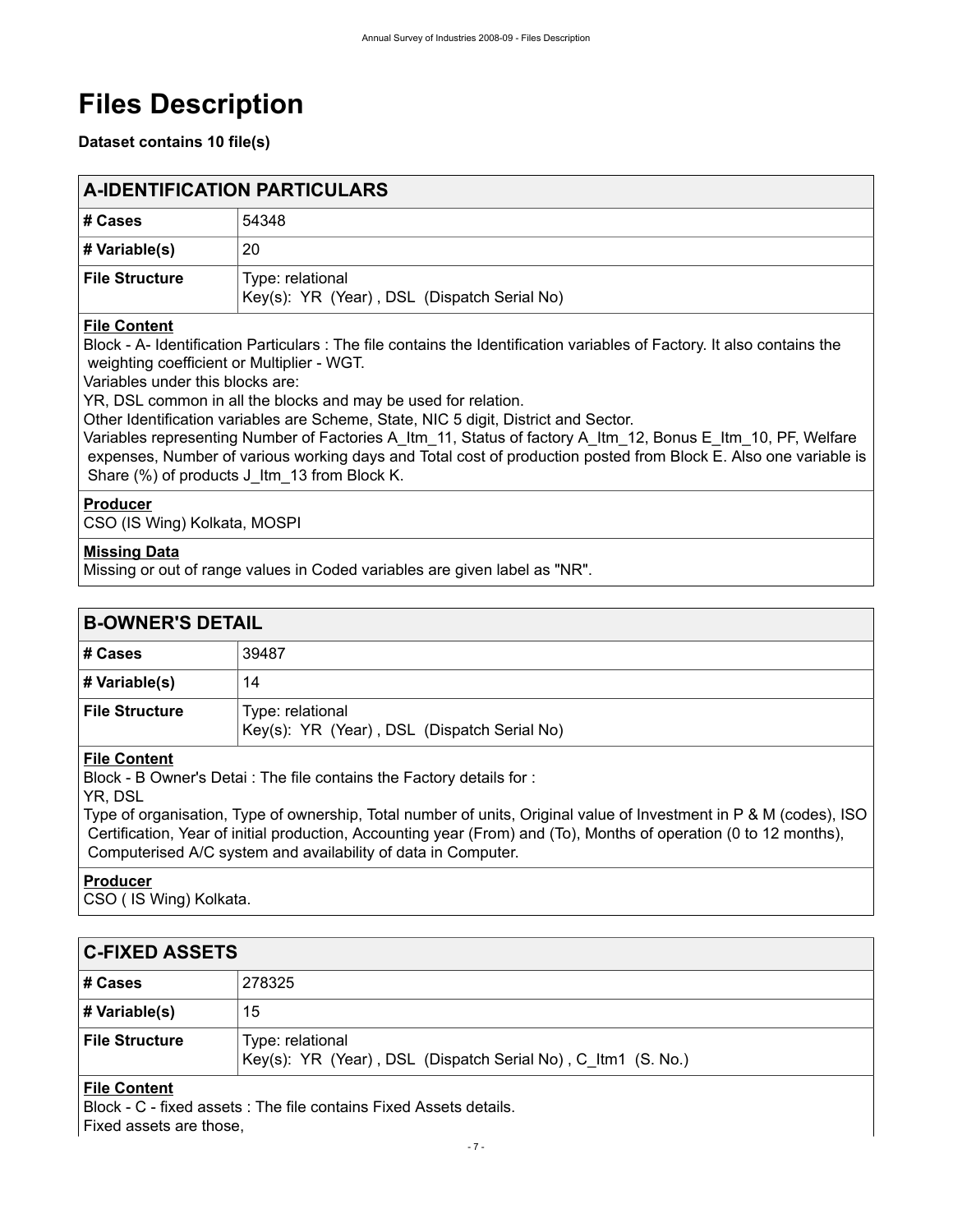which have generally normal productive life of more than one year;

it covers all type of assets, new or used or own constructed, deployed for productions, transportation, living or recreational facilities, hospitals, schools, etc. for factory personnel;

it would include land, building, plant and machinery, transport equipment, etc.;

it includes the fixed assets of the head office allocable to the factory and also the full value of assets taken on hirepurchase basis (whether fully paid or not) excluding interest element;

 it excludes intangible assets and assets solely used for post-manufacturing activities such as, sale, storage, distribution, etc.

Fields in this blocks are:

YR, DSL

Item number of the type of assets,

Gross value : Opening as on, due to revaluation, actual addition, deduction & adjustment during the year and Closing as on.

Depreciation: upto year begining, provided during the year, adjustments during the year and upto year end Net Value: opening as on, closing as on.

### **Producer**

CSO ( IS Wing) Kolkata

### <span id="page-11-0"></span>**D-WORKING CAPITALS**

| ∣# Cases         | 510695                                                                           |
|------------------|----------------------------------------------------------------------------------|
| # Variable(s)    | 6                                                                                |
| ∣ File Structure | Type: relational<br>Key(s): YR (Year), DSL (Dispatch Serial No), D_Itm1 (S. No.) |

### **File Content**

Block - D - WORKING CAPITALS :

Working capital and loans: This is defined to include all physical inventories owned, held or controlled by the factory as on the closing day of the accounting year such as the materials, fuels and lubricants, stores, etc. that enter into products manufactured by the factory itself or supplied by the factory to others for processing. Physical working capital also includes the value of stock of materials, fuels and stores, etc. purchased expressly for resale, semi-finished goods and goods-in-process on account of others and goods made by the factory which are ready for sale at the end of the accounting year. However, it does not include the stock of the materials, fuels, stores, etc. supplied by others to the factory for processing. Finished goods processed by others from raw materials supplied by the factory and held by them are included and finished goods processed by the factory from raw materials supplied by others, are excluded.

Outstanding loans represent all loans, whether short-term or long-term, whether interest bearing or not, outstanding according to the books of the factory as on the closing day of accounting year.

Fields in this block are : YR, DSL Item serial no. Working capital : openeing (Rs.) , Closing (Rs.)

**Producer** CSO ( IS Wing) Kolkata

<span id="page-11-1"></span>

| <b>E-EMPLOYMENT AND LABOUR COST</b> |        |  |  |  |
|-------------------------------------|--------|--|--|--|
| # Cases                             | 247793 |  |  |  |
| # Variable(s)                       | 10     |  |  |  |
| <b>File Content</b>                 |        |  |  |  |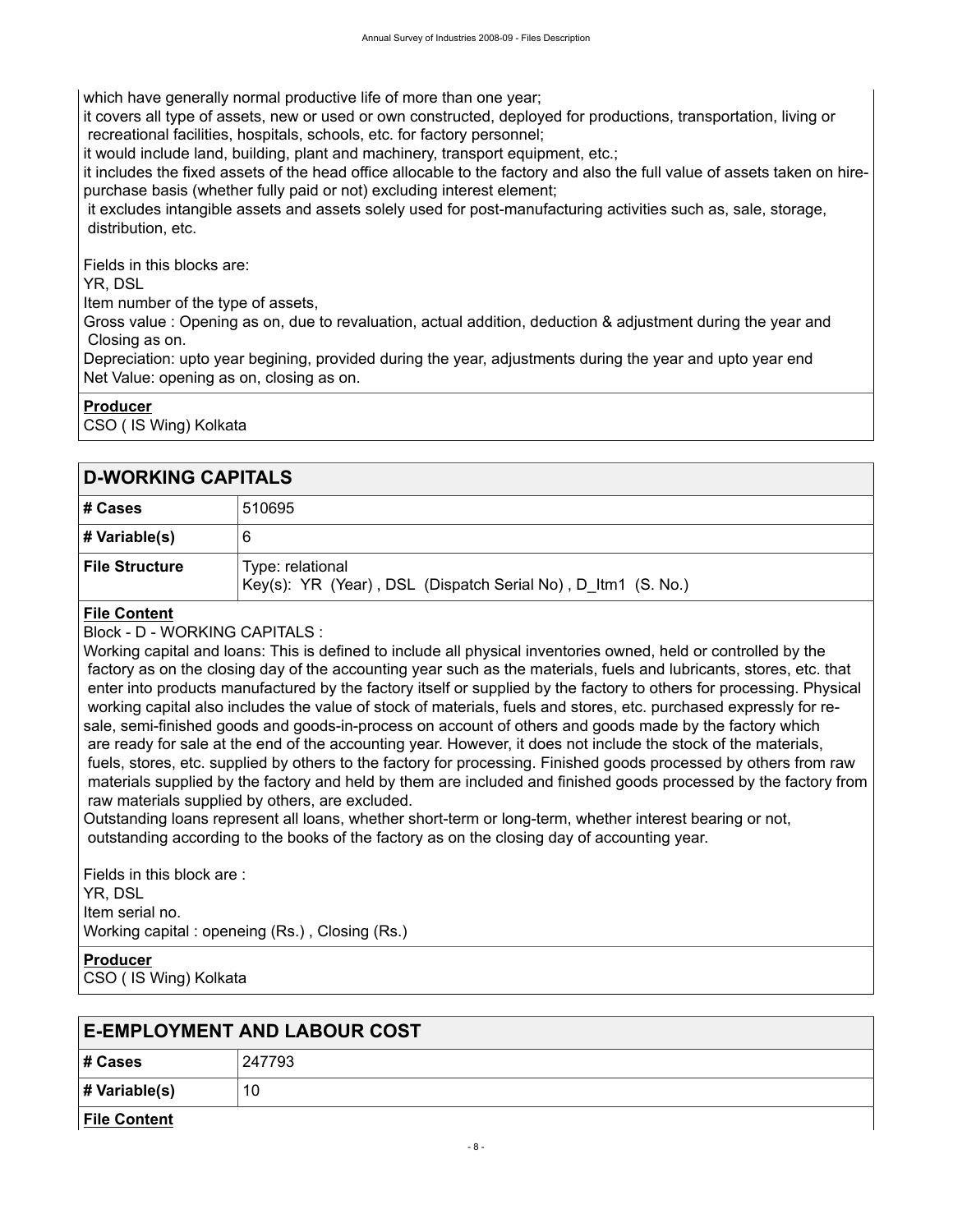Block E - Employment and Labour cost : Information collected in this block is regarding employment and labour cost.

In this block emoluments of the employees to be collected. Emoluments are defined as wages paid to all employees plus imputed value of benefits in kind, i.e., the net cost to the employers on those goods and services provided to employees free of charge or at markedly reduced cost which are clearly and primarily of benefit to the employees as consumers. It includes profit sharing, festival and other bonuses and ex-gratia payments paid at less frequent intervals (i.e. other than bonus paid more or less regularly for each period). Benefits in kind include supplies or services rendered such as housing, medical, education and recreation facilities. Personal insurance, income tax, house rent allowance, conveyance, etc. for payment by the factory also is included in the emoluments.

The variables are :

YR, DSL

Item No. represinting category of staff- male workers, female workes, workers employed through contractors, supervisory staff, unpaid family members.

Mandays (Manufacturing), Mandays (non-manufacturing), Average number of persons worked, No. of mandays paid for, Wages/salaries

### **Producer**

CSO ( IS Wing) Kolkata

### **Notes**

The information in this block is also used by Labour Bureau. Central Statistics Office (ISW), Kolkata supplies the information of this block to Labour Bureau directly.

Particulars in this block should relate to all persons who work in and for the establishment including working proprietors and active business partners and unpaid family workers. However, Directors of incorporated enterprises who are paid solely for their attendance at meeting of the Board of Directors are to be excluded.

<span id="page-12-0"></span>

| <b>F-OTHER EXPENSES</b> |                                                                 |  |  |  |
|-------------------------|-----------------------------------------------------------------|--|--|--|
| # Cases                 | 39061                                                           |  |  |  |
| # Variable(s)           | 15                                                              |  |  |  |
| <b>File Structure</b>   | Type: relational<br>Key(s): YR (Year), DSL (Dispatch Serial No) |  |  |  |
| <b>File Content</b>     |                                                                 |  |  |  |

Block - F Other Expenses : (All the items are Expenditure incurred in Rs.)

This block includes the cost of other inputs as both the industrial and non-industrial service rendered by others, which are paid by the factory and most of which are reflected in the ex-factory value of its production during the accounting year.

Variables in this block are:

YR, DSL

work done by others, repair & maintenance of building, Repair & maintenance of fixed assets Oerating expenses, non-operating expenses, Insurance charges, Rent paid for plant & machinary and other fixed assets, Total expenses Rent paid for buildings, Rent/Royalties, Interest paid and Purchase value of goods sold in the same condition as purchased

**Producer**

CSO ( IS Wing) Kolkata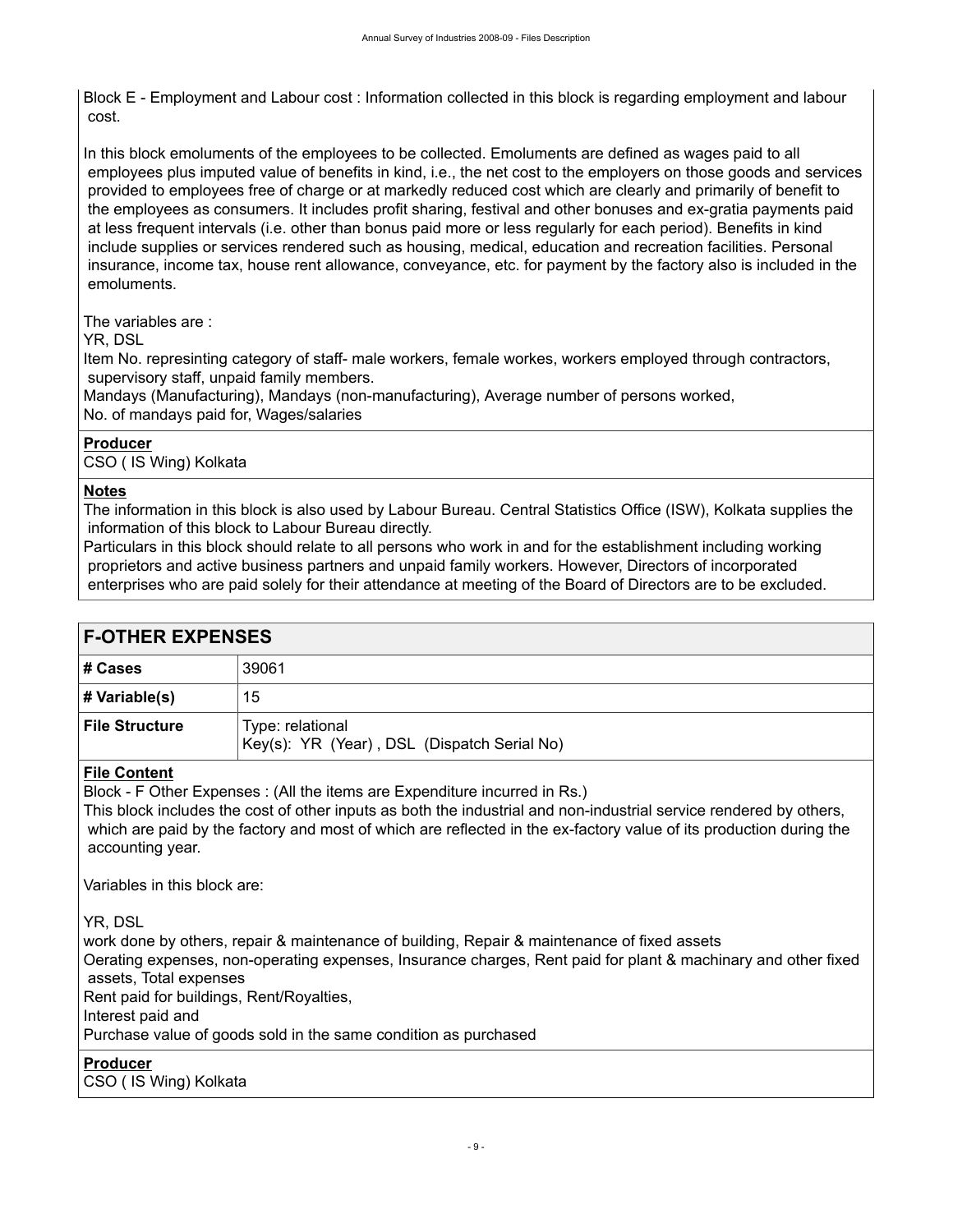<span id="page-13-0"></span>

| <b>G-OTHER OUTPUTS RECEIPTS</b>                                                                |                                                                                                                                                                                      |  |  |  |  |  |
|------------------------------------------------------------------------------------------------|--------------------------------------------------------------------------------------------------------------------------------------------------------------------------------------|--|--|--|--|--|
| # Cases                                                                                        | 34381                                                                                                                                                                                |  |  |  |  |  |
| # Variable(s)                                                                                  | 15                                                                                                                                                                                   |  |  |  |  |  |
| <b>File Structure</b>                                                                          | Type: relational<br>Key(s): YR (Year), DSL (Dispatch Serial No)                                                                                                                      |  |  |  |  |  |
| <b>File Content</b><br>Receipts in Rs.):<br>Fields are:<br>YR, DSL                             | Block - G Other Outputs/Receipts (Incomes) : The file contains Other OUTPUT/RECEIPTS Detail (All items are<br>In this block, information on other output/receipts is to be reported. |  |  |  |  |  |
| Income from services, variation in stock of semi-finished goods, elctricity generated and sold |                                                                                                                                                                                      |  |  |  |  |  |

Value of own construction, Net balance of goods sold as purchased, Rent received for P & m and other fixed assets Total subsidies, Total receipts. Rent received for building, Rent/Royalties, Interest received Value of goods sold as purchased

**Producer**

CSO ( IS Wing) Kolkata

### <span id="page-13-1"></span>**H-INPUT ITEMS INDIGENOUS**

| # Cases               | 413950                                                          |
|-----------------------|-----------------------------------------------------------------|
| # Variable(s)         | 9                                                               |
| <b>File Structure</b> | Type: relational<br>Key(s): YR (Year), DSL (Dispatch Serial No) |

### **File Content**

Block - H Input Items Indigenous :

This block covers all the goods (raw materials, components, chemicals, packing material, etc.) which entered into the production process of the factory during the accounting year.

The file contains Input Items - Indigenous items consumed : YR, DSL Item code (ASiCC), Unit of quantity (code), Quantity consumed Purchase value (Rs.) Rate per unit (Rs. 0.00)

### **Producer**

CSO ( IS Wing) Kolkata

<span id="page-13-2"></span>

| <b>I-INPUT ITEMS IMPORTED</b> |                                                                 |  |  |  |
|-------------------------------|-----------------------------------------------------------------|--|--|--|
| # Cases                       | 23204                                                           |  |  |  |
| # Variable(s)                 | 9                                                               |  |  |  |
| <b>File Structure</b>         | Type: relational<br>Key(s): YR (Year), DSL (Dispatch Serial No) |  |  |  |

### **File Content**

Block - I - Input Items Imported : Details of imported input items consumed - directly only :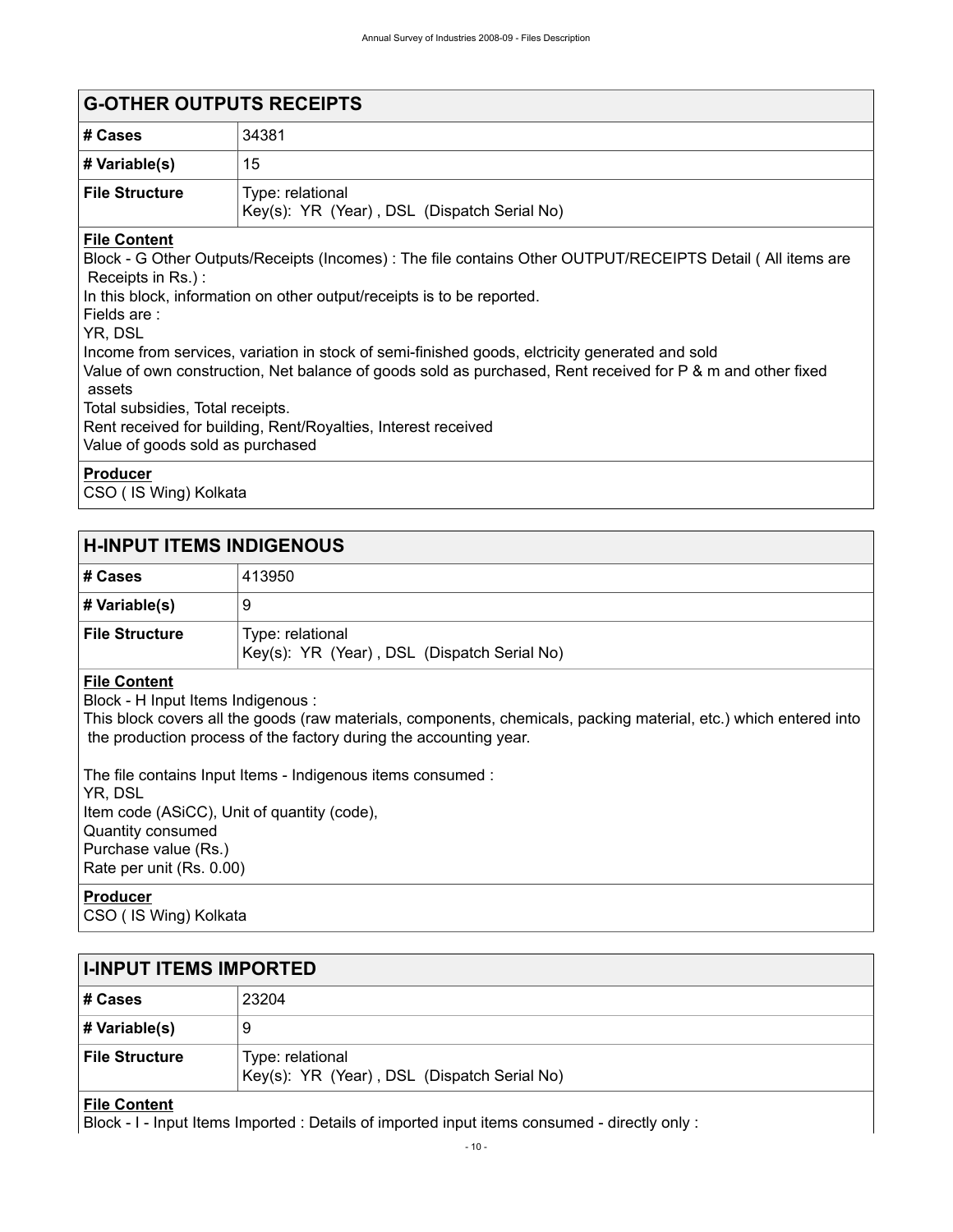Information in this block is to be reported for all imported items consumed. The items are to be imported by the factory directly.

Variables are for : YR, DSL Item serial number represents major five imported items and other items imported, Total imports(consumed), Item code (ASICC code), Unit of quantity, Quantity consumed, Purchae value (Rs.) Rate per unit (Rs. 0.00)

#### **Producer**

CSO ( IS Wing) Kolkata

## <span id="page-14-0"></span>**J-PRODUCTS AND BY-PRODUCTS**

| # Cases               | 100854                                                          |
|-----------------------|-----------------------------------------------------------------|
| # Variable(s)         | 15                                                              |
| <b>File Structure</b> | Type: relational<br>Key(s): YR (Year), DSL (Dispatch Serial No) |

#### **File Content**

Block - J Products and By-products : Products and By-Products (Manufactured by the unit) detail :

It includes information on all goods that have been produced by the factory during the accounting year for sale, i.e., either actually sold during the accounting year or entered into stocks. Calculation of gross value added of the enterprise will be done here.

Variables in this block are:

YR, DSL

Serial numbe represents products/by-products for first ten major items as per value - no brand name, Item code (ASICC code), Unit of quantity Quantity manufactured Quantity sold Gross sale value (Rs.) Exice duty, Sales tax, Others , Total Per unit net sale value (Rs.) Ex-factory (Rs.)

**Producer**

CSO ( IS Wing) Kolkata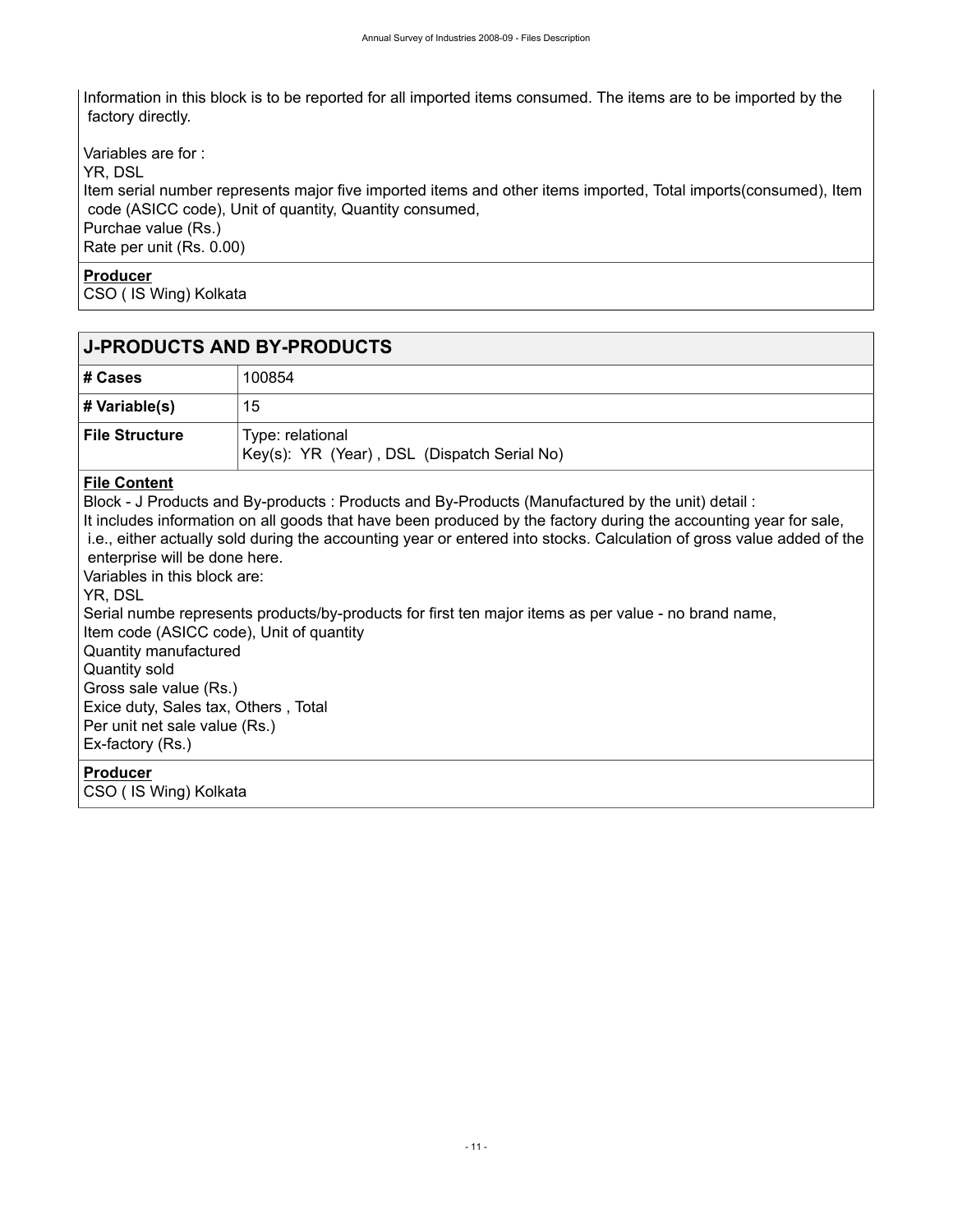# <span id="page-15-0"></span>**Variables List**

## **Dataset contains 128 variable(s)**

# <span id="page-15-1"></span>**File A-IDENTIFICATION PARTICULARS**

| #              | Name               | Label                                | <b>Type</b> | Format       | Valid | Invalid      | Question                                                                          |
|----------------|--------------------|--------------------------------------|-------------|--------------|-------|--------------|-----------------------------------------------------------------------------------|
| $\mathbf{1}$   | YR                 | Year                                 | discrete    | character-2  | 54348 | $\mathbf 0$  | ASI 2008-09 is the accounting year<br>of the factory ending on 31st March<br>2009 |
| $\overline{c}$ | <b>BLK</b>         | Block code 'A'                       | discrete    | character-1  | 54348 | 0            | Block 'A' of the Schedule<br>(Questionnaire)                                      |
| 3              | <b>DSL</b>         | Dispatch Serial No                   | discrete    | character-5  | 54348 | $\mathbf{0}$ | Dispatch Serial No.                                                               |
| 4              | A Itm <sub>3</sub> | Scheme                               | discrete    | numeric-1.0  | 54348 | $\Omega$     | Scheme Code (Census-1, Sample-2)                                                  |
| 5              | A Itm5             | Ind Code (5-digit, NIC-08)           | discrete    | numeric-5.0  | 54348 | $\mathbf{0}$ | Industry Code as per Return (5-digit<br>level of NIC)                             |
| 6              | A ltm7             | <b>State</b>                         | discrete    | numeric-2.0  | 54348 | 0            | State code for the States of India                                                |
| $\overline{7}$ | A Itm <sub>8</sub> | <b>District</b>                      | discrete    | numeric-2.0  | 54348 | $\mathbf 0$  | District code indicates District of a<br>given state                              |
| 8              | A ltm9             | Sector                               | discrete    | numeric-1.0  | 54348 | 0            | Sector (Rural-1, Urban-2)                                                         |
| 9              | A ltm10            | RO/SRO                               | discrete    | numeric-5.0  | 54348 | $\mathbf 0$  | Regional Office/ Sub-regional office<br>from where data is collected.             |
| 10             | A ltm11            | No. of Factories                     | continuous  | numeric-2.0  | 54348 | $\mathbf{0}$ | No. of Units for which data has been<br>collected from single firm.               |
| 11             | A ltm12            | <b>Status of Factory</b>             | discrete    | numeric-4.1  | 54348 | $\mathbf 0$  | Status of Unit (code)                                                             |
| 12             | $E$ ltm10          | <b>Bonus</b>                         | continuous  | numeric-9.0  | 54348 | 0            | Profit sharing bonus                                                              |
| 13             | $E$ Itm11          | <b>Provident Fund</b>                | continuous  | numeric-10.0 | 54348 | $\mathbf 0$  | Contribution to Provident and other<br>funds                                      |
| 14             | $E$ ltm12          | Welfare expenses                     | continuous  | numeric-10.0 | 54348 | 0            | Workman & staff welfare expenses                                                  |
| 15             | $E$ Itm13a         | Number of Manufacturing<br>days      | continuous  | numeric-3.0  | 54348 | $\mathbf 0$  | Mandays worked for manufacturing                                                  |
| 16             | $E$ ltm $13b$      | Number of Non-<br>Manufacturing days | continuous  | numeric-3.0  | 54348 | 0            | Mandays worked for non-<br>manufacturing                                          |
| 17             | $E$ ltm $13c$      | Number of Total working<br>days      | continuous  | numeric-3.0  | 54348 | $\mathbf 0$  | Total number of working days                                                      |
| 18             | $E$ _Itm14         | <b>Total Cost of Production</b>      | continuous  | numeric-12.0 | 54348 | 0            | Total cost of productin (in Rs.)                                                  |
| 19             | <u>J_Itm13</u>     | Share(%) of products                 | continuous  | numeric-3.0  | 54348 | $\mathbf 0$  | share (%) of products/by-products<br>directly exported (rs.)                      |
| 20             | <b>WGT</b>         | Multiplier factor                    | continuous  | numeric-7.4  | 54348 | 0            | Weight- multiplier factor                                                         |

<span id="page-15-2"></span>

|   | <b>File B-OWNER'S DETAIL</b> |                      |             |             |       |                          |                                              |  |  |
|---|------------------------------|----------------------|-------------|-------------|-------|--------------------------|----------------------------------------------|--|--|
| # | Name                         | Label                | <b>Type</b> | Format      | Valid | Invalid                  | Question                                     |  |  |
|   | <b>YR</b>                    | Year                 | discrete    | character-2 | 39487 | $\mathbf 0$              | Survey year                                  |  |  |
| 2 | <b>BLK</b>                   | Block code 'B'       | discrete    | character-1 | 39487 | 0                        | Block 'B' of the Schedule<br>(Questionnaire) |  |  |
| 3 | <b>DSL</b>                   | Dispatch Serial No   | discrete    | character-5 |       | $\overline{\phantom{a}}$ | Dispatch Serial No.                          |  |  |
| 4 | B ltm2                       | Type of organisation | discrete    | numeric-2.0 | 39487 | 0                        | Type of Organisation (code)                  |  |  |
| 5 | B ltm3                       | Type of ownership    | discrete    | numeric-1.0 | 39487 | $\mathbf{0}$             | Ownership code                               |  |  |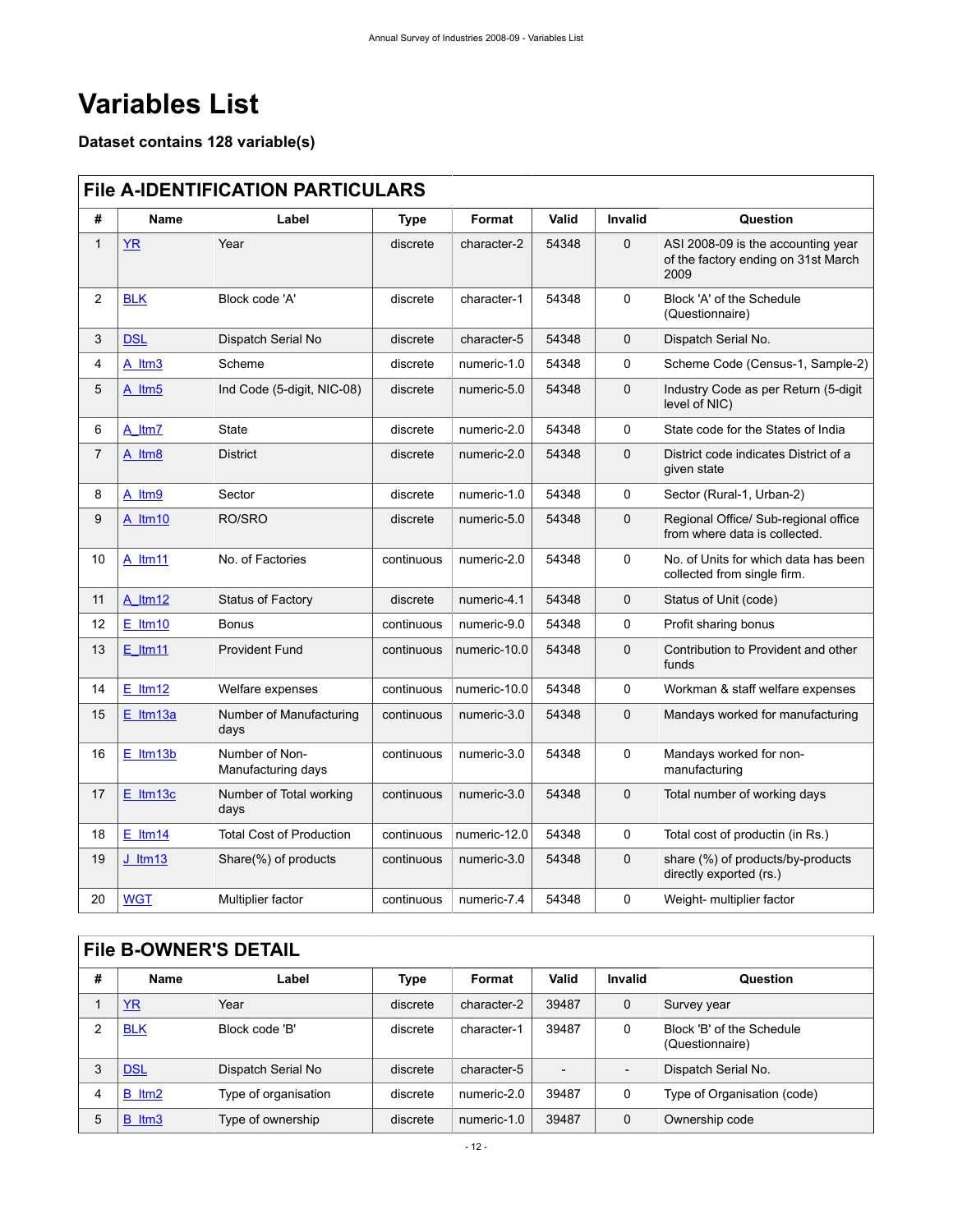| Name    | Label                                              | Type       | Format      | <b>Valid</b> | <b>Invalid</b> | Question                                                          |  |  |  |
|---------|----------------------------------------------------|------------|-------------|--------------|----------------|-------------------------------------------------------------------|--|--|--|
| B ltm4  | Total number of units                              | continuous | numeric-3.0 | 39487        | 0              | How many total number of units the<br>comapany has                |  |  |  |
| B ltm5  | Original Value of<br>Investment in P & M<br>(Code) | discrete   | numeric-1.0 | 39487        | $\Omega$       | Original Value of Plant & Machinary<br>$(codes 1-4)$              |  |  |  |
| B ltm6  | ISO Certification, 14000<br>Series                 | discrete   | numeric-1.0 | 39487        | 0              | Whether the unit has ISO<br>certification, 14000 Series           |  |  |  |
| B ltm7  | Year of initial production                         | continuous | numeric-4.0 | 39487        | $\Omega$       | Year of initial production (in the<br>format YYYY)                |  |  |  |
| B Itm8F | Accounting year (From)                             | continuous | numeric-6.0 | 39207        | 280            | Accounting year from (YYYY)                                       |  |  |  |
| B Itm8T | Accounting year (To)                               | continuous | numeric-6.0 | 39098        | 389            | Accounting year To (YYYY)                                         |  |  |  |
| B ltm9  | Months of operation                                | discrete   | numeric-2.0 | 39487        | 0              | Number of months of operation                                     |  |  |  |
| B ltm10 | Computerised A/C system                            | discrete   | numeric-1.0 | 39487        | $\mathbf 0$    | Does the unit has computerised<br>accounting system (Yes-1, No-2) |  |  |  |
| B ltm11 | Availabilty of ASI data in<br>Computer             | discrete   | numeric-1.0 | 39487        | 0              | Can the unit supply ASI data in<br>computer media (Yes-1, No-2)   |  |  |  |
|         |                                                    |            |             |              |                |                                                                   |  |  |  |

# <span id="page-16-0"></span>**File C-FIXED ASSETS**

| #              | <b>Name</b>  | Label                                     | <b>Type</b> | Format       | Valid  | <b>Invalid</b> | Question                                                                          |  |
|----------------|--------------|-------------------------------------------|-------------|--------------|--------|----------------|-----------------------------------------------------------------------------------|--|
| 1              | <b>YR</b>    | Year                                      | discrete    | character-2  | 278325 | $\mathbf 0$    | ASI 2008-09 is the accounting year<br>of the factory ending on 31st March<br>2009 |  |
| $\overline{c}$ | <b>BLK</b>   | Block code 'C'                            | discrete    | character-1  | 278325 | $\Omega$       | Block 'C' of the Schedule<br>(Questionnaire)                                      |  |
| 3              | <b>DSL</b>   | Dispatch Serial No                        | discrete    | character-5  | 278325 | $\Omega$       | Dispatch Serial No.                                                               |  |
| 4              | C ltm1       | S. No.                                    | discrete    | character-2  | 278325 | $\Omega$       | Item number for the type of assets                                                |  |
| 5              | C Itm3       | Opening as on - Gross<br>Value            | continuous  | numeric-12.0 | 278325 | $\Omega$       | Gross Value (Rs) - Opening as On                                                  |  |
| 6              | C ltm4       | Due to revaluation                        | continuous  | numeric-11.0 | 278325 | $\mathbf 0$    | Gross Value-Addition during the<br>year due to revaluation                        |  |
| 7              | C ltm5       | Actual addition                           | continuous  | numeric-11.0 | 278325 | $\Omega$       | Gross Value- Actual Addition during<br>the year                                   |  |
| 8              | C Itm6       | Deduction & adjustment<br>during the year | continuous  | numeric-11.0 | 278325 | $\Omega$       | Deduction & adjustment during the<br>vear                                         |  |
| 9              | C ltm7       | Closing as on - Gross<br>Value            | continuous  | numeric-12.0 | 278325 | $\Omega$       | Gross value-closing as on                                                         |  |
| 10             | C Itm8       | Up to year beginning                      | continuous  | numeric-12.0 | 278325 | 0              | Depriciation (Rs) upto the year<br>begining                                       |  |
| 11             | C ltm9       | Provided during the year                  | continuous  | numeric-11.0 | 278325 | $\mathbf 0$    | Depriciation-provided during the year                                             |  |
| 12             | $C$ ltm10    | Adjustment during the year                | continuous  | numeric-10.0 | 278325 | $\Omega$       | Depreciation adjustment during the<br>vear                                        |  |
| 13             | $C$ ltm $11$ | Up to year end                            | continuous  | numeric-12.0 | 278325 | $\Omega$       | depreciation upto the year end                                                    |  |
| 14             | C ltm12      | Opening as on - Net Value                 | continuous  | numeric-12.0 | 278325 | 0              | Net value (Rs) -opening as on<br>01-04-2008                                       |  |
| 15             | C ltm13      | Closing as on - Net Value                 | continuous  | numeric-12.0 | 278325 | $\mathbf 0$    | Net Value closing on 31-03-2009                                                   |  |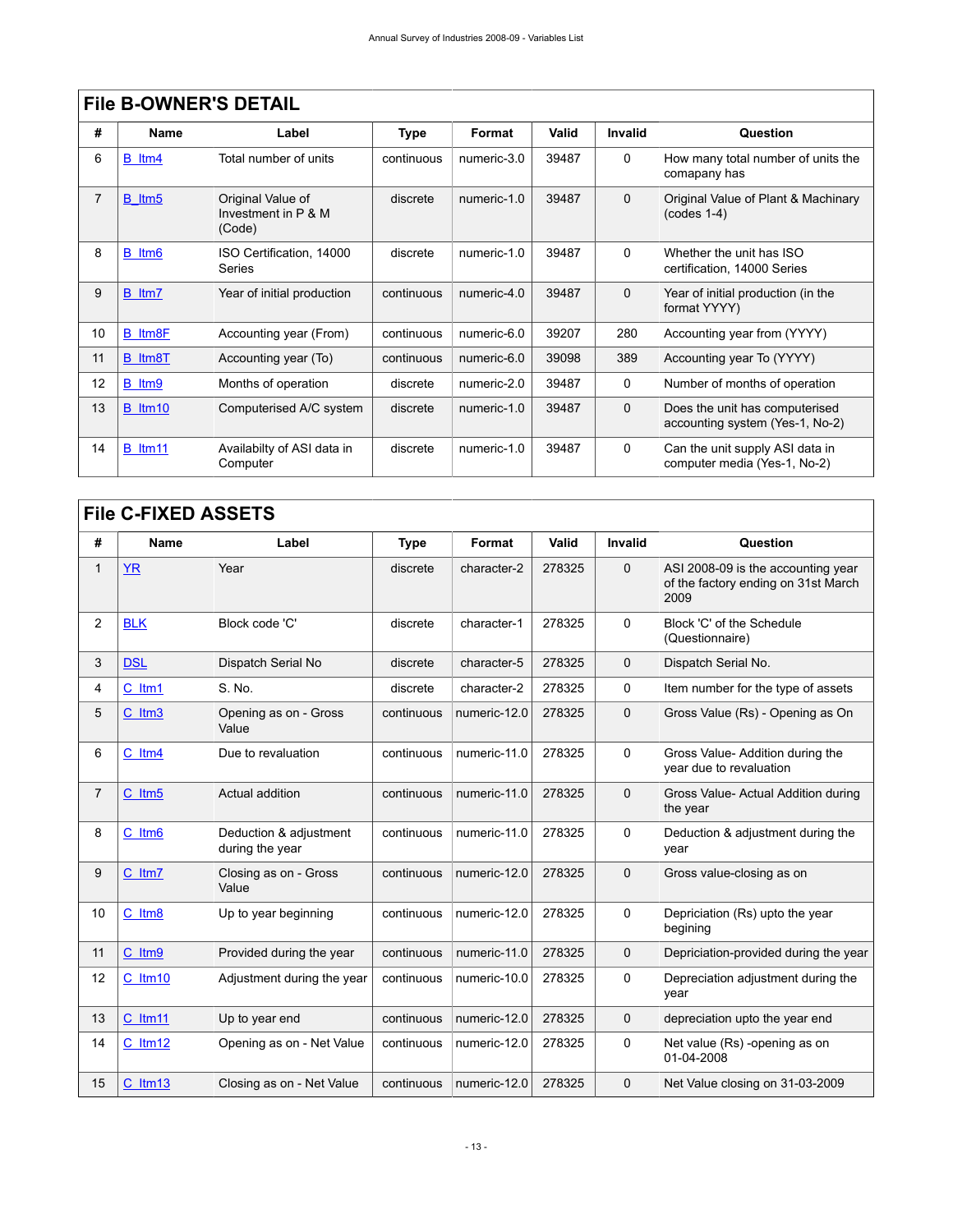|   | THE DEVICINATION VALUALO |                                   |            |              |        |                |                                                                                   |  |  |  |  |
|---|--------------------------|-----------------------------------|------------|--------------|--------|----------------|-----------------------------------------------------------------------------------|--|--|--|--|
| # | Name                     | Label                             | Type       | Format       | Valid  | <b>Invalid</b> | Question                                                                          |  |  |  |  |
|   | <b>YR</b>                | Year                              | discrete   | character-2  | 510695 | $\Omega$       | ASI 2008-09 is the accounting year<br>of the factory ending on 31st March<br>2009 |  |  |  |  |
| 2 | <b>BLK</b>               | Block code 'D'                    | discrete   | character-1  | 510695 | $\mathbf{0}$   | Block 'D' of the Schedule<br>(Questionnaire)                                      |  |  |  |  |
| 3 | <b>DSL</b>               | Dispatch Serial No                | discrete   | character-5  | 510695 | 0              | Dispatch Serial No.                                                               |  |  |  |  |
| 4 | D ltm1                   | S. No.                            | discrete   | character-2  | 510695 | 0              | Item No. - Sr. No.                                                                |  |  |  |  |
| 5 | $D$ ltm3                 | Working Capital: Opening<br>(Rs.) | continuous | numeric-13.0 | 510695 | $\mathbf 0$    | Working capitals opening (Rs.)                                                    |  |  |  |  |
| 6 | D ltm4                   | Working Capital: Closing<br>(Rs.) | continuous | numeric-13.0 | 510695 | $\mathbf 0$    | Working capital closing (Rs.)                                                     |  |  |  |  |

# <span id="page-17-0"></span>**File D-WORKING CAPITALS**

# <span id="page-17-1"></span>**File E-EMPLOYMENT AND LABOUR COST**

| #  | <b>Name</b> | Label                                 | <b>Type</b> | Format       | Valid  | Invalid     | Question                                                      |
|----|-------------|---------------------------------------|-------------|--------------|--------|-------------|---------------------------------------------------------------|
|    | <b>YR</b>   | Year                                  | discrete    | character-2  | 247793 | $\mathbf 0$ |                                                               |
| 2  | <b>BLK</b>  | Block code 'E'                        | discrete    | character-2  | 247793 | 0           | $\overline{a}$                                                |
| 3  | <b>DSL</b>  | Dispatch Serial No                    | continuous  | numeric-6.0  | 247793 | $\mathbf 0$ |                                                               |
| 4  | $E$ ltm1    | S. No.                                | discrete    | character-2  | 247793 | $\Omega$    | Item or Serial number of the<br>category of staff             |
| 5  | $E$ ltm $3$ | Mandays Worked-<br>Manufacturing      | continuous  | numeric-8.0  | 247793 | $\Omega$    | Number of manufacturing mandays<br>worked during the year     |
| 6  | $E$ ltm4    | Mandays Worked - Non<br>Manufacturing | continuous  | numeric-8.0  | 247793 | 0           | Number of non-manufacturing<br>mandays worked during the year |
| 7  | $E$ ltm5    | Mandays Worked - Total                | continuous  | numeric-10.0 | 247793 | $\Omega$    | <b>Total Mandays worked</b>                                   |
| 8  | $E$ ltm $6$ | Average Number of<br>persons worked   | continuous  | numeric-8.0  | 247793 | $\mathbf 0$ | ۰                                                             |
| 9  | $E$ ltm $7$ | No. of mandays paid for               | continuous  | numeric-10.0 | 247793 | $\Omega$    | How many manydays paid for?                                   |
| 10 | $E$ ltm $8$ | Wages/salaries (in Rs.)               | continuous  | numeric-12.0 | 247793 | 0           | How much is the wages paid to<br>employees                    |

<span id="page-17-2"></span>

|  | <b>File F-OTHER EXPENSES</b> |
|--|------------------------------|
|--|------------------------------|

| #              | <b>Name</b> | Label                                         | <b>Type</b> | Format       | Valid | Invalid     | Question                                                                          |
|----------------|-------------|-----------------------------------------------|-------------|--------------|-------|-------------|-----------------------------------------------------------------------------------|
|                | <b>YR</b>   | Year                                          | discrete    | character-2  | 39061 | $\Omega$    | ASI 2008-09 is the accounting year<br>of the factory ending on 31st March<br>2009 |
| $\mathfrak{p}$ | <b>BLK</b>  | Block code 'F'                                | discrete    | character-1  | 39061 | $\Omega$    | Block 'F' of the Schedule<br>(Questionnaire)                                      |
| 3              | <b>DSL</b>  | Dispatch Serial No                            | discrete    | character-5  | 39061 | $\mathbf 0$ | Dispatch Serial No.                                                               |
| 4              | F ltm1      | Work done by others                           | continuous  | numeric-10.0 | 39061 | $\mathbf 0$ | work done by others on materials<br>supplied by the industrial unit               |
| 5              | F<br>ltm2a  | Repair & maintenance of<br><b>Building</b>    | continuous  | numeric-10.0 | 39061 | $\mathbf 0$ | Expenditure on bulidings and other<br>construction-repair & construction          |
| 6              | F ltm2b     | Repair & maintenance of<br>Other fixed assets | continuous  | numeric-10.0 | 39061 | $\mathbf 0$ | Expenditure on other fixed assets -<br>repair & maintenance                       |
| 7              | F Itm3      | Operating expenses                            | continuous  | numeric-10.0 | 39061 | $\mathbf 0$ | Expenditure on Operating expemses                                                 |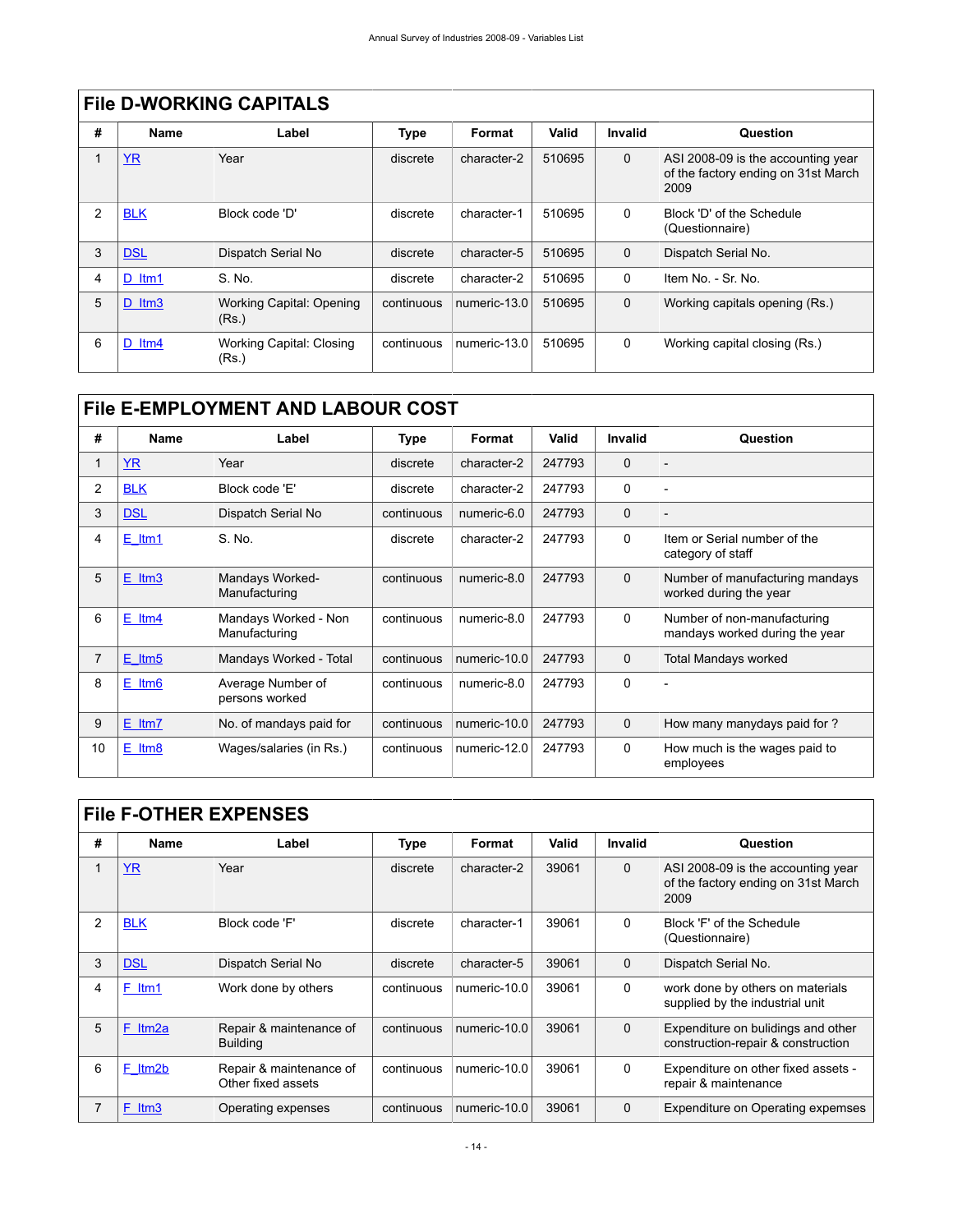|    |                    | <u>FIIG F-UITER EAPENSES</u>                                 |            |              |       |                |                                                                                                     |
|----|--------------------|--------------------------------------------------------------|------------|--------------|-------|----------------|-----------------------------------------------------------------------------------------------------|
| #  | <b>Name</b>        | Label                                                        | Type       | Format       | Valid | <b>Invalid</b> | Question                                                                                            |
| 8  | F<br>ltm4          | Non-operating expenses                                       | continuous | numeric-11.0 | 39061 | $\mathbf 0$    | Expenditure on non-operating<br>expenses (excluding insurance<br>charges)                           |
| 9  | F Itm5             | <b>Insurance Charges</b>                                     | continuous | numeric-10.0 | 39061 | $\mathbf 0$    | Expenditure on Insurance charges                                                                    |
| 10 | F Itm <sub>6</sub> | Rent paid for Plant &<br>Machinery and other Fixed<br>assets | continuous | numeric-9.0  | 39061 | $\Omega$       | Expenditure on Rent paid for plant &<br>machinary and other fixed assets                            |
| 11 | F Itm7             | Total expenses                                               | continuous | numeric-11.0 | 39061 | $\Omega$       | Total expenses (1 to 6)                                                                             |
| 12 | F Itm8             | Rent paid for Buildings                                      | continuous | numeric-9.0  | 39061 | $\mathbf{0}$   | Expenditure on Rent paid for<br>buildings                                                           |
| 13 | F Itm9             | Rent/Royalties                                               | continuous | numeric-9.0  | 39061 | $\Omega$       | Expenditure on Rent paid for land on<br>lease or royalties on mines, querries<br>and similar assets |
| 14 | $F$ ltm10          | Interest paid                                                | continuous | numeric-11.0 | 39061 | 0              | Expenditure on Interest paid                                                                        |
| 15 | $F$ Itm11          | Value of purchase goods<br>sold                              | continuous | numeric-11.0 | 39061 | $\mathbf 0$    | Expenditure on Purchase value of<br>goods sold in the same condition as<br>purchased                |

# **File F-OTHER EXPENSES**

# <span id="page-18-0"></span>**File G-OTHER OUTPUTS RECEIPTS**

| #  | Name       | Label                                             | <b>Type</b> | Format       | Valid | Invalid     | Question                                                                                                                                                     |
|----|------------|---------------------------------------------------|-------------|--------------|-------|-------------|--------------------------------------------------------------------------------------------------------------------------------------------------------------|
|    | <b>YR</b>  | Year                                              | discrete    | character-2  | 34381 | $\Omega$    | ASI 2008-09 is the accounting year<br>of the factory ending on 31st March<br>2009                                                                            |
| 2  | <b>BLK</b> | Block code 'G'                                    | discrete    | character-1  | 34381 | $\Omega$    | Block 'G' of the Schedule<br>(Questionnaire)                                                                                                                 |
| 3  | <b>DSL</b> | Dispatch Serial No                                | discrete    | character-5  | 34381 | $\Omega$    | Dispatch Serial No.                                                                                                                                          |
| 4  | G ltm1     | Income from services                              | continuous  | numeric-11.0 | 34381 | $\Omega$    | Income from services (industrial/non<br>industrial including work done for<br>others on materials supplied by them<br>and sale value of waste left by party) |
| 5  | G ltm2     | Variation in stock of semi-<br>finished goods     | continuous  | numeric-11.0 | 34381 | $\Omega$    | Variation in stock of semi-finished<br>goods (col 4 minus col 3 against<br>item 5 in block D)                                                                |
| 6  | G Itm3     | Electricity generated and<br>sold                 | continuous  | numeric-10.0 | 34381 | $\Omega$    | value of electricity generated and<br>sold                                                                                                                   |
| 7  | G ltm4     | Value of own construction                         | continuous  | numeric-10.0 | 34381 | $\Omega$    | value of own construction                                                                                                                                    |
| 8  | G ltm5     | Net balance of goods sold<br>as purchased         | continuous  | numeric-11.0 | 34381 | $\Omega$    | net balance of goods sold in the<br>same condition as purchased (item<br>12 of Block G minus item 11 of Block<br>F)                                          |
| 9  | G Itm6     | Rent received for P & M<br>and other fixed assets | continuous  | numeric-9.0  | 34381 | $\mathbf 0$ | rent received for plant & machinary<br>and other fixed assets                                                                                                |
| 10 | G ltm7     | <b>Total Subsidies</b>                            | continuous  | numeric-11.0 | 34381 | $\Omega$    | Total subsidies receipts (in Rs.)                                                                                                                            |
| 11 | G Itm8     | <b>Total receipts</b>                             | continuous  | numeric-11.0 | 34381 | $\Omega$    | total receipts excluding item 7 (1 to<br>6)                                                                                                                  |
| 12 | G ltm9     | Rent received for building                        | continuous  | numeric-9.0  | 34381 | $\Omega$    | Rent received for buildings                                                                                                                                  |
| 13 | G ltm10    | Rent/Royalties                                    | continuous  | numeric-9.0  | 34381 | $\Omega$    | rent received for land on lease or<br>royalties on mines, querries and<br>similar assets                                                                     |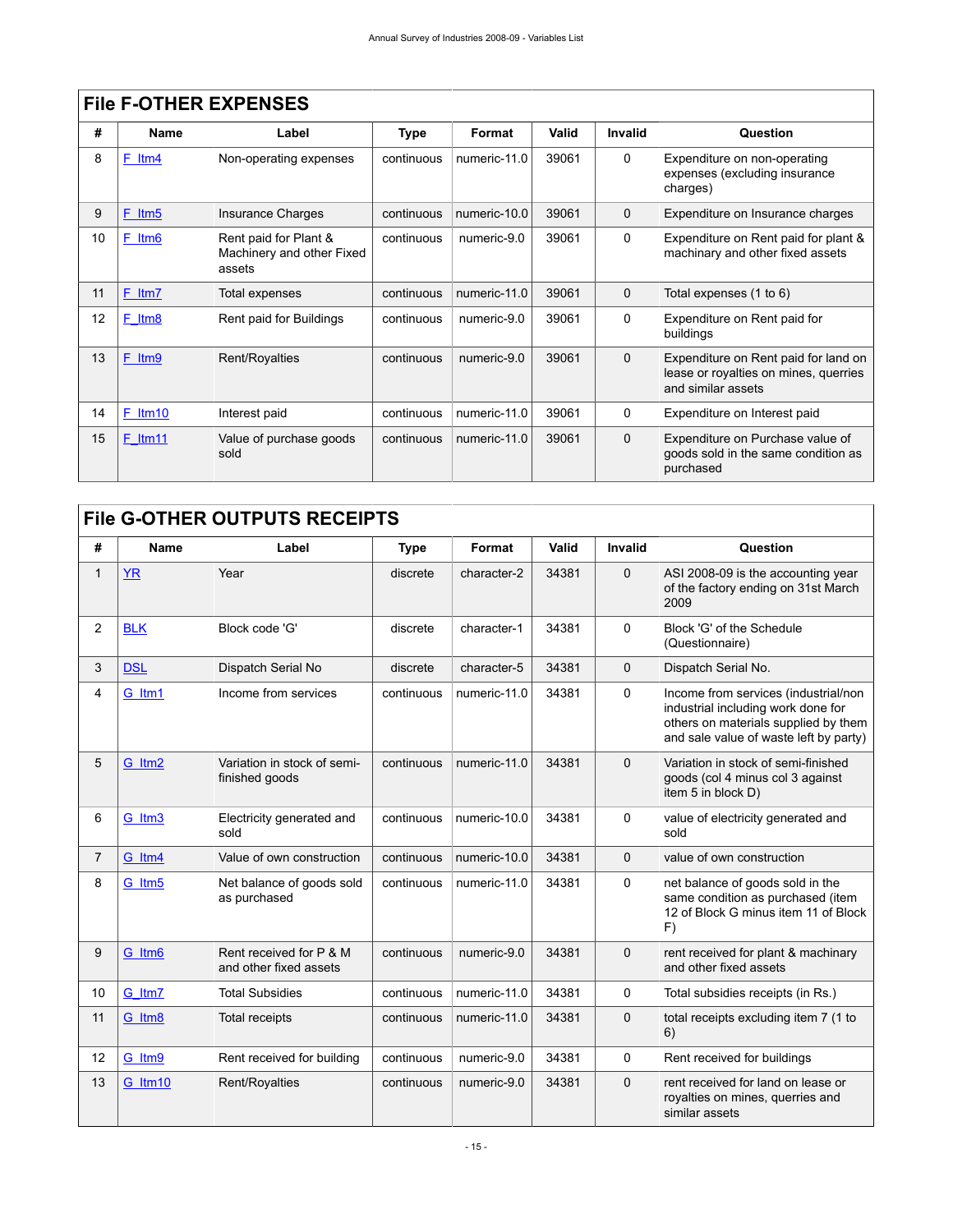|    | <b>File G-OTHER OUTPUTS RECEIPTS</b> |                                     |             |                                |       |             |                                                                |  |  |  |
|----|--------------------------------------|-------------------------------------|-------------|--------------------------------|-------|-------------|----------------------------------------------------------------|--|--|--|
| #  | <b>Name</b>                          | Label                               | <b>Type</b> | Format                         | Valid | Invalid     | Question                                                       |  |  |  |
| 14 | G ltm11                              | Interest received                   | continuous  | $\lceil$ numeric-10.0 $\lceil$ | 34381 | 0           |                                                                |  |  |  |
| 15 | <b>G_Itm12</b>                       | Value of goods sold as<br>purchased | discrete    | $\vert$ numeric-11.0 $\vert$   | 34381 | $\mathbf 0$ | sales value of goods sold in the<br>same condition as purchase |  |  |  |

<span id="page-19-0"></span>

| # | Name               | Label                                             | Type       | Format       | <b>Valid</b> | Invalid      | Question                                                                          |
|---|--------------------|---------------------------------------------------|------------|--------------|--------------|--------------|-----------------------------------------------------------------------------------|
|   | <b>YR</b>          | Year                                              | discrete   | character-2  | 413950       | $\Omega$     | ASI 2008-09 is the accounting year<br>of the factory ending on 31st March<br>2009 |
| 2 | <b>BLK</b>         | Block code 'H'                                    | discrete   | character-1  | 413950       | $\Omega$     | Block 'H' of the Schedule<br>(Questionnaire)                                      |
| 3 | <b>DSL</b>         | Dispatch Serial No                                | discrete   | character-5  | 413950       | $\Omega$     | Dispatch Serial No.                                                               |
| 4 | H ltm1             | SI. No.                                           | discrete   | numeric-2.0  | 413950       | 0            | Item No. - Sr. No. for the indigenous<br>input items consumed                     |
| 5 | $H$ ltm $3$        | Item code (ASICC)                                 | discrete   | numeric-5.0  | 413950       | $\mathbf 0$  | item code (ASICC)                                                                 |
| 6 | $H$ ltm4           | Unit of Quantity (code)                           | discrete   | numeric-2.0  | 413950       | $\mathbf{0}$ | unit of quantity (code)                                                           |
| 7 | $H$ ltm5           | Quantity consumed (as<br>9999999999.999)          | continuous | numeric-17.3 | 413950       | $\mathbf 0$  | quantity consumed                                                                 |
| 8 | H Itm <sub>6</sub> | Purchase value (in Rs.)                           | continuous | numeric-12.0 | 413950       | 0            | purchase value (in Rs.)                                                           |
| 9 | H Itm7             | Rate per unit (in Rs.0.00)<br>(as 99999999999.99) | continuous | numeric-13.2 | 413950       | $\Omega$     | rent per unit (in Rs.)                                                            |

## <span id="page-19-1"></span>**File I-INPUT ITEMS IMPORTED**

| #              | <b>Name</b>            | Label                   | <b>Type</b> | Format       | Valid | Invalid      | Question                                                                          |
|----------------|------------------------|-------------------------|-------------|--------------|-------|--------------|-----------------------------------------------------------------------------------|
|                | <b>YR</b>              | Year                    | discrete    | character-2  | 23204 | $\mathbf{0}$ | ASI 2008-09 is the accounting year<br>of the factory ending on 31st March<br>2009 |
| 2              | <b>BLK</b>             | Block code 'l'          | discrete    | character-1  | 23204 | $\mathbf{0}$ | Block 'I' of the Schedule<br>(Questionnaire)                                      |
| 3              | <b>DSL</b>             | Dispatch Serial No      | discrete    | character-5  | 23204 | $\Omega$     | Dispatch Serial No.                                                               |
| 4              | ltm1                   | SI. No.                 | discrete    | numeric-2.0  | 23204 | $\Omega$     | Item No. - Sr. No.                                                                |
| 5              | Itm3                   | Item code (ASICC)       | discrete    | numeric-5.0  | 23204 | $\mathbf 0$  | Item code (ASICC)                                                                 |
| 6              | $l$ ltm4               | Unit of Quantity        | discrete    | numeric-2.0  | 23204 | 0            | unit of quantity                                                                  |
| $\overline{7}$ | $l$ ltm5               | Quantity consumed       | continuous  | numeric-15.3 | 23204 | $\mathbf 0$  | quantity consumed                                                                 |
| 8              | $l$ ltm $6$            | Purchase value (in Rs.) | continuous  | numeric-12.0 | 23204 | 0            | purchase value (in Rs.)                                                           |
| 9              | $l$ ltm $\overline{7}$ | Rate per unit (Rs.0.00) | continuous  | numeric-11.2 | 23204 | $\mathbf 0$  | rate per unit (in Rs.)                                                            |

# <span id="page-19-2"></span>**File J-PRODUCTS AND BY-PRODUCTS**

| Name       | Label          | Type     | Format      | Valid  | Invalid | Question                                                                          |
|------------|----------------|----------|-------------|--------|---------|-----------------------------------------------------------------------------------|
| YR         | Year           | discrete | character-2 | 100854 | 0       | ASI 2008-09 is the accounting year<br>of the factory ending on 31st March<br>2009 |
| <b>BLK</b> | Block code 'J' | discrete | character-1 | 100854 |         | Block 'J' of the Schedule<br>(Questionnaire)                                      |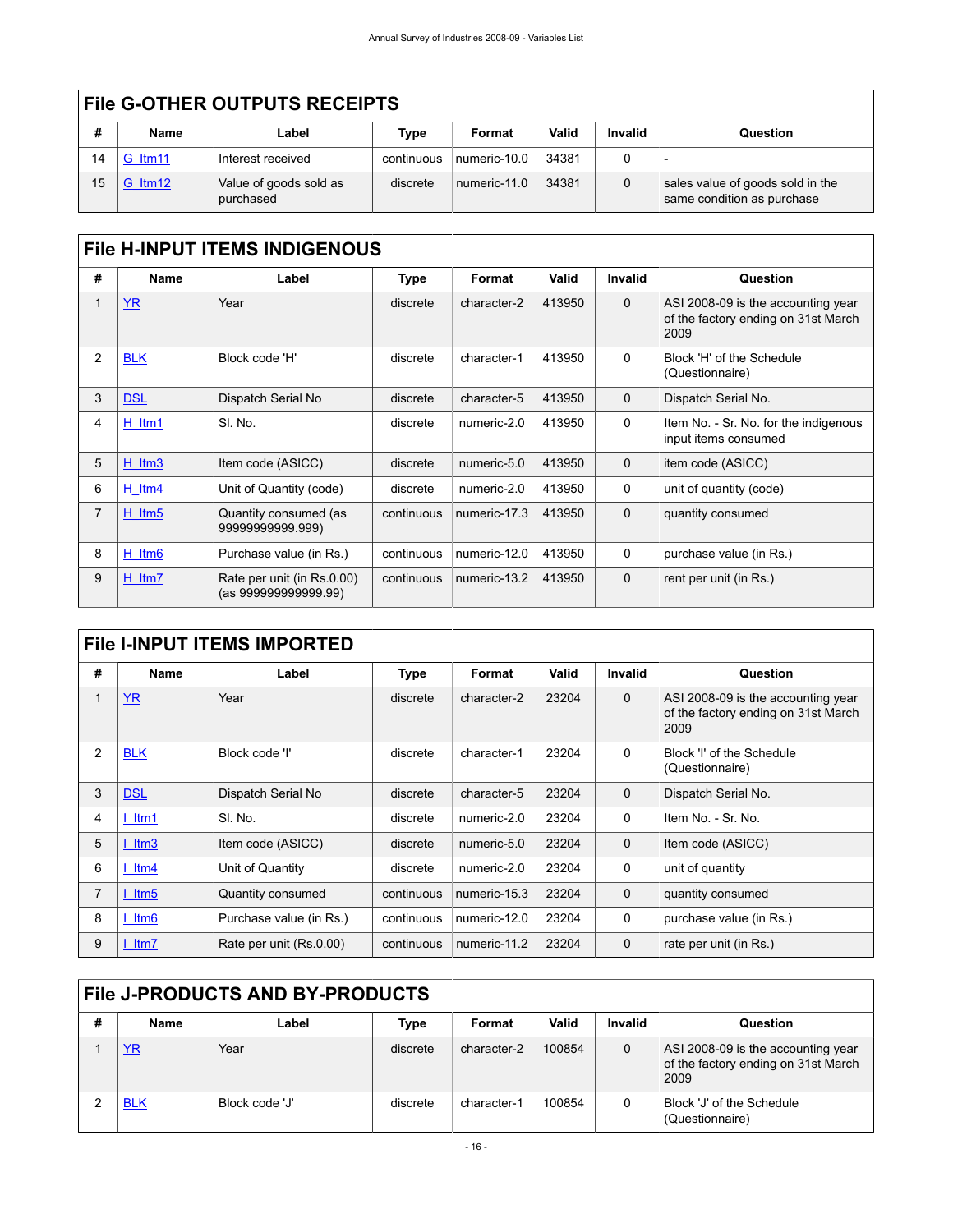|                |             | <b>File J-PRODUCTS AND BY-PRODUCTS</b> |             |              |        |             |                                                                                  |
|----------------|-------------|----------------------------------------|-------------|--------------|--------|-------------|----------------------------------------------------------------------------------|
| #              | <b>Name</b> | Label                                  | <b>Type</b> | Format       | Valid  | Invalid     | <b>Question</b>                                                                  |
| 3              | <b>DSL</b>  | Dispatch Serial No                     | discrete    | character-5  | 100854 | $\mathbf 0$ | Dispatch Serial No.                                                              |
| 4              | $J$ ltm1    | SI.No.                                 | discrete    | numeric-2.0  | 100854 | 0           | Item No. - Sr. No.                                                               |
| 5              | $J$ ltm $3$ | Item code (ASICC)                      | discrete    | numeric-5.0  | 100854 | $\Omega$    | Item code (ASICC)                                                                |
| 6              | $J$ ltm4    | Unit of Quantity                       | discrete    | numeric-2.0  | 100854 | 0           | Unit of Quantity                                                                 |
| $\overline{7}$ | $J$ ltm $5$ | Quantity manufactured                  | continuous  | numeric-16.3 | 100854 | $\Omega$    | Quantity manufactured                                                            |
| 8              | $J$ ltm $6$ | Quantity sold                          | continuous  | numeric-16.3 | 100854 | 0           | Quantity sold                                                                    |
| 9              | $J$ ltm $7$ | Gross sale value (Rs.)                 | continuous  | numeric-12.0 | 100854 | $\Omega$    | Gross sale value (Rs.) (including<br>subsidy received)                           |
| 10             | J Itm8      | excise duty                            | continuous  | numeric-11.0 | 100854 | 0           | distributive expenses (rs.)-excise<br>duty                                       |
| 11             | J Itm9      | Sales Tax                              | continuous  | numeric-10.0 | 100854 | $\mathbf 0$ | distributive expenses (rs.)-sales tax/<br>vat                                    |
| 12             | $J$ ltm10   | <b>Others</b>                          | continuous  | numeric-11.0 | 100854 | 0           | distributive expenses (rs.)-others                                               |
| 13             | J_Itm11     | Total                                  | continuous  | numeric-11.0 | 100854 | $\mathbf 0$ | distributive expenses (rs.)-excise<br>dutytotal                                  |
| 14             | J ltm12     | Per unit net sale value<br>(Rs.)       | continuous  | numeric-13.2 | 100854 | 0           | Per unit net sale value (Rs.) [col 7-<br>col 11]                                 |
| 15             | $J$ ltm13   | ex-factory value (Rs.)                 | continuous  | numeric-12.0 | 100854 | $\Omega$    | ex-factory value of quantity<br>manufactured including subsidy<br>received (Rs.) |

 $\sqrt{2}$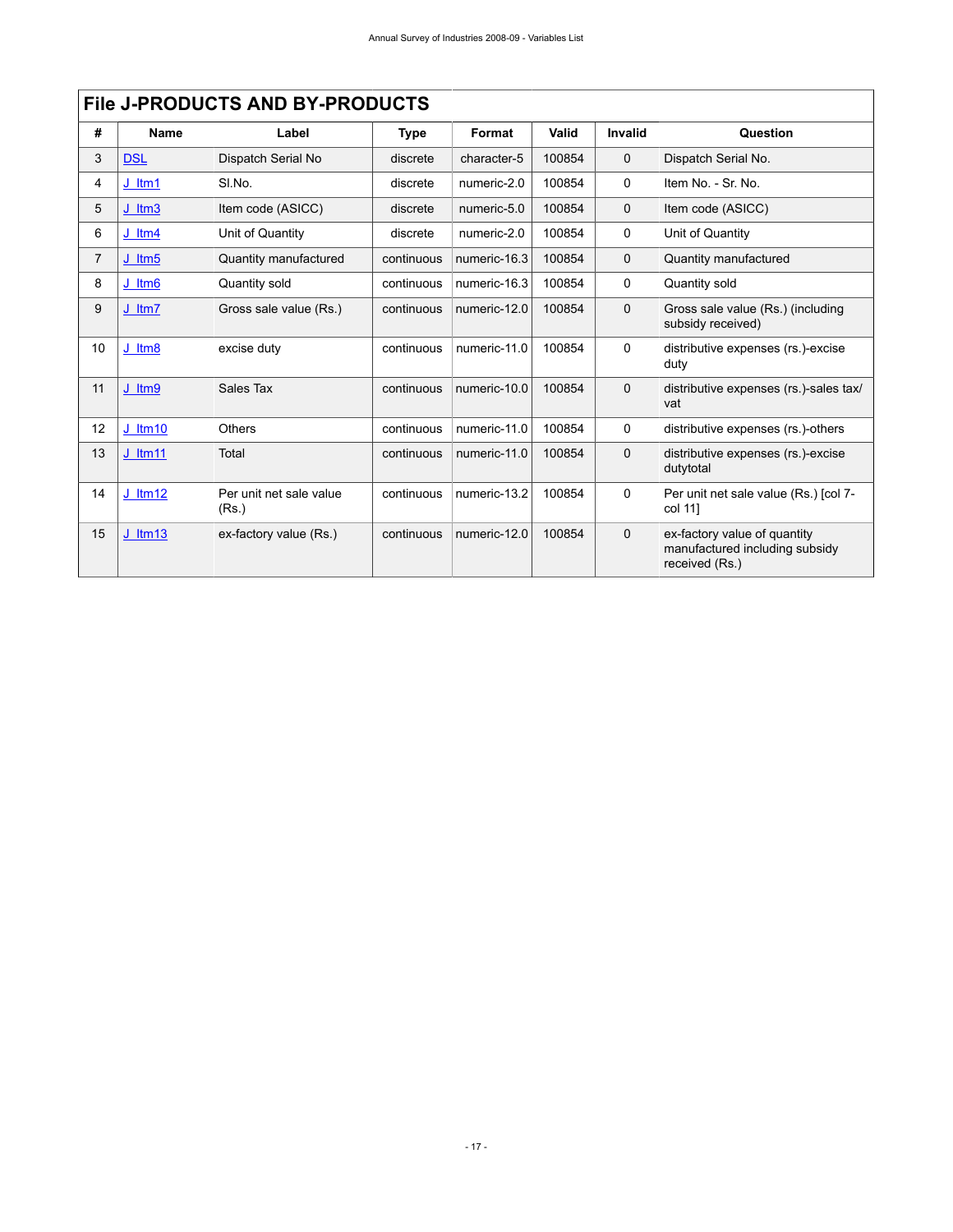# <span id="page-21-0"></span>**Variables Description**

**Dataset contains128 variable(s)**

# <span id="page-21-1"></span>**File A-IDENTIFICATION PARTICULARS**

<span id="page-21-6"></span><span id="page-21-5"></span><span id="page-21-4"></span><span id="page-21-3"></span><span id="page-21-2"></span>

| #1 YR: Year                                                                                                                                                                                                                                                                                                                                                                                                                                                                                                                                                                                                                                      |        |                                                                                                                                                                   |       |            |        |  |  |  |
|--------------------------------------------------------------------------------------------------------------------------------------------------------------------------------------------------------------------------------------------------------------------------------------------------------------------------------------------------------------------------------------------------------------------------------------------------------------------------------------------------------------------------------------------------------------------------------------------------------------------------------------------------|--------|-------------------------------------------------------------------------------------------------------------------------------------------------------------------|-------|------------|--------|--|--|--|
| <b>Information</b>                                                                                                                                                                                                                                                                                                                                                                                                                                                                                                                                                                                                                               |        | [Type= discrete] [Format=character] [Missing=*]                                                                                                                   |       |            |        |  |  |  |
| Statistics [NW/W]                                                                                                                                                                                                                                                                                                                                                                                                                                                                                                                                                                                                                                |        | [Valid=54348 /-] [Invalid=0 /-]                                                                                                                                   |       |            |        |  |  |  |
| <b>Definition</b>                                                                                                                                                                                                                                                                                                                                                                                                                                                                                                                                                                                                                                |        | Year '09'for ASI 2008-09                                                                                                                                          |       |            |        |  |  |  |
| <b>Literal question</b>                                                                                                                                                                                                                                                                                                                                                                                                                                                                                                                                                                                                                          |        | ASI 2008-09 is the accounting year of the factory ending on 31st March 2009                                                                                       |       |            |        |  |  |  |
| Value                                                                                                                                                                                                                                                                                                                                                                                                                                                                                                                                                                                                                                            | Label  |                                                                                                                                                                   | Cases | Percentage |        |  |  |  |
| 09                                                                                                                                                                                                                                                                                                                                                                                                                                                                                                                                                                                                                                               | 09     |                                                                                                                                                                   | 54348 |            | 100.0% |  |  |  |
|                                                                                                                                                                                                                                                                                                                                                                                                                                                                                                                                                                                                                                                  |        | Warning: these figures indicate the number of cases found in the data file. They cannot be interpreted as summary statistics of the population of interest.       |       |            |        |  |  |  |
| #2 BLK: Block code 'A'                                                                                                                                                                                                                                                                                                                                                                                                                                                                                                                                                                                                                           |        |                                                                                                                                                                   |       |            |        |  |  |  |
| <b>Information</b>                                                                                                                                                                                                                                                                                                                                                                                                                                                                                                                                                                                                                               |        | [Type= discrete] [Format=character] [Missing=*]                                                                                                                   |       |            |        |  |  |  |
| Statistics [NW/ W]                                                                                                                                                                                                                                                                                                                                                                                                                                                                                                                                                                                                                               |        | [Valid=54348 /-] [Invalid=0 /-]                                                                                                                                   |       |            |        |  |  |  |
| <b>Definition</b>                                                                                                                                                                                                                                                                                                                                                                                                                                                                                                                                                                                                                                |        | Recorded as 'A'for Identification Particulars                                                                                                                     |       |            |        |  |  |  |
| <b>Literal question</b>                                                                                                                                                                                                                                                                                                                                                                                                                                                                                                                                                                                                                          |        | Block 'A' of the Schedule (Questionnaire)                                                                                                                         |       |            |        |  |  |  |
| Value<br>Label                                                                                                                                                                                                                                                                                                                                                                                                                                                                                                                                                                                                                                   |        |                                                                                                                                                                   | Cases | Percentage |        |  |  |  |
| A                                                                                                                                                                                                                                                                                                                                                                                                                                                                                                                                                                                                                                                |        | <b>Block A: Identification Particulars</b>                                                                                                                        | 54348 |            | 100.0% |  |  |  |
|                                                                                                                                                                                                                                                                                                                                                                                                                                                                                                                                                                                                                                                  |        | Warning: these figures indicate the number of cases found in the data file. They cannot be interpreted as summary statistics of the population of interest.       |       |            |        |  |  |  |
| #3 DSL: Dispatch Serial No                                                                                                                                                                                                                                                                                                                                                                                                                                                                                                                                                                                                                       |        |                                                                                                                                                                   |       |            |        |  |  |  |
| <b>Information</b><br>[Type= discrete] [Format=character] [Missing=*]                                                                                                                                                                                                                                                                                                                                                                                                                                                                                                                                                                            |        |                                                                                                                                                                   |       |            |        |  |  |  |
| Statistics [NW/ W]                                                                                                                                                                                                                                                                                                                                                                                                                                                                                                                                                                                                                               |        | [Valid=54348 /-] [Invalid=0 /-]                                                                                                                                   |       |            |        |  |  |  |
| <b>Definition</b><br>schedule despatch (DSL) no: With a view to reconcile the despatch of filled-in schedule by FOD field offices vis-à-<br>vis receipt of the same by CSO (IS Wing), Kolkata a unique Despatch Serial number (DSL) has been provided for<br>all the selected factories both under Census Sector and the Sample Sector and the same is to be reported by the<br>field staff of FOD both in Parts I & II. These items will be copied from the sample list. DSL numbers are unique<br>across the region for a particular year of survey. However, the same factory may have different DSL numbers in<br>different years of survey. |        |                                                                                                                                                                   |       |            |        |  |  |  |
| <b>Literal question</b>                                                                                                                                                                                                                                                                                                                                                                                                                                                                                                                                                                                                                          |        | Dispatch Serial No.                                                                                                                                               |       |            |        |  |  |  |
| #4 A Itm3: Scheme                                                                                                                                                                                                                                                                                                                                                                                                                                                                                                                                                                                                                                |        |                                                                                                                                                                   |       |            |        |  |  |  |
| <b>Information</b>                                                                                                                                                                                                                                                                                                                                                                                                                                                                                                                                                                                                                               |        | [Type= discrete] [Format=numeric] [Range= 1-2] [Missing=*]                                                                                                        |       |            |        |  |  |  |
| Statistics [NW/ W]                                                                                                                                                                                                                                                                                                                                                                                                                                                                                                                                                                                                                               |        | [Valid=54348 /-] [Invalid=0 /-]                                                                                                                                   |       |            |        |  |  |  |
| Definition                                                                                                                                                                                                                                                                                                                                                                                                                                                                                                                                                                                                                                       |        | This is the code usually given for census and sample units as per sampling design. The census unit will be given<br>code 1 and sample units will be given code 2. |       |            |        |  |  |  |
| Literal question                                                                                                                                                                                                                                                                                                                                                                                                                                                                                                                                                                                                                                 |        | Scheme Code (Census-1, Sample-2)                                                                                                                                  |       |            |        |  |  |  |
| Interviewer's<br>instructions                                                                                                                                                                                                                                                                                                                                                                                                                                                                                                                                                                                                                    |        | Record 1 or 2 depending on whether the selected unit is for Census or Sample                                                                                      |       |            |        |  |  |  |
| Value                                                                                                                                                                                                                                                                                                                                                                                                                                                                                                                                                                                                                                            | Label  |                                                                                                                                                                   | Cases | Percentage |        |  |  |  |
|                                                                                                                                                                                                                                                                                                                                                                                                                                                                                                                                                                                                                                                  | Census |                                                                                                                                                                   | 20228 | 37.2%      |        |  |  |  |
| $\overline{2}$<br>Sample                                                                                                                                                                                                                                                                                                                                                                                                                                                                                                                                                                                                                         |        |                                                                                                                                                                   | 34120 |            | 62.8%  |  |  |  |
|                                                                                                                                                                                                                                                                                                                                                                                                                                                                                                                                                                                                                                                  |        | Warning: these figures indicate the number of cases found in the data file. They cannot be interpreted as summary statistics of the population of interest.       |       |            |        |  |  |  |
|                                                                                                                                                                                                                                                                                                                                                                                                                                                                                                                                                                                                                                                  |        | #5 A_Itm5: Ind Code (5-digit, NIC-08)                                                                                                                             |       |            |        |  |  |  |
| <b>Information</b>                                                                                                                                                                                                                                                                                                                                                                                                                                                                                                                                                                                                                               |        | [Type= discrete] [Format=numeric] [Range= 1632-96010] [Missing=*]                                                                                                 |       |            |        |  |  |  |
| Statistics [NW/W]                                                                                                                                                                                                                                                                                                                                                                                                                                                                                                                                                                                                                                |        | [Valid=54348 /-] [Invalid=0 /-]                                                                                                                                   |       |            |        |  |  |  |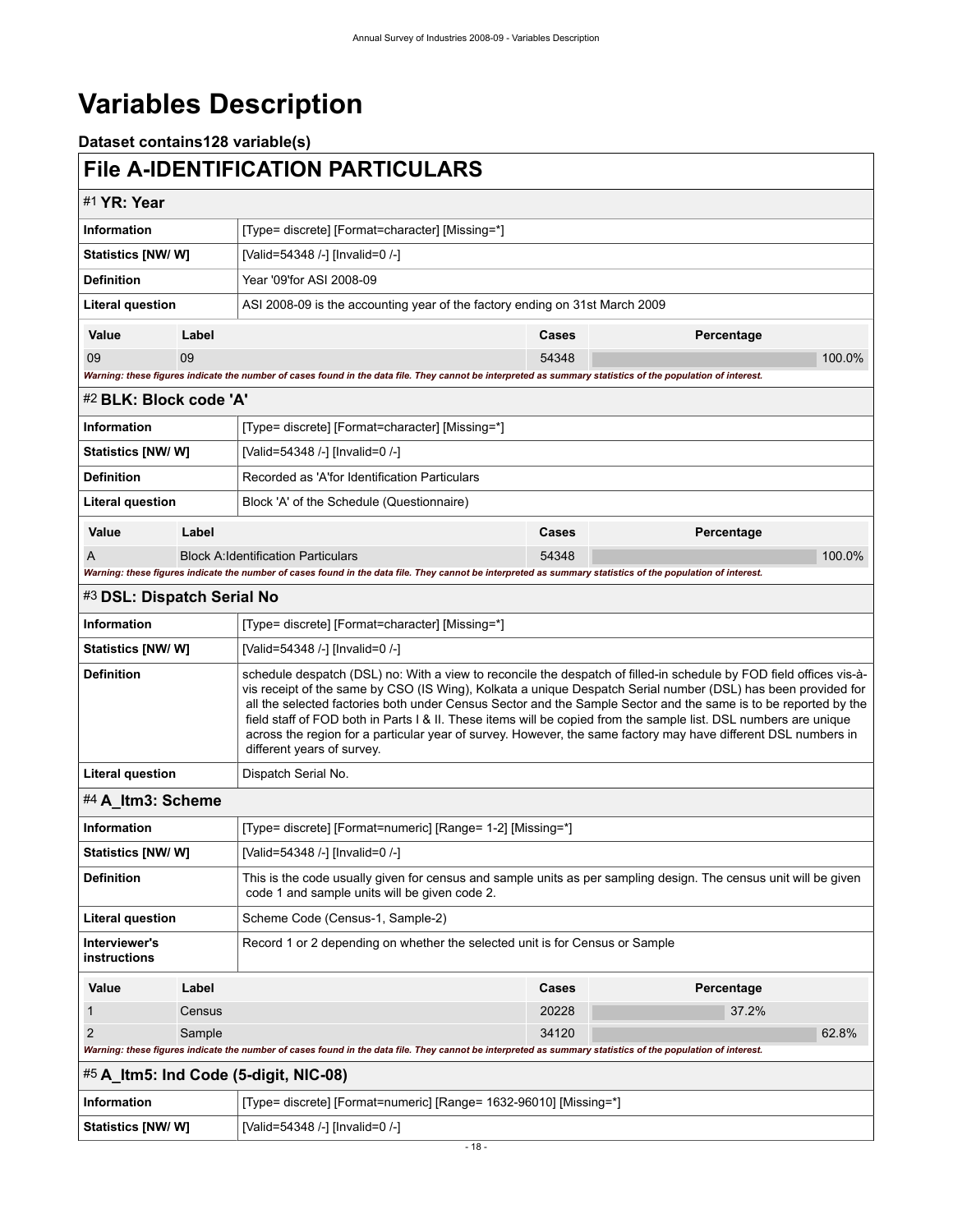| $#5$ A Itm5: Ind Code (5-digit, NIC-08)    |                                                                                                                                                                                                                  |  |  |
|--------------------------------------------|------------------------------------------------------------------------------------------------------------------------------------------------------------------------------------------------------------------|--|--|
| <b>Definition</b>                          | National Industrial Classification code                                                                                                                                                                          |  |  |
| <b>Literal question</b>                    | Industry Code as per Return (5-digit level of NIC)                                                                                                                                                               |  |  |
| Interviewer's<br>instructions              | This code should be given as per maximum ex-factory value of output of major activities of the multiple products<br>and by-products manufactured by the units. A valid NIC code needs to be given from NIC 2008. |  |  |
| <b>Notes</b>                               | NIC 4 digit code list is provided in the external resources.                                                                                                                                                     |  |  |
| Frequency table not shown (666 Modalities) |                                                                                                                                                                                                                  |  |  |

<span id="page-22-0"></span>

| #6 A Itm7: State        |                                                                                                                                                                                                                                                |
|-------------------------|------------------------------------------------------------------------------------------------------------------------------------------------------------------------------------------------------------------------------------------------|
| Information             | [Type= discrete] [Format=numeric] [Range= 1-35] [Missing=*]                                                                                                                                                                                    |
| Statistics [NW/ W]      | [Valid=54348 /-] [Invalid=0 /-]                                                                                                                                                                                                                |
| <b>Source</b>           | The code has been provided for all the selected factories both under Census Sector and the Sample Sector<br>and the same is to be reported by the field staff of FOD both in Parts I & II. These items will be copied from the<br>sample list. |
| <b>Literal question</b> | State code for the States of India                                                                                                                                                                                                             |
|                         |                                                                                                                                                                                                                                                |

*Frequency table not shown (35 Modalities)*

## <span id="page-22-1"></span>#7 **A\_Itm8: District**

| <b>Information</b>                        | [Type= discrete] [Format=numeric] [Range= 1-70] [Missing=*]                                                                                                                                                                                    |  |
|-------------------------------------------|------------------------------------------------------------------------------------------------------------------------------------------------------------------------------------------------------------------------------------------------|--|
| <b>Statistics [NW/W]</b>                  | [Valid=54348 /-] [Invalid=0 /-]                                                                                                                                                                                                                |  |
| <b>Source</b>                             | The code has been provided for all the selected factories both under Census Sector and the Sample Sector<br>and the same is to be reported by the field staff of FOD both in Parts I & II. These items will be copied from the<br>sample list. |  |
| Literal question                          | District code indicates District of a given state                                                                                                                                                                                              |  |
| <b>Notes</b>                              | District code list is provided in the external resources                                                                                                                                                                                       |  |
| Frequency table not shown (69 Modalities) |                                                                                                                                                                                                                                                |  |

### <span id="page-22-2"></span>#8 **A\_Itm9: Sector**

| <b>Information</b>            |                                                                                                                                                             | [Type= discrete] [Format=numeric] [Range= 0-2] [Missing=*]                                           |       |            |       |       |
|-------------------------------|-------------------------------------------------------------------------------------------------------------------------------------------------------------|------------------------------------------------------------------------------------------------------|-------|------------|-------|-------|
| <b>Statistics [NW/ W]</b>     |                                                                                                                                                             | [Valid=54348 /-] [Invalid=0 /-]                                                                      |       |            |       |       |
| <b>Definition</b>             |                                                                                                                                                             | Sector represents Rural and Urban                                                                    |       |            |       |       |
| <b>Literal question</b>       |                                                                                                                                                             | Sector (Rural-1, Urban-2)                                                                            |       |            |       |       |
| Interviewer's<br>instructions |                                                                                                                                                             | Record 1 or 2 depending on whether the selected sample village/block is classified as Rural or Urban |       |            |       |       |
| Value                         | Label                                                                                                                                                       |                                                                                                      | Cases | Percentage |       |       |
| $\Omega$                      | Invalid                                                                                                                                                     |                                                                                                      | 13    | 0.0%       |       |       |
|                               | Rural                                                                                                                                                       |                                                                                                      | 22715 |            | 41.8% |       |
| 2                             | Urban                                                                                                                                                       |                                                                                                      | 31620 |            |       | 58.2% |
|                               | Warning: these figures indicate the number of cases found in the data file. They cannot be interpreted as summary statistics of the population of interest. |                                                                                                      |       |            |       |       |

## <span id="page-22-3"></span>#9 **A\_Itm10: RO/SRO**

| <b>Information</b>        | [Type= discrete] [Format=numeric] [Range= 99999-99999] [Missing=*]                                                                                                                                                                           |
|---------------------------|----------------------------------------------------------------------------------------------------------------------------------------------------------------------------------------------------------------------------------------------|
| <b>Statistics [NW/ W]</b> | [Valid=54348 /-] [Invalid=0 /-]                                                                                                                                                                                                              |
| Source                    | The code has been provided for all the selected factories both under Census Sector and the Sample Sector and<br>the same is to be reported by the field staff of FOD both in Parts I & II. This item will be copied from the sample<br>list. |
| Literal question          | Regional Office/ Sub-regional office from where data is collected.                                                                                                                                                                           |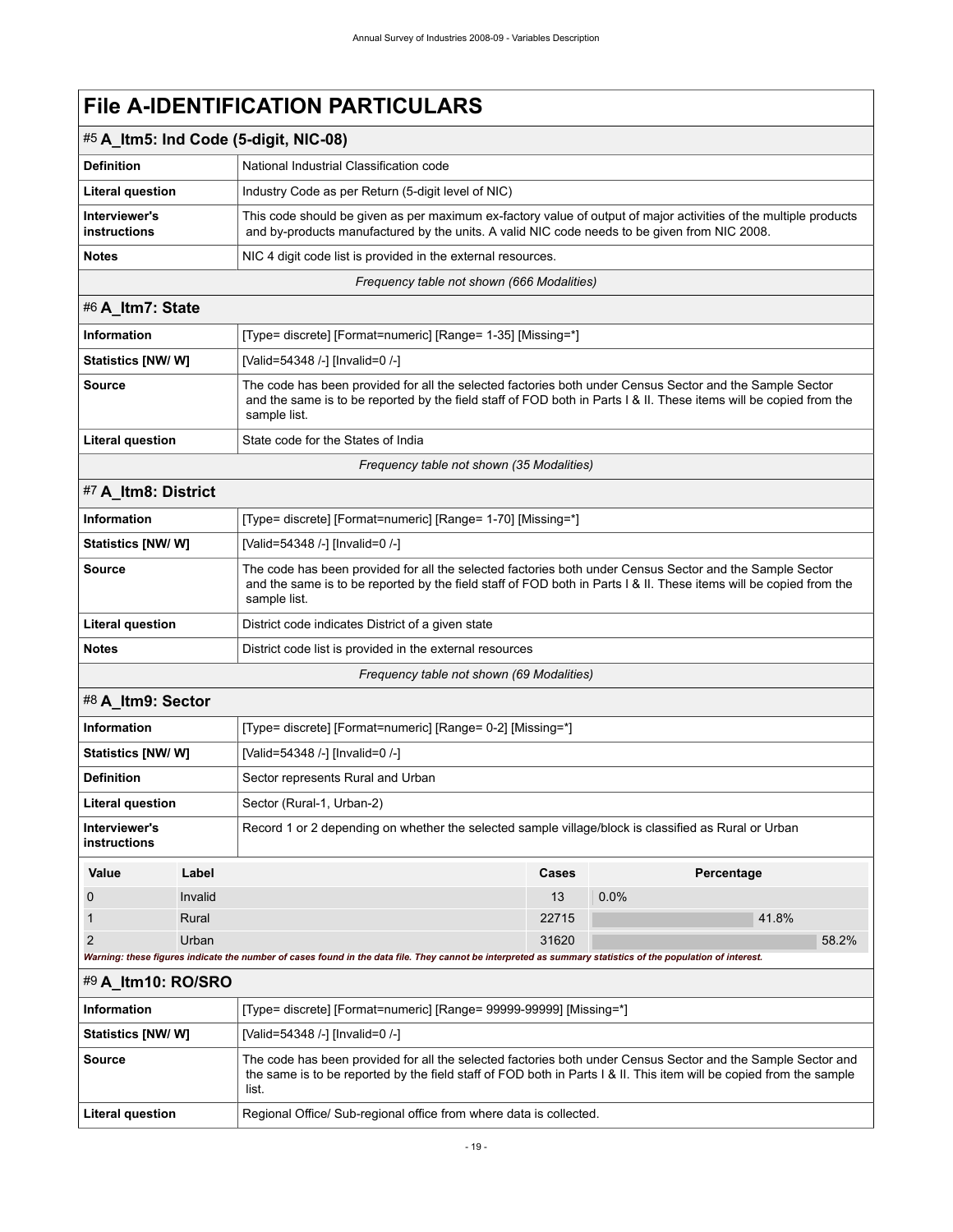## #9 **A\_Itm10: RO/SRO**

| Interviewer's<br>instructions<br>copied from the sample list. |       | RO/SRO code: The code has been provided for all the selected factories both under Census Sector and the<br>Sample Sector and the same is to be reported by the field staff of FOD both in Parts I & II. This item will be |       |            |        |
|---------------------------------------------------------------|-------|---------------------------------------------------------------------------------------------------------------------------------------------------------------------------------------------------------------------------|-------|------------|--------|
| Value                                                         | Label |                                                                                                                                                                                                                           | Cases | Percentage |        |
| 99999                                                         |       |                                                                                                                                                                                                                           | 54348 |            | 100.0% |

*Warning: these figures indicate the number of cases found in the data file. They cannot be interpreted as summary statistics of the population of interest.*

## <span id="page-23-0"></span>#10 **A\_Itm11: No. of Factories**

| Information                   | [Type= continuous] [Format=numeric] [Range= 1-59] [Missing=*]                                                                                                                                                                                                                                                                                                                                                                                                                                                                                                                                                                                                                      |  |  |  |
|-------------------------------|------------------------------------------------------------------------------------------------------------------------------------------------------------------------------------------------------------------------------------------------------------------------------------------------------------------------------------------------------------------------------------------------------------------------------------------------------------------------------------------------------------------------------------------------------------------------------------------------------------------------------------------------------------------------------------|--|--|--|
| Statistics [NW/W]             | [Valid=54348 /-] [Invalid=0 /-] [Mean=1.074 /-] [StdDev=0.574 /-]                                                                                                                                                                                                                                                                                                                                                                                                                                                                                                                                                                                                                  |  |  |  |
| <b>Definition</b>             | FACTORY is one, which is registered under sections 2m (i) and 2m (ii) of the Factory Act, 1948. The sections 2m<br>(i) and 2m (ii) refer to any premises including the precincts thereof (a) whereon ten or more workers are working.<br>or were working on any day of the preceding twelve months, and in any part of which a manufacturing process<br>is being carried on with the aid of power, or is ordinarily so carried on or (b) whereon twenty or more workers are<br>working or were working on any day of the preceding twelve months and in any part of which a manufacturing<br>process is being carried on without the aid of power, or is ordinarily so carried on. |  |  |  |
| Literal question              | No. of Units for which data has been collected from single firm.                                                                                                                                                                                                                                                                                                                                                                                                                                                                                                                                                                                                                   |  |  |  |
| Interviewer's<br>instructions | Number of units for which the schedule (return) is compiled will be recorded against this item. Here the number of<br>units will be greater than 1 in the case of joint returns. Also, in the case of joint returns, proper DSL numbers for<br>which the joint return is compiled should be properly given.                                                                                                                                                                                                                                                                                                                                                                        |  |  |  |

## <span id="page-23-1"></span>#11 **A\_Itm12: Status of Factory**

| <b>Information</b>            | [Type= discrete] [Format=numeric] [Range= 1-15] [Missing=*] |
|-------------------------------|-------------------------------------------------------------|
| <b>Statistics [NW/W]</b>      | [Valid=54348 /-] [Invalid=0 /-]                             |
| Literal question              | Status of Unit (code)                                       |
| Interviewer's<br>instructions | status of units: This item will be recorded in codes.       |

| Value | Label                                                                                | Cases | Percentage |
|-------|--------------------------------------------------------------------------------------|-------|------------|
| 1     | Open                                                                                 | 38426 | 70.7%      |
| 2     | Closed                                                                               | 1246  | 2.3%       |
| 3     | <b>NOP</b>                                                                           | 3134  | 5.8%       |
| 4     | Deleted (found non-existent within 3 years-4 more than 3<br>$vers-11)$               | 3794  | 7.0%       |
| 5     | Non-response due to closure but in existence and owner/<br>occupier is not traceable | 415   | 0.8%       |
| 6     | Non-response due to non existence now& owner not<br>traceable                        | 186   | 0.3%       |
| 7     | Non-response due to relevant records are with court/Income<br>tax department etc.    | 31    | 0.1%       |
| 8     | Non-response due to recalcitrant/refuse to submit the return                         | 743   | 1.4%       |
| 9     | Non-response due to factory under prosecution in respect of<br>earlier ASI           | 5     | 0.0%       |
| 10    | Non-response due to other reasons                                                    | 4527  | 8.3%       |
| 11    | Deleted (found nonexistent for more than 3 years)                                    | 1178  | 2.2%       |
| 12    | Deleted due to deregistration                                                        | 172   | 0.3%       |
| 13    | Deleted due to out of coverage i.e. Defence, Oil Storage,<br>Technical               | 29    | 0.1%       |
| 14    | Deleted due to identical with PSL, No.                                               | 261   | 0.5%       |
| 15    | Deleted due to any other reason (Specify)                                            | 201   | 0.4%       |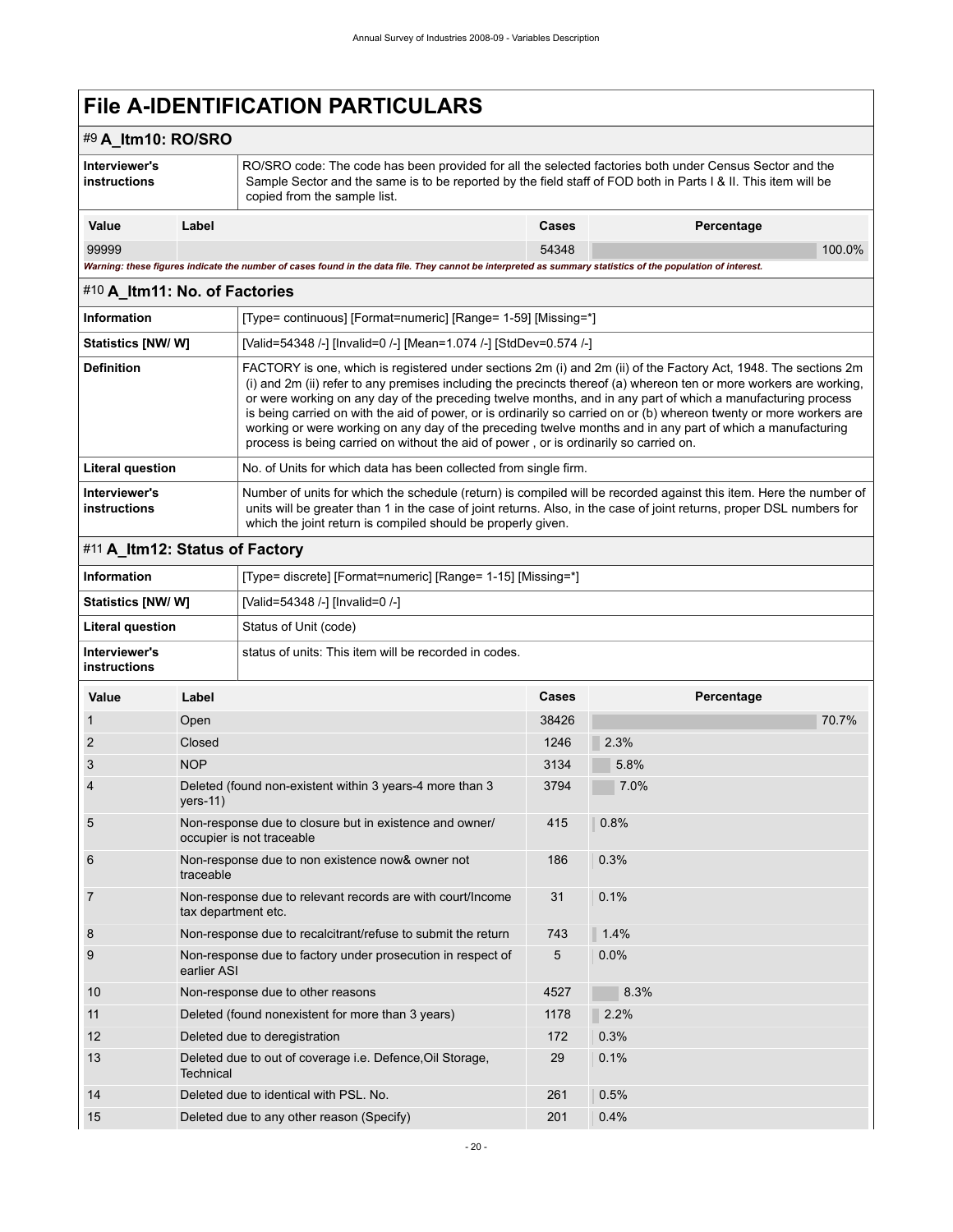# #11 **A\_Itm12: Status of Factory**

*Warning: these figures indicate the number of cases found in the data file. They cannot be interpreted as summary statistics of the population of interest.*

<span id="page-24-4"></span><span id="page-24-3"></span><span id="page-24-2"></span><span id="page-24-1"></span><span id="page-24-0"></span>

| warning: these ngures indicate the humber of cases found in the data file. They cannot be interpreted as summary statistics of the population of interest. |                                                                                                                                                                                                                                                                                                                                                                                                                                                                                                                                                                                                                                                                                      |  |  |  |
|------------------------------------------------------------------------------------------------------------------------------------------------------------|--------------------------------------------------------------------------------------------------------------------------------------------------------------------------------------------------------------------------------------------------------------------------------------------------------------------------------------------------------------------------------------------------------------------------------------------------------------------------------------------------------------------------------------------------------------------------------------------------------------------------------------------------------------------------------------|--|--|--|
| #12 E_Itm10: Bonus                                                                                                                                         |                                                                                                                                                                                                                                                                                                                                                                                                                                                                                                                                                                                                                                                                                      |  |  |  |
| <b>Information</b>                                                                                                                                         | [Type= continuous] [Format=numeric] [Range= 0-656381612] [Missing=*]                                                                                                                                                                                                                                                                                                                                                                                                                                                                                                                                                                                                                 |  |  |  |
| Statistics [NW/ W]                                                                                                                                         | [Valid=54348 /-] [Invalid=0 /-] [Mean=893856.842 /-] [StdDev=7935961.899 /-]                                                                                                                                                                                                                                                                                                                                                                                                                                                                                                                                                                                                         |  |  |  |
| <b>Definition</b>                                                                                                                                          | Bonus: Profit sharing bonus, festival bonus, year-end bonus, and all other bonuses and ex-gratia payments paid<br>at less frequent intervals are covered by this term.                                                                                                                                                                                                                                                                                                                                                                                                                                                                                                               |  |  |  |
| <b>Literal question</b>                                                                                                                                    | Profit sharing bonus                                                                                                                                                                                                                                                                                                                                                                                                                                                                                                                                                                                                                                                                 |  |  |  |
| #13 E_Itm11: Provident Fund                                                                                                                                |                                                                                                                                                                                                                                                                                                                                                                                                                                                                                                                                                                                                                                                                                      |  |  |  |
| <b>Information</b>                                                                                                                                         | [Type= continuous] [Format=numeric] [Range= 0-3922100000] [Missing=*]                                                                                                                                                                                                                                                                                                                                                                                                                                                                                                                                                                                                                |  |  |  |
| Statistics [NW/W]                                                                                                                                          | [Valid=54348 /-] [Invalid=0 /-] [Mean=1935073.972 /-] [StdDev=28669581.659 /-]                                                                                                                                                                                                                                                                                                                                                                                                                                                                                                                                                                                                       |  |  |  |
| <b>Definition</b>                                                                                                                                          | It includes old age benefits like contribution to provident fund, pension, gratuity and contribution to other social<br>security charges such as employee's state insurance, compensation for work injuries and occupational diseases,<br>provident fund linked insurance retrenchment and lay-off benefits, payment made for VRS etc.                                                                                                                                                                                                                                                                                                                                               |  |  |  |
| <b>Literal question</b>                                                                                                                                    | Contribution to Provident and other funds                                                                                                                                                                                                                                                                                                                                                                                                                                                                                                                                                                                                                                            |  |  |  |
| #14 E_Itm12: Welfare expenses                                                                                                                              |                                                                                                                                                                                                                                                                                                                                                                                                                                                                                                                                                                                                                                                                                      |  |  |  |
| <b>Information</b>                                                                                                                                         | [Type= continuous] [Format=numeric] [Range= 0-2939879880] [Missing=*]                                                                                                                                                                                                                                                                                                                                                                                                                                                                                                                                                                                                                |  |  |  |
| Statistics [NW/W]                                                                                                                                          | [Valid=54348 /-] [Invalid=0 /-] [Mean=1509057.334 /-] [StdDev=20761643.387 /-]                                                                                                                                                                                                                                                                                                                                                                                                                                                                                                                                                                                                       |  |  |  |
| <b>Definition</b>                                                                                                                                          | Includes benefits in kind include neutralizing agents, fats, milk, molasses given to workers of a factory where<br>there is possibility of health hazard, cheap ration, shoes, umbrellas, residence, etc. are provided to workers who<br>work at tea gardens. Light meal or lunch, beverages, tobacco, clothing (except uniform) electricity free of charge,<br>water purchased but supplied free of charge, medical expenses. Children educational allowances, LTC, bus<br>hired for to and fro daily journey (HRA will be considered as a part of wage and salary), maternity benefits and<br>crèches, cultural and recreational facilities, cooperative stores for employees etc. |  |  |  |
| <b>Literal question</b>                                                                                                                                    | Workman & staff welfare expenses                                                                                                                                                                                                                                                                                                                                                                                                                                                                                                                                                                                                                                                     |  |  |  |
|                                                                                                                                                            | #15 E_Itm13a: Number of Manufacturing days                                                                                                                                                                                                                                                                                                                                                                                                                                                                                                                                                                                                                                           |  |  |  |
| <b>Information</b>                                                                                                                                         | [Type= continuous] [Format=numeric] [Range= 0-915] [Missing=*]                                                                                                                                                                                                                                                                                                                                                                                                                                                                                                                                                                                                                       |  |  |  |
| Statistics [NW/W]                                                                                                                                          | [Valid=54348 /-] [Invalid=0 /-] [Mean=200.235 /-] [StdDev=140.569 /-]                                                                                                                                                                                                                                                                                                                                                                                                                                                                                                                                                                                                                |  |  |  |
| <b>Definition</b>                                                                                                                                          | Manufacturing days will mean and include number of days on which actual manufacturing process was carried<br>out by the unit.                                                                                                                                                                                                                                                                                                                                                                                                                                                                                                                                                        |  |  |  |
| <b>Literal question</b>                                                                                                                                    | Mandays worked for manufacturing                                                                                                                                                                                                                                                                                                                                                                                                                                                                                                                                                                                                                                                     |  |  |  |
| Interviewer's<br>instructions                                                                                                                              | The total number of man-days worked during the accounting year by each category of employees is obtained by<br>summing up the number of workers attending in each shift over all shifts worked on all working days during the<br>accounting year. This figure excludes persons who are paid but remain on leave/ strike etc. Non-Working day<br>is the day on which neither manufacturing process nor repairing and maintenance work is carried out but the<br>factory and/or office remains open.                                                                                                                                                                                   |  |  |  |
|                                                                                                                                                            | #16 E_Itm13b: Number of Non-Manufacturing days                                                                                                                                                                                                                                                                                                                                                                                                                                                                                                                                                                                                                                       |  |  |  |
| <b>Information</b>                                                                                                                                         | [Type= continuous] [Format=numeric] [Range= 0-984] [Missing=*]                                                                                                                                                                                                                                                                                                                                                                                                                                                                                                                                                                                                                       |  |  |  |
| Statistics [NW/W]                                                                                                                                          | [Valid=54348 /-] [Invalid=0 /-] [Mean=6.582 /-] [StdDev=34.685 /-]                                                                                                                                                                                                                                                                                                                                                                                                                                                                                                                                                                                                                   |  |  |  |
| <b>Definition</b>                                                                                                                                          | Non-manufacturing days will mean and include number of days on which only repair/maintenance and<br>construction work was undertaken.                                                                                                                                                                                                                                                                                                                                                                                                                                                                                                                                                |  |  |  |
| <b>Literal question</b>                                                                                                                                    | Mandays worked for non-manufacturing                                                                                                                                                                                                                                                                                                                                                                                                                                                                                                                                                                                                                                                 |  |  |  |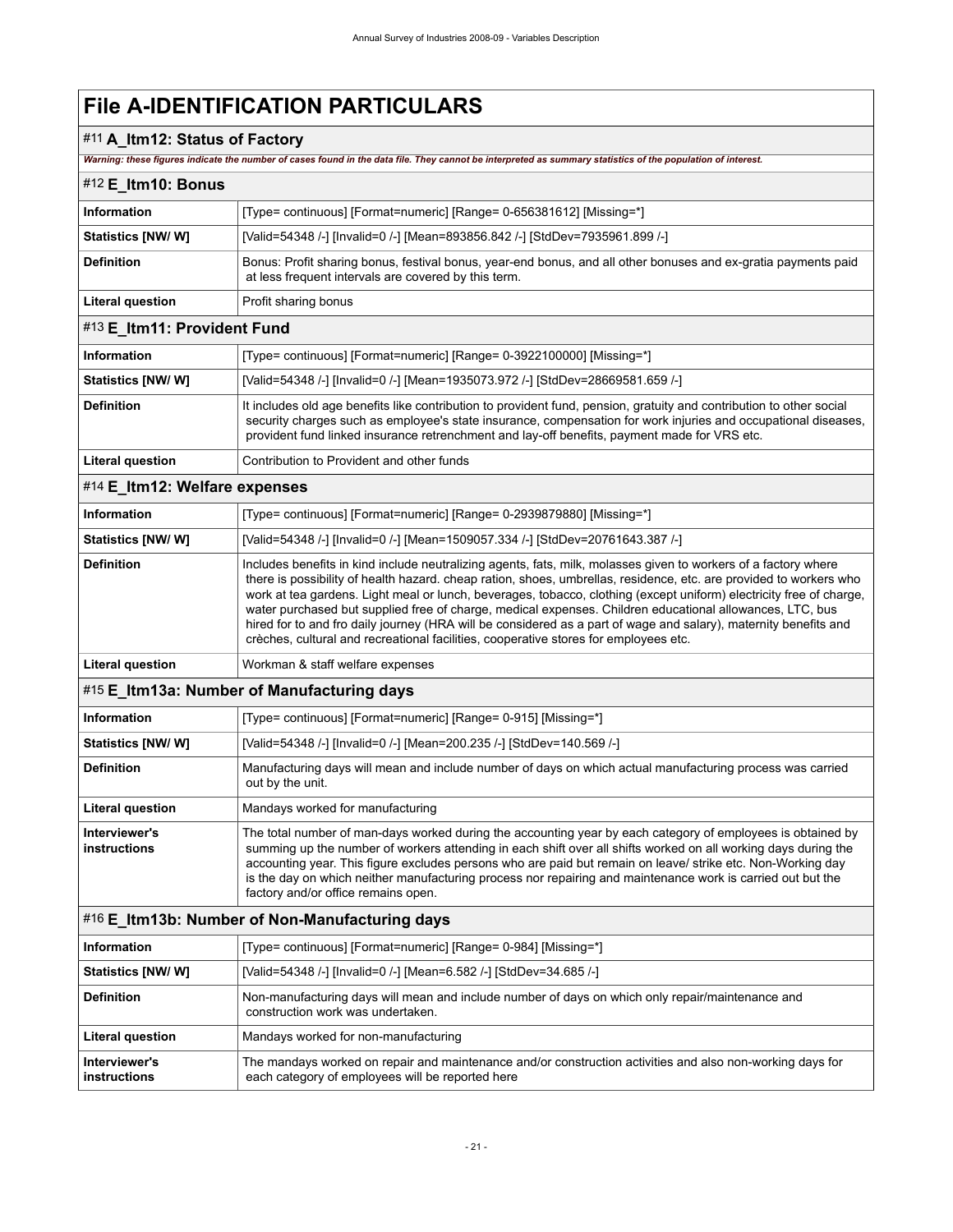<span id="page-25-3"></span><span id="page-25-2"></span><span id="page-25-1"></span>

| #17 E_Itm13c: Number of Total working days |                                                                                                                                                                                                                                        |  |  |  |
|--------------------------------------------|----------------------------------------------------------------------------------------------------------------------------------------------------------------------------------------------------------------------------------------|--|--|--|
| <b>Information</b>                         | [Type= continuous] [Format=numeric] [Range= 0-985] [Missing=*]                                                                                                                                                                         |  |  |  |
| Statistics [NW/ W]                         | [Valid=54348 /-] [Invalid=0 /-] [Mean=206.398 /-] [StdDev=141.028 /-]                                                                                                                                                                  |  |  |  |
| <b>Literal question</b>                    | Total number of working days                                                                                                                                                                                                           |  |  |  |
| #18 E_Itm14: Total Cost of Production      |                                                                                                                                                                                                                                        |  |  |  |
| <b>Information</b>                         | [Type= continuous] [Format=numeric] [Range= 0-771559980207] [Missing=*]                                                                                                                                                                |  |  |  |
| Statistics [NW/ W]                         | [Valid=54348 /-] [Invalid=0 /-] [Mean=369875069.518 /-] [StdDev=5864698670.479 /-]                                                                                                                                                     |  |  |  |
| <b>Literal question</b>                    | Total cost of productin (in Rs.)                                                                                                                                                                                                       |  |  |  |
| #19 J_Itm13: Share(%) of products          |                                                                                                                                                                                                                                        |  |  |  |
| <b>Information</b>                         | [Type= continuous] [Format=numeric] [Range= 0-599] [Missing=*]                                                                                                                                                                         |  |  |  |
| Statistics [NW/ W]                         | [Valid=54348 /-] [Invalid=0 /-] [Mean=4.19 /-] [StdDev=18.529 /-]                                                                                                                                                                      |  |  |  |
| <b>Literal question</b>                    | share (%) of products/by-products directly exported (rs.)                                                                                                                                                                              |  |  |  |
| #20 WGT: Multiplier factor                 |                                                                                                                                                                                                                                        |  |  |  |
| <b>Information</b>                         | [Type= continuous] [Format=numeric] [Range= 1-31] [Missing=*]                                                                                                                                                                          |  |  |  |
| <b>Statistics [NW/ W]</b>                  | [Valid=54348 /-] [Invalid=0 /-] [Mean=4.512 /-] [StdDev=3.625 /-]                                                                                                                                                                      |  |  |  |
| <b>Literal question</b>                    | Weight- multiplier factor                                                                                                                                                                                                              |  |  |  |
| <b>Notes</b>                               | Please note that a separate inflation factor (Multiplier) WGT is available for each unit against records belonging<br>to Block-A The multiplier is calculated for each stratum (i.e. State X NIC-08 (4 Digit) after adjusting for non- |  |  |  |

# <span id="page-25-4"></span><span id="page-25-0"></span>**File B-OWNER'S DETAIL**

response cases.

# <span id="page-25-5"></span>#1 **YR: Year**

<span id="page-25-8"></span><span id="page-25-7"></span><span id="page-25-6"></span>

| #1 YR: Year                                                  |                                                                             |                                                                                                                                                             |       |            |        |
|--------------------------------------------------------------|-----------------------------------------------------------------------------|-------------------------------------------------------------------------------------------------------------------------------------------------------------|-------|------------|--------|
| <b>Information</b>                                           |                                                                             | [Type= discrete] [Format=character] [Missing=*]                                                                                                             |       |            |        |
| <b>Statistics [NW/ W]</b><br>[Valid=39487 /-] [Invalid=0 /-] |                                                                             |                                                                                                                                                             |       |            |        |
| <b>Definition</b>                                            | ASI 2008-09 is the accounting year of the factory ending on 31st March 2009 |                                                                                                                                                             |       |            |        |
| <b>Literal question</b>                                      |                                                                             | Survey year                                                                                                                                                 |       |            |        |
| Value                                                        | Label                                                                       |                                                                                                                                                             | Cases | Percentage |        |
| 09                                                           |                                                                             |                                                                                                                                                             | 39487 |            | 100.0% |
|                                                              |                                                                             | Warning: these figures indicate the number of cases found in the data file. They cannot be interpreted as summary statistics of the population of interest. |       |            |        |
| #2 BLK: Block code 'B'                                       |                                                                             |                                                                                                                                                             |       |            |        |
| Information                                                  |                                                                             | [Type= discrete] [Format=character] [Missing=*]                                                                                                             |       |            |        |
| <b>Statistics [NW/ W]</b>                                    | [Valid=39487 /-] [Invalid=0 /-]                                             |                                                                                                                                                             |       |            |        |
| <b>Literal question</b>                                      |                                                                             | Block 'B' of the Schedule (Questionnaire)                                                                                                                   |       |            |        |
| Value                                                        | Label                                                                       |                                                                                                                                                             | Cases | Percentage |        |
| B                                                            |                                                                             | Block B: Particulars of the factory                                                                                                                         | 39487 |            | 100.0% |
|                                                              |                                                                             | Warning: these figures indicate the number of cases found in the data file. They cannot be interpreted as summary statistics of the population of interest. |       |            |        |
| #3 DSL: Dispatch Serial No                                   |                                                                             |                                                                                                                                                             |       |            |        |
| Information                                                  |                                                                             | [Type= discrete] [Format=character] [Missing=*]                                                                                                             |       |            |        |
| <b>Literal question</b><br>Dispatch Serial No.               |                                                                             |                                                                                                                                                             |       |            |        |
| #4 B_Itm2: Type of organisation                              |                                                                             |                                                                                                                                                             |       |            |        |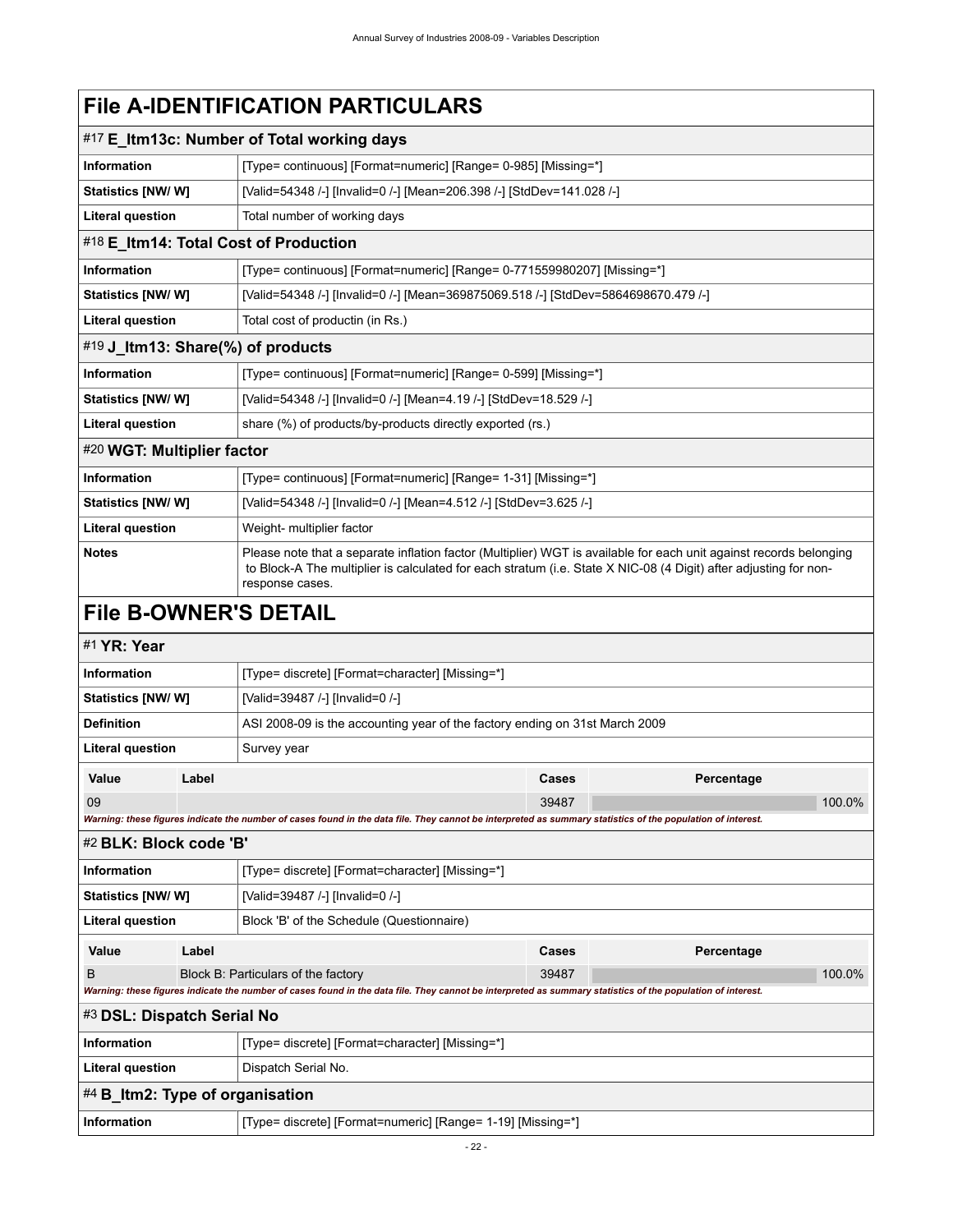| ───────────                     |                      |                                                                                                                                                             |       |            |  |  |  |
|---------------------------------|----------------------|-------------------------------------------------------------------------------------------------------------------------------------------------------------|-------|------------|--|--|--|
| #4 B_ltm2: Type of organisation |                      |                                                                                                                                                             |       |            |  |  |  |
| Statistics [NW/ W]              |                      | [Valid=39487 /-] [Invalid=0 /-]                                                                                                                             |       |            |  |  |  |
| <b>Definition</b>               |                      | Refer to Block B: item 2: type of organisation of the Instructions to field staff                                                                           |       |            |  |  |  |
| Literal question                |                      | Type of Organisation (code)                                                                                                                                 |       |            |  |  |  |
| Interviewer's<br>instructions   |                      | This item is to be recorded in codes.                                                                                                                       |       |            |  |  |  |
| Value                           | Label                |                                                                                                                                                             | Cases | Percentage |  |  |  |
| 1                               |                      | a) Individual Proprietorship                                                                                                                                | 8402  | 21.3%      |  |  |  |
| $\overline{2}$                  |                      | b) Joint Family (HUF)                                                                                                                                       | 309   | 0.8%       |  |  |  |
| 3                               | c) Partnership       |                                                                                                                                                             | 10278 | 26.0%      |  |  |  |
| 4                               |                      | d) Public Limited Company                                                                                                                                   | 7166  | 18.1%      |  |  |  |
| 5                               |                      | e) Private Limited Company                                                                                                                                  | 12207 | 30.9%      |  |  |  |
| 6                               | Handloom)            | f) Government Departmental Enterprise (excluding Khadi,                                                                                                     | 116   | 0.3%       |  |  |  |
| 7                               | Legislature of PSU   | g) Public Corporation by Special Act of Parliament or State                                                                                                 | 190   | 0.5%       |  |  |  |
| 8                               |                      | h) Khadi and Village Industries Commission                                                                                                                  | 26    | 0.1%       |  |  |  |
| 9                               | i) Handlooms         |                                                                                                                                                             | 5     | 0.0%       |  |  |  |
| 10                              |                      | j) Co-operative Society                                                                                                                                     | 534   | 1.4%       |  |  |  |
| 19                              |                      | k) Others (including Trusts, Wakf Boards etc.)                                                                                                              | 254   | 0.6%       |  |  |  |
|                                 |                      | Warning: these figures indicate the number of cases found in the data file. They cannot be interpreted as summary statistics of the population of interest. |       |            |  |  |  |
| #5 B_Itm3: Type of ownership    |                      |                                                                                                                                                             |       |            |  |  |  |
| Information                     |                      | [Type= discrete] [Format=numeric] [Range= 1-6] [Missing=*]                                                                                                  |       |            |  |  |  |
| Statistics [NW/ W]              |                      | [Valid=39487 /-] [Invalid=0 /-]                                                                                                                             |       |            |  |  |  |
| <b>Definition</b>               |                      | Please refer to Block B: item 3: type of ownership (code) of the Instructions to field staff                                                                |       |            |  |  |  |
| Literal question                |                      | Ownership code                                                                                                                                              |       |            |  |  |  |
| Interviewer's<br>instructions   |                      | This item is to be recorded in codes.                                                                                                                       |       |            |  |  |  |
| Value                           | Label                |                                                                                                                                                             | Cases | Percentage |  |  |  |
| 1                               |                      | <b>Wholly Central Government</b>                                                                                                                            | 207   | 0.5%       |  |  |  |
| 2                               |                      | Wholly State and/or Local Govt.                                                                                                                             | 302   | 0.8%       |  |  |  |
| 3                               | jointly              | Central Government and State and/or Local Government                                                                                                        | 100   | 0.3%       |  |  |  |
| 4                               | Joint Sector Public  |                                                                                                                                                             | 365   | 0.9%       |  |  |  |
| 5                               | Joint Sector Private |                                                                                                                                                             | 267   | 0.7%       |  |  |  |

## <span id="page-26-1"></span>#6 **B\_Itm4: Total number of units**

| Information                   | [Type= continuous] [Format=numeric] [Range= -1-920] [Missing=*]                                                                                                                                                                                                            |
|-------------------------------|----------------------------------------------------------------------------------------------------------------------------------------------------------------------------------------------------------------------------------------------------------------------------|
| <b>Statistics [NW/ W]</b>     | [Valid=39487 /-] [Invalid=0 /-] [Mean=1.417 /-] [StdDev=6.358 /-]                                                                                                                                                                                                          |
| <b>Definition</b>             | Please refer to Instruction to field staff for detail in external resources.                                                                                                                                                                                               |
| <b>Literal question</b>       | How many total number of units the comapany has                                                                                                                                                                                                                            |
| Interviewer's<br>instructions | This item will be filled in if the code recorded in item 2 is 4 or 5 and the code recorded in item 3 is 6. Note that:<br>The total number of units the Limited company has to be reported here:<br>It may include the units within the state as well as outside the state. |

<span id="page-26-0"></span>6 Wholly Private Ownership 38246 38246 96.9%

*Warning: these figures indicate the number of cases found in the data file. They cannot be interpreted as summary statistics of the population of interest.*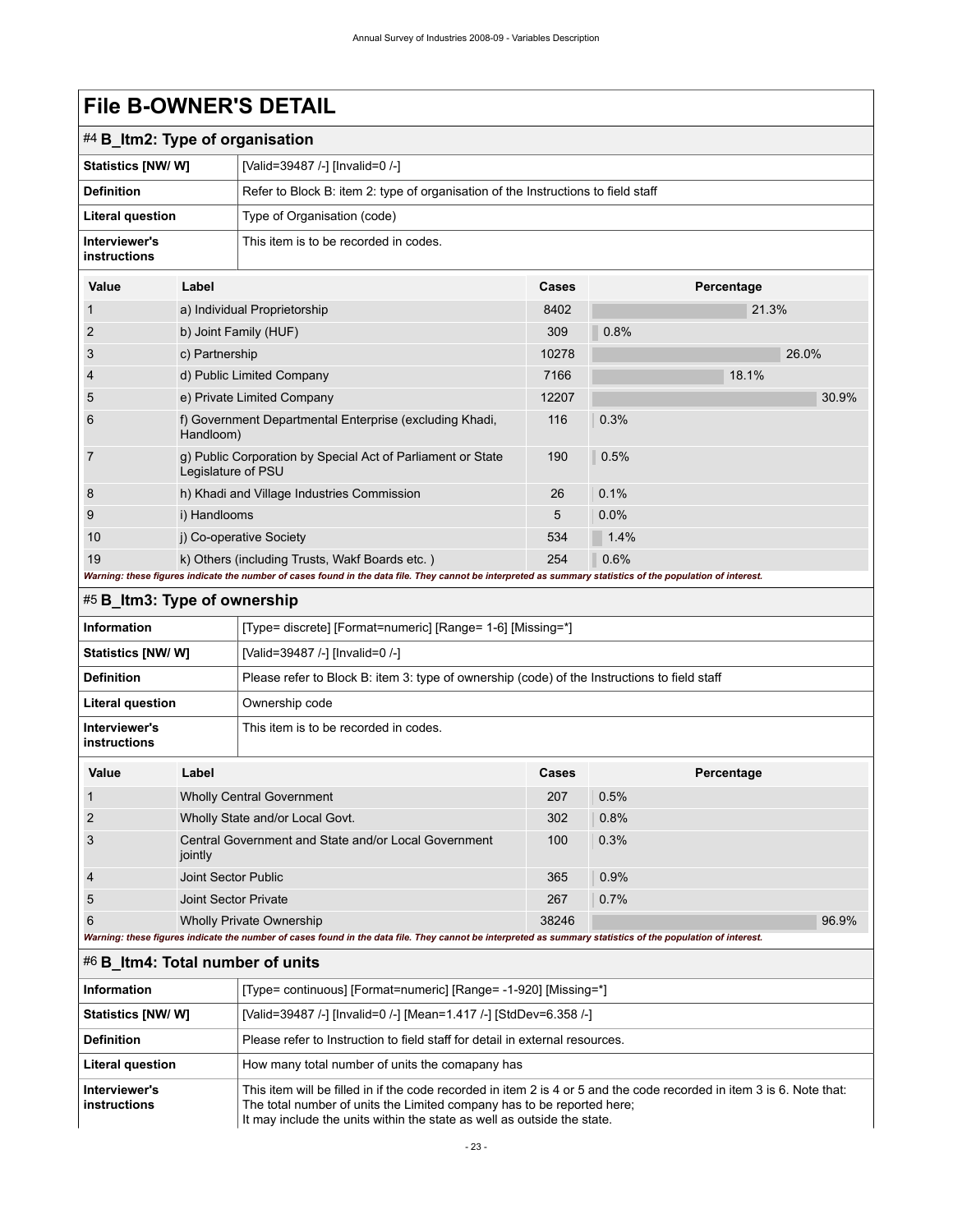## #6 **B\_Itm4: Total number of units**

<span id="page-27-3"></span><span id="page-27-2"></span>**instructions**

It is different from item no. 11 of Block-A, which gives the number of units for which the return is compiled.

<span id="page-27-1"></span><span id="page-27-0"></span>

|                               |                    | It is different from item no. 11 of Block-A, which gives the number of units for which the return is compiled.                                                                                                                                                                                                                          |       |       |            |       |  |
|-------------------------------|--------------------|-----------------------------------------------------------------------------------------------------------------------------------------------------------------------------------------------------------------------------------------------------------------------------------------------------------------------------------------|-------|-------|------------|-------|--|
|                               |                    | #7 B_Itm5: Original Value of Investment in P & M (Code)                                                                                                                                                                                                                                                                                 |       |       |            |       |  |
| <b>Information</b>            |                    | [Type= discrete] [Format=numeric] [Range= 1-9] [Missing=*]                                                                                                                                                                                                                                                                              |       |       |            |       |  |
| <b>Statistics [NW/ W]</b>     |                    | [Valid=39487 /-] [Invalid=0 /-]                                                                                                                                                                                                                                                                                                         |       |       |            |       |  |
| <b>Definition</b>             |                    | The original value of Plant and Machinery relates to year of purchase and not for the reference year or at present<br>value. In case the pollution control equipment is a part of plant and machinery, as they are in some industries like<br>tea or brick, the combined figure may be considered if bifurcation is not at all possible |       |       |            |       |  |
| <b>Literal question</b>       |                    | Original Value of Plant & Machinary (codes 1-4)                                                                                                                                                                                                                                                                                         |       |       |            |       |  |
| Value                         | Label              |                                                                                                                                                                                                                                                                                                                                         | Cases |       | Percentage |       |  |
| 1                             |                    | Less than or equal to one crore                                                                                                                                                                                                                                                                                                         | 25602 |       |            | 64.8% |  |
| 2                             |                    | Between 1 crore and 5 crore                                                                                                                                                                                                                                                                                                             | 6114  | 15.5% |            |       |  |
| 3                             |                    | Between 5 crore and 10 crore                                                                                                                                                                                                                                                                                                            | 2073  | 5.2%  |            |       |  |
| 4                             | More than 10 crore |                                                                                                                                                                                                                                                                                                                                         | 5221  | 13.2% |            |       |  |
| 9                             | Invalid            |                                                                                                                                                                                                                                                                                                                                         | 477   | 1.2%  |            |       |  |
|                               |                    | Warning: these figures indicate the number of cases found in the data file. They cannot be interpreted as summary statistics of the population of interest.                                                                                                                                                                             |       |       |            |       |  |
|                               |                    | #8 B_Itm6: ISO Certification, 14000 Series                                                                                                                                                                                                                                                                                              |       |       |            |       |  |
| <b>Information</b>            |                    | [Type= discrete] [Format=numeric] [Range= 1-9] [Missing=*/0]                                                                                                                                                                                                                                                                            |       |       |            |       |  |
| Statistics [NW/W]             |                    | [Valid=39487 /-] [Invalid=0 /-]                                                                                                                                                                                                                                                                                                         |       |       |            |       |  |
| <b>Definition</b>             |                    | Please refer to Instruction to field staff                                                                                                                                                                                                                                                                                              |       |       |            |       |  |
| <b>Literal question</b>       |                    | Whether the unit has ISO certification, 14000 Series                                                                                                                                                                                                                                                                                    |       |       |            |       |  |
|                               |                    |                                                                                                                                                                                                                                                                                                                                         |       |       |            |       |  |
| Interviewer's<br>instructions |                    | If the units is having ISO Certificate of 14000 series, code 1 will be recorded, otherwise code 2 will be recorded.                                                                                                                                                                                                                     |       |       |            |       |  |
| Value                         | Label              |                                                                                                                                                                                                                                                                                                                                         | Cases |       | Percentage |       |  |
| 1                             | Yes                |                                                                                                                                                                                                                                                                                                                                         | 5701  | 14.4% |            |       |  |
| 2                             | No                 |                                                                                                                                                                                                                                                                                                                                         | 33384 |       |            | 84.5% |  |
| 9                             | Invalid            |                                                                                                                                                                                                                                                                                                                                         | 402   | 1.0%  |            |       |  |
|                               |                    | Warning: these figures indicate the number of cases found in the data file. They cannot be interpreted as summary statistics of the population of interest.                                                                                                                                                                             |       |       |            |       |  |
|                               |                    | #9 B_ltm7: Year of initial production                                                                                                                                                                                                                                                                                                   |       |       |            |       |  |
| Information                   |                    | [Type= continuous] [Format=numeric] [Range= 0-8007] [Missing=*]                                                                                                                                                                                                                                                                         |       |       |            |       |  |
| <b>Statistics [NW/W]</b>      |                    | [Valid=39487 /-] [Invalid=0 /-]                                                                                                                                                                                                                                                                                                         |       |       |            |       |  |
| <b>Definition</b>             |                    | The year of production relates to commercial production and not for pretesting purpose.                                                                                                                                                                                                                                                 |       |       |            |       |  |
|                               |                    | The year of initial production is to be decided irrespective of change in site or ownership or new registration                                                                                                                                                                                                                         |       |       |            |       |  |
| <b>Literal question</b>       |                    | Year of initial production (in the format YYYY)                                                                                                                                                                                                                                                                                         |       |       |            |       |  |
|                               |                    | #10 B_Itm8F: Accounting year (From)                                                                                                                                                                                                                                                                                                     |       |       |            |       |  |
| Information                   |                    | [Type= continuous] [Format=numeric] [Range= 0-311208] [Missing=*]                                                                                                                                                                                                                                                                       |       |       |            |       |  |
| Statistics [NW/W]             |                    | [Valid=39207 /-] [Invalid=280 /-]                                                                                                                                                                                                                                                                                                       |       |       |            |       |  |
| <b>Definition</b>             |                    | Please refer to the Instructions to field staff                                                                                                                                                                                                                                                                                         |       |       |            |       |  |
| <b>Literal question</b>       |                    | Accounting year from (YYYY)                                                                                                                                                                                                                                                                                                             |       |       |            |       |  |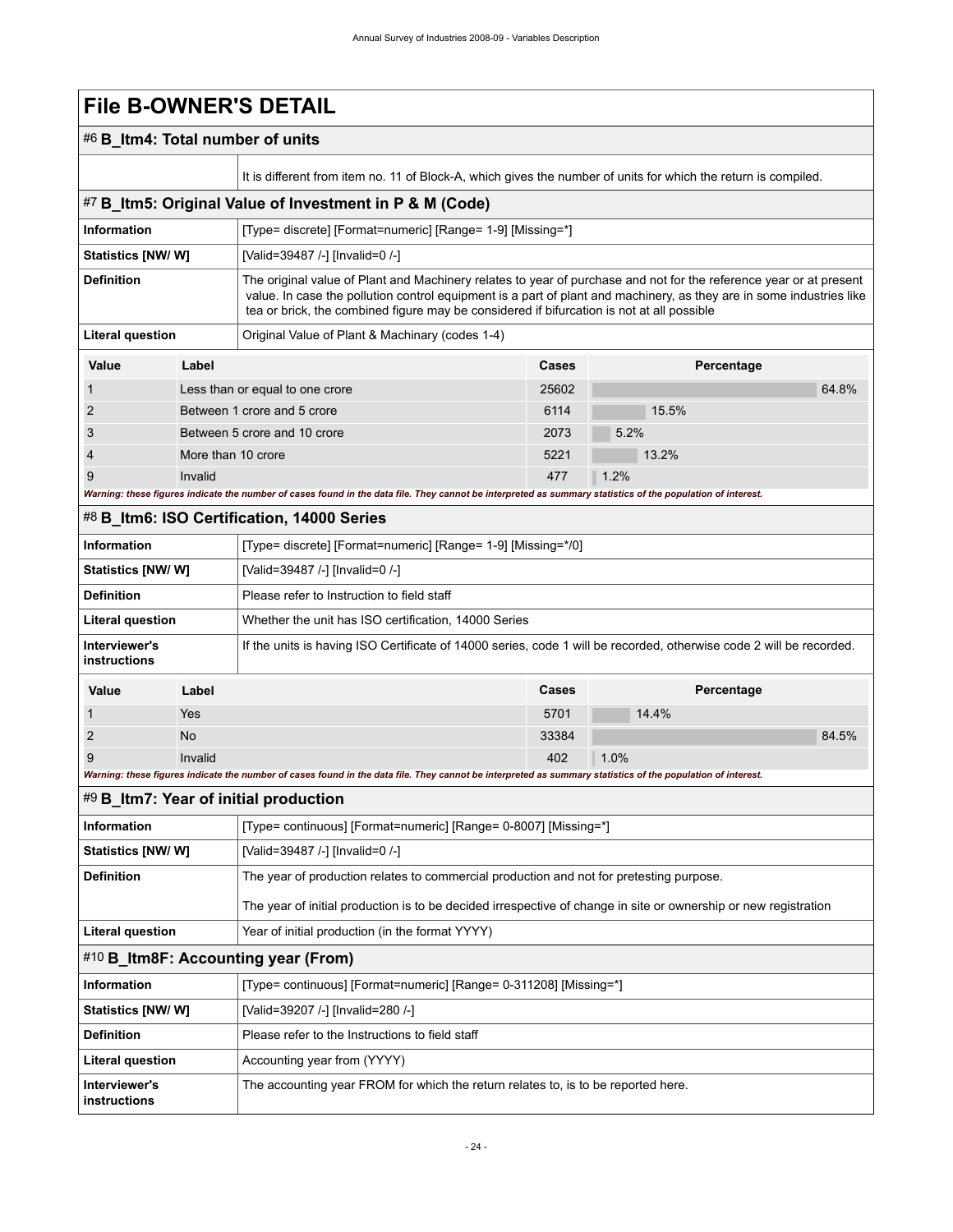<span id="page-28-0"></span>

| $\#11$ B_Itm8T: Accounting year (To) |                                                                                   |  |
|--------------------------------------|-----------------------------------------------------------------------------------|--|
| <b>Information</b>                   | [Type= continuous] [Format=numeric] [Range= 31-311209] [Missing=*]                |  |
| <b>Statistics [NW/W]</b>             | [Valid=39098 /-] [Invalid=389 /-]                                                 |  |
| <b>Definition</b>                    | Please refer to the Instructions to field staff                                   |  |
| Literal question                     | Accounting year To (YYYY)                                                         |  |
| Interviewer's<br><b>instructions</b> | The accounting year UPTO for which the return relates to, is to be reported here. |  |

# <span id="page-28-1"></span>#12 **B\_Itm9: Months of operation**

| <b>Information</b>            | [Type= discrete] [Format=numeric] [Range= 0-12] [Missing=*]                                                                                                                                                                                                                             |
|-------------------------------|-----------------------------------------------------------------------------------------------------------------------------------------------------------------------------------------------------------------------------------------------------------------------------------------|
| <b>Statistics [NW/W]</b>      | [Valid=39487 /-] [Invalid=0 /-]                                                                                                                                                                                                                                                         |
| <b>Definition</b>             | Please refer to the Instructions to field staff                                                                                                                                                                                                                                         |
| <b>Literal question</b>       | Number of months of operation                                                                                                                                                                                                                                                           |
| Interviewer's<br>instructions | This item is to record the total number of months in which the factory/industrial concern operated during<br>the accounting year. The figure reported here must have a consistency with the manufacturing and non-<br>manufacturing days given in Block-E (employment and labour cost). |

| Value          | Label               | Cases | Percentage |
|----------------|---------------------|-------|------------|
| $\mathbf 0$    | $\mathsf{O}\xspace$ | 1669  | 4.2%       |
| $\mathbf{1}$   | $\mathbf{1}$        | 204   | 0.5%       |
| $\overline{2}$ | 2                   | 158   | 0.4%       |
| $\mathbf{3}$   | $\mathbf{3}$        | 227   | 0.6%       |
| $\overline{4}$ | $\overline{4}$      | 324   | 0.8%       |
| 5              | $5\phantom{.0}$     | 488   | 1.2%       |
| 6              | $6\phantom{1}$      | 945   | 2.4%       |
| $\overline{7}$ | $\overline{7}$      | 430   | 1.1%       |
| 8              | 8                   | 466   | 1.2%       |
| 9              | 9                   | 405   | 1.0%       |
| 10             | 10                  | 636   | 1.6%       |
| 11             | 11                  | 169   | 0.4%       |
| 12             | 12                  | 33366 | 84.5%      |

*Warning: these figures indicate the number of cases found in the data file. They cannot be interpreted as summary statistics of the population of interest.*

## <span id="page-28-2"></span>#13 **B\_Itm10: Computerised A/C system**

| <b>Information</b>       |                                                                                                                                                             | [Type= discrete] [Format=numeric] [Range= 0-2] [Missing=*]     |       |            |  |
|--------------------------|-------------------------------------------------------------------------------------------------------------------------------------------------------------|----------------------------------------------------------------|-------|------------|--|
| <b>Statistics [NW/W]</b> |                                                                                                                                                             | [Valid=39487 /-] [Invalid=0 /-]                                |       |            |  |
| Literal question         |                                                                                                                                                             | Does the unit has computerised accounting system (Yes-1, No-2) |       |            |  |
| Value                    | Label                                                                                                                                                       |                                                                | Cases | Percentage |  |
| $\Omega$                 | Invalid                                                                                                                                                     |                                                                | 126   | 0.3%       |  |
|                          | Yes                                                                                                                                                         |                                                                | 28937 | 73.3%      |  |
| 2<br><b>NO</b>           |                                                                                                                                                             | 10424                                                          | 26.4% |            |  |
|                          | Warning: these figures indicate the number of cases found in the data file. They cannot be interpreted as summary statistics of the population of interest. |                                                                |       |            |  |

<span id="page-28-3"></span>

| #14 B_Itm11: Availabilty of ASI data in Computer |  |  |
|--------------------------------------------------|--|--|
|--------------------------------------------------|--|--|

| Information               | [Type= discrete] [Format=numeric] [Range= 0-2] [Missing=*]   |
|---------------------------|--------------------------------------------------------------|
| <b>Statistics [NW/ W]</b> | [Valid=39487 /-] [Invalid=0 /-]                              |
| Literal question          | Can the unit supply ASI data in computer media (Yes-1, No-2) |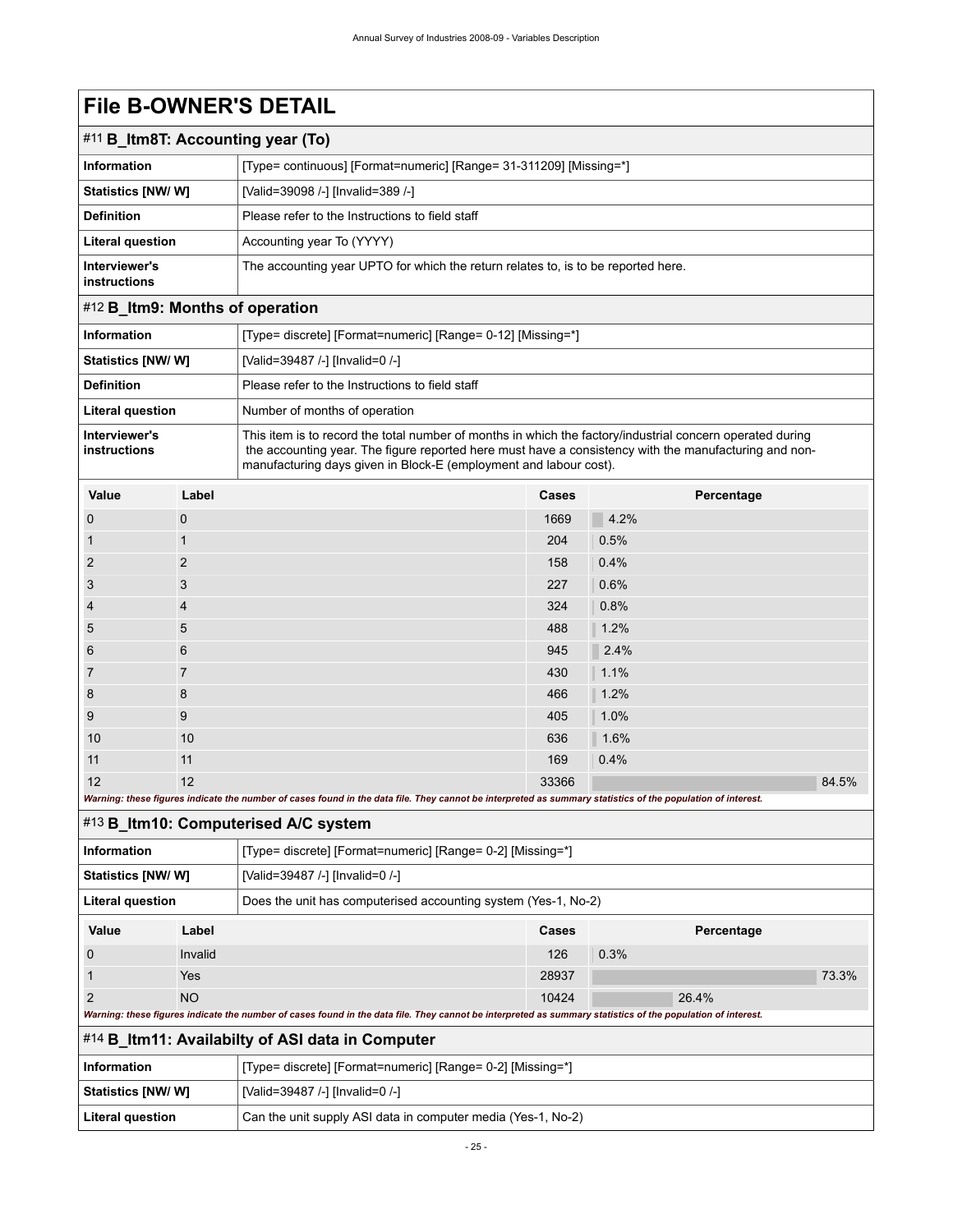<span id="page-29-4"></span><span id="page-29-3"></span><span id="page-29-2"></span><span id="page-29-1"></span><span id="page-29-0"></span>

|                               |                   | <b>File B-OWNER'S DETAIL</b>                                                                                                                                |                                  |         |            |  |  |
|-------------------------------|-------------------|-------------------------------------------------------------------------------------------------------------------------------------------------------------|----------------------------------|---------|------------|--|--|
|                               |                   | #14 B_Itm11: Availabilty of ASI data in Computer                                                                                                            |                                  |         |            |  |  |
| Value                         | Label             |                                                                                                                                                             | <b>Cases</b>                     |         | Percentage |  |  |
| 0                             | Invalid           |                                                                                                                                                             | $\mathbf{1}$                     | $0.0\%$ |            |  |  |
| 1                             | Yes               |                                                                                                                                                             | 5337                             | 13.5%   |            |  |  |
| $\overline{2}$                | <b>No</b>         |                                                                                                                                                             | 34149                            |         | 86.5%      |  |  |
|                               |                   | Warning: these figures indicate the number of cases found in the data file. They cannot be interpreted as summary statistics of the population of interest. |                                  |         |            |  |  |
| <b>File C-FIXED ASSETS</b>    |                   |                                                                                                                                                             |                                  |         |            |  |  |
| #1 YR: Year                   |                   |                                                                                                                                                             |                                  |         |            |  |  |
| <b>Information</b>            |                   | [Type= discrete] [Format=character] [Missing=*]                                                                                                             |                                  |         |            |  |  |
| <b>Statistics [NW/W]</b>      |                   | [Valid=278325 /-] [Invalid=0 /-]                                                                                                                            |                                  |         |            |  |  |
| <b>Literal question</b>       |                   | ASI 2008-09 is the accounting year of the factory ending on 31st March 2009                                                                                 |                                  |         |            |  |  |
| Value                         | Label             |                                                                                                                                                             | Cases                            |         | Percentage |  |  |
| 09                            |                   |                                                                                                                                                             | 278325                           |         | 100.0%     |  |  |
|                               |                   | Warning: these figures indicate the number of cases found in the data file. They cannot be interpreted as summary statistics of the population of interest. |                                  |         |            |  |  |
| #2 BLK: Block code 'C'        |                   |                                                                                                                                                             |                                  |         |            |  |  |
| <b>Information</b>            |                   | [Type= discrete] [Format=character] [Missing=*]                                                                                                             |                                  |         |            |  |  |
| <b>Statistics [NW/W]</b>      |                   | [Valid=278325 /-] [Invalid=0 /-]                                                                                                                            |                                  |         |            |  |  |
| <b>Literal question</b>       |                   | Block 'C' of the Schedule (Questionnaire)                                                                                                                   |                                  |         |            |  |  |
| Value                         | Label             |                                                                                                                                                             | Cases                            |         | Percentage |  |  |
| C                             |                   | <b>Block C:Fixed assets</b>                                                                                                                                 | 278325                           |         | 100.0%     |  |  |
| #3 DSL: Dispatch Serial No    |                   | Warning: these figures indicate the number of cases found in the data file. They cannot be interpreted as summary statistics of the population of interest. |                                  |         |            |  |  |
| <b>Information</b>            |                   | [Type= discrete] [Format=character] [Missing=*]                                                                                                             |                                  |         |            |  |  |
| Statistics [NW/W]             |                   |                                                                                                                                                             |                                  |         |            |  |  |
|                               |                   |                                                                                                                                                             | [Valid=278325 /-] [Invalid=0 /-] |         |            |  |  |
| <b>Literal question</b>       |                   | Dispatch Serial No.                                                                                                                                         |                                  |         |            |  |  |
| #4 C ltm1: S. No.             |                   |                                                                                                                                                             |                                  |         |            |  |  |
| Information                   |                   | [Type= discrete] [Format=character] [Missing=*]                                                                                                             |                                  |         |            |  |  |
| Statistics [NW/W]             |                   |                                                                                                                                                             | [Valid=278325 /-] [Invalid=0 /-] |         |            |  |  |
| <b>Definition</b>             |                   | Type assets are Land, Building, Plant & Machinery etc. Detail description may be seen in the external resources<br>"Instruction to field staff"             |                                  |         |            |  |  |
| <b>Literal question</b>       |                   | Item number for the type of assets                                                                                                                          |                                  |         |            |  |  |
| Interviewer's<br>instructions |                   | Item No. corresponds to type assets - 1-Land, 2-building, 3-plant & machinary, 4-transport equipment etc.                                                   |                                  |         |            |  |  |
| Value                         | Label             |                                                                                                                                                             | Cases                            |         | Percentage |  |  |
| 1                             | Land              |                                                                                                                                                             | 25387                            |         | 9.1%       |  |  |
| 10                            |                   | Total (Items $1+8+9$ )                                                                                                                                      | 38652                            |         | 13.9%      |  |  |
| 2                             | <b>Building</b>   |                                                                                                                                                             | 32733                            |         | 11.8%      |  |  |
| 3                             | Plant & Machinery |                                                                                                                                                             | 37668                            |         | 13.5%      |  |  |
| 4                             |                   | Transport equipment                                                                                                                                         | 30700                            |         | 11.0%      |  |  |
| 5                             |                   | Computer equipment including software                                                                                                                       | 27464                            |         | 9.9%       |  |  |
| 6                             |                   | Pollution contro equipment                                                                                                                                  | 3268                             | 1.2%    |            |  |  |
| 7                             | Others            |                                                                                                                                                             | 36679                            |         | 13.2%      |  |  |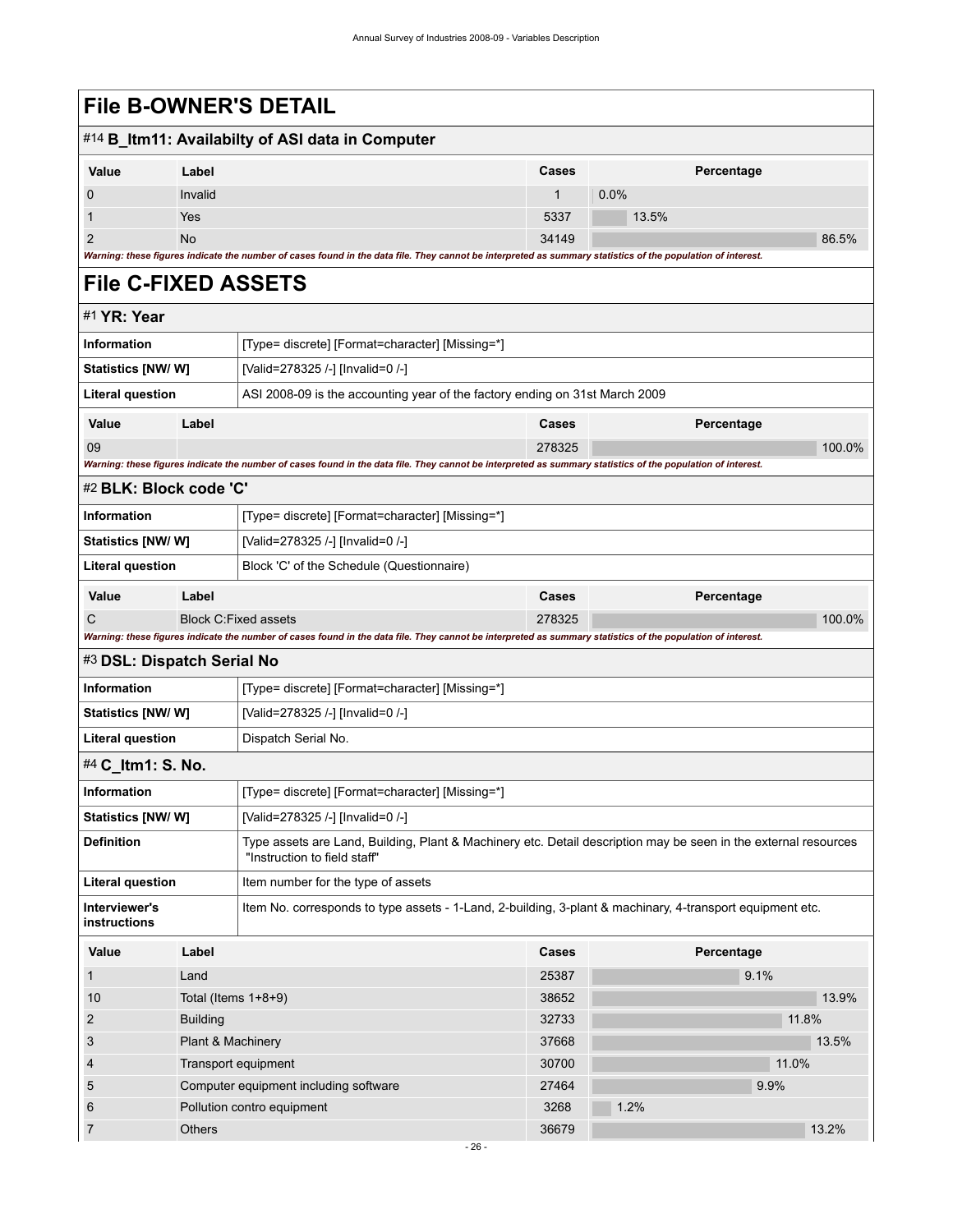# **File C-FIXED ASSETS**

# #4 **C\_Itm1: S. No.**

| $\pi$ v iliiii. J. NV. |                                                                                                                                                             |       |            |       |
|------------------------|-------------------------------------------------------------------------------------------------------------------------------------------------------------|-------|------------|-------|
| Value                  | Label                                                                                                                                                       | Cases | Percentage |       |
|                        | Sub-total (item 2 to 7)                                                                                                                                     | 38595 |            | 13.9% |
|                        | Capital works in progress                                                                                                                                   | 7179  | 2.6%       |       |
|                        | Warning: these figures indicate the number of cases found in the data file. They cannot be interpreted as summary statistics of the population of interest. |       |            |       |

## <span id="page-30-0"></span>#5 **C\_Itm3: Opening as on - Gross Value**

| Information                   | [Type= continuous] [Format=numeric] [Range= -1226345-428028754297] [Missing=*]                                                                                                                                                                                                       |
|-------------------------------|--------------------------------------------------------------------------------------------------------------------------------------------------------------------------------------------------------------------------------------------------------------------------------------|
| <b>Statistics [NW/W]</b>      | [Valid=278325 /-] [Invalid=0 /-] [Mean=116521923.091 /-] [StdDev=2197049406.22 /-]                                                                                                                                                                                                   |
| <b>Literal question</b>       | Gross Value (Rs) - Opening as On                                                                                                                                                                                                                                                     |
| Interviewer's<br>instructions | The original cost or revalued gross figures of the fixed assets (whenever revaluation is carried out) as on the<br>opening day of the accounting year is to be reported. In case the theoretical working life of the assets expires,<br>then the value should be recorded as Rs.1/-. |

## <span id="page-30-1"></span>#6 **C\_Itm4: Due to revaluation**

| Information                   | [Type= continuous] [Format=numeric] [Range= 0-38350895537] [Missing=*]                                                                                                                                                                                                                                                                                                                                                                                                                                                                                                                                                                                                                                                                                                                                                                                                                                                                                                                                                                                                                                                                                                                                                                                                                                                                                                                                                                          |
|-------------------------------|-------------------------------------------------------------------------------------------------------------------------------------------------------------------------------------------------------------------------------------------------------------------------------------------------------------------------------------------------------------------------------------------------------------------------------------------------------------------------------------------------------------------------------------------------------------------------------------------------------------------------------------------------------------------------------------------------------------------------------------------------------------------------------------------------------------------------------------------------------------------------------------------------------------------------------------------------------------------------------------------------------------------------------------------------------------------------------------------------------------------------------------------------------------------------------------------------------------------------------------------------------------------------------------------------------------------------------------------------------------------------------------------------------------------------------------------------|
| Statistics [NW/W]             | [Valid=278325 /-] [Invalid=0 /-] [Mean=882427.934 /-] [StdDev=132264394.26 /-]                                                                                                                                                                                                                                                                                                                                                                                                                                                                                                                                                                                                                                                                                                                                                                                                                                                                                                                                                                                                                                                                                                                                                                                                                                                                                                                                                                  |
| <b>Definition</b>             | Please refer to Instruction to field staff                                                                                                                                                                                                                                                                                                                                                                                                                                                                                                                                                                                                                                                                                                                                                                                                                                                                                                                                                                                                                                                                                                                                                                                                                                                                                                                                                                                                      |
| <b>Universe</b>               | Fixed assets acquired from others during the year, whether fully paid or not, should be valued at the full cost<br>incurred, i.e., at the delivered price plus the cost of installation including any fees and taxes paid but excluding<br>financing costs relating to the period after the commencement of production. This would include: (1) value of all<br>purchases of materials on capital account during the accounting year, (2) amount paid for service charges during<br>the accounting year on capital account, (3) value of all fixed assets, whether fully paid or not, taken on capital<br>account during the accounting year. All items purchased, old or new, including those constructed by the factory<br>and capitalized will be recorded under Columns (4) & (5). In case any additions to fixed assets are 'second hand',<br>items purchased from within the country during the year, the cost of these should be shown separately with a<br>footnote.                                                                                                                                                                                                                                                                                                                                                                                                                                                                    |
| <b>Literal question</b>       | Gross Value-Addition during the year due to revaluation                                                                                                                                                                                                                                                                                                                                                                                                                                                                                                                                                                                                                                                                                                                                                                                                                                                                                                                                                                                                                                                                                                                                                                                                                                                                                                                                                                                         |
| Interviewer's<br>instructions | value addition during the year: Fixed assets acquired from others during the year, whether fully paid or not, should<br>be valued at the full cost incurred, i.e., at the delivered price plus the cost of installation including any fees and<br>taxes paid but excluding financing costs relating to the period after the commencement of production. This would<br>include: (1) value of all purchases of materials on capital account during the accounting year, (2) amount paid<br>for service charges during the accounting year on capital account, (3) value of all fixed assets, whether fully paid<br>or not, taken on capital account during the accounting year. All items purchased, old or new, including those<br>constructed by the factory and capitalized will be recorded under Columns (4) & (5). In case any additions to<br>fixed assets are 'second hand', items purchased from within the country during the year, the cost of these should<br>be shown separately with a footnote.<br>Fixed assets produced by the establishment for its own use should be valued at the cost of all work put in place<br>including any overhead costs allocable to this work. In case any revaluation of the fixed assets has been carried<br>out during the accounting year, the extent of its impact may be included under Column (4). However, the extent<br>of total revaluation shall be shown with a footnote under the block. |

## <span id="page-30-2"></span>#7 **C\_Itm5: Actual addition**

| Information       | [Type= continuous] [Format=numeric] [Range= 0-93712771229] [Missing=*]                                                                                                                                                                                                                                                                                                                                                                                                                                                                                                                                                                                                                                                                                                                                                                                                                                                                                                       |  |  |  |  |
|-------------------|------------------------------------------------------------------------------------------------------------------------------------------------------------------------------------------------------------------------------------------------------------------------------------------------------------------------------------------------------------------------------------------------------------------------------------------------------------------------------------------------------------------------------------------------------------------------------------------------------------------------------------------------------------------------------------------------------------------------------------------------------------------------------------------------------------------------------------------------------------------------------------------------------------------------------------------------------------------------------|--|--|--|--|
| Statistics [NW/W] | [Valid=278325 /-] [Invalid=0 /-] [Mean=23485315.696 /-] [StdDev=514202184.493 /-]                                                                                                                                                                                                                                                                                                                                                                                                                                                                                                                                                                                                                                                                                                                                                                                                                                                                                            |  |  |  |  |
| <b>Definition</b> | Please refer to Instruction to field staff                                                                                                                                                                                                                                                                                                                                                                                                                                                                                                                                                                                                                                                                                                                                                                                                                                                                                                                                   |  |  |  |  |
| <b>Universe</b>   | Fixed assets acquired from others during the year, whether fully paid or not, should be valued at the full cost<br>incurred, i.e., at the delivered price plus the cost of installation including any fees and taxes paid but excluding<br>financing costs relating to the period after the commencement of production. This would include: (1) value of all<br>purchases of materials on capital account during the accounting year, (2) amount paid for service charges during<br>the accounting year on capital account, (3) value of all fixed assets, whether fully paid or not, taken on capital<br>account during the accounting year. All items purchased, old or new, including those constructed by the factory<br>and capitalized will be recorded under Columns (4) & (5). In case any additions to fixed assets are 'second hand',<br>items purchased from within the country during the year, the cost of these should be shown separately with a<br>footnote. |  |  |  |  |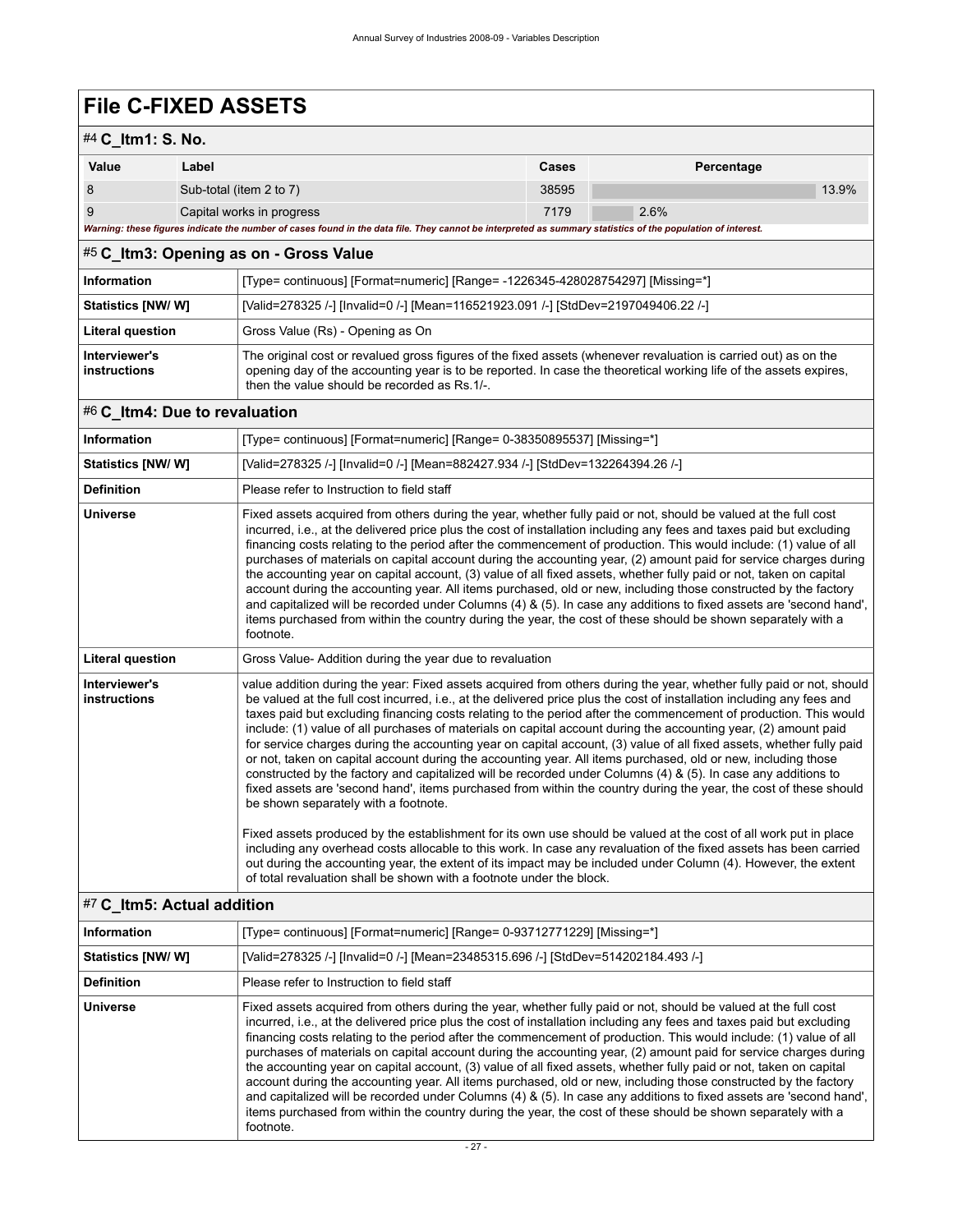# **File C-FIXED ASSETS**

## #7 **C\_Itm5: Actual addition**

| <b>Literal question</b>              | Gross Value-Actual Addition during the year                                                                                                                                                                                                                                                                                                                                                                                                                                                                                                                                                                                                                                                                                                                                                                                                                                                                                                                                                                  |
|--------------------------------------|--------------------------------------------------------------------------------------------------------------------------------------------------------------------------------------------------------------------------------------------------------------------------------------------------------------------------------------------------------------------------------------------------------------------------------------------------------------------------------------------------------------------------------------------------------------------------------------------------------------------------------------------------------------------------------------------------------------------------------------------------------------------------------------------------------------------------------------------------------------------------------------------------------------------------------------------------------------------------------------------------------------|
| Interviewer's<br><b>instructions</b> | value addition during the year: Fixed assets acquired from others during the year, whether fully paid or not, should<br>be valued at the full cost incurred, i.e., at the delivered price plus the cost of installation including any fees and<br>taxes paid but excluding financing costs relating to the period after the commencement of production. This would<br>include: (1) value of all purchases of materials on capital account during the accounting year, (2) amount paid<br>for service charges during the accounting year on capital account, (3) value of all fixed assets, whether fully paid<br>or not, taken on capital account during the accounting year. All items purchased, old or new, including those<br>constructed by the factory and capitalized will be recorded under Columns (4) & (5). In case any additions to<br>fixed assets are 'second hand', items purchased from within the country during the year, the cost of these should<br>be shown separately with a footnote. |
|                                      | Fixed assets produced by the establishment for its own use should be valued at the cost of all work put in place<br>including any overhead costs allocable to this work. In case any revaluation of the fixed assets has been carried<br>out during the accounting year, the extent of its impact may be included under Column (4). However, the extent<br>of total revaluation shall be shown with a footnote under the block.                                                                                                                                                                                                                                                                                                                                                                                                                                                                                                                                                                              |

## <span id="page-31-0"></span>#8 **C\_Itm6: Deduction & adjustment during the year**

| Information                   | [Type= continuous] [Format=numeric] [Range= 0-55239484491] [Missing=*]                                                                                                                                                                                                                                                                                                                  |  |  |  |  |
|-------------------------------|-----------------------------------------------------------------------------------------------------------------------------------------------------------------------------------------------------------------------------------------------------------------------------------------------------------------------------------------------------------------------------------------|--|--|--|--|
| <b>Statistics [NW/W]</b>      | [Valid=278325 /-] [Invalid=0 /-] [Mean=4662228.046 /-] [StdDev=200777633.878 /-]                                                                                                                                                                                                                                                                                                        |  |  |  |  |
| <b>Definition</b>             | Please refer to Instruction to field staff                                                                                                                                                                                                                                                                                                                                              |  |  |  |  |
| <b>Literal question</b>       | Deduction & adjustment during the year                                                                                                                                                                                                                                                                                                                                                  |  |  |  |  |
| Interviewer's<br>instructions | Gross value of the fixed assets sold, discarded or otherwise disposed off during the year is to be entered.<br>Book Value of the sale or that value which is recorded in the books of accounts for the discarded item need be<br>reported.<br>Data must be furnished in respect of Columns 4, 5, 6, 9, 10, 12 and 13, if not available for all the columns of the<br>block as envisaged |  |  |  |  |

# <span id="page-31-1"></span>#9 **C\_Itm7: Closing as on - Gross Value**

| <b>Information</b>            | [Type= continuous] [Format=numeric] [Range= -508932208-449210990449] [Missing=*]                                                                                                                                                                                                                                                                                                        |
|-------------------------------|-----------------------------------------------------------------------------------------------------------------------------------------------------------------------------------------------------------------------------------------------------------------------------------------------------------------------------------------------------------------------------------------|
| <b>Statistics [NW/W]</b>      | [Valid=278325 /-] [Invalid=0 /-] [Mean=135386795.755 /-] [StdDev=2405616929.863 /-]                                                                                                                                                                                                                                                                                                     |
| <b>Definition</b>             | Please refer to Instruction to field staff                                                                                                                                                                                                                                                                                                                                              |
| <b>Literal question</b>       | Gross value-closing as on                                                                                                                                                                                                                                                                                                                                                               |
| Interviewer's<br>instructions | Gross value of the fixed assets sold, discarded or otherwise disposed off during the year is to be entered.<br>Book Value of the sale or that value which is recorded in the books of accounts for the discarded item need be<br>reported.<br>Data must be furnished in respect of Columns 4, 5, 6, 9, 10, 12 and 13, if not available for all the columns of the<br>block as envisaged |

## <span id="page-31-2"></span>#10 **C\_Itm8: Up to year beginning**

| Information                   | [Type= continuous] [Format=numeric] [Range= -14701272-137558374034] [Missing=*]                                                                                                                                                                                                                                                                                                        |  |  |  |  |
|-------------------------------|----------------------------------------------------------------------------------------------------------------------------------------------------------------------------------------------------------------------------------------------------------------------------------------------------------------------------------------------------------------------------------------|--|--|--|--|
| <b>Statistics [NW/ W]</b>     | [Valid=278325 /-] [Invalid=0 /-] [Mean=44005401.119 /-] [StdDev=904589799.268 /-]                                                                                                                                                                                                                                                                                                      |  |  |  |  |
| <b>Literal question</b>       | Depriciation (Rs) upto the year begining                                                                                                                                                                                                                                                                                                                                               |  |  |  |  |
| Interviewer's<br>instructions | depreciation: The following may be noted:<br>Depreciation up to the beginning of the year and that provided during the year should be shown respectively<br>under Columns (8) and (9). Depreciation relating to assets sold/discarded /otherwise disposed off during the year<br>should be shown under Column (10).<br>For further details please refer to Instruction to field staff. |  |  |  |  |

## <span id="page-31-3"></span>#11 **C\_Itm9: Provided during the year**

| ∣ Information      | [Type= continuous] [Format=numeric] [Range= 0-25510860757] [Missing=*]           |
|--------------------|----------------------------------------------------------------------------------|
| Statistics [NW/ W] | 「Nalid=278325 /-] [Invalid=0 /-] [Mean=7172432.561 /-] [StdDev=132538025.072 /-] |
| Literal question   | Depriciation-provided during the year                                            |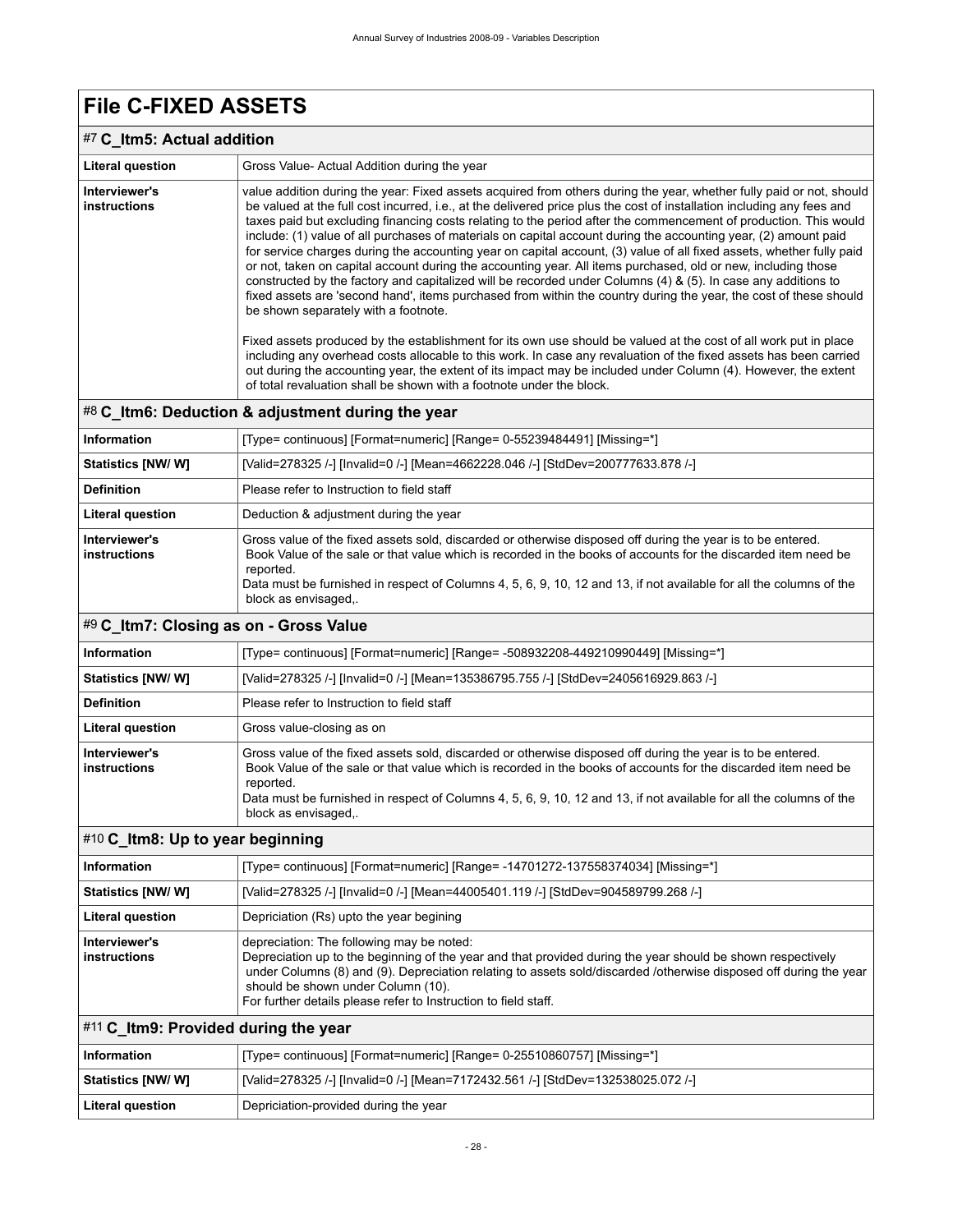# **File C-FIXED ASSETS**

<span id="page-32-8"></span><span id="page-32-7"></span><span id="page-32-6"></span><span id="page-32-5"></span><span id="page-32-4"></span><span id="page-32-3"></span><span id="page-32-2"></span><span id="page-32-1"></span><span id="page-32-0"></span>

|                             |                                                                                               | #12 C_Itm10: Adjustment during the year                                                                                                                     |        |  |            |        |
|-----------------------------|-----------------------------------------------------------------------------------------------|-------------------------------------------------------------------------------------------------------------------------------------------------------------|--------|--|------------|--------|
| <b>Information</b>          |                                                                                               | [Type= continuous] [Format=numeric] [Range= 0-7070527081] [Missing=*]                                                                                       |        |  |            |        |
| Statistics [NW/ W]          |                                                                                               | [Valid=278325 /-] [Invalid=0 /-] [Mean=848494.997 /-] [StdDev=27073707.566 /-]                                                                              |        |  |            |        |
| <b>Literal question</b>     |                                                                                               | Depreciation adjustment during the year                                                                                                                     |        |  |            |        |
| #13 C_Itm11: Up to year end |                                                                                               |                                                                                                                                                             |        |  |            |        |
| Information                 |                                                                                               | [Type= continuous] [Format=numeric] [Range= 0-155904471648] [Missing=*]                                                                                     |        |  |            |        |
| <b>Statistics [NW/W]</b>    |                                                                                               | [Valid=278325 /-] [Invalid=0 /-] [Mean=50060516.338 /-] [StdDev=1018885523.497 /-]                                                                          |        |  |            |        |
| <b>Literal question</b>     |                                                                                               | depreciation upto the year end                                                                                                                              |        |  |            |        |
|                             |                                                                                               | #14 C_Itm12: Opening as on - Net Value                                                                                                                      |        |  |            |        |
| <b>Information</b>          |                                                                                               | [Type= continuous] [Format=numeric] [Range= -811730000-300235278909] [Missing=*]                                                                            |        |  |            |        |
| <b>Statistics [NW/W]</b>    |                                                                                               | [Valid=278325 /-] [Invalid=0 /-] [Mean=75184902.981 /-] [StdDev=1438961453.121 /-]                                                                          |        |  |            |        |
| <b>Literal question</b>     |                                                                                               | Net value (Rs) -opening as on 01-04-2008                                                                                                                    |        |  |            |        |
|                             |                                                                                               | #15 C_Itm13: Closing as on - Net Value                                                                                                                      |        |  |            |        |
| <b>Information</b>          |                                                                                               | [Type= continuous] [Format=numeric] [Range= -951263749-296379215158] [Missing=*]                                                                            |        |  |            |        |
| Statistics [NW/ W]          |                                                                                               | [Valid=278325 /-] [Invalid=0 /-] [Mean=87655918.144 /-] [StdDev=1532773317.402 /-]                                                                          |        |  |            |        |
| <b>Literal question</b>     |                                                                                               | Net Value closing on 31-03-2009                                                                                                                             |        |  |            |        |
|                             |                                                                                               | <b>File D-WORKING CAPITALS</b>                                                                                                                              |        |  |            |        |
| #1 YR: Year                 |                                                                                               |                                                                                                                                                             |        |  |            |        |
| <b>Information</b>          |                                                                                               | [Type= discrete] [Format=character] [Missing=*]                                                                                                             |        |  |            |        |
| <b>Statistics [NW/W]</b>    |                                                                                               | [Valid=510695 /-] [Invalid=0 /-]                                                                                                                            |        |  |            |        |
| <b>Literal question</b>     |                                                                                               | ASI 2008-09 is the accounting year of the factory ending on 31st March 2009                                                                                 |        |  |            |        |
| Value                       | Label                                                                                         |                                                                                                                                                             | Cases  |  | Percentage |        |
| 09                          |                                                                                               |                                                                                                                                                             | 510695 |  |            | 100.0% |
|                             |                                                                                               | Warning: these figures indicate the number of cases found in the data file. They cannot be interpreted as summary statistics of the population of interest. |        |  |            |        |
| #2 BLK: Block code 'D'      |                                                                                               |                                                                                                                                                             |        |  |            |        |
| <b>Information</b>          |                                                                                               | [Type= discrete] [Format=character] [Missing=*]                                                                                                             |        |  |            |        |
| Statistics [NW/ W]          |                                                                                               | [Valid=510695 /-] [Invalid=0 /-]                                                                                                                            |        |  |            |        |
| Literal question            |                                                                                               | Block 'D' of the Schedule (Questionnaire)                                                                                                                   |        |  |            |        |
| Value                       | Label                                                                                         |                                                                                                                                                             | Cases  |  | Percentage |        |
| D                           |                                                                                               | Block D: Working capital and loans                                                                                                                          | 510695 |  |            | 100.0% |
|                             |                                                                                               | Warning: these figures indicate the number of cases found in the data file. They cannot be interpreted as summary statistics of the population of interest. |        |  |            |        |
| #3 DSL: Dispatch Serial No  |                                                                                               |                                                                                                                                                             |        |  |            |        |
| <b>Information</b>          |                                                                                               | [Type= discrete] [Format=character] [Missing=*]                                                                                                             |        |  |            |        |
| Statistics [NW/W]           |                                                                                               | [Valid=510695 /-] [Invalid=0 /-]                                                                                                                            |        |  |            |        |
| <b>Literal question</b>     |                                                                                               | Dispatch Serial No.                                                                                                                                         |        |  |            |        |
| #4 D_Itm1: S. No.           |                                                                                               |                                                                                                                                                             |        |  |            |        |
| Information                 |                                                                                               | [Type= discrete] [Format=character] [Missing=*]                                                                                                             |        |  |            |        |
| Statistics [NW/W]           |                                                                                               | [Valid=510695 /-] [Invalid=0 /-]                                                                                                                            |        |  |            |        |
| <b>Definition</b>           | Working capital represents the excess of total current assets over total current liabilities. |                                                                                                                                                             |        |  |            |        |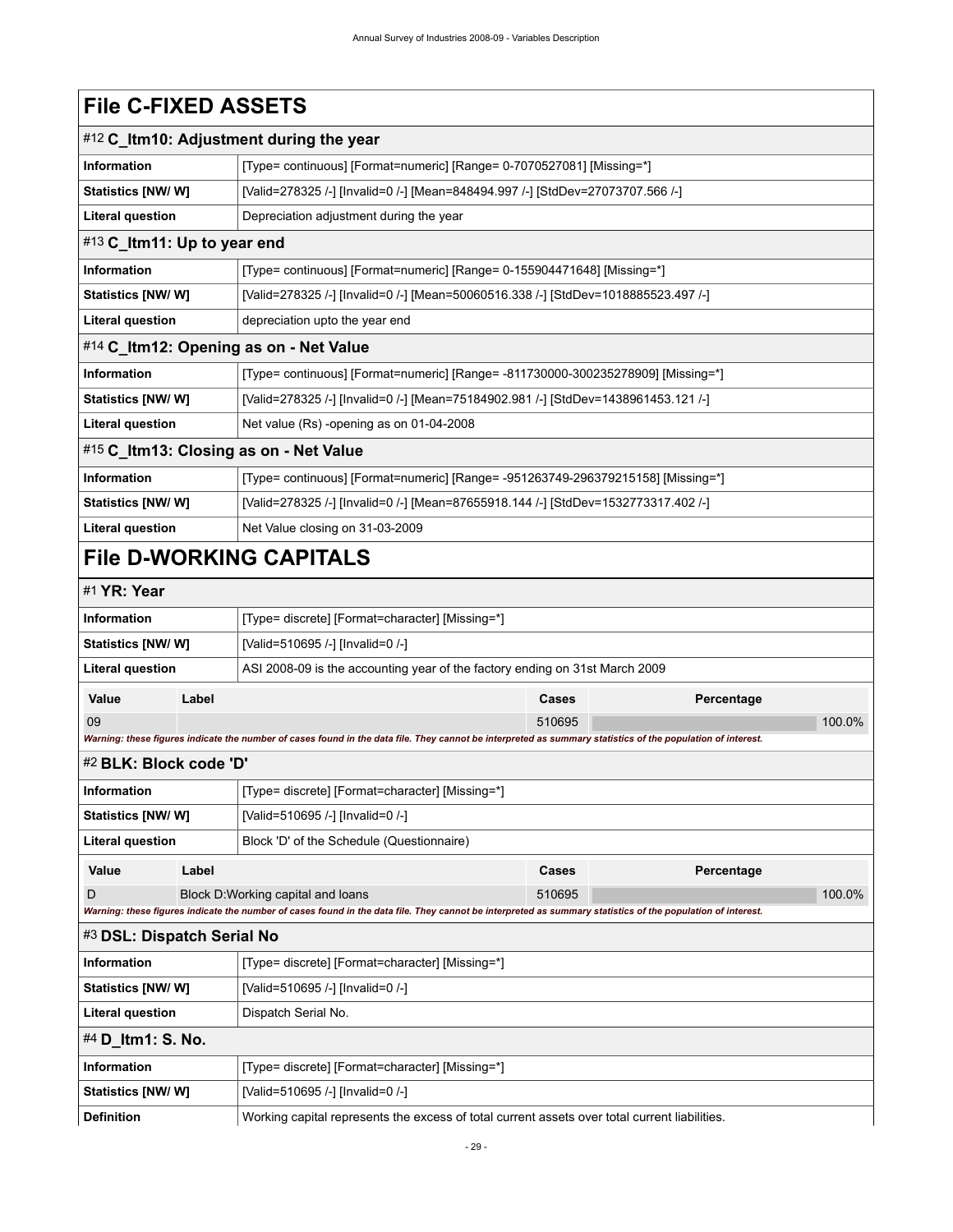# **File D-WORKING CAPITALS**

# #4 **D\_Itm1: S. No.**

Detail description of Items may be seen in the external resources "Instruction to field staff". Also the descrption is provided for D\_Itm1.

| Literal question |                      | Item No. - Sr. No.                                                                                                                                          |       |            |      |      |
|------------------|----------------------|-------------------------------------------------------------------------------------------------------------------------------------------------------------|-------|------------|------|------|
| Value            | Label                |                                                                                                                                                             | Cases | Percentage |      |      |
|                  |                      | raw materials & packing materials                                                                                                                           | 32253 |            |      | 6.3% |
| 10               | other current assets |                                                                                                                                                             | 34212 |            |      | 6.7% |
| 11               |                      | total current assets (items 7 to 10)                                                                                                                        | 38813 |            |      | 7.6% |
| 12               | sundry creditors     |                                                                                                                                                             | 34574 |            |      | 6.8% |
| 13               |                      | over draft, cash credit, other short term loan from banks etc                                                                                               | 23211 |            | 4.5% |      |
| 14               |                      | other current liabilities                                                                                                                                   | 35124 |            |      | 6.9% |
| 15               |                      | total current liabilities (items 12 to 14)                                                                                                                  | 37007 |            |      | 7.2% |
| 16               |                      | working capital (item 11-item 15)*                                                                                                                          | 38820 |            |      | 7.6% |
| 17               |                      | outstanding loans (excluding interest but including deposits)**                                                                                             | 29378 |            | 5.8% |      |
| 2                | fuels & lubricants   |                                                                                                                                                             | 7040  | 1.4%       |      |      |
| 3                |                      | spares, stores & others                                                                                                                                     | 15670 | 3.1%       |      |      |
| 4                |                      | sub-total (items 1 to 3)                                                                                                                                    | 34512 |            |      | 6.8% |
| 5                |                      | semi-finished goods/work in progress                                                                                                                        | 15685 | 3.1%       |      |      |
| 6                | finished goods       |                                                                                                                                                             | 25685 |            | 5.0% |      |
| 7                |                      | total inventory (items 4 to 6)                                                                                                                              | 35376 |            |      | 6.9% |
| 8                |                      | cash in hand & at bank                                                                                                                                      | 38484 |            |      | 7.5% |
| 9                | sundry debtors       |                                                                                                                                                             | 34851 |            |      | 6.8% |
|                  |                      | Warning: these figures indicate the number of cases found in the data file. They cannot be interpreted as summary statistics of the population of interest. |       |            |      |      |

## <span id="page-33-0"></span>#5 **D\_Itm3: Working Capital: Opening (Rs.)**

| Information               | [Type= continuous] [Format=numeric] [Range= -105098000000-270121381454] [Missing=*]                                                                                                                                                                                                                                                                                                                                                                                                                                                                                                                                                                                                                                                                                                                                                                      |
|---------------------------|----------------------------------------------------------------------------------------------------------------------------------------------------------------------------------------------------------------------------------------------------------------------------------------------------------------------------------------------------------------------------------------------------------------------------------------------------------------------------------------------------------------------------------------------------------------------------------------------------------------------------------------------------------------------------------------------------------------------------------------------------------------------------------------------------------------------------------------------------------|
| <b>Statistics [NW/ W]</b> | [Valid=510695 /-] [Invalid=0 /-] [Mean=79809203.785 /-] [StdDev=1087677408.709 /-]                                                                                                                                                                                                                                                                                                                                                                                                                                                                                                                                                                                                                                                                                                                                                                       |
| <b>Definition</b>         | Working Capital is the sum total of the physical working capital as already defined above and the cash deposits<br>in hand and at bank, land, the net balance of amounts receivable over amounts payable at the end of the<br>accounting year. Amounts receivable include value of credit items on revenue account, such as sums due to<br>the factory for goods sold, amounts advanced in connection with normal factory work, bills of exchange payable<br>to the factory, payments made in advance such as for fire insurance, telephone charges, rates and taxes, call<br>deposits and security deposits having a normal life of less than one year, etc. It excludes unused overdraft<br>facility, fixed deposits irrespective of duration, advances for acquisition of fixed assets, long-term loans including<br>interest thereon and investment. |
| Literal question          | Working capitals opening (Rs.)                                                                                                                                                                                                                                                                                                                                                                                                                                                                                                                                                                                                                                                                                                                                                                                                                           |

### <span id="page-33-1"></span>#6 **D\_Itm4: Working Capital: Closing (Rs.)**

| <b>Information</b>      | [Type= continuous] [Format=numeric] [Range= -165499000000-352446869723] [Missing=*]                                                                                                                                                                                                                                                                                                                                                                                                                                                                                                                                                                                                                                                                                                                                                                      |
|-------------------------|----------------------------------------------------------------------------------------------------------------------------------------------------------------------------------------------------------------------------------------------------------------------------------------------------------------------------------------------------------------------------------------------------------------------------------------------------------------------------------------------------------------------------------------------------------------------------------------------------------------------------------------------------------------------------------------------------------------------------------------------------------------------------------------------------------------------------------------------------------|
| Statistics [NW/ W]      | [Valid=510695 /-] [Invalid=0 /-] [Mean=89744987.209 /-] [StdDev=1375334603.815 /-]                                                                                                                                                                                                                                                                                                                                                                                                                                                                                                                                                                                                                                                                                                                                                                       |
| <b>Definition</b>       | Working Capital is the sum total of the physical working capital as already defined above and the cash deposits<br>in hand and at bank, land, the net balance of amounts receivable over amounts payable at the end of the<br>accounting year. Amounts receivable include value of credit items on revenue account, such as sums due to<br>the factory for goods sold, amounts advanced in connection with normal factory work, bills of exchange payable<br>to the factory, payments made in advance such as for fire insurance, telephone charges, rates and taxes, call<br>deposits and security deposits having a normal life of less than one year, etc. It excludes unused overdraft<br>facility, fixed deposits irrespective of duration, advances for acquisition of fixed assets, long-term loans including<br>interest thereon and investment. |
| <b>Literal question</b> | Working capital closing (Rs.)                                                                                                                                                                                                                                                                                                                                                                                                                                                                                                                                                                                                                                                                                                                                                                                                                            |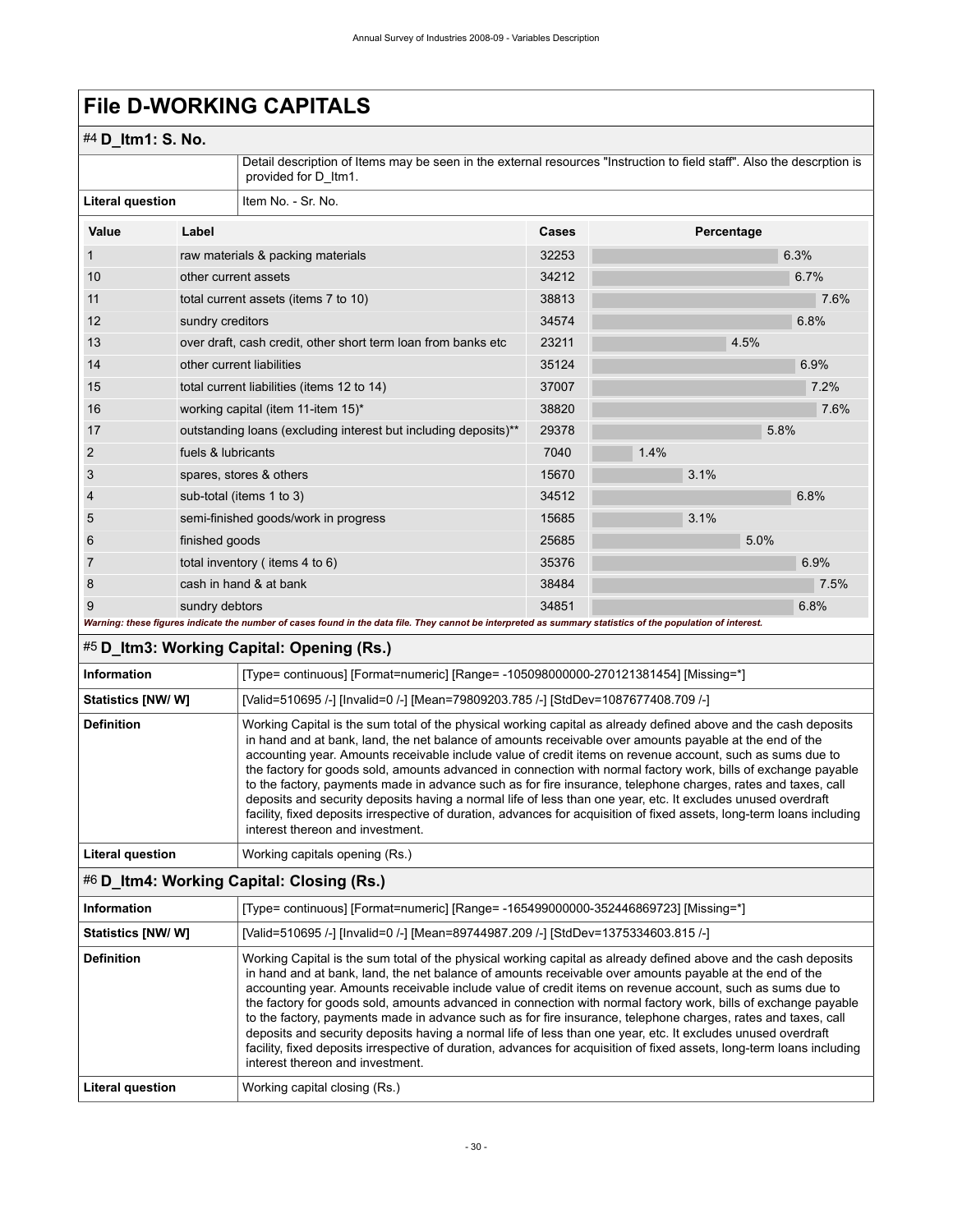# <span id="page-34-0"></span>**File E-EMPLOYMENT AND LABOUR COST**

<span id="page-34-6"></span><span id="page-34-5"></span><span id="page-34-4"></span><span id="page-34-3"></span><span id="page-34-2"></span><span id="page-34-1"></span>

| #1 YR: Year                                   |                                                                                                                                                                                                                                                      |                                                                                                                                                             |        |            |        |  |  |  |
|-----------------------------------------------|------------------------------------------------------------------------------------------------------------------------------------------------------------------------------------------------------------------------------------------------------|-------------------------------------------------------------------------------------------------------------------------------------------------------------|--------|------------|--------|--|--|--|
| <b>Information</b>                            |                                                                                                                                                                                                                                                      | [Type= discrete] [Format=character] [Missing=*]                                                                                                             |        |            |        |  |  |  |
| Statistics [NW/W]                             |                                                                                                                                                                                                                                                      | [Valid=247793 /-] [Invalid=0 /-]                                                                                                                            |        |            |        |  |  |  |
| Value                                         | Label                                                                                                                                                                                                                                                |                                                                                                                                                             | Cases  | Percentage |        |  |  |  |
| 09                                            |                                                                                                                                                                                                                                                      |                                                                                                                                                             | 247793 |            | 100.0% |  |  |  |
|                                               |                                                                                                                                                                                                                                                      | Warning: these figures indicate the number of cases found in the data file. They cannot be interpreted as summary statistics of the population of interest. |        |            |        |  |  |  |
| #2 BLK: Block code 'E'                        |                                                                                                                                                                                                                                                      |                                                                                                                                                             |        |            |        |  |  |  |
| Information                                   |                                                                                                                                                                                                                                                      | [Type= discrete] [Format=character] [Missing=*]                                                                                                             |        |            |        |  |  |  |
| Statistics [NW/W]                             |                                                                                                                                                                                                                                                      | [Valid=247793 /-] [Invalid=0 /-]                                                                                                                            |        |            |        |  |  |  |
| Value                                         | Label                                                                                                                                                                                                                                                |                                                                                                                                                             | Cases  | Percentage |        |  |  |  |
| Ε                                             | <b>Block E</b>                                                                                                                                                                                                                                       |                                                                                                                                                             | 247793 |            | 100.0% |  |  |  |
|                                               |                                                                                                                                                                                                                                                      | Warning: these figures indicate the number of cases found in the data file. They cannot be interpreted as summary statistics of the population of interest. |        |            |        |  |  |  |
| #3 DSL: Dispatch Serial No                    |                                                                                                                                                                                                                                                      |                                                                                                                                                             |        |            |        |  |  |  |
| Information                                   |                                                                                                                                                                                                                                                      | [Type= continuous] [Format=numeric] [Range= 10001-84117] [Missing=*]                                                                                        |        |            |        |  |  |  |
| Statistics [NW/W]                             |                                                                                                                                                                                                                                                      | [Valid=247793 /-] [Invalid=0 /-] [Mean=45239.983 /-] [StdDev=23758.774 /-]                                                                                  |        |            |        |  |  |  |
| #4 E_Itm1: S. No.                             |                                                                                                                                                                                                                                                      |                                                                                                                                                             |        |            |        |  |  |  |
| Information                                   |                                                                                                                                                                                                                                                      | [Type= discrete] [Format=character] [Missing=*]                                                                                                             |        |            |        |  |  |  |
| <b>Statistics [NW/ W]</b>                     |                                                                                                                                                                                                                                                      | [Valid=247793 /-] [Invalid=0 /-]                                                                                                                            |        |            |        |  |  |  |
| <b>Definition</b>                             | Please refer to "Instruction to field staff n'for detailed description of Employment and labour cost.                                                                                                                                                |                                                                                                                                                             |        |            |        |  |  |  |
| Literal question                              |                                                                                                                                                                                                                                                      | Item or Serial number of the category of staff                                                                                                              |        |            |        |  |  |  |
| Interviewer's<br>instructions                 | Category of staff are to be recorded here such as Male, female workers, workers employed through cantrctors,<br>supervisory & managerial staff, other employees and unpaid family members/proprieters/coop. members.<br>Recorded as item no. 1 to 9. |                                                                                                                                                             |        |            |        |  |  |  |
| Value                                         | Label                                                                                                                                                                                                                                                |                                                                                                                                                             | Cases  | Percentage |        |  |  |  |
| 1                                             |                                                                                                                                                                                                                                                      | male workers employed directly                                                                                                                              | 35207  |            | 14.2%  |  |  |  |
| 2                                             |                                                                                                                                                                                                                                                      | female workers employed directly                                                                                                                            | 10491  | 4.2%       |        |  |  |  |
| 3                                             |                                                                                                                                                                                                                                                      | sub-total (items $1 + 2$ )                                                                                                                                  | 35462  |            | 14.3%  |  |  |  |
| 4                                             |                                                                                                                                                                                                                                                      | workers employed through contractors                                                                                                                        | 12676  | 5.1%       |        |  |  |  |
| 5                                             |                                                                                                                                                                                                                                                      | total workers (items $3 + 4$ )                                                                                                                              | 37895  |            | 15.3%  |  |  |  |
| 6                                             |                                                                                                                                                                                                                                                      | supervisory & managerial staff                                                                                                                              | 33614  |            | 13.6%  |  |  |  |
| 7                                             | other employees                                                                                                                                                                                                                                      |                                                                                                                                                             | 32895  |            | 13.3%  |  |  |  |
| 8                                             |                                                                                                                                                                                                                                                      | unpaid family members/ proprietor/ coop members                                                                                                             | 10869  | 4.4%       |        |  |  |  |
| 9                                             |                                                                                                                                                                                                                                                      | total employees (items 5+6+7+8)                                                                                                                             | 38684  |            | 15.6%  |  |  |  |
|                                               |                                                                                                                                                                                                                                                      | Warning: these figures indicate the number of cases found in the data file. They cannot be interpreted as summary statistics of the population of interest. |        |            |        |  |  |  |
|                                               |                                                                                                                                                                                                                                                      | #5 E_Itm3: Mandays Worked- Manufacturing                                                                                                                    |        |            |        |  |  |  |
| Information                                   |                                                                                                                                                                                                                                                      | [Type= continuous] [Format=numeric] [Range= 0-14103314] [Missing=*]                                                                                         |        |            |        |  |  |  |
| <b>Statistics [NW/W]</b>                      |                                                                                                                                                                                                                                                      | [Valid=247793 /-] [Invalid=0 /-] [Mean=29892.589 /-] [StdDev=146959.814 /-]                                                                                 |        |            |        |  |  |  |
| <b>Definition</b>                             | Manufacturing days will mean and include number of days on which actual manufacturing process was carried<br>out by the unit.                                                                                                                        |                                                                                                                                                             |        |            |        |  |  |  |
| <b>Literal question</b>                       |                                                                                                                                                                                                                                                      | Number of manufacturing mandays worked during the year                                                                                                      |        |            |        |  |  |  |
| #6 E_Itm4: Mandays Worked - Non Manufacturing |                                                                                                                                                                                                                                                      |                                                                                                                                                             |        |            |        |  |  |  |
| Information                                   |                                                                                                                                                                                                                                                      | [Type= continuous] [Format=numeric] [Range= 0-3889285] [Missing=*]                                                                                          |        |            |        |  |  |  |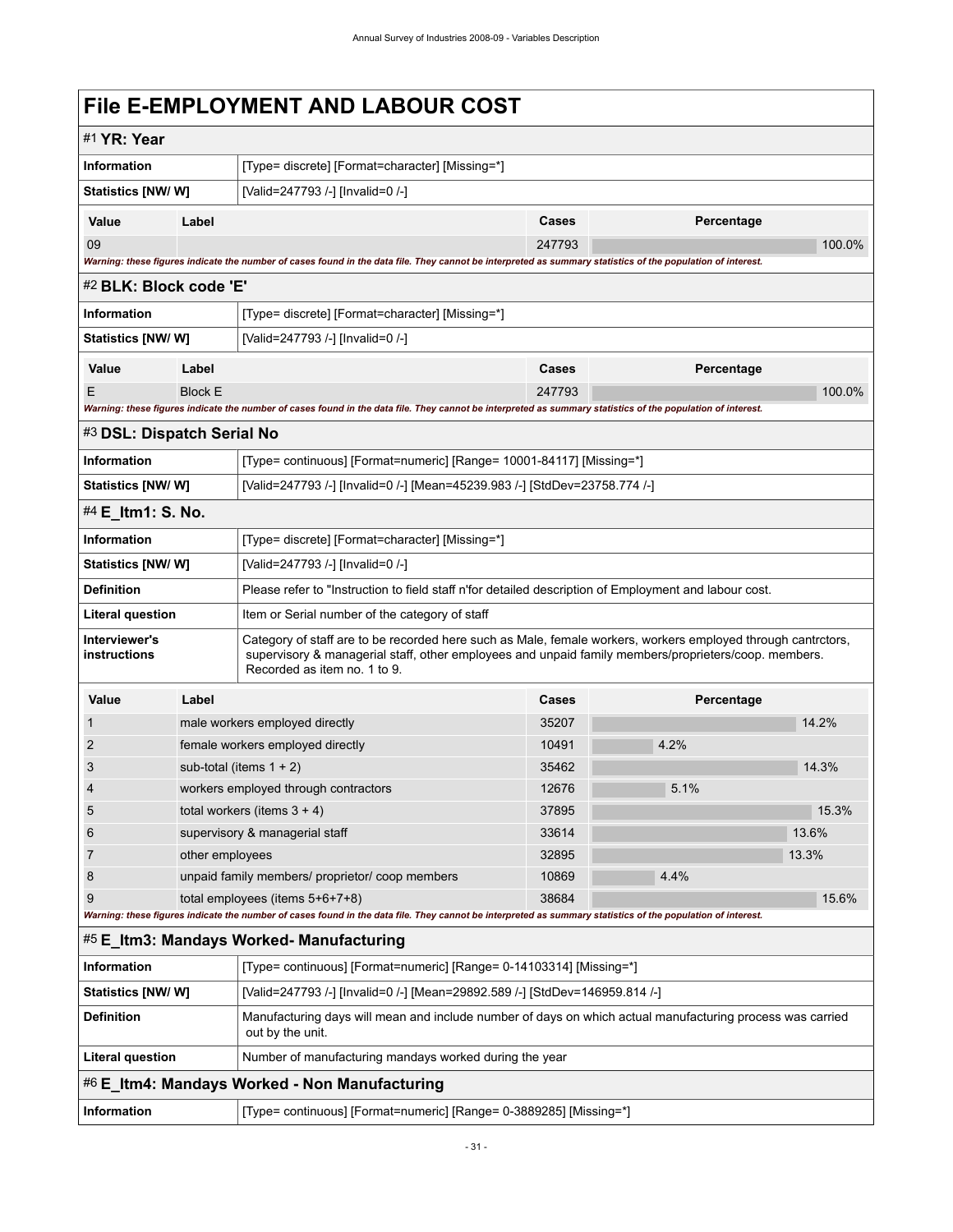# **File E-EMPLOYMENT AND LABOUR COST**

<span id="page-35-3"></span><span id="page-35-2"></span><span id="page-35-1"></span>

|                               |                                                                        | #6 E_Itm4: Mandays Worked - Non Manufacturing                                                                                                                                                |                                                                                                               |            |  |  |  |
|-------------------------------|------------------------------------------------------------------------|----------------------------------------------------------------------------------------------------------------------------------------------------------------------------------------------|---------------------------------------------------------------------------------------------------------------|------------|--|--|--|
| <b>Statistics [NW/ W]</b>     |                                                                        |                                                                                                                                                                                              | [Valid=247793 /-] [Invalid=0 /-] [Mean=640.005 /-] [StdDev=13734.821 /-]                                      |            |  |  |  |
| <b>Definition</b>             |                                                                        | Non-manufacturing days will mean and include number of days on which only repair/maintenance and<br>construction work was undertaken.                                                        |                                                                                                               |            |  |  |  |
| <b>Literal question</b>       |                                                                        | Number of non-manufacturing mandays worked during the year                                                                                                                                   |                                                                                                               |            |  |  |  |
|                               |                                                                        | #7 E_Itm5: Mandays Worked - Total                                                                                                                                                            |                                                                                                               |            |  |  |  |
| <b>Information</b>            |                                                                        | [Type= continuous] [Format=numeric] [Range= 0-14103314] [Missing=*]                                                                                                                          |                                                                                                               |            |  |  |  |
| <b>Statistics [NW/W]</b>      |                                                                        | [Valid=247793 /-] [Invalid=0 /-] [Mean=30532.601 /-] [StdDev=148886.685 /-]                                                                                                                  |                                                                                                               |            |  |  |  |
| <b>Literal question</b>       |                                                                        | <b>Total Mandays worked</b>                                                                                                                                                                  |                                                                                                               |            |  |  |  |
|                               |                                                                        | #8 E_Itm6: Average Number of persons worked                                                                                                                                                  |                                                                                                               |            |  |  |  |
| <b>Information</b>            |                                                                        | [Type= continuous] [Format=numeric] [Range= 0-121007] [Missing=*]                                                                                                                            |                                                                                                               |            |  |  |  |
| <b>Statistics [NW/W]</b>      |                                                                        | [Valid=247793 /-] [Invalid=0 /-] [Mean=99.097 /-] [StdDev=564.706 /-]                                                                                                                        |                                                                                                               |            |  |  |  |
| Interviewer's<br>instructions |                                                                        | The Average number of persons worked is computed by dividing the total man days worked as reported in<br>Column (5) by the number of working days reported against Item 11 (iii) of Block E. |                                                                                                               |            |  |  |  |
|                               |                                                                        | #9 E_Itm7: No. of mandays paid for                                                                                                                                                           |                                                                                                               |            |  |  |  |
| <b>Information</b>            |                                                                        | [Type= continuous] [Format=numeric] [Range= 0-15383410] [Missing=*]                                                                                                                          |                                                                                                               |            |  |  |  |
| <b>Statistics [NW/W]</b>      |                                                                        | [Valid=247793 /-] [Invalid=0 /-] [Mean=33797.192 /-] [StdDev=167471.57 /-]                                                                                                                   |                                                                                                               |            |  |  |  |
| <b>Definition</b>             |                                                                        | It includes mandays worked, mandays on weekly schedule holidays if paid for and those absences with pay as<br>also mandays lost through pay off / strike for which compensation was payable. |                                                                                                               |            |  |  |  |
| <b>Literal question</b>       | How many manydays paid for ?                                           |                                                                                                                                                                                              |                                                                                                               |            |  |  |  |
|                               |                                                                        | #10 E_Itm8: Wages/salaries (in Rs.)                                                                                                                                                          |                                                                                                               |            |  |  |  |
| <b>Information</b>            | [Type= continuous] [Format=numeric] [Range= 0-17397572583] [Missing=*] |                                                                                                                                                                                              |                                                                                                               |            |  |  |  |
| Statistics [NW/ W]            |                                                                        |                                                                                                                                                                                              | [Valid=247793 /-] [Invalid=0 /-] [Mean=10527355.057 /-] [StdDev=97254455.134 /-]                              |            |  |  |  |
| <b>Definition</b>             |                                                                        |                                                                                                                                                                                              | Please see the "Instruction to field staff"in external resources for detail definition of wages salaries etc. |            |  |  |  |
| <b>Literal question</b>       |                                                                        | How much is the wages paid to employees                                                                                                                                                      |                                                                                                               |            |  |  |  |
|                               |                                                                        | <b>File F-OTHER EXPENSES</b>                                                                                                                                                                 |                                                                                                               |            |  |  |  |
| #1 YR: Year                   |                                                                        |                                                                                                                                                                                              |                                                                                                               |            |  |  |  |
| <b>Information</b>            |                                                                        | [Type= discrete] [Format=character] [Missing=*]                                                                                                                                              |                                                                                                               |            |  |  |  |
| <b>Statistics [NW/ W]</b>     |                                                                        | [Valid=39061 /-] [Invalid=0 /-]                                                                                                                                                              |                                                                                                               |            |  |  |  |
| <b>Literal question</b>       |                                                                        | ASI 2008-09 is the accounting year of the factory ending on 31st March 2009                                                                                                                  |                                                                                                               |            |  |  |  |
| Value                         | Label                                                                  |                                                                                                                                                                                              | Cases                                                                                                         | Percentage |  |  |  |
| 09                            |                                                                        |                                                                                                                                                                                              | 39061                                                                                                         | 100.0%     |  |  |  |
|                               |                                                                        | Warning: these figures indicate the number of cases found in the data file. They cannot be interpreted as summary statistics of the population of interest.                                  |                                                                                                               |            |  |  |  |
| #2 BLK: Block code 'F'        |                                                                        |                                                                                                                                                                                              |                                                                                                               |            |  |  |  |
| Information                   |                                                                        | [Type= discrete] [Format=character] [Missing=*]                                                                                                                                              |                                                                                                               |            |  |  |  |
|                               | Statistics [NW/W]<br>[Valid=39061 /-] [Invalid=0 /-]                   |                                                                                                                                                                                              |                                                                                                               |            |  |  |  |
| <b>Literal question</b>       |                                                                        | Block 'F' of the Schedule (Questionnaire)                                                                                                                                                    |                                                                                                               |            |  |  |  |

F Block F:Other expensesFixed assets 39061 39061 2000 39061 39061 39061 39061 39061 39061 39061 39061 39061 39061 39061 39061 39061 39061 39061 39061 39061 39061 39061 39061 39061 39061 39061 39061 39061 39061 39061 39061 *Warning: these figures indicate the number of cases found in the data file. They cannot be interpreted as summary statistics of the population of interest.*

<span id="page-35-6"></span><span id="page-35-5"></span><span id="page-35-4"></span><span id="page-35-0"></span>**Value Label Cases Percentage**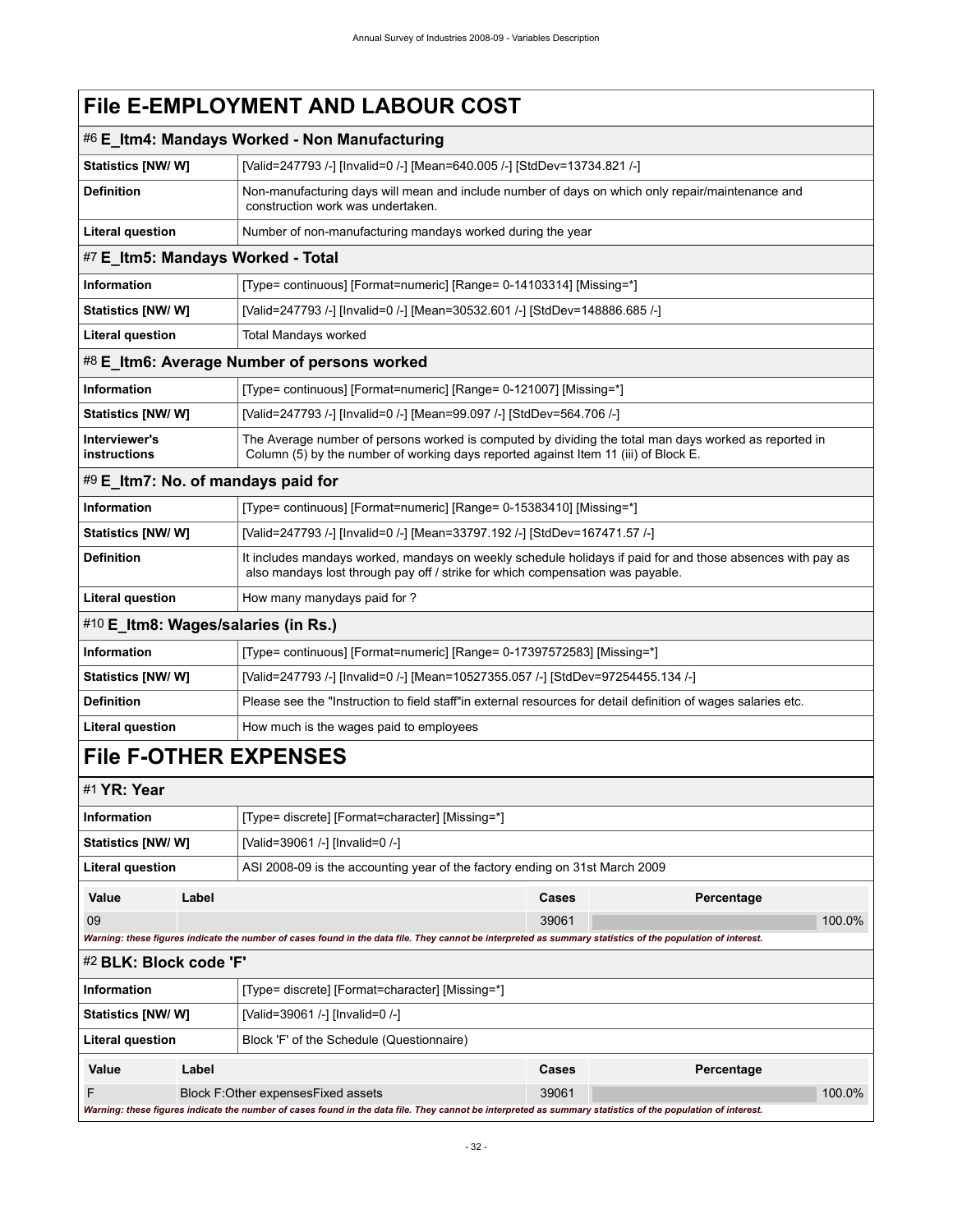# **File F-OTHER EXPENSES**

<span id="page-36-1"></span><span id="page-36-0"></span>

|                                | #3 DSL: Dispatch Serial No                                                                                                                                                                                                                                                                                                                         |  |  |  |  |
|--------------------------------|----------------------------------------------------------------------------------------------------------------------------------------------------------------------------------------------------------------------------------------------------------------------------------------------------------------------------------------------------|--|--|--|--|
| <b>Information</b>             | [Type= discrete] [Format=character] [Missing=*]                                                                                                                                                                                                                                                                                                    |  |  |  |  |
| <b>Statistics [NW/ W]</b>      | [Valid=39061 /-] [Invalid=0 /-]                                                                                                                                                                                                                                                                                                                    |  |  |  |  |
| <b>Literal question</b>        | Dispatch Serial No.                                                                                                                                                                                                                                                                                                                                |  |  |  |  |
| #4 F_Itm1: Work done by others |                                                                                                                                                                                                                                                                                                                                                    |  |  |  |  |
| <b>Information</b>             | [Type= continuous] [Format=numeric] [Range= 0-6908135304] [Missing=*]                                                                                                                                                                                                                                                                              |  |  |  |  |
| <b>Statistics [NW/W]</b>       | [Valid=39061 /-] [Invalid=0 /-] [Mean=7769904.469 /-] [StdDev=79789644.797 /-]                                                                                                                                                                                                                                                                     |  |  |  |  |
| <b>Definition</b>              | work done by others on material supplied by the Industrial Undertaking: This covers payments made by the<br>factory for contract and commission work done by others on materials supplied by the factory during the year.<br>Payments to home workers and cost of similar work carried out by the factory's sister concerns are to be<br>included. |  |  |  |  |
| Literal question               | work done by others on materials supplied by the industrial unit                                                                                                                                                                                                                                                                                   |  |  |  |  |
|                                | #5 F_Itm2a: Repair & maintenance of Building                                                                                                                                                                                                                                                                                                       |  |  |  |  |
| <b>Information</b>             | [Type= continuous] [Format=numeric] [Range= 0-2001309289] [Missing=*]                                                                                                                                                                                                                                                                              |  |  |  |  |
| Statistics [NW/W]              | [Valid=39061 /-] [Invalid=0 /-] [Mean=875118.15 /-] [StdDev=12418317.551 /-]                                                                                                                                                                                                                                                                       |  |  |  |  |

<span id="page-36-2"></span>

| <b>Definition</b>                                      | repair & maintenance of all fixed assets: The cost of materials consumed by the factory for repair and<br>maintenance of buildings, plant & machinery, pollution control equipment and other fixed assets and cost of<br>repairs and maintenance carried out by others to the factory's sister concerns is to be included but capitalized<br>repairs are not included. It should be noted that materials consumed for repair and maintenance and those<br>commodities that help to keep the fixed assets of a factory in shape and in a serviceable condition are<br>distinguished from consumable stores, i.e., commodities which indirectly help in production, without having<br>anything to do with the upkeep of fixed assets of the factory. Consumable stores will not be reported here. The<br>kerosene oil used for cleaning the machinery will be shown against Item 2 as it helps the machinery to remain in<br>working condition |  |
|--------------------------------------------------------|----------------------------------------------------------------------------------------------------------------------------------------------------------------------------------------------------------------------------------------------------------------------------------------------------------------------------------------------------------------------------------------------------------------------------------------------------------------------------------------------------------------------------------------------------------------------------------------------------------------------------------------------------------------------------------------------------------------------------------------------------------------------------------------------------------------------------------------------------------------------------------------------------------------------------------------------|--|
| <b>Literal question</b>                                | Expenditure on bulidings and other construction-repair & construction                                                                                                                                                                                                                                                                                                                                                                                                                                                                                                                                                                                                                                                                                                                                                                                                                                                                        |  |
| #6 F Itm2b: Repair & maintenance of Other fixed assets |                                                                                                                                                                                                                                                                                                                                                                                                                                                                                                                                                                                                                                                                                                                                                                                                                                                                                                                                              |  |
| <b>Information</b>                                     | [Type= continuous] [Format=numeric] [Range= 0-4800552640] [Missing=*]                                                                                                                                                                                                                                                                                                                                                                                                                                                                                                                                                                                                                                                                                                                                                                                                                                                                        |  |

<span id="page-36-3"></span>

| Statistics [NW/ W] | [Valid=39061 /-] [Invalid=0 /-] [Mean=4571268.572 /-] [StdDev=43227526.836 /-] |  |  |
|--------------------|--------------------------------------------------------------------------------|--|--|

**Literal question** Expenditure on other fixed assets -repair & maintenance

#### <span id="page-36-4"></span>#7 **F\_Itm3: Operating expenses**

| <b>Information</b>      | [Type= continuous] [Format=numeric] [Range= 0-7970312541] [Missing=*]                                                                                                                                                                                                                                                                                                                                                                                                                                                                                                                                              |  |  |  |  |
|-------------------------|--------------------------------------------------------------------------------------------------------------------------------------------------------------------------------------------------------------------------------------------------------------------------------------------------------------------------------------------------------------------------------------------------------------------------------------------------------------------------------------------------------------------------------------------------------------------------------------------------------------------|--|--|--|--|
| Statistics [NW/ W]      | [Valid=39061 /-] [Invalid=0 /-] [Mean=4947613.113 /-] [StdDev=68805339.987 /-]                                                                                                                                                                                                                                                                                                                                                                                                                                                                                                                                     |  |  |  |  |
| <b>Definition</b>       | operating expenses: This item includes (i) inward freight and transport charges, (ii) rates and taxes excluding<br>income tax, i.e., local rates, factory license, subscription to business association, boiler inspection fees, road tax<br>for vehicles, provident fund administrative charges (to be segregated from the provident fund contribution), sales<br>tax renewal fees, professional tax, property tax and (iii) purchase tax on materials.<br>Note that legal charges (including stamp papers) exclude fees paid to Income Tax/Sales Tax practitioners, as<br>these are post-manufacturing expenses. |  |  |  |  |
| <b>Literal question</b> | Expenditure on Operating expemses                                                                                                                                                                                                                                                                                                                                                                                                                                                                                                                                                                                  |  |  |  |  |

## <span id="page-36-5"></span>#8 **F\_Itm4: Non-operating expenses**

| <b>Information</b>       | [Type= continuous] [Format=numeric] [Range= 0-47513360928] [Missing=*]                                                                                                                                                                                                                                                                                                                                                                                                                                                                                                             |
|--------------------------|------------------------------------------------------------------------------------------------------------------------------------------------------------------------------------------------------------------------------------------------------------------------------------------------------------------------------------------------------------------------------------------------------------------------------------------------------------------------------------------------------------------------------------------------------------------------------------|
| <b>Statistics [NW/W]</b> | [Valid=39061 /-] [Invalid=0 /-] [Mean=18019326.325 /-] [StdDev=282768176.935 /-]                                                                                                                                                                                                                                                                                                                                                                                                                                                                                                   |
| <b>Definition</b>        | non-operating expenses (excluding Insurance expenses): It includes payments for communication such as<br>postage, telegrams, telex, telephones (rental as well as call charges), accounting (includes audit fee and<br>payment to the auditor in other capacity), bank charges (which is an amount charged to a customer by a bank for<br>collection, protest fees, exchange, cheques drawn, other services exclusive of interest and discount), advertising<br>(for sales promotion also), legal and similar services rendered to the statistical unit. The cost of advertisement |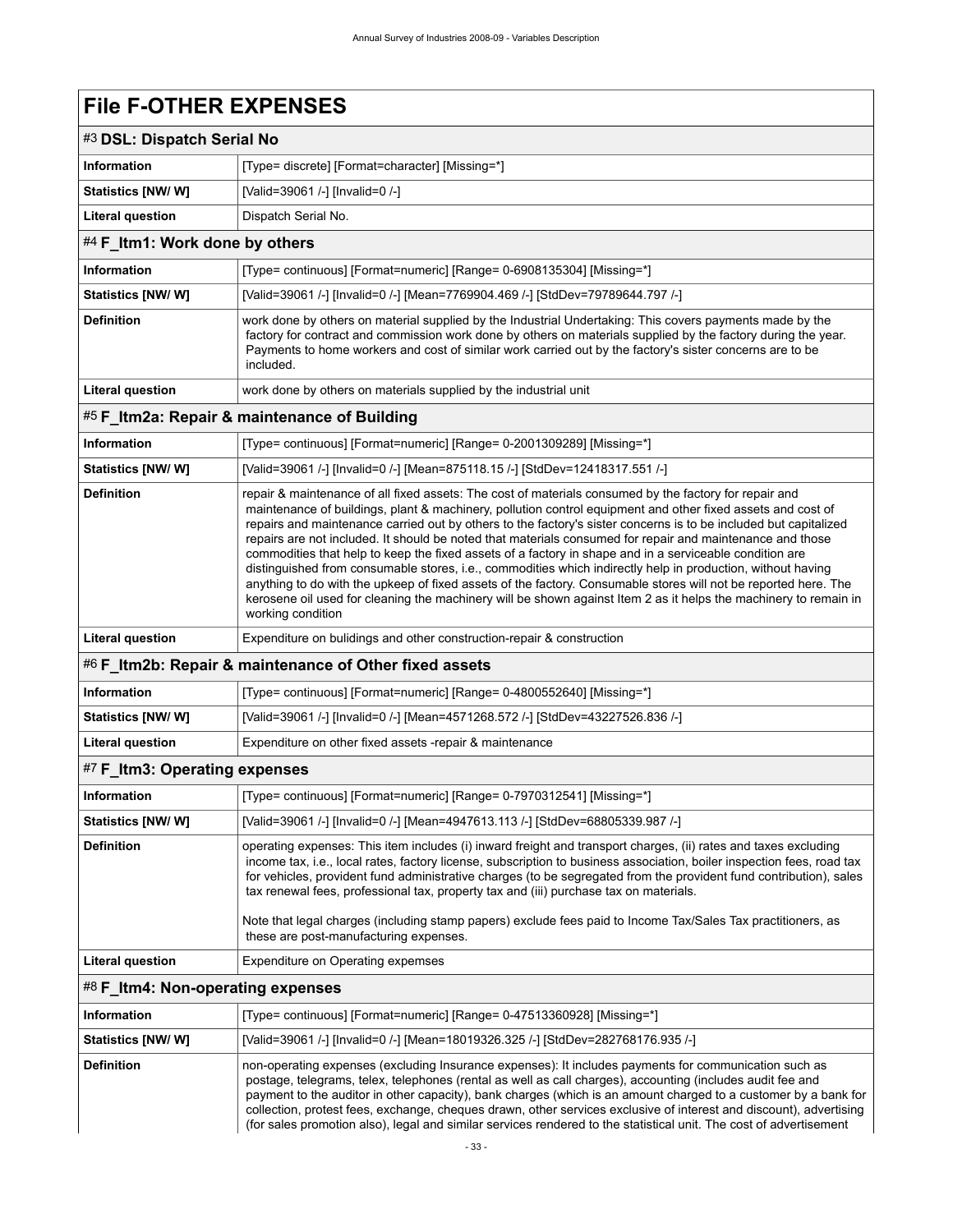# **File F-OTHER EXPENSES**

## #8 **F\_Itm4: Non-operating expenses**

<span id="page-37-6"></span><span id="page-37-5"></span><span id="page-37-4"></span><span id="page-37-3"></span><span id="page-37-2"></span><span id="page-37-1"></span><span id="page-37-0"></span>

|                                     | is to be taken in full even if the expenditure is meant for coming year, printing and stationery (including technical<br>magazines and periodicals), miscellaneous (such as purchase agency services, technical know-how and<br>consultancy charges, medical examination fees for recruitment of staff, Directors fees and all other non-industrial<br>services), payment made to the labour contractor (other than the payment to the contract labour), filing fee, etc.<br>Exchange fluctuation loss of the factory should be included. |
|-------------------------------------|-------------------------------------------------------------------------------------------------------------------------------------------------------------------------------------------------------------------------------------------------------------------------------------------------------------------------------------------------------------------------------------------------------------------------------------------------------------------------------------------------------------------------------------------|
| <b>Literal question</b>             | Expenditure on non-operating expenses (excluding insurance charges)                                                                                                                                                                                                                                                                                                                                                                                                                                                                       |
| #9 F_Itm5: Insurance Charges        |                                                                                                                                                                                                                                                                                                                                                                                                                                                                                                                                           |
| <b>Information</b>                  | [Type= continuous] [Format=numeric] [Range= 0-1340763254] [Missing=*]                                                                                                                                                                                                                                                                                                                                                                                                                                                                     |
| <b>Statistics [NW/ W]</b>           | [Valid=39061 /-] [Invalid=0 /-] [Mean=744309.802 /-] [StdDev=9472334.038 /-]                                                                                                                                                                                                                                                                                                                                                                                                                                                              |
| <b>Definition</b>                   | insurance charges: A promise of compensation for specific potential future losses in exchange for a periodic<br>payment. The charge in this regard made by the factory to the concern comes under here.                                                                                                                                                                                                                                                                                                                                   |
| <b>Literal question</b>             | Expenditure on Insurance charges                                                                                                                                                                                                                                                                                                                                                                                                                                                                                                          |
|                                     | #10 F_Itm6: Rent paid for Plant & Machinery and other Fixed assets                                                                                                                                                                                                                                                                                                                                                                                                                                                                        |
| Information                         | [Type= continuous] [Format=numeric] [Range= 0-688511339] [Missing=*]                                                                                                                                                                                                                                                                                                                                                                                                                                                                      |
| <b>Statistics [NW/W]</b>            | [Valid=39061 /-] [Invalid=0 /-] [Mean=415863.351 /-] [StdDev=6978897.253 /-]                                                                                                                                                                                                                                                                                                                                                                                                                                                              |
| <b>Literal question</b>             | Expenditure on Rent paid for plant & machinary and other fixed assets                                                                                                                                                                                                                                                                                                                                                                                                                                                                     |
| Interviewer's<br>instructions       | The rent paid for hiring the plant & machinery for the financial year is reported here. The rent paid for other fixed<br>asset also qualifies here.                                                                                                                                                                                                                                                                                                                                                                                       |
| #11 F_Itm7: Total expenses          |                                                                                                                                                                                                                                                                                                                                                                                                                                                                                                                                           |
| Information                         | [Type= continuous] [Format=numeric] [Range= 0-47930051043] [Missing=*]                                                                                                                                                                                                                                                                                                                                                                                                                                                                    |
| Statistics [NW/ W]                  | [Valid=39061 /-] [Invalid=0 /-] [Mean=37592332.705 /-] [StdDev=361408107.664 /-]                                                                                                                                                                                                                                                                                                                                                                                                                                                          |
| <b>Literal question</b>             | Total expenses (1 to 6)                                                                                                                                                                                                                                                                                                                                                                                                                                                                                                                   |
| #12 F_Itm8: Rent paid for Buildings |                                                                                                                                                                                                                                                                                                                                                                                                                                                                                                                                           |
| Information                         | [Type= continuous] [Format=numeric] [Range= 0-513247500] [Missing=*]                                                                                                                                                                                                                                                                                                                                                                                                                                                                      |
| <b>Statistics [NW/ W]</b>           | [Valid=39061 /-] [Invalid=0 /-] [Mean=926744.694 /-] [StdDev=8311400.711 /-]                                                                                                                                                                                                                                                                                                                                                                                                                                                              |
| <b>Literal question</b>             | Expenditure on Rent paid for buildings                                                                                                                                                                                                                                                                                                                                                                                                                                                                                                    |
| #13 F_Itm9: Rent/Royalties          |                                                                                                                                                                                                                                                                                                                                                                                                                                                                                                                                           |
| <b>Information</b>                  | [Type= continuous] [Format=numeric] [Range= 0-827597990] [Missing=*]                                                                                                                                                                                                                                                                                                                                                                                                                                                                      |
| <b>Statistics [NW/ W]</b>           | [Valid=39061 /-] [Invalid=0 /-] [Mean=360099.307 /-] [StdDev=8051318.866 /-]                                                                                                                                                                                                                                                                                                                                                                                                                                                              |
| <b>Literal question</b>             | Expenditure on Rent paid for land on lease or royalties on mines, querries and similar assets                                                                                                                                                                                                                                                                                                                                                                                                                                             |
| #14 F Itm10: Interest paid          |                                                                                                                                                                                                                                                                                                                                                                                                                                                                                                                                           |
| <b>Information</b>                  | [Type= continuous] [Format=numeric] [Range= 0-11401879415] [Missing=*]                                                                                                                                                                                                                                                                                                                                                                                                                                                                    |
| <b>Statistics [NW/W]</b>            | [Valid=39061 /-] [Invalid=0 /-] [Mean=12777134.005 /-] [StdDev=117913350.18 /-]                                                                                                                                                                                                                                                                                                                                                                                                                                                           |
| <b>Literal question</b>             | Expenditure on Interest paid                                                                                                                                                                                                                                                                                                                                                                                                                                                                                                              |
|                                     | #15 F_Itm11: Value of purchase goods sold                                                                                                                                                                                                                                                                                                                                                                                                                                                                                                 |
| <b>Information</b>                  | [Type= continuous] [Format=numeric] [Range= 0-23550413857] [Missing=*]                                                                                                                                                                                                                                                                                                                                                                                                                                                                    |
| Statistics [NW/W]                   | [Valid=39061 /-] [Invalid=0 /-] [Mean=32079584.918 /-] [StdDev=361785710.107 /-]                                                                                                                                                                                                                                                                                                                                                                                                                                                          |
| <b>Definition</b>                   | All sales of a factory can be classified according as to whether the sale is (i) of the product of the factory, (ii) of<br>goods incidental to manufacturing and (iii) other items not connected with manufacturing. Item 11 will relate such<br>of the goods of (ii) above, which are sold in the same condition as purchased, i.e., without any transformation.                                                                                                                                                                         |
| <b>Literal question</b>             | Expenditure on Purchase value of goods sold in the same condition as purchased                                                                                                                                                                                                                                                                                                                                                                                                                                                            |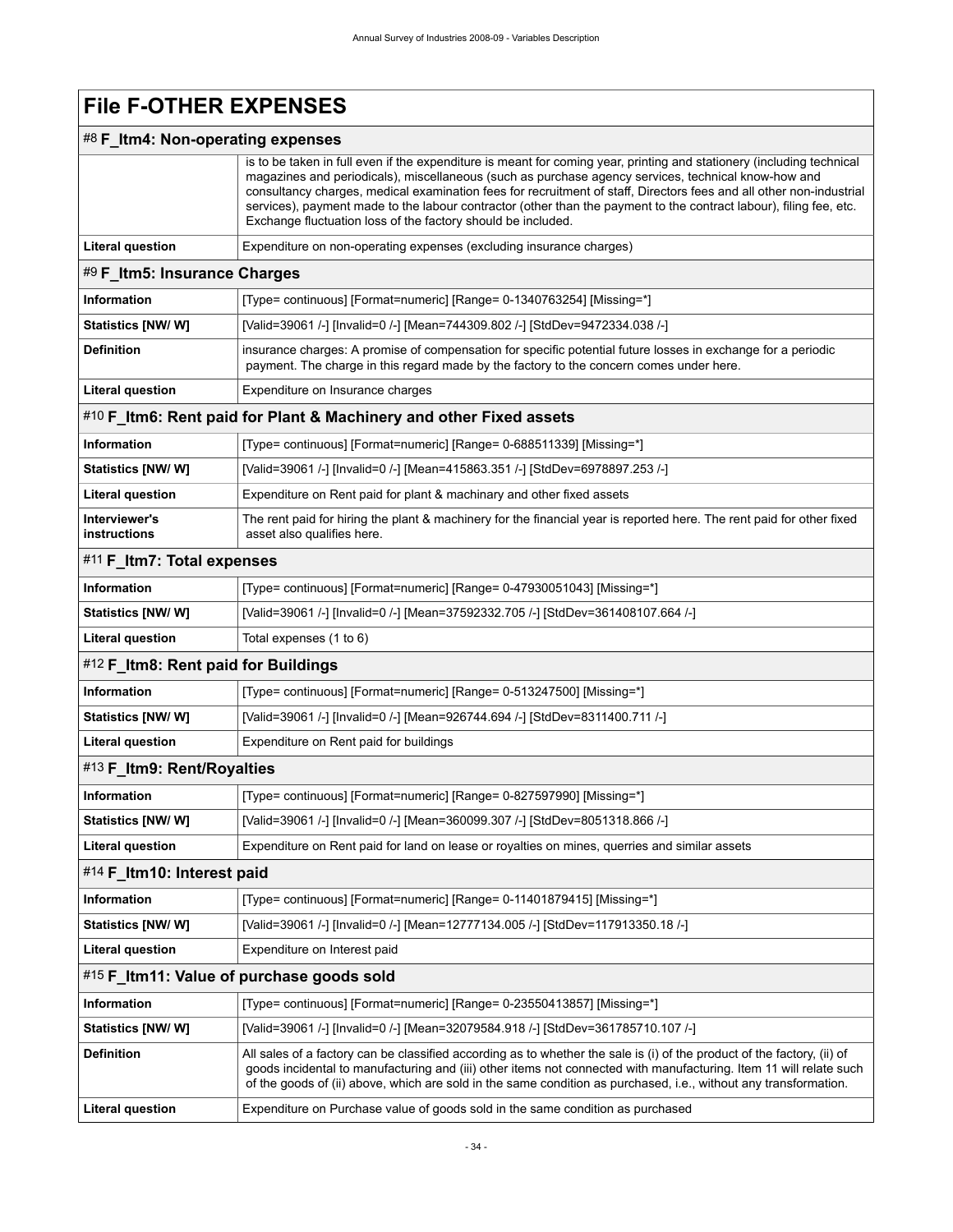# <span id="page-38-0"></span>**File G-OTHER OUTPUTS RECEIPTS**

<span id="page-38-6"></span><span id="page-38-5"></span><span id="page-38-4"></span><span id="page-38-3"></span><span id="page-38-2"></span><span id="page-38-1"></span>

| #1 YR: Year                     |       |                                                                                                                                                                                                                                                                                                                                                                                                                                                                                                                                                                                                                                                                                                                                                                                                                                                                                                                                                                                                                                            |       |            |        |  |  |  |
|---------------------------------|-------|--------------------------------------------------------------------------------------------------------------------------------------------------------------------------------------------------------------------------------------------------------------------------------------------------------------------------------------------------------------------------------------------------------------------------------------------------------------------------------------------------------------------------------------------------------------------------------------------------------------------------------------------------------------------------------------------------------------------------------------------------------------------------------------------------------------------------------------------------------------------------------------------------------------------------------------------------------------------------------------------------------------------------------------------|-------|------------|--------|--|--|--|
| <b>Information</b>              |       | [Type= discrete] [Format=character] [Missing=*]                                                                                                                                                                                                                                                                                                                                                                                                                                                                                                                                                                                                                                                                                                                                                                                                                                                                                                                                                                                            |       |            |        |  |  |  |
| Statistics [NW/ W]              |       | [Valid=34381 /-] [Invalid=0 /-]                                                                                                                                                                                                                                                                                                                                                                                                                                                                                                                                                                                                                                                                                                                                                                                                                                                                                                                                                                                                            |       |            |        |  |  |  |
| <b>Literal question</b>         |       | ASI 2008-09 is the accounting year of the factory ending on 31st March 2009                                                                                                                                                                                                                                                                                                                                                                                                                                                                                                                                                                                                                                                                                                                                                                                                                                                                                                                                                                |       |            |        |  |  |  |
| Value                           | Label |                                                                                                                                                                                                                                                                                                                                                                                                                                                                                                                                                                                                                                                                                                                                                                                                                                                                                                                                                                                                                                            | Cases | Percentage |        |  |  |  |
| 09                              |       |                                                                                                                                                                                                                                                                                                                                                                                                                                                                                                                                                                                                                                                                                                                                                                                                                                                                                                                                                                                                                                            | 34381 |            | 100.0% |  |  |  |
|                                 |       | Warning: these figures indicate the number of cases found in the data file. They cannot be interpreted as summary statistics of the population of interest.                                                                                                                                                                                                                                                                                                                                                                                                                                                                                                                                                                                                                                                                                                                                                                                                                                                                                |       |            |        |  |  |  |
| #2 BLK: Block code 'G'          |       |                                                                                                                                                                                                                                                                                                                                                                                                                                                                                                                                                                                                                                                                                                                                                                                                                                                                                                                                                                                                                                            |       |            |        |  |  |  |
| <b>Information</b>              |       | [Type= discrete] [Format=character] [Missing=*]                                                                                                                                                                                                                                                                                                                                                                                                                                                                                                                                                                                                                                                                                                                                                                                                                                                                                                                                                                                            |       |            |        |  |  |  |
| Statistics [NW/W]               |       | [Valid=34381 /-] [Invalid=0 /-]                                                                                                                                                                                                                                                                                                                                                                                                                                                                                                                                                                                                                                                                                                                                                                                                                                                                                                                                                                                                            |       |            |        |  |  |  |
| <b>Literal question</b>         |       | Block 'G' of the Schedule (Questionnaire)                                                                                                                                                                                                                                                                                                                                                                                                                                                                                                                                                                                                                                                                                                                                                                                                                                                                                                                                                                                                  |       |            |        |  |  |  |
| Value                           | Label |                                                                                                                                                                                                                                                                                                                                                                                                                                                                                                                                                                                                                                                                                                                                                                                                                                                                                                                                                                                                                                            | Cases | Percentage |        |  |  |  |
| G                               |       | Block G:Other incomes Fixed assets                                                                                                                                                                                                                                                                                                                                                                                                                                                                                                                                                                                                                                                                                                                                                                                                                                                                                                                                                                                                         | 34381 |            | 100.0% |  |  |  |
|                                 |       | Warning: these figures indicate the number of cases found in the data file. They cannot be interpreted as summary statistics of the population of interest.                                                                                                                                                                                                                                                                                                                                                                                                                                                                                                                                                                                                                                                                                                                                                                                                                                                                                |       |            |        |  |  |  |
| #3 DSL: Dispatch Serial No      |       |                                                                                                                                                                                                                                                                                                                                                                                                                                                                                                                                                                                                                                                                                                                                                                                                                                                                                                                                                                                                                                            |       |            |        |  |  |  |
| <b>Information</b>              |       | [Type= discrete] [Format=character] [Missing=*]                                                                                                                                                                                                                                                                                                                                                                                                                                                                                                                                                                                                                                                                                                                                                                                                                                                                                                                                                                                            |       |            |        |  |  |  |
| Statistics [NW/ W]              |       | [Valid=34381 /-] [Invalid=0 /-]                                                                                                                                                                                                                                                                                                                                                                                                                                                                                                                                                                                                                                                                                                                                                                                                                                                                                                                                                                                                            |       |            |        |  |  |  |
| <b>Literal question</b>         |       | Dispatch Serial No.                                                                                                                                                                                                                                                                                                                                                                                                                                                                                                                                                                                                                                                                                                                                                                                                                                                                                                                                                                                                                        |       |            |        |  |  |  |
| #4 G_Itm1: Income from services |       |                                                                                                                                                                                                                                                                                                                                                                                                                                                                                                                                                                                                                                                                                                                                                                                                                                                                                                                                                                                                                                            |       |            |        |  |  |  |
| <b>Information</b>              |       | [Type= continuous] [Format=numeric] [Range= 0-21153081122] [Missing=*]                                                                                                                                                                                                                                                                                                                                                                                                                                                                                                                                                                                                                                                                                                                                                                                                                                                                                                                                                                     |       |            |        |  |  |  |
| Statistics [NW/ W]              |       | [Valid=34381 /-] [Invalid=0 /-] [Mean=21954769.882 /-] [StdDev=244955300.126 /-]                                                                                                                                                                                                                                                                                                                                                                                                                                                                                                                                                                                                                                                                                                                                                                                                                                                                                                                                                           |       |            |        |  |  |  |
| <b>Definition</b>               |       | This item includes receipts for work done for others or for services of an industrial nature rendered to others,<br>as for example contract or commission work done for other establishments on their materials or repair and<br>maintenance on machinery and equipment, whether such services are rendered inside or outside the factory<br>premises. The value reported should be the total amount charged to customers for the work or services<br>performed. It also includes all receipts of the factory from others for services of non-industrial nature such as<br>transportation, agency, consultancy, etc. Income due to exchange rate fluctuation should be included here.<br>This item excludes (i) imputed value of free services after sales during the warranty period to own products sold,<br>(ii) repairs to own fixed assets, e.g., owned vehicles in a State Transport Workshop, (iii) servicing on its own<br>account, i.e., repairing or processing work done on the items furnished by itself for sale or exchange. |       |            |        |  |  |  |
| <b>Literal question</b>         |       | Income from services (industrial/non industrial including work done for others on materials supplied by them and<br>sale value of waste left by party)                                                                                                                                                                                                                                                                                                                                                                                                                                                                                                                                                                                                                                                                                                                                                                                                                                                                                     |       |            |        |  |  |  |
|                                 |       | #5 G_Itm2: Variation in stock of semi-finished goods                                                                                                                                                                                                                                                                                                                                                                                                                                                                                                                                                                                                                                                                                                                                                                                                                                                                                                                                                                                       |       |            |        |  |  |  |
| Information                     |       | [Type= continuous] [Format=numeric] [Range= -4821627166-12010992099] [Missing=*]                                                                                                                                                                                                                                                                                                                                                                                                                                                                                                                                                                                                                                                                                                                                                                                                                                                                                                                                                           |       |            |        |  |  |  |
| <b>Statistics [NW/W]</b>        |       | [Valid=34381 /-] [Invalid=0 /-] [Mean=1848598.349 /-] [StdDev=98796433.885 /-]                                                                                                                                                                                                                                                                                                                                                                                                                                                                                                                                                                                                                                                                                                                                                                                                                                                                                                                                                             |       |            |        |  |  |  |
| <b>Literal question</b>         |       | Variation in stock of semi-finished goods (col 4 minus col 3 against item 5 in block D)                                                                                                                                                                                                                                                                                                                                                                                                                                                                                                                                                                                                                                                                                                                                                                                                                                                                                                                                                    |       |            |        |  |  |  |
| Interviewer's<br>instructions   |       | The difference of the figures in Columns (4) and (3) of Item 5 of Block D will be recorded here.                                                                                                                                                                                                                                                                                                                                                                                                                                                                                                                                                                                                                                                                                                                                                                                                                                                                                                                                           |       |            |        |  |  |  |
|                                 |       | #6 G_Itm3: Electricity generated and sold                                                                                                                                                                                                                                                                                                                                                                                                                                                                                                                                                                                                                                                                                                                                                                                                                                                                                                                                                                                                  |       |            |        |  |  |  |
| Information                     |       | [Type= continuous] [Format=numeric] [Range= 0-6901573855] [Missing=*]                                                                                                                                                                                                                                                                                                                                                                                                                                                                                                                                                                                                                                                                                                                                                                                                                                                                                                                                                                      |       |            |        |  |  |  |
| Statistics [NW/ W]              |       | [Valid=34381 /-] [Invalid=0 /-] [Mean=1643337.294 /-] [StdDev=59821715.095 /-]                                                                                                                                                                                                                                                                                                                                                                                                                                                                                                                                                                                                                                                                                                                                                                                                                                                                                                                                                             |       |            |        |  |  |  |
| <b>Definition</b>               |       | This item will be applicable to factories other than electricity undertaking where electricity is produced and sold.<br>The entry against this item is not to be made in case of units engaged in the generation, transmission and<br>distribution of electricity. In this case the quantity as well as the value of electricity produced will be shown in                                                                                                                                                                                                                                                                                                                                                                                                                                                                                                                                                                                                                                                                                 |       |            |        |  |  |  |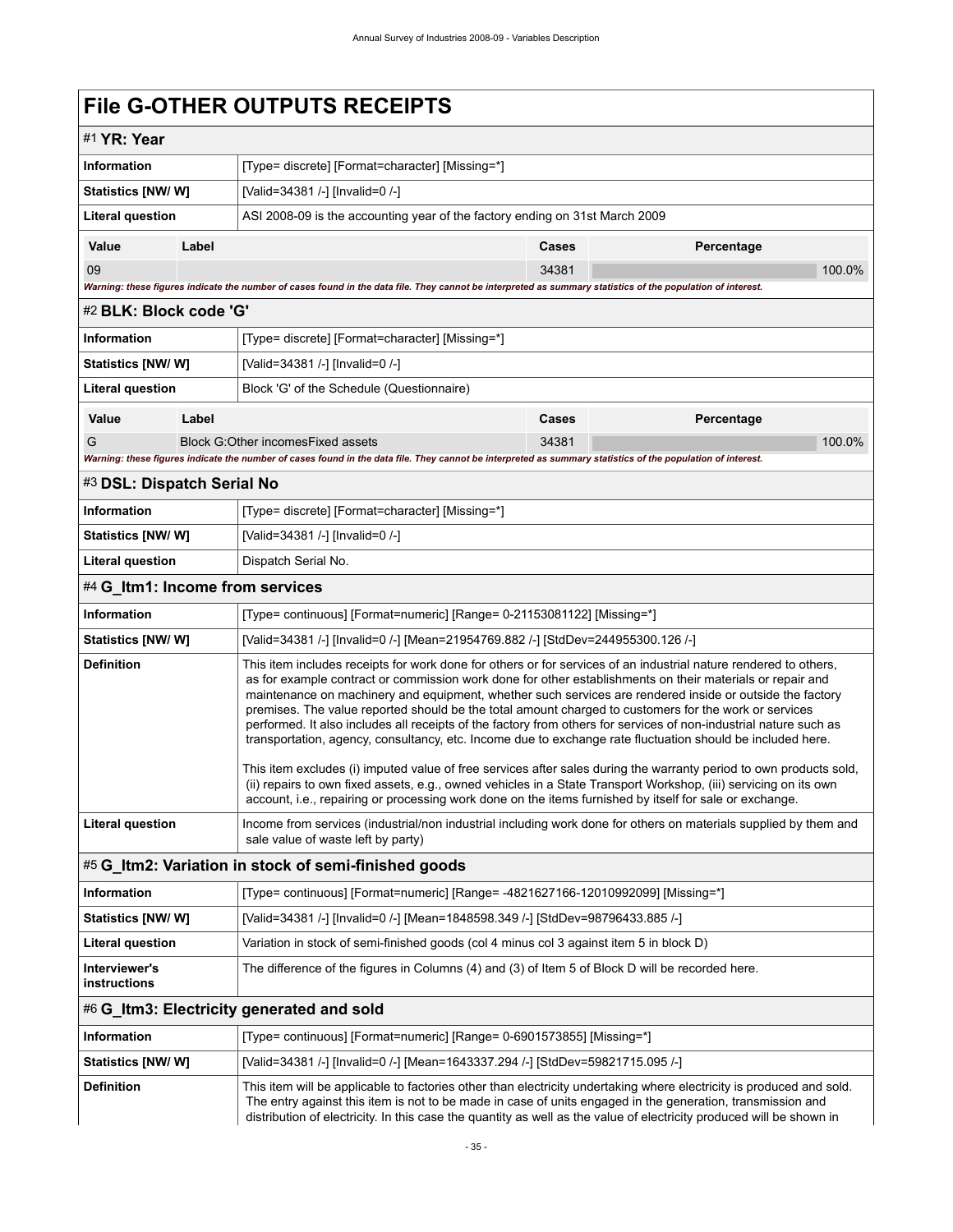# **File G-OTHER OUTPUTS RECEIPTS**

<span id="page-39-5"></span><span id="page-39-4"></span><span id="page-39-3"></span><span id="page-39-2"></span><span id="page-39-1"></span><span id="page-39-0"></span>

| #6 G_Itm3: Electricity generated and sold |                                                                                                                                                                                                                                                                                                                                                                                                                                                                                                                                                                                                                                                                                                                                                                                    |  |  |  |
|-------------------------------------------|------------------------------------------------------------------------------------------------------------------------------------------------------------------------------------------------------------------------------------------------------------------------------------------------------------------------------------------------------------------------------------------------------------------------------------------------------------------------------------------------------------------------------------------------------------------------------------------------------------------------------------------------------------------------------------------------------------------------------------------------------------------------------------|--|--|--|
|                                           | Block J. Book value of electricity produced will be shown in case of supply to sister concern under the same<br>ownership and market value in other cases.                                                                                                                                                                                                                                                                                                                                                                                                                                                                                                                                                                                                                         |  |  |  |
| <b>Literal question</b>                   | value of electricity generated and sold                                                                                                                                                                                                                                                                                                                                                                                                                                                                                                                                                                                                                                                                                                                                            |  |  |  |
| #7 G_Itm4: Value of own construction      |                                                                                                                                                                                                                                                                                                                                                                                                                                                                                                                                                                                                                                                                                                                                                                                    |  |  |  |
| <b>Information</b>                        | [Type= continuous] [Format=numeric] [Range= 0-1214744450] [Missing=*]                                                                                                                                                                                                                                                                                                                                                                                                                                                                                                                                                                                                                                                                                                              |  |  |  |
| Statistics [NW/W]                         | [Valid=34381 /-] [Invalid=0 /-] [Mean=139502.814 /-] [StdDev=8304296.563 /-]                                                                                                                                                                                                                                                                                                                                                                                                                                                                                                                                                                                                                                                                                                       |  |  |  |
| <b>Literal question</b>                   | value of own construction                                                                                                                                                                                                                                                                                                                                                                                                                                                                                                                                                                                                                                                                                                                                                          |  |  |  |
| Interviewer's<br>instructions             | The cost of development of productive fixed assets during the accounting year by the factory itself is to be<br>reported here.                                                                                                                                                                                                                                                                                                                                                                                                                                                                                                                                                                                                                                                     |  |  |  |
|                                           | #8 G_Itm5: Net balance of goods sold as purchased                                                                                                                                                                                                                                                                                                                                                                                                                                                                                                                                                                                                                                                                                                                                  |  |  |  |
| <b>Information</b>                        | [Type= continuous] [Format=numeric] [Range= -4813688995-31279207000] [Missing=*]                                                                                                                                                                                                                                                                                                                                                                                                                                                                                                                                                                                                                                                                                                   |  |  |  |
| Statistics [NW/W]                         | [Valid=34381 /-] [Invalid=0 /-] [Mean=5708747.542 /-] [StdDev=196486612.586 /-]                                                                                                                                                                                                                                                                                                                                                                                                                                                                                                                                                                                                                                                                                                    |  |  |  |
| <b>Literal question</b>                   | net balance of goods sold in the same condition as purchased<br>(item 12 of Block G minus item 11 of Block F)                                                                                                                                                                                                                                                                                                                                                                                                                                                                                                                                                                                                                                                                      |  |  |  |
| Interviewer's<br>instructions             | The difference of Item 12 of Block G and Item 11 of Block F will be recorded here.                                                                                                                                                                                                                                                                                                                                                                                                                                                                                                                                                                                                                                                                                                 |  |  |  |
|                                           | #9 G_Itm6: Rent received for P & M and other fixed assets                                                                                                                                                                                                                                                                                                                                                                                                                                                                                                                                                                                                                                                                                                                          |  |  |  |
| <b>Information</b>                        | [Type= continuous] [Format=numeric] [Range= 0-279691559] [Missing=*]                                                                                                                                                                                                                                                                                                                                                                                                                                                                                                                                                                                                                                                                                                               |  |  |  |
| Statistics [NW/W]                         | [Valid=34381 /-] [Invalid=0 /-] [Mean=86156.721 /-] [StdDev=2470593.016 /-]                                                                                                                                                                                                                                                                                                                                                                                                                                                                                                                                                                                                                                                                                                        |  |  |  |
| <b>Literal question</b>                   | rent received for plant & machinary and other fixed assets                                                                                                                                                                                                                                                                                                                                                                                                                                                                                                                                                                                                                                                                                                                         |  |  |  |
| Interviewer's<br>instructions             | The rent received for hiring the building for the financial year is reported here. The rent received for other fixed<br>asset also qualifies here.                                                                                                                                                                                                                                                                                                                                                                                                                                                                                                                                                                                                                                 |  |  |  |
| #10 G_Itm7: Total Subsidies               |                                                                                                                                                                                                                                                                                                                                                                                                                                                                                                                                                                                                                                                                                                                                                                                    |  |  |  |
| <b>Information</b>                        | [Type= continuous] [Format=numeric] [Range= 0-28284343551] [Missing=*]                                                                                                                                                                                                                                                                                                                                                                                                                                                                                                                                                                                                                                                                                                             |  |  |  |
| <b>Statistics [NW/W]</b>                  | [Valid=34381 /-] [Invalid=0 /-] [Mean=4444338.462 /-] [StdDev=251116389.731 /-]                                                                                                                                                                                                                                                                                                                                                                                                                                                                                                                                                                                                                                                                                                    |  |  |  |
| <b>Definition</b>                         | A subsidy is a form of financial assistance paid to a business or economic sector. Most subsidies are made<br>by the government to producers or distributors in an industry to prevent the decline of that industry (e.g., as a<br>result of continuous unprofitable operations) or an increase in the prices of its products or simply to encourage<br>it to hire more labour (as in the case of a wage subsidy). Examples are subsidies to encourage the sale of<br>exports; subsidies on some foodstuffs to keep down the cost of living, especially in urban areas; and subsidies<br>to encourage the expansion of farm production and achieve self-reliance in food production. Subsidies given for<br>both input and output items should be taken in this item collectively. |  |  |  |
| <b>Literal question</b>                   | Total subsidies receipts (in Rs.)                                                                                                                                                                                                                                                                                                                                                                                                                                                                                                                                                                                                                                                                                                                                                  |  |  |  |
| #11 G_Itm8: Total receipts                |                                                                                                                                                                                                                                                                                                                                                                                                                                                                                                                                                                                                                                                                                                                                                                                    |  |  |  |
| <b>Information</b>                        | [Type= continuous] [Format=numeric] [Range= -4876145180-35996287000] [Missing=*]                                                                                                                                                                                                                                                                                                                                                                                                                                                                                                                                                                                                                                                                                                   |  |  |  |
| Statistics [NW/W]                         | [Valid=34381 /-] [Invalid=0 /-] [Mean=31418933.083 /-] [StdDev=360806052.958 /-]                                                                                                                                                                                                                                                                                                                                                                                                                                                                                                                                                                                                                                                                                                   |  |  |  |
| <b>Literal question</b>                   | total receipts excluding item 7 (1 to 6)                                                                                                                                                                                                                                                                                                                                                                                                                                                                                                                                                                                                                                                                                                                                           |  |  |  |
| #12 G Itm9: Rent received for building    |                                                                                                                                                                                                                                                                                                                                                                                                                                                                                                                                                                                                                                                                                                                                                                                    |  |  |  |
| <b>Information</b>                        | [Type= continuous] [Format=numeric] [Range= 0-565639475] [Missing=*]                                                                                                                                                                                                                                                                                                                                                                                                                                                                                                                                                                                                                                                                                                               |  |  |  |
| Statistics [NW/W]                         | [Valid=34381 /-] [Invalid=0 /-] [Mean=262440.341 /-] [StdDev=5577043.892 /-]                                                                                                                                                                                                                                                                                                                                                                                                                                                                                                                                                                                                                                                                                                       |  |  |  |
| <b>Literal question</b>                   | Rent received for buildings                                                                                                                                                                                                                                                                                                                                                                                                                                                                                                                                                                                                                                                                                                                                                        |  |  |  |
| Interviewer's<br>instructions             | The rent received for hiring the building for the financial year is reported here.                                                                                                                                                                                                                                                                                                                                                                                                                                                                                                                                                                                                                                                                                                 |  |  |  |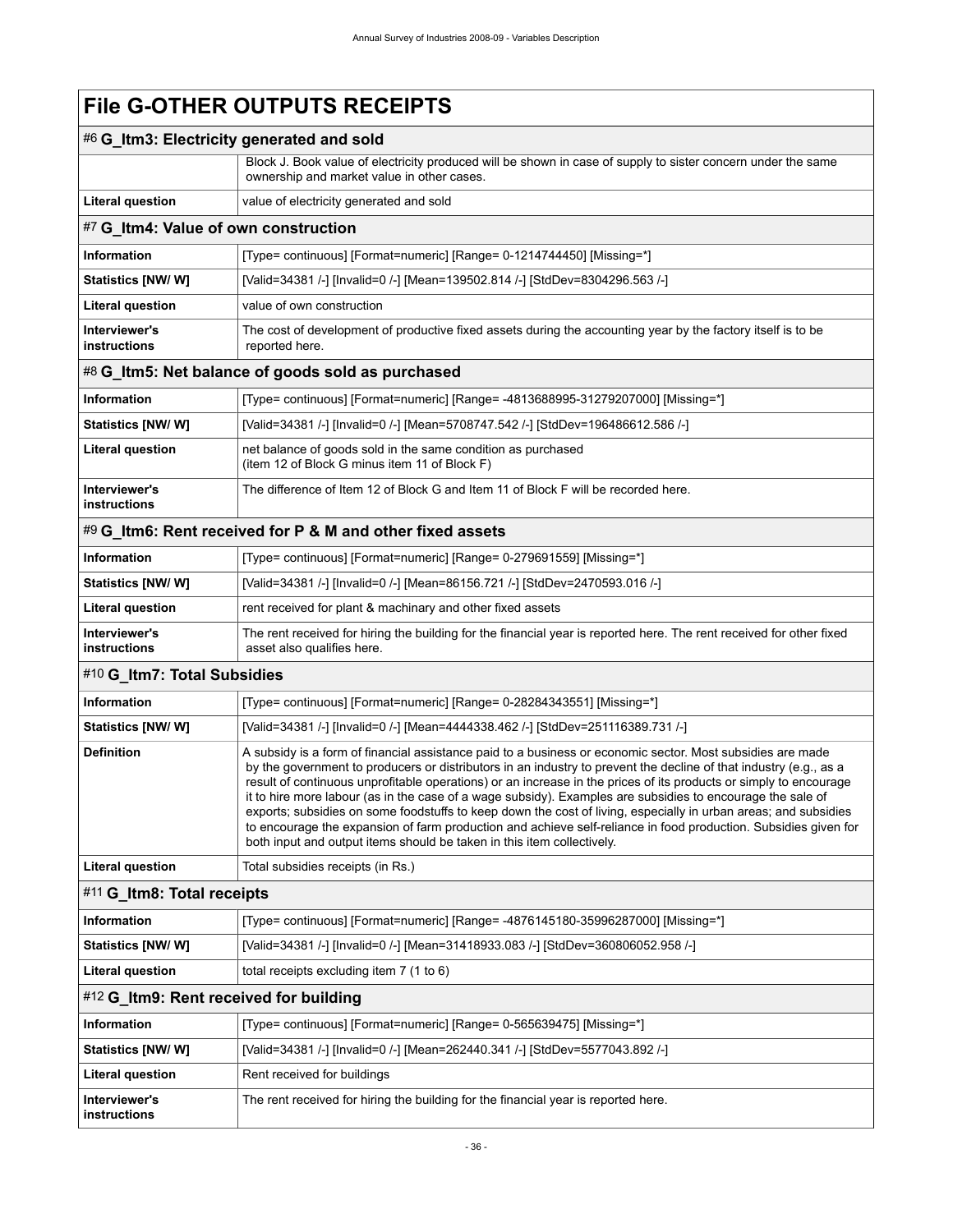# **File G-OTHER OUTPUTS RECEIPTS**

<span id="page-40-2"></span><span id="page-40-1"></span>

| #13 G_Itm10: Rent/Royalties          |                                                                                                                                                                                                                                                                                                                    |
|--------------------------------------|--------------------------------------------------------------------------------------------------------------------------------------------------------------------------------------------------------------------------------------------------------------------------------------------------------------------|
| <b>Information</b>                   | [Type= continuous] [Format=numeric] [Range= 0-186554744] [Missing=*]                                                                                                                                                                                                                                               |
| Statistics [NW/W]                    | [Valid=34381 /-] [Invalid=0 /-] [Mean=37308.743 /-] [StdDev=1595021.098 /-]                                                                                                                                                                                                                                        |
| <b>Literal question</b>              | rent received for land on lease or royalties on mines, querries and similar assets                                                                                                                                                                                                                                 |
| Interviewer's<br>instructions        | The rent received for the land leased out by the factory or royalty received for any patent of assets.                                                                                                                                                                                                             |
| #14 G_Itm11: Interest received       |                                                                                                                                                                                                                                                                                                                    |
| <b>Information</b>                   | [Type= continuous] [Format=numeric] [Range= 0-3705400000] [Missing=*]                                                                                                                                                                                                                                              |
| Statistics [NW/W]                    | [Valid=34381 /-] [Invalid=0 /-] [Mean=1551475.148 /-] [StdDev=29307346.689 /-]                                                                                                                                                                                                                                     |
| Interviewer's<br>instructions        | Include all interest received on factory account on loans irrespective of duration and nature of agency/party from<br>which loan was taken. The interest from fixed deposit will not be included for any tenure.                                                                                                   |
|                                      | #15 G_Itm12: Value of goods sold as purchased                                                                                                                                                                                                                                                                      |
| <b>Information</b>                   | [Type= discrete] [Format=numeric] [Missing=*]                                                                                                                                                                                                                                                                      |
| Statistics [NW/W]                    | [Valid=34381 /-] [Invalid=0 /-] [Mean=41433306.706 /-] [StdDev=458504316.582 /-]                                                                                                                                                                                                                                   |
| <b>Literal question</b>              | sales value of goods sold in the same condition as purchase                                                                                                                                                                                                                                                        |
| Interviewer's<br><b>instructions</b> | The sale value, ex-factory of all goods sold in the accounting year in the same condition as purchased is to be<br>reported. For the items to be included under this, instructions as given in Item 11 of Block F above relating to<br>purchase value of goods sold in the same condition as purchased will apply. |

# <span id="page-40-3"></span><span id="page-40-0"></span>**File H-INPUT ITEMS INDIGENOUS**

### <span id="page-40-4"></span>#1 **YR: Year**

<span id="page-40-7"></span><span id="page-40-6"></span><span id="page-40-5"></span>

| <b>Information</b>         |                    | [Type= discrete] [Format=character] [Missing=*]                                                                                                             |        |            |        |  |  |
|----------------------------|--------------------|-------------------------------------------------------------------------------------------------------------------------------------------------------------|--------|------------|--------|--|--|
| Statistics [NW/ W]         |                    | [Valid=413950 /-] [Invalid=0 /-]                                                                                                                            |        |            |        |  |  |
| <b>Literal question</b>    |                    | ASI 2008-09 is the accounting year of the factory ending on 31st March 2009                                                                                 |        |            |        |  |  |
| Value                      | Label              |                                                                                                                                                             | Cases  | Percentage |        |  |  |
| 09                         |                    |                                                                                                                                                             | 413950 |            | 100.0% |  |  |
|                            |                    | Warning: these figures indicate the number of cases found in the data file. They cannot be interpreted as summary statistics of the population of interest. |        |            |        |  |  |
| #2 BLK: Block code 'H'     |                    |                                                                                                                                                             |        |            |        |  |  |
| <b>Information</b>         |                    | [Type= discrete] [Format=character] [Missing=*]                                                                                                             |        |            |        |  |  |
| Statistics [NW/W]          |                    | [Valid=413950 /-] [Invalid=0 /-]                                                                                                                            |        |            |        |  |  |
| <b>Literal question</b>    |                    | Block 'H' of the Schedule (Questionnaire)                                                                                                                   |        |            |        |  |  |
| Value                      | Label              |                                                                                                                                                             | Cases  | Percentage |        |  |  |
| H                          |                    | Block H:Indigenous input items consumed                                                                                                                     | 413950 |            | 100.0% |  |  |
|                            |                    | Warning: these figures indicate the number of cases found in the data file. They cannot be interpreted as summary statistics of the population of interest. |        |            |        |  |  |
| #3 DSL: Dispatch Serial No |                    |                                                                                                                                                             |        |            |        |  |  |
| <b>Information</b>         |                    | [Type= discrete] [Format=character] [Missing=*]                                                                                                             |        |            |        |  |  |
| Statistics [NW/W]          |                    | [Valid=413950 /-] [Invalid=0 /-]                                                                                                                            |        |            |        |  |  |
| <b>Literal question</b>    |                    | Dispatch Serial No.                                                                                                                                         |        |            |        |  |  |
|                            | #4 H_ltm1: SI. No. |                                                                                                                                                             |        |            |        |  |  |
| <b>Information</b>         |                    | [Type= discrete] [Format=numeric] [Range= 1-25] [Missing=*]                                                                                                 |        |            |        |  |  |
| Statistics [NW/W]          |                    | [Valid=413950 /-] [Invalid=0 /-]                                                                                                                            |        |            |        |  |  |
| <b>Definition</b>          |                    |                                                                                                                                                             |        |            |        |  |  |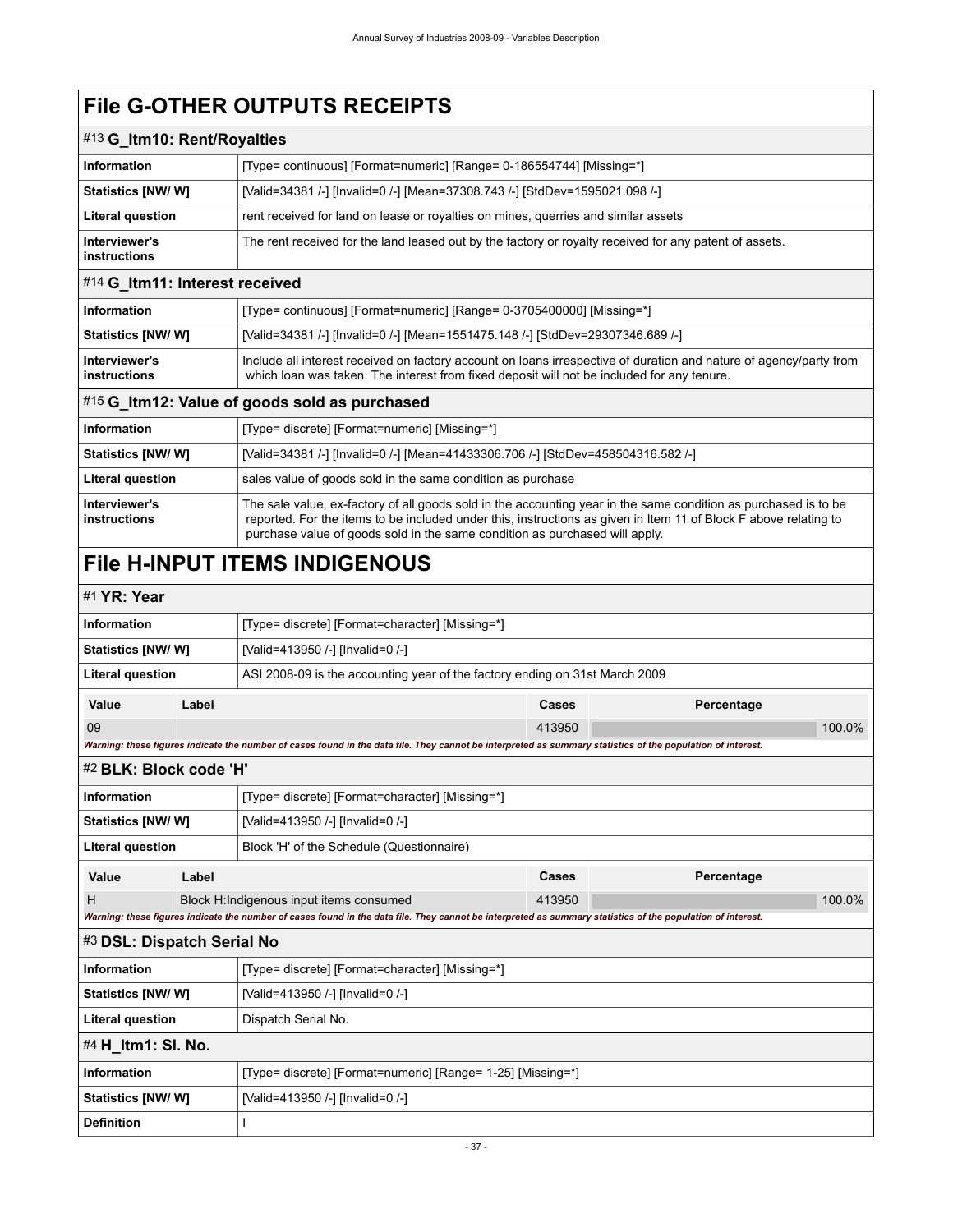| #4 H_ltm1: SI. No.             |                       |                                                                                                                                                                                                                                                                                                                                                                                                                                                                                                                    |       |      |      |            |      |  |
|--------------------------------|-----------------------|--------------------------------------------------------------------------------------------------------------------------------------------------------------------------------------------------------------------------------------------------------------------------------------------------------------------------------------------------------------------------------------------------------------------------------------------------------------------------------------------------------------------|-------|------|------|------------|------|--|
| Literal question               |                       | Item No. - Sr. No. for the indigenous input items consumed                                                                                                                                                                                                                                                                                                                                                                                                                                                         |       |      |      |            |      |  |
| Interviewer's<br>instructions  |                       | Details of all basic materials consumed during the year are to be reported both in quantity and value along<br>with unit of quantity against Item 1 to 10. If the serial number of basic materials exceeds 10, then additional<br>sheets may be added to record the input items with serial numbers starting from 25. The item(s) for which the<br>description(s) is not available in the ASSIC 2009, all such materials are to be clubbed together and aggregated<br>value only will be reported against Item 11. |       |      |      |            |      |  |
| <b>Recoding and Derivation</b> |                       | H_Itm_1 values > 24 recoded as 25 -"Greater than 24". However, while processing these may be added to<br>H Itm 1 code 12- (Total Basic items (items 1 to 11))                                                                                                                                                                                                                                                                                                                                                      |       |      |      |            |      |  |
| <b>Notes</b>                   |                       | tem description in col. 2 for H Itm 1 (S. No./Item No.) is filled up based upon the consumption (purchase value in<br>Rs.) for top 10 indigenous item (ASICC Code in H_ltm_3). Item value from 11 to 24 are fixed for various ASICC<br>code.                                                                                                                                                                                                                                                                       |       |      |      |            |      |  |
| Value                          | Label                 |                                                                                                                                                                                                                                                                                                                                                                                                                                                                                                                    | Cases |      |      | Percentage |      |  |
| $\mathbf{1}$                   |                       |                                                                                                                                                                                                                                                                                                                                                                                                                                                                                                                    | 32588 |      |      |            | 7.9% |  |
| $\overline{2}$                 |                       |                                                                                                                                                                                                                                                                                                                                                                                                                                                                                                                    | 22306 |      |      | 5.4%       |      |  |
| 3                              |                       |                                                                                                                                                                                                                                                                                                                                                                                                                                                                                                                    | 17386 |      | 4.2% |            |      |  |
| $\overline{4}$                 |                       |                                                                                                                                                                                                                                                                                                                                                                                                                                                                                                                    | 13123 |      | 3.2% |            |      |  |
| 5                              |                       |                                                                                                                                                                                                                                                                                                                                                                                                                                                                                                                    | 10138 | 2.4% |      |            |      |  |
| 6                              |                       |                                                                                                                                                                                                                                                                                                                                                                                                                                                                                                                    | 7613  | 1.8% |      |            |      |  |
| 7                              |                       |                                                                                                                                                                                                                                                                                                                                                                                                                                                                                                                    | 5985  | 1.4% |      |            |      |  |
| 8                              |                       |                                                                                                                                                                                                                                                                                                                                                                                                                                                                                                                    | 4741  | 1.1% |      |            |      |  |
| 9                              |                       |                                                                                                                                                                                                                                                                                                                                                                                                                                                                                                                    | 3870  | 0.9% |      |            |      |  |
| 10                             |                       |                                                                                                                                                                                                                                                                                                                                                                                                                                                                                                                    | 3243  | 0.8% |      |            |      |  |
| 11                             |                       | other basic items (indigenous)*                                                                                                                                                                                                                                                                                                                                                                                                                                                                                    | 13454 |      | 3.3% |            |      |  |
| 12                             | total basic items     |                                                                                                                                                                                                                                                                                                                                                                                                                                                                                                                    | 32845 |      |      |            | 7.9% |  |
| 13                             |                       | non-basic chemicals -                                                                                                                                                                                                                                                                                                                                                                                                                                                                                              | 5804  | 1.4% |      |            |      |  |
| 14                             | packing items         |                                                                                                                                                                                                                                                                                                                                                                                                                                                                                                                    | 23878 |      |      | 5.8%       |      |  |
| 15                             |                       | electricity own generated                                                                                                                                                                                                                                                                                                                                                                                                                                                                                          | 13227 |      | 3.2% |            |      |  |
| 16                             |                       | electricity purchased & consumed                                                                                                                                                                                                                                                                                                                                                                                                                                                                                   | 37606 |      |      |            | 9.1% |  |
| 17                             |                       | petrol, diesel, oil, lubricants consumed                                                                                                                                                                                                                                                                                                                                                                                                                                                                           | 34581 |      |      |            | 8.4% |  |
| 18                             | coal consumed         |                                                                                                                                                                                                                                                                                                                                                                                                                                                                                                                    | 4108  | 1.0% |      |            |      |  |
| 19                             | gas consumed          |                                                                                                                                                                                                                                                                                                                                                                                                                                                                                                                    | 2904  | 0.7% |      |            |      |  |
| 20                             | other fuel consumed   |                                                                                                                                                                                                                                                                                                                                                                                                                                                                                                                    | 9453  | 2.3% |      |            |      |  |
| 21                             | consumable store      |                                                                                                                                                                                                                                                                                                                                                                                                                                                                                                                    | 36014 |      |      |            | 8.7% |  |
| 22                             | total non-basic items |                                                                                                                                                                                                                                                                                                                                                                                                                                                                                                                    | 38703 |      |      |            | 9.3% |  |
| 23                             |                       | total inputs (items $12+22$ )                                                                                                                                                                                                                                                                                                                                                                                                                                                                                      | 38728 |      |      |            | 9.4% |  |
| 24                             |                       | Any additional requirement of electricity (unmet demand)                                                                                                                                                                                                                                                                                                                                                                                                                                                           | 0     | 0.0% |      |            |      |  |
| 25                             | Greater than 24       |                                                                                                                                                                                                                                                                                                                                                                                                                                                                                                                    | 1652  | 0.4% |      |            |      |  |
|                                |                       | Warning: these figures indicate the number of cases found in the data file. They cannot be interpreted as summary statistics of the population of interest.                                                                                                                                                                                                                                                                                                                                                        |       |      |      |            |      |  |
| #5 H_Itm3: Item code (ASICC)   |                       |                                                                                                                                                                                                                                                                                                                                                                                                                                                                                                                    |       |      |      |            |      |  |
| Information                    |                       | [Type= discrete] [Format=numeric] [Range= 11101-99930] [Missing=*]                                                                                                                                                                                                                                                                                                                                                                                                                                                 |       |      |      |            |      |  |
| Statistics [NW/ WI             |                       | [1] Nalid=413950 /-1 [Invalid=0 /-1 [Mean=84550 119 /-1 [StdDev=26747 493 /-1                                                                                                                                                                                                                                                                                                                                                                                                                                      |       |      |      |            |      |  |

<span id="page-41-0"></span>

|                               | Frequency table not shown (6176 Modalities)                                |
|-------------------------------|----------------------------------------------------------------------------|
| Interviewer's<br>instructions | This is to be filled in by field staff as per ASICC 2009.                  |
| Literal question              | item code (ASICC)                                                          |
| Statistics [NW/ W]            | [Valid=413950 /-] [Invalid=0 /-] [Mean=84550.119 /-] [StdDev=26747.493 /-] |
|                               |                                                                            |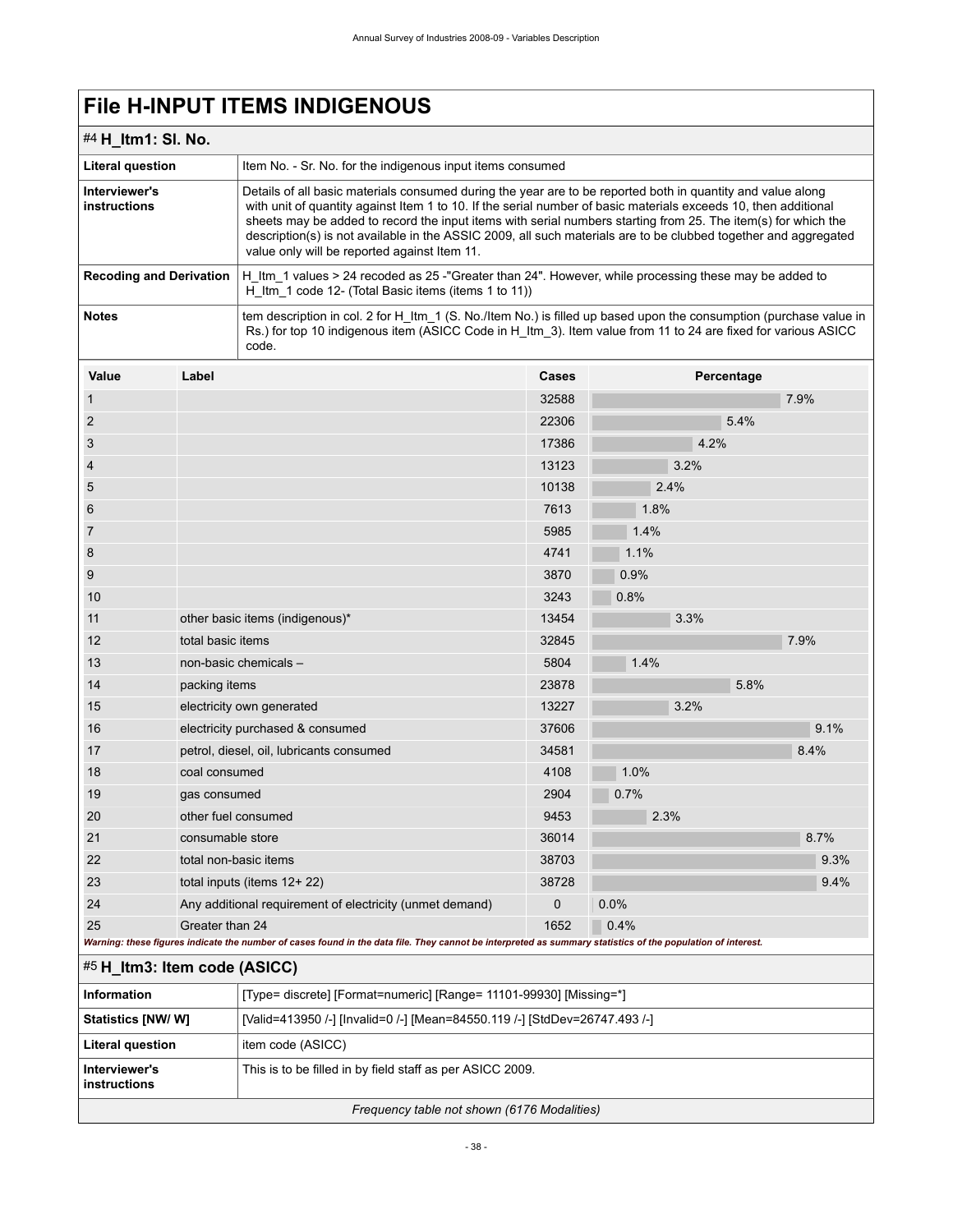<span id="page-42-2"></span><span id="page-42-1"></span><span id="page-42-0"></span>

| #6 H_Itm4: Unit of Quantity (code) |                |                                                                                                                                                             |             |            |  |  |  |
|------------------------------------|----------------|-------------------------------------------------------------------------------------------------------------------------------------------------------------|-------------|------------|--|--|--|
| Information                        |                | [Type= discrete] [Format=numeric] [Range= 0-28] [Missing=*]                                                                                                 |             |            |  |  |  |
| Statistics [NW/W]                  |                | [Valid=413950 /-] [Invalid=0 /-]                                                                                                                            |             |            |  |  |  |
| <b>Literal question</b>            |                | unit of quantity (code)                                                                                                                                     |             |            |  |  |  |
| Interviewer's<br>instructions      |                | Unit: It should be reported in specified unit of ASICC 2009. In case unit has not been prescribed, unit reported by<br>the factory is to be given.          |             |            |  |  |  |
| Value                              | Label          |                                                                                                                                                             | Cases       | Percentage |  |  |  |
| $\boldsymbol{0}$                   | <b>NR</b>      |                                                                                                                                                             | 249386      | 60.2%      |  |  |  |
| $\mathbf{1}$                       | bags           |                                                                                                                                                             | 33          | 0.0%       |  |  |  |
| $\overline{2}$                     | bale           |                                                                                                                                                             | 432         | 0.1%       |  |  |  |
| 3                                  | cubic meter    |                                                                                                                                                             | 1895        | 0.5%       |  |  |  |
| 4                                  | carat          |                                                                                                                                                             | 253         | 0.1%       |  |  |  |
| 5                                  | dozen          |                                                                                                                                                             | 38          | 0.0%       |  |  |  |
| 6                                  | gramme         |                                                                                                                                                             | 230         | 0.1%       |  |  |  |
| 7                                  | k. litres      |                                                                                                                                                             | 505         | 0.1%       |  |  |  |
| 8                                  | km             |                                                                                                                                                             | 120         | 0.0%       |  |  |  |
| 9                                  | kg             |                                                                                                                                                             | 27556       | 6.7%       |  |  |  |
| 10                                 | kg rim         |                                                                                                                                                             | 1           | 0.0%       |  |  |  |
| 11                                 | lines          |                                                                                                                                                             | $\mathbf 0$ | 0.0%       |  |  |  |
| 12                                 | litres         |                                                                                                                                                             | 2171        | 0.5%       |  |  |  |
| 13                                 | megawatt       |                                                                                                                                                             | 0           | 0.0%       |  |  |  |
| 14                                 | metres         |                                                                                                                                                             | 4429        | 1.1%       |  |  |  |
| 15                                 | nos            |                                                                                                                                                             | 12702       | 3.1%       |  |  |  |
| 16                                 | pair           |                                                                                                                                                             | 182         | 0.0%       |  |  |  |
| 17                                 | ream           |                                                                                                                                                             | 3           | 0.0%       |  |  |  |
| 18                                 | roll           |                                                                                                                                                             | 277         | 0.1%       |  |  |  |
| 19                                 | set            |                                                                                                                                                             | 228         | 0.1%       |  |  |  |
| 20                                 | sq.metre       |                                                                                                                                                             | 1329        | 0.3%       |  |  |  |
| 21                                 | system         |                                                                                                                                                             | 0           | 0.0%       |  |  |  |
| 22                                 | th nos         |                                                                                                                                                             | 3225        | 0.8%       |  |  |  |
| 23                                 | th.cubic metre |                                                                                                                                                             | 40          | 0.0%       |  |  |  |
| 24                                 | th.k. litre    |                                                                                                                                                             | 355         | 0.1%       |  |  |  |
| 25                                 | th.pair        |                                                                                                                                                             | 12          | 0.0%       |  |  |  |
| 26                                 | th.sq. metre   |                                                                                                                                                             | 5           | 0.0%       |  |  |  |
| 27                                 | tonne          |                                                                                                                                                             | 57710       | 13.9%      |  |  |  |
| 28                                 | kwh            |                                                                                                                                                             | 50833       | 12.3%      |  |  |  |
|                                    |                | Warning: these figures indicate the number of cases found in the data file. They cannot be interpreted as summary statistics of the population of interest. |             |            |  |  |  |
|                                    |                | #7 H_Itm5: Quantity consumed (as 99999999999.999)                                                                                                           |             |            |  |  |  |
| Information                        |                | [Type= continuous] [Format=numeric] [Range= 0-1558581429000] [Missing=*]                                                                                    |             |            |  |  |  |
| Statistics [NW/W]                  |                | [Valid=413950 /-] [Invalid=0 /-] [Mean=4526295.427 /-] [StdDev=2422749268.939 /-]                                                                           |             |            |  |  |  |
| <b>Literal question</b>            |                | quantity consumed                                                                                                                                           |             |            |  |  |  |
|                                    |                | #8 H_Itm6: Purchase value (in Rs.)                                                                                                                          |             |            |  |  |  |
| Information                        |                | [Type= continuous] [Format=numeric] [Range= 0-139429347616] [Missing=*]                                                                                     |             |            |  |  |  |
| Statistics [NW/W]                  |                | [Valid=413950 /-] [Invalid=0 /-] [Mean=79874396.969 /-] [StdDev=1014646521.981 /-]                                                                          |             |            |  |  |  |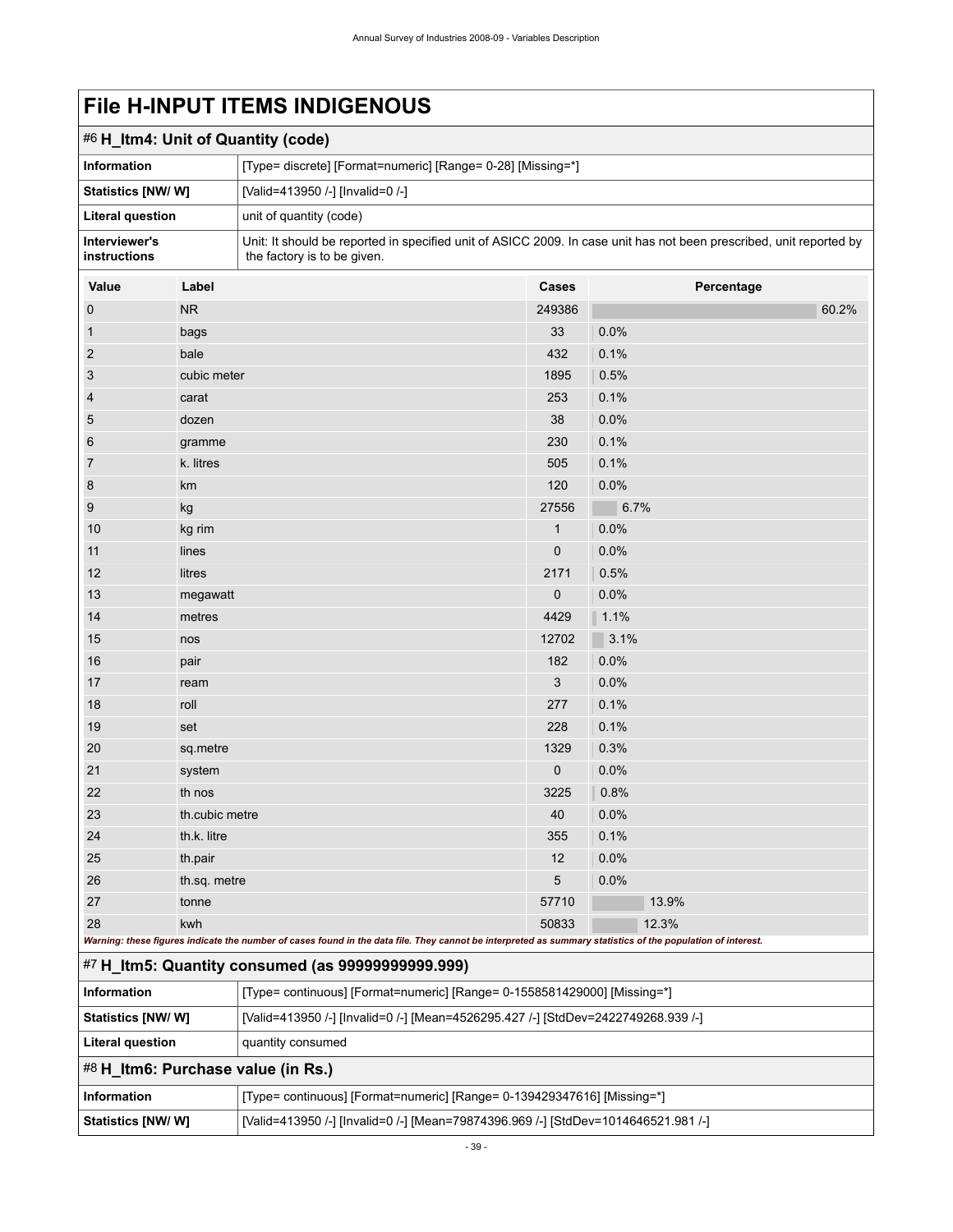<span id="page-43-5"></span><span id="page-43-4"></span><span id="page-43-3"></span><span id="page-43-2"></span><span id="page-43-1"></span><span id="page-43-0"></span>

|                                |       | #8 H_Itm6: Purchase value (in Rs.)                                                                                                                                                                                 |                                                                          |            |        |  |  |  |
|--------------------------------|-------|--------------------------------------------------------------------------------------------------------------------------------------------------------------------------------------------------------------------|--------------------------------------------------------------------------|------------|--------|--|--|--|
| <b>Literal question</b>        |       | purchase value (in Rs.)                                                                                                                                                                                            |                                                                          |            |        |  |  |  |
|                                |       | #9 H_Itm7: Rate per unit (in Rs.0.00) (as 999999999999.99)                                                                                                                                                         |                                                                          |            |        |  |  |  |
| <b>Information</b>             |       |                                                                                                                                                                                                                    | [Type= continuous] [Format=numeric] [Range= 0-7761041666.67] [Missing=*] |            |        |  |  |  |
| <b>Statistics [NW/ W]</b>      |       | [Valid=413950 /-] [Invalid=0 /-] [Mean=30366.04 /-] [StdDev=12147901.283 /-]                                                                                                                                       |                                                                          |            |        |  |  |  |
| <b>Literal question</b>        |       | rent per unit (in Rs.)                                                                                                                                                                                             |                                                                          |            |        |  |  |  |
|                                |       | <b>File I-INPUT ITEMS IMPORTED</b>                                                                                                                                                                                 |                                                                          |            |        |  |  |  |
| #1 YR: Year                    |       |                                                                                                                                                                                                                    |                                                                          |            |        |  |  |  |
| Information                    |       | [Type= discrete] [Format=character] [Missing=*]                                                                                                                                                                    |                                                                          |            |        |  |  |  |
| <b>Statistics [NW/ W]</b>      |       | [Valid=23204 /-] [Invalid=0 /-]                                                                                                                                                                                    |                                                                          |            |        |  |  |  |
| <b>Literal question</b>        |       | ASI 2008-09 is the accounting year of the factory ending on 31st March 2009                                                                                                                                        |                                                                          |            |        |  |  |  |
| Value                          | Label |                                                                                                                                                                                                                    | <b>Cases</b>                                                             | Percentage |        |  |  |  |
| 09                             | 09    |                                                                                                                                                                                                                    | 23204                                                                    |            | 100.0% |  |  |  |
|                                |       | Warning: these figures indicate the number of cases found in the data file. They cannot be interpreted as summary statistics of the population of interest.                                                        |                                                                          |            |        |  |  |  |
| #2 BLK: Block code 'l'         |       |                                                                                                                                                                                                                    |                                                                          |            |        |  |  |  |
| Information                    |       | [Type= discrete] [Format=character] [Missing=*]                                                                                                                                                                    |                                                                          |            |        |  |  |  |
| Statistics [NW/ W]             |       | [Valid=23204 /-] [Invalid=0 /-]                                                                                                                                                                                    |                                                                          |            |        |  |  |  |
| <b>Literal question</b>        |       | Block 'I' of the Schedule (Questionnaire)                                                                                                                                                                          |                                                                          |            |        |  |  |  |
| Value                          | Label |                                                                                                                                                                                                                    | Cases                                                                    | Percentage |        |  |  |  |
|                                |       | Block I: Imported input items consumed                                                                                                                                                                             | 23204                                                                    |            | 100.0% |  |  |  |
|                                |       | Warning: these figures indicate the number of cases found in the data file. They cannot be interpreted as summary statistics of the population of interest.                                                        |                                                                          |            |        |  |  |  |
| #3 DSL: Dispatch Serial No     |       |                                                                                                                                                                                                                    |                                                                          |            |        |  |  |  |
| <b>Information</b>             |       | [Type= discrete] [Format=character] [Missing=*]                                                                                                                                                                    |                                                                          |            |        |  |  |  |
| <b>Statistics [NW/ W]</b>      |       | [Valid=23204 /-] [Invalid=0 /-]                                                                                                                                                                                    |                                                                          |            |        |  |  |  |
| <b>Literal question</b>        |       | Dispatch Serial No.                                                                                                                                                                                                |                                                                          |            |        |  |  |  |
| #4   ltm1: SI. No.             |       |                                                                                                                                                                                                                    |                                                                          |            |        |  |  |  |
| <b>Information</b>             |       | [Type= discrete] [Format=numeric] [Range= 1-99] [Missing=*]                                                                                                                                                        |                                                                          |            |        |  |  |  |
| <b>Statistics [NW/W]</b>       |       | [Valid=23204 /-] [Invalid=0 /-]                                                                                                                                                                                    |                                                                          |            |        |  |  |  |
| <b>Definition</b>              |       |                                                                                                                                                                                                                    |                                                                          |            |        |  |  |  |
| <b>Universe</b>                |       | Information in this block is to be reported for all imported items consumed. The items are to be imported by the<br>factory directly. The instructions for filling up of this block are same as those for Block H. |                                                                          |            |        |  |  |  |
| <b>Literal question</b>        |       | Item No. - Sr. No.                                                                                                                                                                                                 |                                                                          |            |        |  |  |  |
| <b>Recoding and Derivation</b> |       | all values greater than 7 has been recoded as 99-"Greater than 7". However, for prosseing, these may be added<br>in code 7 (total imports-consumed) as per the validation check.                                   |                                                                          |            |        |  |  |  |
| Value                          | Label |                                                                                                                                                                                                                    | Cases                                                                    | Percentage |        |  |  |  |
| $\mathbf{1}$                   |       |                                                                                                                                                                                                                    | 6116                                                                     |            | 26.4%  |  |  |  |
| $\overline{c}$                 |       |                                                                                                                                                                                                                    | 3146                                                                     | 13.6%      |        |  |  |  |
| 3                              |       |                                                                                                                                                                                                                    | 2200                                                                     | 9.5%       |        |  |  |  |
| 4                              |       |                                                                                                                                                                                                                    | 1607                                                                     | 6.9%       |        |  |  |  |
| 5                              |       |                                                                                                                                                                                                                    | 1182                                                                     | 5.1%       |        |  |  |  |
| 6                              |       | Other items imported                                                                                                                                                                                               | 2048                                                                     | 8.8%       |        |  |  |  |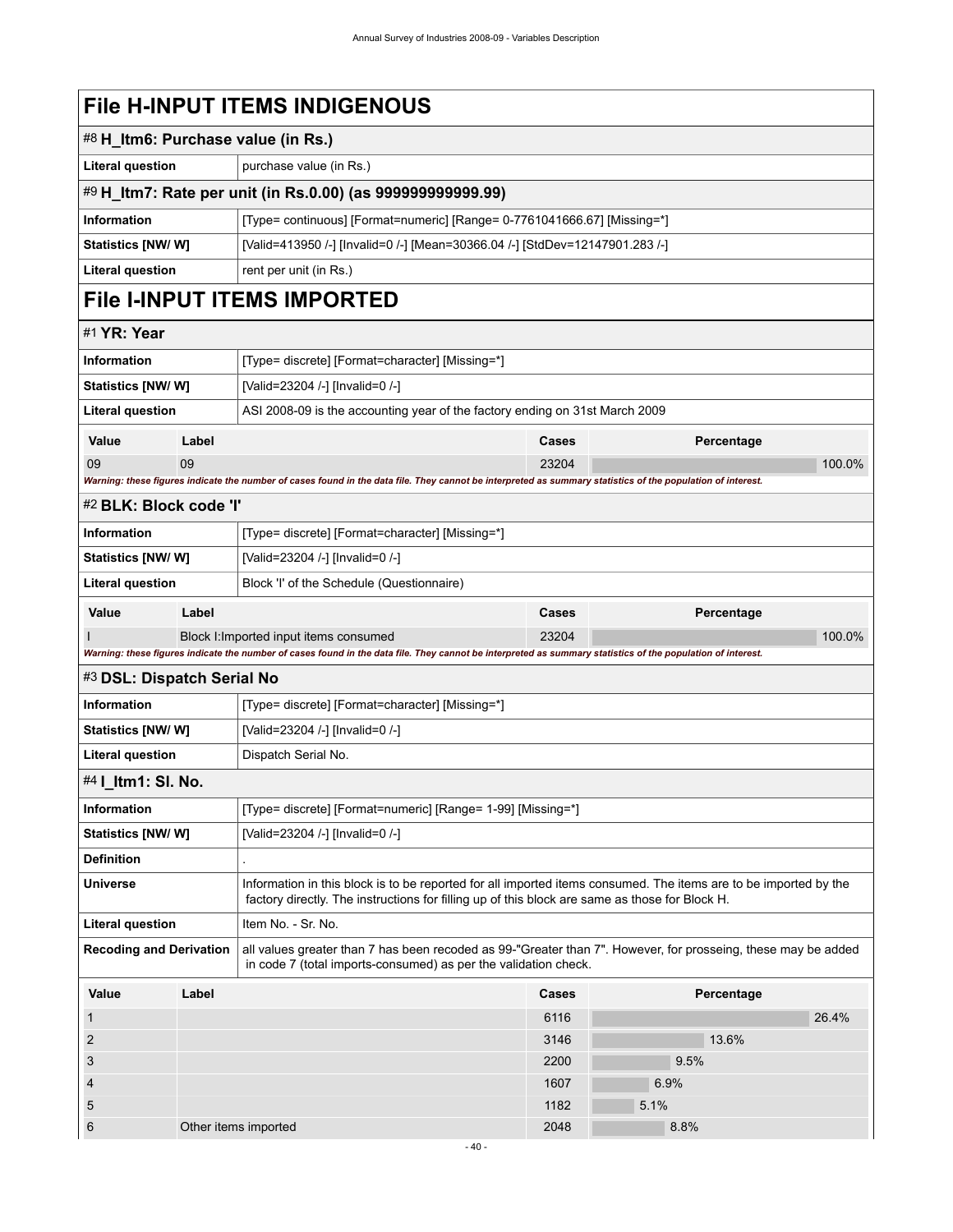# **File I-INPUT ITEMS IMPORTED**

## #4 **I\_Itm1: Sl. No.**

| Value | Label                                                                                                                                                       | <b>Cases</b> | Percentage |       |  |  |  |
|-------|-------------------------------------------------------------------------------------------------------------------------------------------------------------|--------------|------------|-------|--|--|--|
|       | Total imports (consumed)                                                                                                                                    | 6321         |            | 27.2% |  |  |  |
| 99    | Greater than 7                                                                                                                                              | 584          | 2.5%       |       |  |  |  |
|       | Warning: these figures indicate the number of cases found in the data file. They cannot be interpreted as summary statistics of the population of interest. |              |            |       |  |  |  |

<span id="page-44-0"></span>

| $#5$   Itm3: Item code (ASICC) |                                                                           |  |  |  |
|--------------------------------|---------------------------------------------------------------------------|--|--|--|
| Information                    | [Type= discrete] [Format=numeric] [Range= 11106-99940] [Missing=*]        |  |  |  |
| <b>Statistics [NW/W]</b>       | [Valid=23204 /-] [Invalid=0 /-] [Mean=71100.306 /-] [StdDev=28134.642 /-] |  |  |  |
| Literal question               | Item code (ASICC)                                                         |  |  |  |

*Frequency table not shown (6176 Modalities)*

## <span id="page-44-1"></span>#6 **I\_Itm4: Unit of Quantity**

| Information                                 |                | [Type= discrete] [Format=numeric] [Range= 1-99] [Missing=*] |              |            |  |
|---------------------------------------------|----------------|-------------------------------------------------------------|--------------|------------|--|
| Statistics [NW/ W]                          |                | [Valid=23204 /-] [Invalid=0 /-]                             |              |            |  |
| <b>Literal question</b><br>unit of quantity |                |                                                             |              |            |  |
| Value                                       | Label          |                                                             | Cases        | Percentage |  |
| $\pmb{0}$                                   | ${\sf NR}$     |                                                             | 11716        | 50.5%      |  |
| $\mathbf{1}$                                | bags           |                                                             | 3            | 0.0%       |  |
| $\overline{2}$                              | bale           |                                                             | 76           | 0.3%       |  |
| $\ensuremath{\mathsf{3}}$                   | cubic meter    |                                                             | 100          | 0.4%       |  |
| $\overline{4}$                              | carat          |                                                             | 112          | 0.5%       |  |
| $\mathbf 5$                                 | dozen          |                                                             | $\pmb{0}$    | 0.0%       |  |
| 6                                           | gramme         |                                                             | 119          | 0.5%       |  |
| $\overline{7}$                              | k. litres      |                                                             | 15           | 0.1%       |  |
| 8                                           | km             |                                                             | 21           | 0.1%       |  |
| 9                                           | kg             |                                                             | 2602         | 11.2%      |  |
| 10                                          | kg rim         |                                                             | 0            | 0.0%       |  |
| 11                                          | lines          |                                                             | 0            | 0.0%       |  |
| 12                                          | litres         |                                                             | 157          | 0.7%       |  |
| $13$                                        | megawatt       |                                                             | $\mathbf{1}$ | 0.0%       |  |
| 14                                          | metres         |                                                             | 456          | 2.0%       |  |
| 15                                          | nos            |                                                             | 2924         | 12.6%      |  |
| 16                                          | pair           |                                                             | 56           | 0.2%       |  |
| 17                                          | ream           |                                                             | 0            | 0.0%       |  |
| 18                                          | roll           |                                                             | 53           | 0.2%       |  |
| 19                                          | set            |                                                             | 42           | 0.2%       |  |
| 20                                          | sq.metre       |                                                             | 281          | 1.2%       |  |
| 21                                          | system         |                                                             | 0            | 0.0%       |  |
| 22                                          | th nos         |                                                             | 381          | 1.6%       |  |
| 23                                          | th.cubic metre |                                                             | 3            | 0.0%       |  |
| 24                                          | th.k. litre    |                                                             | 0            | 0.0%       |  |
| 25                                          | th.pair        |                                                             | 3            | 0.0%       |  |
| 26                                          | th.sq. metre   |                                                             | 0            | 0.0%       |  |
| 27                                          | tonne          |                                                             | 4083         | 17.6%      |  |
| 28                                          | kwh            |                                                             | 0            | 0.0%       |  |
|                                             |                |                                                             |              |            |  |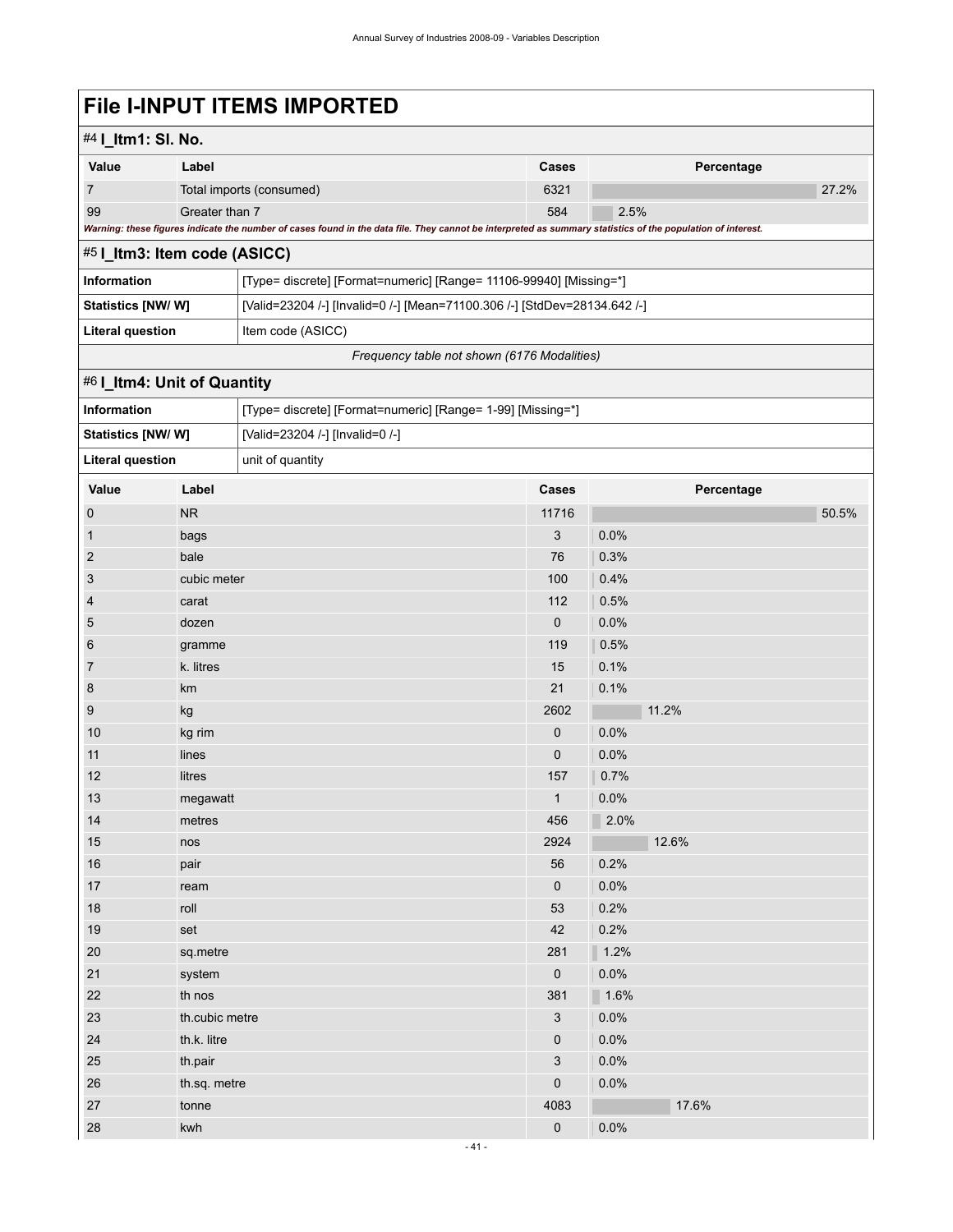# **File I-INPUT ITEMS IMPORTED**

<span id="page-45-7"></span><span id="page-45-6"></span><span id="page-45-5"></span><span id="page-45-4"></span><span id="page-45-3"></span><span id="page-45-2"></span><span id="page-45-1"></span><span id="page-45-0"></span>

|                                                                                                                                                                                           | #6 I_Itm4: Unit of Quantity                    |                                                                                                                                                                                                                    |             |      |            |        |
|-------------------------------------------------------------------------------------------------------------------------------------------------------------------------------------------|------------------------------------------------|--------------------------------------------------------------------------------------------------------------------------------------------------------------------------------------------------------------------|-------------|------|------------|--------|
| Value                                                                                                                                                                                     | Label                                          |                                                                                                                                                                                                                    | Cases       |      | Percentage |        |
| 99                                                                                                                                                                                        | Invalid                                        |                                                                                                                                                                                                                    | $\mathbf 0$ | 0.0% |            |        |
|                                                                                                                                                                                           |                                                | Warning: these figures indicate the number of cases found in the data file. They cannot be interpreted as summary statistics of the population of interest.                                                        |             |      |            |        |
| #7 I_Itm5: Quantity consumed                                                                                                                                                              |                                                |                                                                                                                                                                                                                    |             |      |            |        |
| <b>Information</b>                                                                                                                                                                        |                                                | [Type= continuous] [Format=numeric] [Range= 0-25793631000] [Missing=*]                                                                                                                                             |             |      |            |        |
| Statistics [NW/ W]                                                                                                                                                                        |                                                | [Valid=23204 /-] [Invalid=0 /-] [Mean=2654435.593 /-] [StdDev=178358177.818 /-]                                                                                                                                    |             |      |            |        |
| <b>Literal question</b>                                                                                                                                                                   |                                                | quantity consumed                                                                                                                                                                                                  |             |      |            |        |
| <b>Notes</b>                                                                                                                                                                              |                                                | Information in this block is to be reported for all imported items consumed. The items are to be imported by the<br>factory directly. The instructions for filling up of this block are same as those for Block H. |             |      |            |        |
| #8   Itm6: Purchase value (in Rs.)                                                                                                                                                        |                                                |                                                                                                                                                                                                                    |             |      |            |        |
| <b>Information</b>                                                                                                                                                                        |                                                | [Type= continuous] [Format=numeric] [Range= 287-746378014346] [Missing=*]                                                                                                                                          |             |      |            |        |
| Statistics [NW/W]                                                                                                                                                                         |                                                | [Valid=23204 /-] [Invalid=0 /-] [Mean=514936988.668 /-] [StdDev=9400663256.166 /-]                                                                                                                                 |             |      |            |        |
| <b>Literal question</b>                                                                                                                                                                   |                                                | purchase value (in Rs.)                                                                                                                                                                                            |             |      |            |        |
| #9 I_Itm7: Rate per unit (Rs.0.00)                                                                                                                                                        |                                                |                                                                                                                                                                                                                    |             |      |            |        |
| <b>Information</b>                                                                                                                                                                        |                                                | [Type= continuous] [Format=numeric] [Range= 0-55379133.25] [Missing=*]                                                                                                                                             |             |      |            |        |
| Statistics [NW/ W]                                                                                                                                                                        |                                                | [Valid=23204 /-] [Invalid=0 /-] [Mean=52006.962 /-] [StdDev=634320.93 /-]                                                                                                                                          |             |      |            |        |
| <b>Literal question</b>                                                                                                                                                                   |                                                | rate per unit (in Rs.)                                                                                                                                                                                             |             |      |            |        |
|                                                                                                                                                                                           |                                                | <b>File J-PRODUCTS AND BY-PRODUCTS</b>                                                                                                                                                                             |             |      |            |        |
| #1 YR: Year                                                                                                                                                                               |                                                |                                                                                                                                                                                                                    |             |      |            |        |
| <b>Information</b>                                                                                                                                                                        |                                                | [Type= discrete] [Format=character] [Missing=*]                                                                                                                                                                    |             |      |            |        |
| Statistics [NW/ W]                                                                                                                                                                        |                                                | [Valid=100854 /-] [Invalid=0 /-]                                                                                                                                                                                   |             |      |            |        |
| <b>Literal question</b>                                                                                                                                                                   |                                                | ASI 2008-09 is the accounting year of the factory ending on 31st March 2009                                                                                                                                        |             |      |            |        |
| Value                                                                                                                                                                                     | Label                                          |                                                                                                                                                                                                                    | Cases       |      | Percentage |        |
| 09                                                                                                                                                                                        |                                                |                                                                                                                                                                                                                    | 100854      |      |            | 100.0% |
|                                                                                                                                                                                           |                                                | Warning: these figures indicate the number of cases found in the data file. They cannot be interpreted as summary statistics of the population of interest.                                                        |             |      |            |        |
| #2 BLK: Block code 'J'                                                                                                                                                                    |                                                |                                                                                                                                                                                                                    |             |      |            |        |
| Information                                                                                                                                                                               |                                                | [Type= discrete] [Format=character] [Missing=*]                                                                                                                                                                    |             |      |            |        |
| Statistics [NW/W]                                                                                                                                                                         |                                                | [Valid=100854 /-] [Invalid=0 /-]                                                                                                                                                                                   |             |      |            |        |
| Literal question                                                                                                                                                                          |                                                | Block 'J' of the Schedule (Questionnaire)                                                                                                                                                                          |             |      |            |        |
| Value                                                                                                                                                                                     | Label                                          |                                                                                                                                                                                                                    | Cases       |      | Percentage |        |
| J                                                                                                                                                                                         |                                                |                                                                                                                                                                                                                    | 100854      |      |            | 100.0% |
| Warning: these figures indicate the number of cases found in the data file. They cannot be interpreted as summary statistics of the population of interest.<br>#3 DSL: Dispatch Serial No |                                                |                                                                                                                                                                                                                    |             |      |            |        |
|                                                                                                                                                                                           |                                                |                                                                                                                                                                                                                    |             |      |            |        |
| Information                                                                                                                                                                               |                                                | [Type= discrete] [Format=character] [Missing=*]                                                                                                                                                                    |             |      |            |        |
| Statistics [NW/W]                                                                                                                                                                         |                                                | [Valid=100854 /-] [Invalid=0 /-]                                                                                                                                                                                   |             |      |            |        |
|                                                                                                                                                                                           | <b>Literal question</b><br>Dispatch Serial No. |                                                                                                                                                                                                                    |             |      |            |        |
| #4 J_ltm1: SI.No.                                                                                                                                                                         |                                                |                                                                                                                                                                                                                    |             |      |            |        |
| Information                                                                                                                                                                               |                                                | [Type= discrete] [Format=numeric] [Range= 1-13] [Missing=*]                                                                                                                                                        |             |      |            |        |
| <b>Statistics [NW/W]</b>                                                                                                                                                                  |                                                | [Valid=100854 /-] [Invalid=0 /-]                                                                                                                                                                                   |             |      |            |        |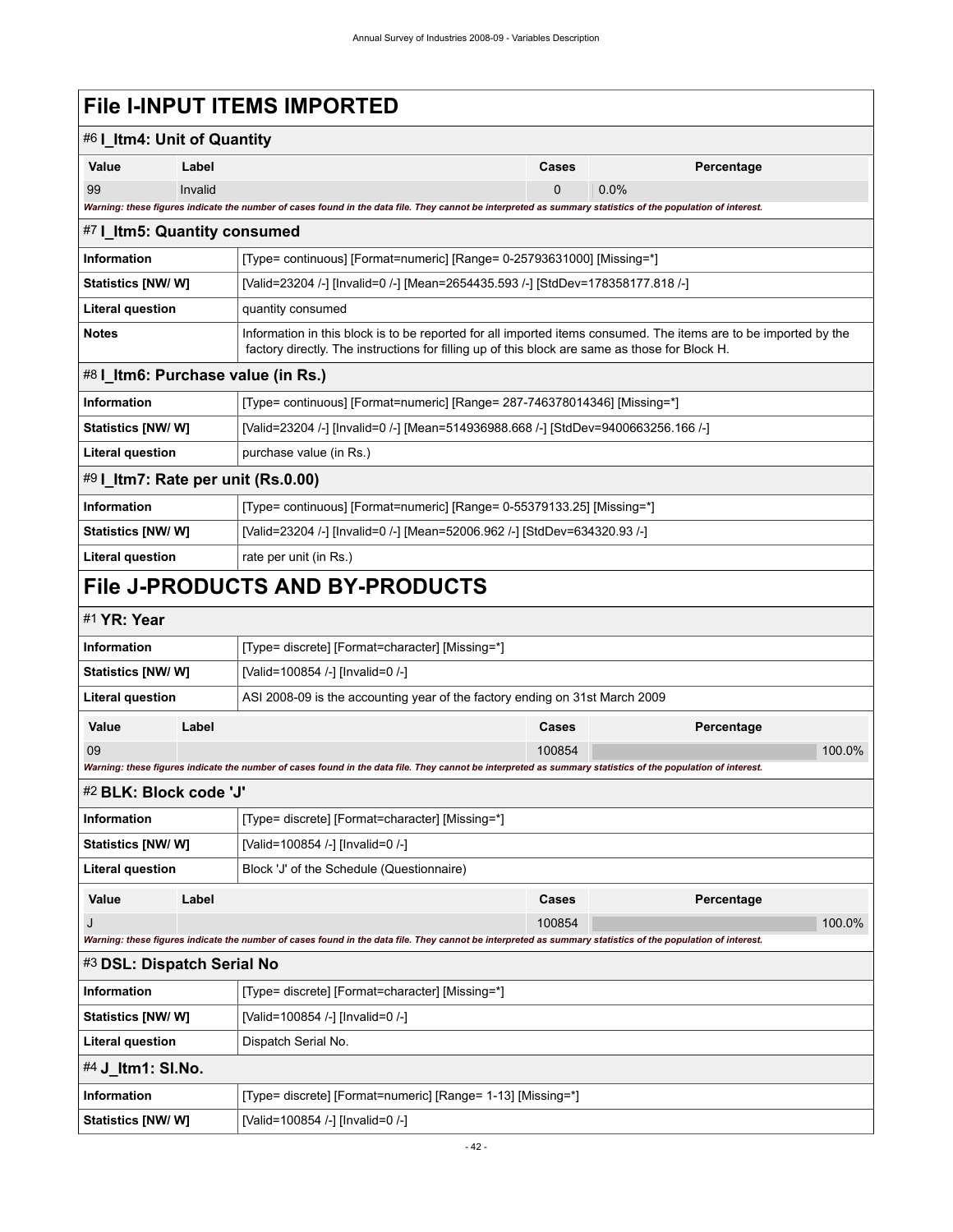## #4 **J\_Itm1: Sl.No.**

| <b>Literal question</b>       | Item No. - Sr. No.                                                                                                                                                                                                                                                                                                                                                                              |
|-------------------------------|-------------------------------------------------------------------------------------------------------------------------------------------------------------------------------------------------------------------------------------------------------------------------------------------------------------------------------------------------------------------------------------------------|
| Interviewer's<br>instructions | In this block information like quantity manufactured, quantity sold, gross sale value, excise duty, sales tax paid<br>and other distributive expenses, per unit net sale value and ex-factory value of output will be furnished by the<br>factory item by item. If the distributive expenses are not available product-wise, the details may be given on the<br>basis of reasonable estimation. |
|                               | Desartina and Deutrotten   All Value s. 49 keep keen meeded en 49 en normalidation skeep                                                                                                                                                                                                                                                                                                        |

**Recoding and Derivation** | All Value > 13 has been recoded as 12 as per validation check.

| Value          | Label                                                                                                                                                       | Cases          | Percentage |  |  |  |
|----------------|-------------------------------------------------------------------------------------------------------------------------------------------------------------|----------------|------------|--|--|--|
| 1              |                                                                                                                                                             | 31959          | 31.7%      |  |  |  |
| $\overline{2}$ |                                                                                                                                                             | 12551          | 12.4%      |  |  |  |
| 3              |                                                                                                                                                             | 7163           | 7.1%       |  |  |  |
| 4              |                                                                                                                                                             | 4196           | 4.2%       |  |  |  |
| 5              |                                                                                                                                                             | 2413           | 2.4%       |  |  |  |
| 6              |                                                                                                                                                             | 1534           | 1.5%       |  |  |  |
| 7              |                                                                                                                                                             | 1080           | 1.1%       |  |  |  |
| 8              |                                                                                                                                                             | 767            | 0.8%       |  |  |  |
| 9              |                                                                                                                                                             | 591            | 0.6%       |  |  |  |
| 10             |                                                                                                                                                             | 452            | 0.4%       |  |  |  |
| 11             | Other products/by-products                                                                                                                                  | 6039           | 6.0%       |  |  |  |
| 12             | Total (items 1 to 11)                                                                                                                                       | 32102          | 31.8%      |  |  |  |
| 13             |                                                                                                                                                             | $\overline{7}$ | 0.0%       |  |  |  |
|                | Warning: these figures indicate the number of cases found in the data file. They cannot be interpreted as summary statistics of the population of interest. |                |            |  |  |  |

### <span id="page-46-0"></span>#5 **J\_Itm3: Item code (ASICC)**

| Information                   | [Type= discrete] [Format=numeric] [Range= 11202-99950] [Missing=*] |
|-------------------------------|--------------------------------------------------------------------|
| <b>Statistics [NW/ W]</b>     | [Valid=100854 /-] [Invalid=0 /-]                                   |
| Literal question              | Item code (ASICC)                                                  |
| Interviewer's<br>instructions | This is to be filled in by field staff as per ASICC 2009.          |

### *Frequency table not shown (6176 Modalities)*

## <span id="page-46-1"></span>#6 **J\_Itm4: Unit of Quantity**

| <b>Information</b>            |                | [Type= discrete] [Format=numeric] [Range= 0-27] [Missing=*]                                                                                                                                                              |              |            |       |
|-------------------------------|----------------|--------------------------------------------------------------------------------------------------------------------------------------------------------------------------------------------------------------------------|--------------|------------|-------|
| Statistics [NW/W]             |                | [Valid=100854 /-] [Invalid=0 /-]                                                                                                                                                                                         |              |            |       |
| <b>Literal question</b>       |                | Unit of Quantity                                                                                                                                                                                                         |              |            |       |
| Interviewer's<br>instructions |                | It should be reported in specified unit of ASICC 2009. In case the description of the product is not available in<br>ASSIC 2009 and thus, unit of quantity is not available, unit reported by factory is to be recorded. |              |            |       |
| Value                         | Label          |                                                                                                                                                                                                                          | <b>Cases</b> | Percentage |       |
| $\mathbf 0$                   | N <sub>R</sub> |                                                                                                                                                                                                                          | 49701        |            | 49.3% |
|                               | bags           |                                                                                                                                                                                                                          | 9            | 0.0%       |       |
| 2                             | bale           |                                                                                                                                                                                                                          | 213          | 0.2%       |       |
| 3                             | cubic meter    |                                                                                                                                                                                                                          | 832          | 0.8%       |       |
| $\overline{4}$                | carat          |                                                                                                                                                                                                                          | 75           | 0.1%       |       |
| 5                             | dozen          |                                                                                                                                                                                                                          | 405          | 0.4%       |       |
| 6<br>gramme                   |                | 201                                                                                                                                                                                                                      | 0.2%         |            |       |
| 7                             | k. litres      |                                                                                                                                                                                                                          | 385          | 0.4%       |       |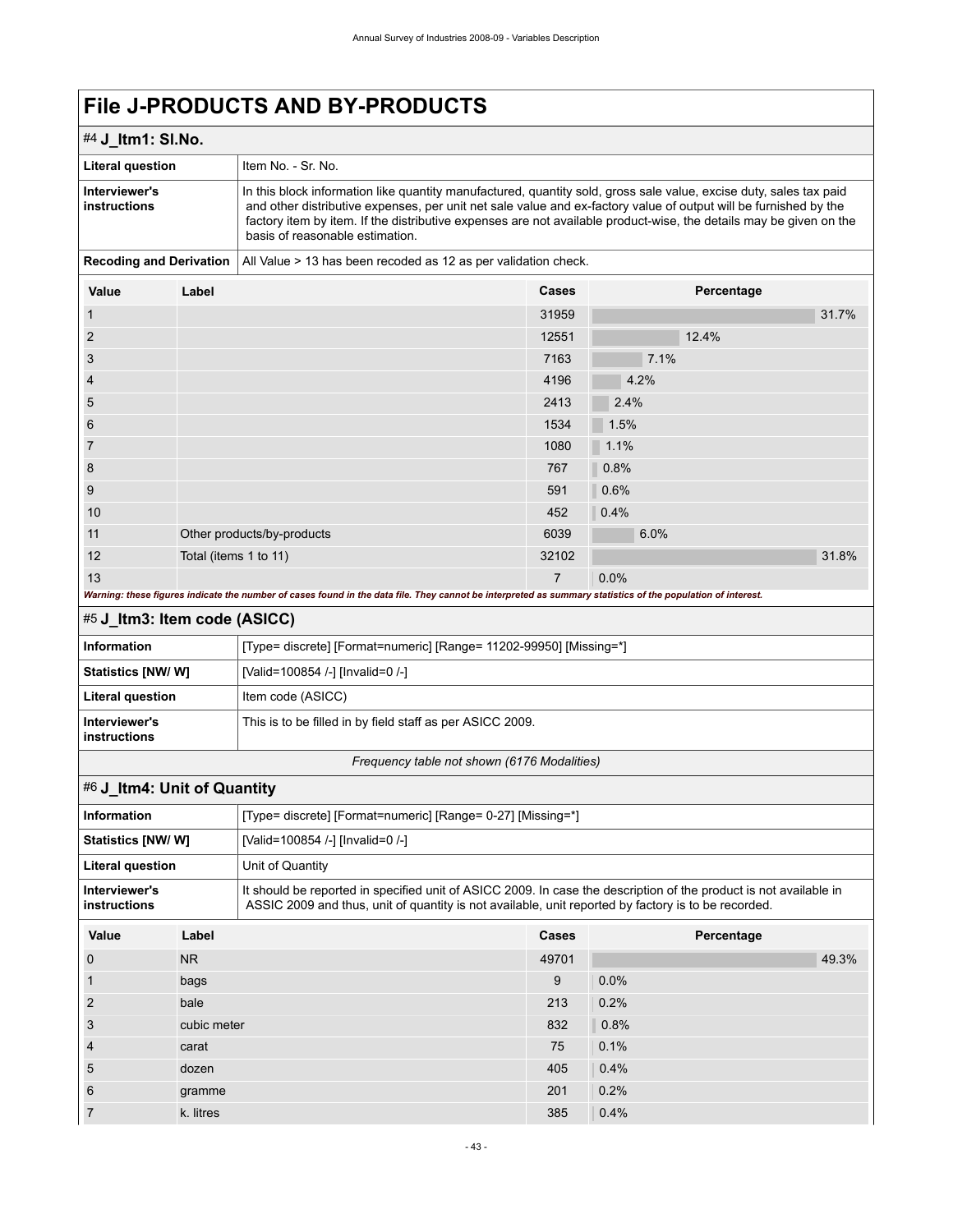<span id="page-47-2"></span><span id="page-47-1"></span><span id="page-47-0"></span>

| #6 J_Itm4: Unit of Quantity       |                                                                                                                                                                          |                                                                                                                                                                                                                                                                                                                                                                                                                                                       |                      |            |  |  |
|-----------------------------------|--------------------------------------------------------------------------------------------------------------------------------------------------------------------------|-------------------------------------------------------------------------------------------------------------------------------------------------------------------------------------------------------------------------------------------------------------------------------------------------------------------------------------------------------------------------------------------------------------------------------------------------------|----------------------|------------|--|--|
| Value                             | Label                                                                                                                                                                    |                                                                                                                                                                                                                                                                                                                                                                                                                                                       | Cases                | Percentage |  |  |
| 8                                 | km                                                                                                                                                                       |                                                                                                                                                                                                                                                                                                                                                                                                                                                       | 116                  | 0.1%       |  |  |
| 9                                 | kg                                                                                                                                                                       |                                                                                                                                                                                                                                                                                                                                                                                                                                                       | 7302                 | 7.2%       |  |  |
| 10                                | kg rim                                                                                                                                                                   |                                                                                                                                                                                                                                                                                                                                                                                                                                                       | 0                    | 0.0%       |  |  |
| 11                                | lines                                                                                                                                                                    |                                                                                                                                                                                                                                                                                                                                                                                                                                                       | 0                    | 0.0%       |  |  |
| 12                                | litres                                                                                                                                                                   |                                                                                                                                                                                                                                                                                                                                                                                                                                                       | 857                  | 0.8%       |  |  |
| 13                                | megawatt                                                                                                                                                                 |                                                                                                                                                                                                                                                                                                                                                                                                                                                       | 41                   | 0.0%       |  |  |
| 14                                | metres                                                                                                                                                                   |                                                                                                                                                                                                                                                                                                                                                                                                                                                       | 1536                 | 1.5%       |  |  |
| 15                                | nos                                                                                                                                                                      |                                                                                                                                                                                                                                                                                                                                                                                                                                                       | 13891                | 13.8%      |  |  |
| 16                                | pair                                                                                                                                                                     |                                                                                                                                                                                                                                                                                                                                                                                                                                                       | 386                  | 0.4%       |  |  |
| 17                                | ream                                                                                                                                                                     |                                                                                                                                                                                                                                                                                                                                                                                                                                                       | $\overline{2}$       | 0.0%       |  |  |
| 18                                | roll                                                                                                                                                                     |                                                                                                                                                                                                                                                                                                                                                                                                                                                       | 30                   | 0.0%       |  |  |
| 19                                | set                                                                                                                                                                      |                                                                                                                                                                                                                                                                                                                                                                                                                                                       | 86                   | 0.1%       |  |  |
| 20                                | sq.metre                                                                                                                                                                 |                                                                                                                                                                                                                                                                                                                                                                                                                                                       | 816                  | 0.8%       |  |  |
| 21                                | system                                                                                                                                                                   |                                                                                                                                                                                                                                                                                                                                                                                                                                                       | 0                    | 0.0%       |  |  |
| 22                                | th nos                                                                                                                                                                   |                                                                                                                                                                                                                                                                                                                                                                                                                                                       | 3756                 | 3.7%       |  |  |
| 23                                | th.cubic metre                                                                                                                                                           |                                                                                                                                                                                                                                                                                                                                                                                                                                                       | 32                   | 0.0%       |  |  |
| 24                                | th.k. litre                                                                                                                                                              |                                                                                                                                                                                                                                                                                                                                                                                                                                                       | 24                   | 0.0%       |  |  |
| 25                                | th.pair                                                                                                                                                                  |                                                                                                                                                                                                                                                                                                                                                                                                                                                       | 22                   | 0.0%       |  |  |
| 26                                | th.sq. metre                                                                                                                                                             |                                                                                                                                                                                                                                                                                                                                                                                                                                                       | 5                    | 0.0%       |  |  |
| 27                                | tonne                                                                                                                                                                    |                                                                                                                                                                                                                                                                                                                                                                                                                                                       | 20131<br>$\mathbf 0$ | 20.0%      |  |  |
|                                   | 28<br>kwh<br>Warning: these figures indicate the number of cases found in the data file. They cannot be interpreted as summary statistics of the population of interest. |                                                                                                                                                                                                                                                                                                                                                                                                                                                       |                      | 0.0%       |  |  |
| #7 J_Itm5: Quantity manufactured  |                                                                                                                                                                          |                                                                                                                                                                                                                                                                                                                                                                                                                                                       |                      |            |  |  |
| Information                       |                                                                                                                                                                          | [Type= continuous] [Format=numeric] [Range= 0-137481684000] [Missing=*]                                                                                                                                                                                                                                                                                                                                                                               |                      |            |  |  |
| Statistics [NW/W]                 |                                                                                                                                                                          | [Valid=100854 /-] [Invalid=0 /-] [Mean=5779209.431 /-] [StdDev=567271418.783 /-]                                                                                                                                                                                                                                                                                                                                                                      |                      |            |  |  |
| <b>Literal question</b>           |                                                                                                                                                                          | Quantity manufactured                                                                                                                                                                                                                                                                                                                                                                                                                                 |                      |            |  |  |
| Interviewer's                     |                                                                                                                                                                          | It will refer the products and quantity manufactured in the reference financial year.                                                                                                                                                                                                                                                                                                                                                                 |                      |            |  |  |
| instructions                      |                                                                                                                                                                          |                                                                                                                                                                                                                                                                                                                                                                                                                                                       |                      |            |  |  |
| #8 J Itm6: Quantity sold          |                                                                                                                                                                          |                                                                                                                                                                                                                                                                                                                                                                                                                                                       |                      |            |  |  |
| Information                       |                                                                                                                                                                          | [Type= continuous] [Format=numeric] [Range= -473655.818-130156598000] [Missing=*]                                                                                                                                                                                                                                                                                                                                                                     |                      |            |  |  |
| <b>Statistics [NW/W]</b>          |                                                                                                                                                                          | [Valid=100854 /-] [Invalid=0 /-] [Mean=6104101.706 /-] [StdDev=558506693.318 /-]                                                                                                                                                                                                                                                                                                                                                                      |                      |            |  |  |
| <b>Literal question</b>           |                                                                                                                                                                          | Quantity sold                                                                                                                                                                                                                                                                                                                                                                                                                                         |                      |            |  |  |
| Interviewer's<br>instructions     |                                                                                                                                                                          | It will also refer the products and quantity manufactured in the reference financial year.                                                                                                                                                                                                                                                                                                                                                            |                      |            |  |  |
| #9 J_Itm7: Gross sale value (Rs.) |                                                                                                                                                                          |                                                                                                                                                                                                                                                                                                                                                                                                                                                       |                      |            |  |  |
| Information                       |                                                                                                                                                                          | [Type= continuous] [Format=numeric] [Range= 0-972079759874] [Missing=*]                                                                                                                                                                                                                                                                                                                                                                               |                      |            |  |  |
| Statistics [NW/W]                 |                                                                                                                                                                          | [Valid=100854 /-] [Invalid=0 /-] [Mean=479466489.046 /-] [StdDev=6496761380.773 /-]                                                                                                                                                                                                                                                                                                                                                                   |                      |            |  |  |
| <b>Literal question</b>           |                                                                                                                                                                          | Gross sale value (Rs.) (including subsidy received)                                                                                                                                                                                                                                                                                                                                                                                                   |                      |            |  |  |
| Interviewer's<br>instructions     |                                                                                                                                                                          | The gross sale value of the products as charged from the customers will be reported here. It includes excise duty<br>paid or sales tax realized by the factory on behalf of the Government as also all distributive expenses incurred<br>such as (i) discount or rebate, allowances for returnable cases or other packing and any other drawback allowed<br>to customers, (ii) charges for carriage, outward, and (iii) commission to selling agents. |                      |            |  |  |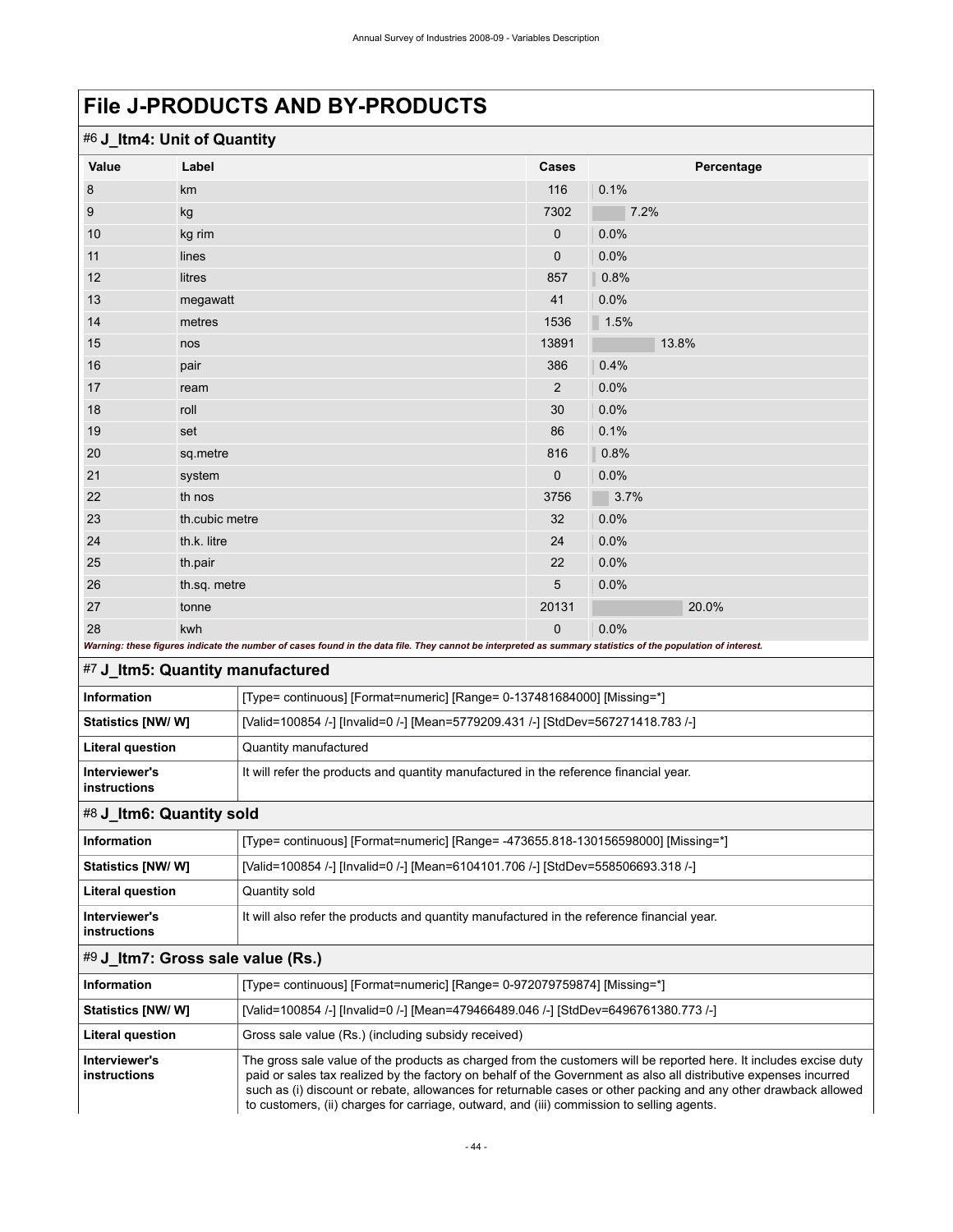### #9 **J\_Itm7: Gross sale value (Rs.)**

It should be noted that in case of factories where net sale value is available, the gross sale value should be arrived at by adding excise duty, etc. Further the subsidy received, if any, from Government should also be included while reporting gross sale value. In case gross sale value is not available, net sale value may be reported with a foot note. However, adjustments of accounts pertaining to earlier year shown in the profit and loss accounts of the year should not be taken into account. Where part of the product of factory is exported at a loss, for convenience of calculation, calculate the sale value entirely on the basis of domestic pricing, ignoring loss on exports, cash subsidy received in the year, and profits made from sale of import entitlements or actual sale of mill stores, raw materials and machinery imported. Where a factory puts all its products in the foreign market for sale, calculate the same value on the basis of value received from exports, together with the subsidy received, if any. For the products meant entirely for the domestic market and subsidy received from the Government, the same treatment will be given.

### <span id="page-48-2"></span><span id="page-48-1"></span><span id="page-48-0"></span>#10 **J\_Itm8: excise duty Information** [Type= continuous] [Format=numeric] [Range= 0-63133903039] [Missing=\*] **Statistics [NW/ W]** [Valid=100854 /-] [Invalid=0 /-] [Mean=31072077.534 /-] [StdDev=511652450.863 /-] **Definition** The excise duty is the amount charged to final product of a factory and not charged to intermediate products or processes of production in the factory. **Literal question distributive expenses (rs.)-excise duty** #11 **J\_Itm9: Sales Tax Information information [Type= continuous] [Format=numeric] [Range= 0-6044801932] [Missing=\*] Statistics [NW/ W]** [Valid=100854 /-] [Invalid=0 /-] [Mean=2108477.294 /-] [StdDev=43923986.665 /-] Literal question **distributive expenses (rs.)-sales tax/vat Interviewer's instructions** The sales tax realised by the factory on behalf of the Government in respect of products sold, are to be reported here. #12 **J\_Itm10: Others Information If Type= continuous**] [Format=numeric] [Range= 0-15870802810] [Missing=\*] **Statistics [NW/ W]** [Valid=100854 /-] [Invalid=0 /-] [Mean=12647593.773 /-] [StdDev=127744852.053 /-] **Literal question** distributive expenses (rs.)-others **Interviewer's instructions** Other distributive expenses i.e. outward transport, rebate, commission, transit insurance of goods sold, packing fees etc are to be recorded here. #13 **J\_Itm11: Total Information** [Type= continuous] [Format=numeric] [Range= 0-63133903039] [Missing=\*] **Statistics [NW/ W]** [Valid=100854 /-] [Invalid=0 /-] [Mean=45835972.9 /-] [StdDev=569883903.24 /-] Literal question **distributive expenses (rs.)-excise dutytotal** #14 **J\_Itm12: Per unit net sale value (Rs.) Information** [Type= continuous] [Format=numeric] [Range= -2603-2329518863] [Missing=\*] **Statistics [NW/ W]** [Valid=100854 /-] [Invalid=0 /-] [Mean=143805.139 /-] [StdDev=11000308.121 /-] Literal question **Per unit net sale value (Rs.)** [col 7-col 11] **Interviewer's instructions** To arrive at per unit net sale value, total distributive expenses (Col.11) is to be deducted from gross sale value (Col.7) and then divided by quantity sold (Col.6). Per unit net sale value is to be calculated upto 2 place of decimal. #15 **J\_Itm13: ex-factory value (Rs.) Information** [Type= continuous] [Format=numeric] [Range= 0-929063449070] [Missing=\*] **Statistics [NW/ W]** [Valid=100854 /-] [Invalid=0 /-] [Mean=439757394.314 /-] [StdDev=6106262849.657 /-]

<span id="page-48-5"></span><span id="page-48-4"></span><span id="page-48-3"></span>**Literal question** ex-factory value of quantity manufactured including subsidy received (Rs.)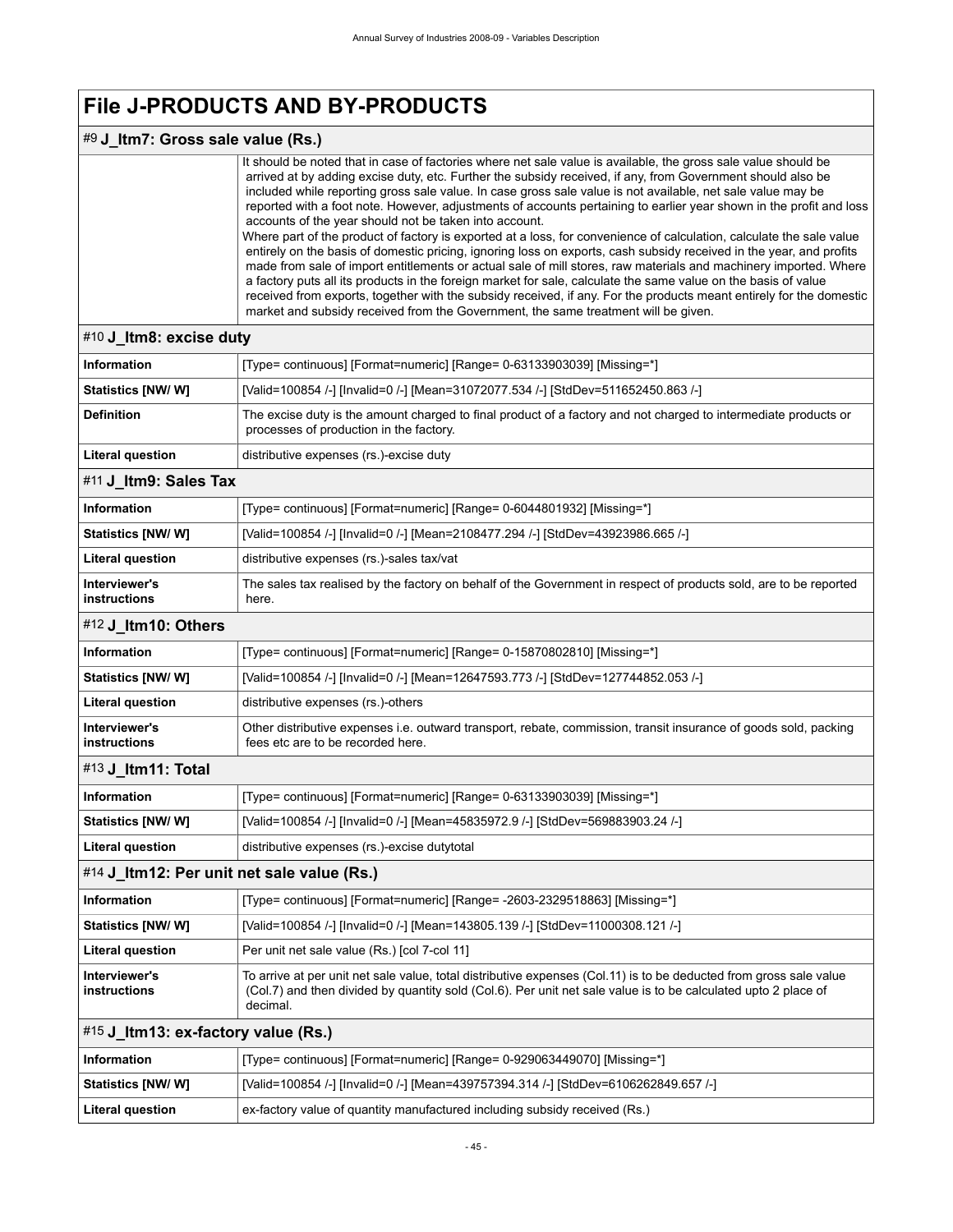# #15 **J\_Itm13: ex-factory value (Rs.)**

| <b>Recoding and Derivation</b> | Block J: column 9: ex-factory value of output (Rs.):<br>Following procedure may be adopted for calculation of ex-factory value of output.                                                                                                                     |
|--------------------------------|---------------------------------------------------------------------------------------------------------------------------------------------------------------------------------------------------------------------------------------------------------------|
|                                | Per unit net sale value calculated under Col. 12 upto 2 place of decimal is to be multiplied by quantity<br>manufactured shown under col.5 in respect of first ten major items at SI. Nos. 1 to 10 and entry is to be recorded<br>to the nearest whole rupee. |
|                                | Ex-factory value for other products/by-products (Item 11) will be taken as entry in col.7 minus entry in col.11.                                                                                                                                              |
|                                | In case quantity manufactured (col.5) and quantity sold (col.6) are identical being no opening and closing stocks,<br>the ex-factory value will be the entry under col.7 minus entry in col.11. Total items 1 to 11 is to be reported under<br>col.13.        |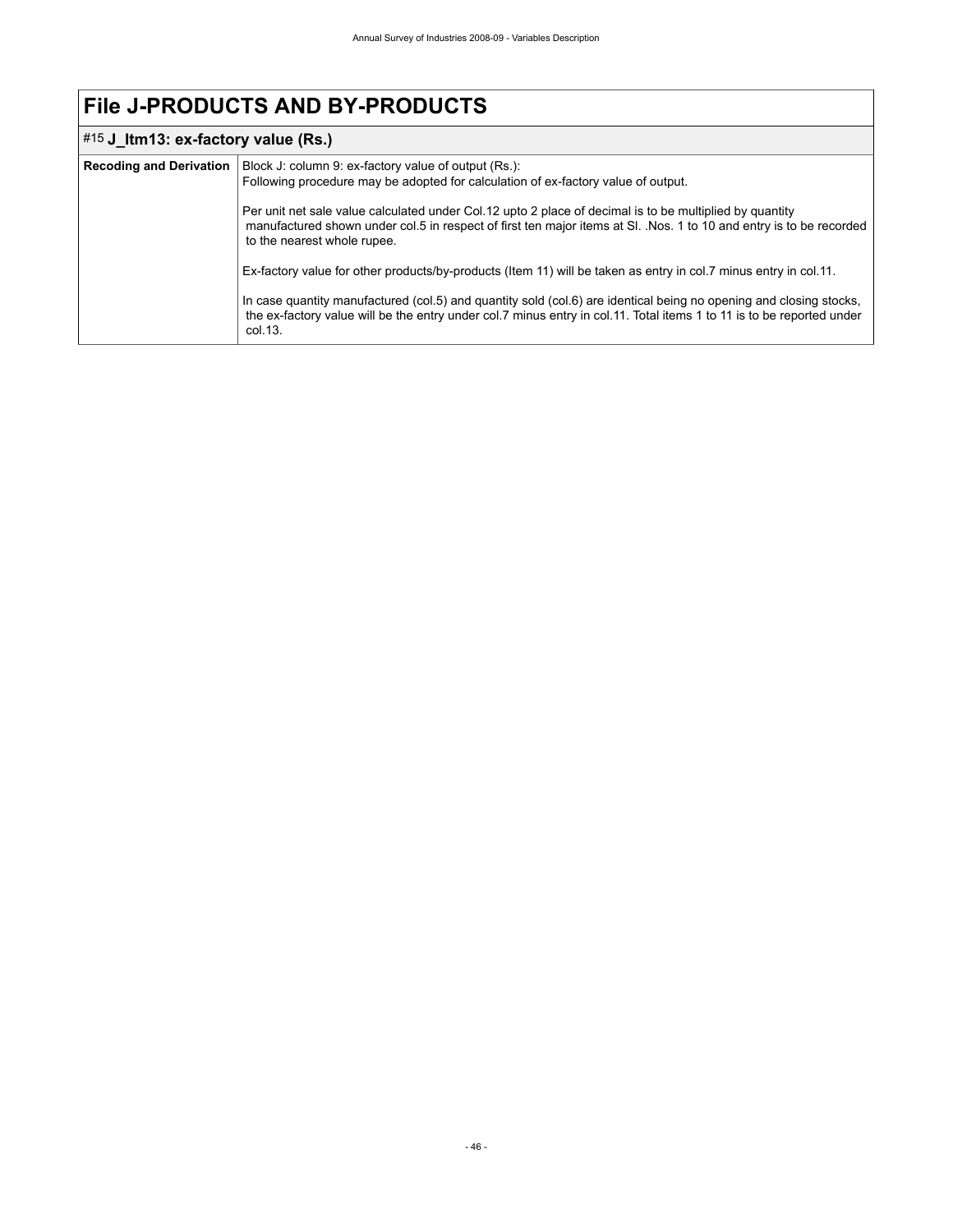# <span id="page-50-0"></span>**Documentation**

# <span id="page-50-1"></span>**Reports and analytical documents**

<span id="page-50-2"></span>**Introduction & Preface**, CSO (IS Wing), Kolkata, Ministry of Statistics and PI, "Documentation\Statements\_1 Review of Results.pdf"

#### **Abstract**

The main findings of the survey, which covers the registered manufacturing sectors of the entire country, are highlighted in the following sections including the present one. These results, both in aggregates and in percentage terms, are presented at macro level and are based on the central sample data collected by the FOD, NSSO and processed by the CSO (IS Wing). Some of the important structural ratios and technical coefficients, wherever relevant, have also been computed and incorporated in some of the statements presented in these sections. The discussions of the results are mainly based on the all-India results.

More details are available in the report.

#### **Table of Contents**

- 1. Statement 0: Number of factories in the frame, selected for survey and actually surveyed in ASI 2008-09
- 2. Statement 1: Estimate of principal characteristics based on ASI during 2004-05 to 2008-09

3. Statement 2 : Estimate of structural ratios and technical co-efficients based on ASI during 2004-05 to 2008-09

<span id="page-50-3"></span>**Statement 1: Principal characteristics by Major Economic Activities**, CSO (IS Wing), Kolkata, Ministry of Statistics and PI, "Documentation\Statements\_2.pdf"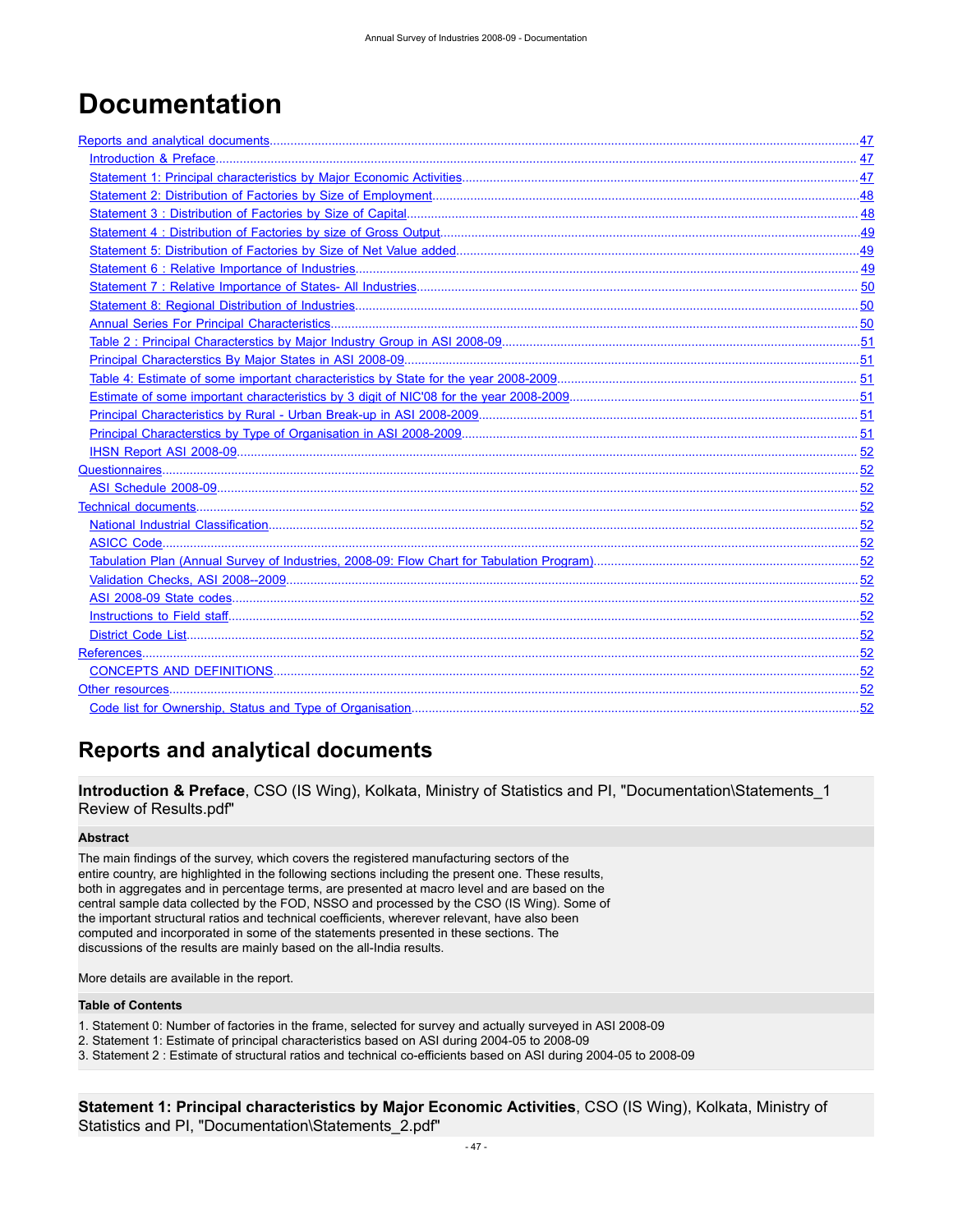#### **Abstract**

Statements 3 and 4 give the distribution of some of the selected aggregates in absolute and percentage terms by the main sectors of economic activity (NIC-2008) covered in ASI.

#### **Table of Contents**

Statement 3 : Estimate of principal characteristics by major economic activity based on ASI 2008-09 Statement 4 : Percentage share of various major economic activities separately for each principal characteristic based on ASI 2008-09

<span id="page-51-0"></span>**Statement 2: Distribution of Factories by Size of Employment**, CSO (IS Wing), Kolkata, Ministry of Statistics and PI, "Documentation\Section\_4\_Statements\_5-6\_18jan11.pdf"

#### **Abstract**

#### Principal Characteristics

Statements 5 and 6 present the distribution of factories as well as certain selected characteristics, in absolute and percentage terms, by size class of employment. In 2008- 09, the number of factories by size class of employment indicates a skewed distribution in the sense that there are larger number of factories with low employment size and a fewer with higher number of employment size. For example, out of an estimated number of 1,55,321 factories, 1,11,889 factories are found to employ less than 50 employees each. Further, there is a, by and large, heavy concentration of various attributes like fixed capital, total output, net value added etc., among the factories belonging to the higher employment size classes. While the lowest size class has largest concentration of factories (72.04 %), it utilizes only 8.45 % of the fixed capital, provides employment to 17.23 % of the employees, produces 11.63 % of the total output and generates 8 % of national income in the form of net value added by manufacture. On the other hand, the factories each of which employ 200 or more employees, constituting 8.39% of the factories, utilize 77.37% of the fixed capital, provide gainful employment to 57.99% of the employees, produce 69.60 % of the total output and generate 76.35 % of net value added by manufacture. The very large factories employing 5,000 or more employees each, constituting only 0.18% of the number of factories, however, engage 7.92% of employees of industrial sector, utilize 13.01% of the fixed capital, produce 10.45% of the total output and contribute 14.24% to the net value added.

#### **Table of Contents**

Statement 5 : Distribution of factories and certain selected characteristics by size of employment based on ASI 2008-09 ( Value Figures in Rs. Lakhs & Others in Numbers )

Statement 6 : Distribution of factories and certain selected characteristics by size of employment based on ASI 2008-09 ( Percentage Distribution )

<span id="page-51-1"></span>**Statement 3 : Distribution of Factories by Size of Capital**, CSO (IS Wing), Kolkata, Ministry of Statistics and PI, "Documentation\Section\_5\_Statements\_7-8\_18jan11.pdf"

#### **Abstract**

DISTRIBUTION OF FACTORIES BY SIZE OF CAPITAL

Principal Characteristics

The Statements 7 and 8 give the distribution of factories together with their shares in certain selected characteristics, obtained from ASI 2008-09, by size of capital, namely, the undepreciated gross value of plant and machinery owned by the factory. The range of capital defined in Statements 7 and 8 is as per the definition of MSME for Manufacturing Sector in Micro, Small and Medium Enterprises Development Act (MSME), 2006. It is revealed from Statement 8 that the factories with an investment in plant and machinery up to Rs. 5 crore account for 90.05% of the total population of registered factories which worked during the reference period of 2008-09. While these factories share 12.78% of fixed capital to work with, they provide employment to 51.56 % of the total employees. Their contribution to the total output and net value added by manufacture are of the order of 25.11 % and 21.17 %, respectively. As against this, the factories with gross investment in plant and machinery of Rs. 10 crores & above, though are a very few (6.70%) in number, account for about 83.47 % of total fixed capital, 41.42% of total employees, 68.61% of the total output and 74.08% of the total net value added by manufacture

#### **Table of Contents**

Statement 7 : Distribution of factories and certain selected characteristics by size of capital based on ASI 2008-09 ( Value Figures are in Rs. Lakhs and Others are in Number )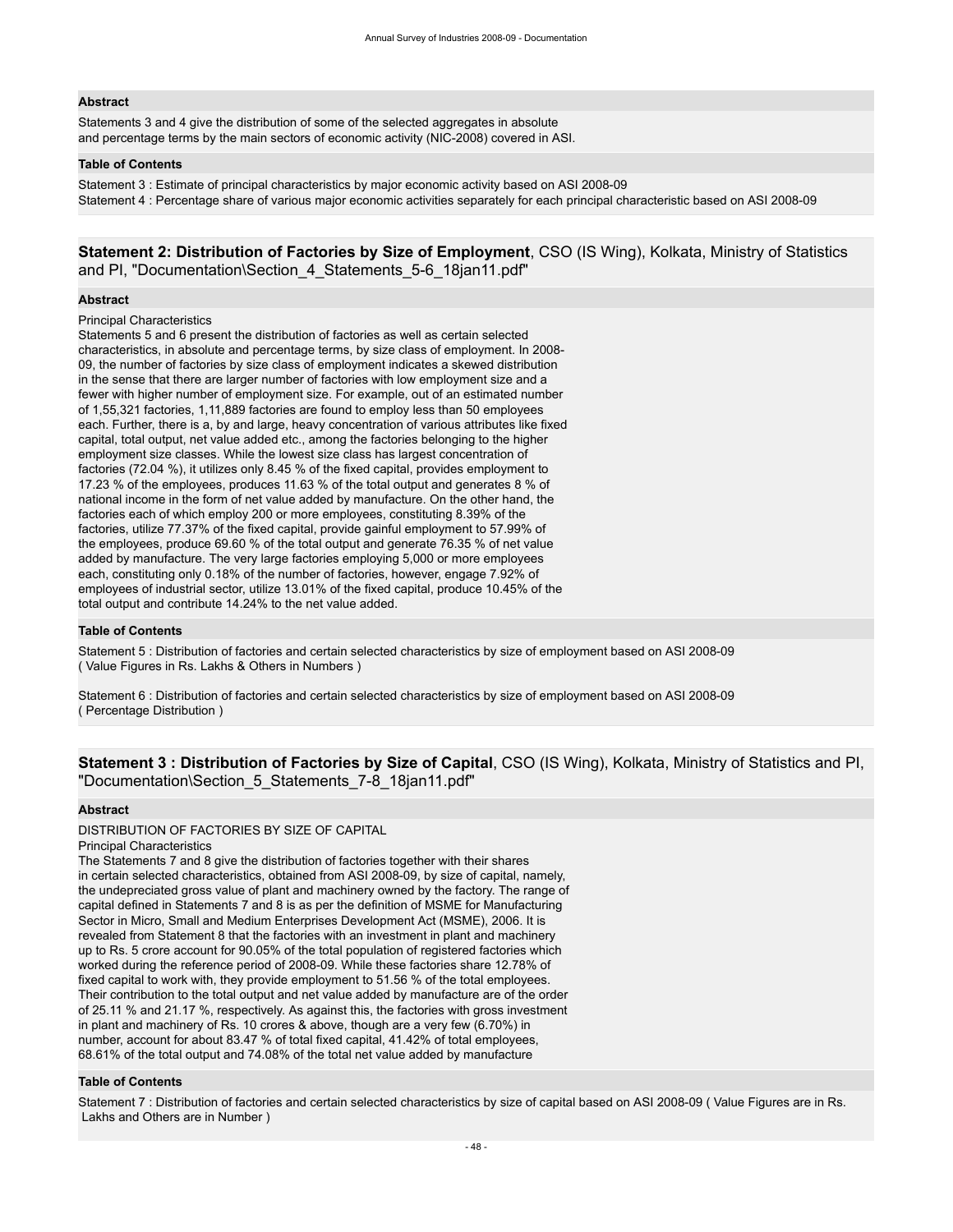Statement 8 : Distribution of factories and certain selected characteristics by size of capital based on ASI 2008-09 ( Percentage Distribution )

<span id="page-52-0"></span>**Statement 4 : Distribution of Factories by size of Gross Output**, CSO (IS Wing), Kolkata, Ministry of Statistics and PI, "Documentation\Section 6 Statements 9-10 18jan11.pdf"

#### **Abstract**

DISTRIBUTION OF FACTORIES BY SIZE OF GROSS OUTPUT Principal Characteristics

The distribution of factories along with related characteristics classified by size class of gross output is presented in Statement 9. The percentage distribution of these characteristics is given in Statement 10. It is observed that during the accounting year 2008-09, 40.87% of the factories that produce gross output up to Rs one crore each, share 2.63% of fixed capital, provide an employment in the tune of 10.13%, pay emoluments to the extent of 3.34%, and contribute 0.68% to the total output. About 21.84% of the factories producing more than Rs 10 crores gross output each cover 90.59 % of fixed capital, provide 68.35% of employment and pay 84.18% of emoluments. This group of factories also contributes about 93.07% of gross output.

#### **Table of Contents**

Statement 9 : Distribution of factories and certain selected characteristics by total output based on ASI 2008-09 ( Value Figures in Rs. Lakhs & Others in Numbers )

Statement 10 : Distribution of factories and certain selected characteristics by total output based on ASI 2008-09 ( Percentage Distribution )

#### <span id="page-52-1"></span>**Statement 5: Distribution of Factories by Size of Net Value added**, CSO (IS Wing), Kolkata, Ministry of Statistics and PI, "Documentation\Section\_7\_Statements\_11-12\_18jan11.pdf"

#### **Abstract**

DISTRIBUTION OF FACTORIES BY SIZE OF NET VALUE ADDED

Principal Characteristics

 Statement 11 sets out the distribution of factories along with related characteristics classified by net value added based on ASI 2008-09 results. These characteristics in percentage terms are given in Statement 12. During the accounting year 2008-09, about 14.58 per cent of factories each with less than Rs. 2.5 Lakhs of net value added, shared about 15.66 per cent of fixed capital resources providing gainful employment to 7.57 per cent of employees of the factory sector, sharing 7.47 per cent of the emoluments. These units, though consumed about 10.11 per cent of input, are found to produce 7.57 per cent of total output. On the other hand, about 4.81 per cent of the factories each contributing at least Rs. 10 crores of net value added possess 62.22 per cent of the fixed capital resources. They have 36.66 per cent of employees, taking away 57.04 per cent of the wage bill in terms of emoluments and produced 63.15 per cent of total output consuming 58.64 per cent of inputs.

#### **Table of Contents**

Statement 11 : Distribution of factories and certain selected characteristics by net value added based on ASI 2008-09 ( Value Figures in Rs. Lakhs & Others in Numbers )

Statement 12 : Distribution of factories and certain selected characteristics by net value added based on ASI 2008-09 ( Percentage Distribution )

<span id="page-52-2"></span>**Statement 6 : Relative Importance of Industries**, CSO (IS Wing), Kolkata, Ministry of Statistics and PI, "Documentation\Section\_8\_Statements\_13-14\_18jan11.pdf"

#### **Abstract**

RELATIVE IMPORTANCE OF INDUSTRIES Principal Characteristics

Statement 13 summarizes the relative status of the major industry groups as per NIC-2008. All the major industry groups have been ranked in the descending order of their contribution to the net value added by manufacture. Statement 14 gives the percentage distribution of these characteristics. It may be seen that the first four positions are occupied by basic metals (NIC: 24); coke and refined petroleum products (NIC: 19); chemicals and chemical products (NIC: 20); and machinery and equipment n.e.c. (NIC: 28) in that order. These four major industry groups, while accounting for 41.46 per cent of the fixed capital, have only 20.36 per cent of the total employees in the factory sector,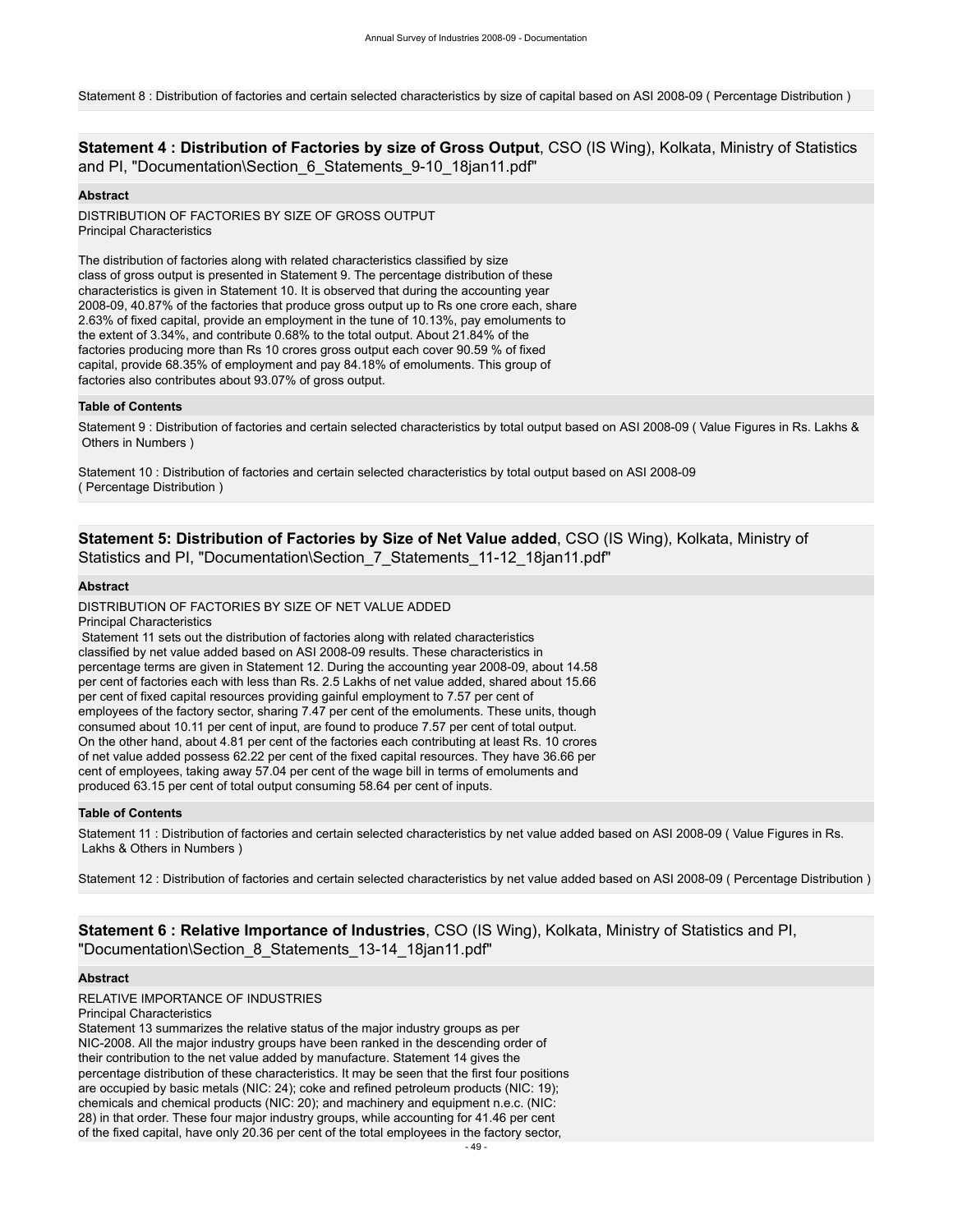shared among themselves 43 per cent of net value added. The share of the major industry group basic metals (NIC: 24) alone (which occupies the top position in terms of its contribution to the value added) is 19.81 per cent in the total fixed capital stock, 7.93 per cent in the work force, i.e., employees, 13.62 per cent in the net value added. Food products (NIC: 10) have the distinction of having maximum no. of factories (16.65 per cent) and employing the maximum number of employees - about 14.40 Lakhs (12.71 per cent of total employees).

#### <span id="page-53-0"></span>**Statement 7 : Relative Importance of States- All Industries**, CSO (IS Wing), Kolkata, Ministry of Statistics and PI, "Documentation\Section\_9\_Statements\_15-16\_18jan11.pdf"

#### **Abstract**

RELATIVE IMPORTANCE OF INDUSTRIES Principal Characteristics

Statement 13 summarizes the relative status of the major industry groups as per NIC-2008. All the major industry groups have been ranked in the descending order of their contribution to the net value added by manufacture. Statement 14 gives the percentage distribution of these characteristics. It may be seen that the first four positions are occupied by basic metals (NIC: 24); coke and refined petroleum products (NIC: 19); chemicals and chemical products (NIC: 20); and machinery and equipment n.e.c. (NIC: 28) in that order. These four major industry groups, while accounting for 41.46 per cent of the fixed capital, have only 20.36 per cent of the total employees in the factory sector, shared among themselves 43 per cent of net value added. The share of the major industry group basic metals (NIC: 24) alone (which occupies the top position in terms of its contribution to the value added) is 19.81 per cent in the total fixed capital stock, 7.93 per cent in the work force, i.e., employees, 13.62 per cent in the net value added. Food products (NIC: 10) have the distinction of having maximum no. of factories (16.65 per cent) and employing the maximum number of employees - about 14.40 Lakhs (12.71 per cent of total employees).

#### **Table of Contents**

Statement 13 : Relative status of major industry groups in respect of NVA and some selected characteristics based on ASI 2008-09 ( Arranged in Descending Order of Net Value Added) ( Value Figures in Rs. Lakhs & Others in Numbers )

Statement 14 : Relative status of major industry groups in respect of NVA and some selected characteristics based on ASI 2008-09 ( Arranged in Descending Order of Net Value Added) (Percentage Distribution)

#### <span id="page-53-1"></span>**Statement 8: Regional Distribution of Industries**, CSO (IS Wing), Kolkata, Ministry of Statistics and PI, "Documentation\Section\_10\_Statements\_17-18\_18jan11.pdf"

#### **Abstract**

REGIONAL DISTRIBUTION OF INDUSTRIES

Statement 17 presents the share of seven most important industries in terms of gross

value of output and gross value added within each of the thirty one states/UTs. The ranking of major industries in a state has been done according to the value of their gross output. The industry with maximum gross output is ranked first and others in their descending order of their gross output. Besides the gross output, the contribution of each of these industries to gross value added is also given.

Statement 18 gives the shares of top three states along with all India figures in the total output and gross value added for major industry groups. Within each such industry, states have been ranked based on their relative contributions to the total output of that industry.

#### **Table of Contents**

Statement 17: Share of seven major industries in total output & GVA in each State based on ASI 2008-09

Statement 17: Share of seven major industries in total output & GVA in each State based on ASI 2008-09

#### <span id="page-53-2"></span>**Annual Series For Principal Characteristics**, "Documentation\asi\_result\_2008\_09\_tab1\_18jan11.pdf"

#### **Abstract**

For all Industries, the table has been generated for All the Principal Characteristics by year from 1982 to 2009.

Principal Characteristics in the tables are :

1. NUMBER OF FACTORIES 2.FIXED CAPITAL 3. WORKING CAPITAL 4.INVESTED CAPITAL 5. OUTSTANDING LOANS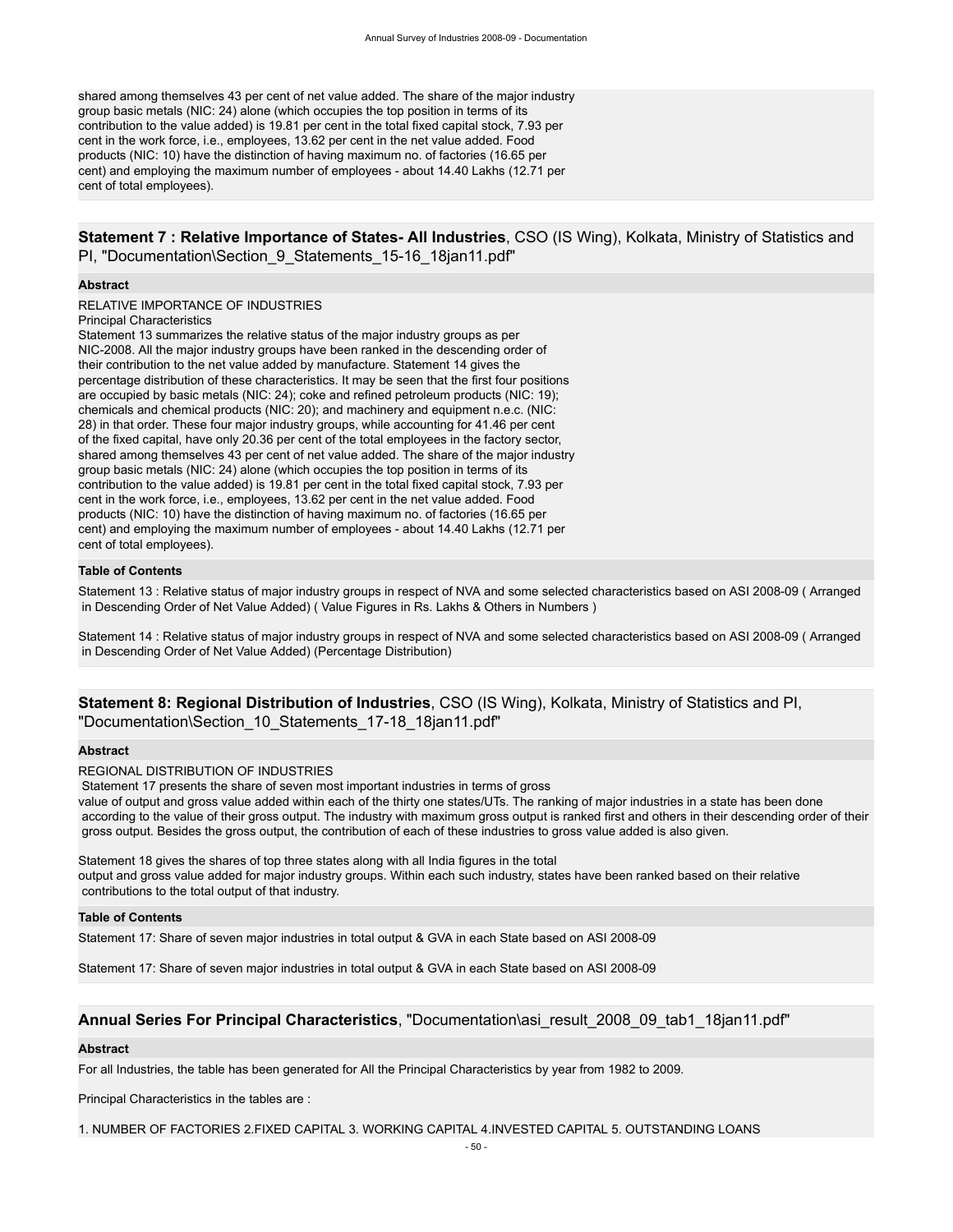6. NUMBER OF WORKERS 7. MANDAYS-WORKERS 8. NUMBER OF EMPLOYEES 9. MANDAYS-EMPLOYEES 10.TOTAL PERSON ENGAGED 11.WAGES TO WORKERS 12.TOTAL EMOLUMENTS 13.OLD AGE BENEFITS 14.SOCIAL SECURITY BENEFITS 15.OTHER BENEFITS 16.FUELS CONSUMED 17.MATERIAL CONSUMED 18.TOTAL INPUTS 19.PRODUCTS 20.VALUE OF OUTPUT 21.DEPRECIATION 22.NET VALUE ADDED 23.RENT PAID 24.INTEREST PAID 25.NET INCOME 26.NET FIXED CAPITAL FORMATION 27.GROSS FIXED CAPITAL FORMATION 28.ADDITION IN STOCK OF (I) MATERIAL,FUELS ETC. (II) SEMI FINISHED GOODS (iii) FINISHED GOODS (IV) TOTAL 29. GROSS CAPITAL FORMATION 30. PROFITS

#### **Table of Contents**

Table 1 : Annual Series For Principal Characteristics

#### <span id="page-54-0"></span>**Table 2 : Principal Characterstics by Major Industry Group in ASI 2008-09**, "Documentation \asi\_result\_2008\_09\_tab2\_18jan11.pdf"

#### **Table of Contents**

Table on Principal Characterstics by Major Industry Group (NIC-2008) 2 digit) in ASI 2008-09 ((Arranged in descending order of NVA) Value Figures are in Rs. Lakhs & Others in Numbers

#### <span id="page-54-1"></span>**Principal Characterstics By Major States in ASI 2008-09**, "Documentation

\asi\_result\_2008\_09\_tab3\_18jan11.pdf"

#### **Table of Contents**

Table on Principal Characterstics By Major States in ASI 2008-09 (Arranged in descending order of NVA) Value Figures are in Rs. Lakhs & Others in Numbers

#### <span id="page-54-2"></span>**Table 4: Estimate of some important characteristics by State for the year 2008-2009**, "Documentation \asi\_result\_2008\_09\_tab4\_18jan11.pdf"

#### **Table of Contents**

Estimate of some important characteristics by State for the year 2008-2009 (Value Figures in Rs.Lakhs & Others in Numbers)

#### <span id="page-54-3"></span>**Estimate of some important characteristics by 3 digit of NIC'08 for the year 2008-2009**, "Documentation \asi\_result\_2008\_09\_tab5\_18jan11.pdf"

#### **Table of Contents**

Estimate of some important characteristics by 3 digit of NIC'08 for the year 2008-2009 (Value Figures in Rs.Lakhs & Others in Numbers)

#### <span id="page-54-4"></span>**Principal Characteristics by Rural - Urban Break-up in ASI 2008-2009**, "Documentation \asi\_result\_2008\_09\_tab6\_18jan11.pdf"

#### **Table of Contents**

Principal Characteristics by Rural - Urban Break-up in ASI 2008-2009 (Value Figures in Rs.Lakhs & Others in Numbers)

# <span id="page-54-5"></span>**Principal Characterstics by Type of Organisation in ASI 2008-2009**, "Documentation

\asi\_result\_2008\_09\_tab7\_18jan11.pdf"

#### **Table of Contents**

Table 7 -Principal Characterstics by Type of Organisation in ASI 2008-2009